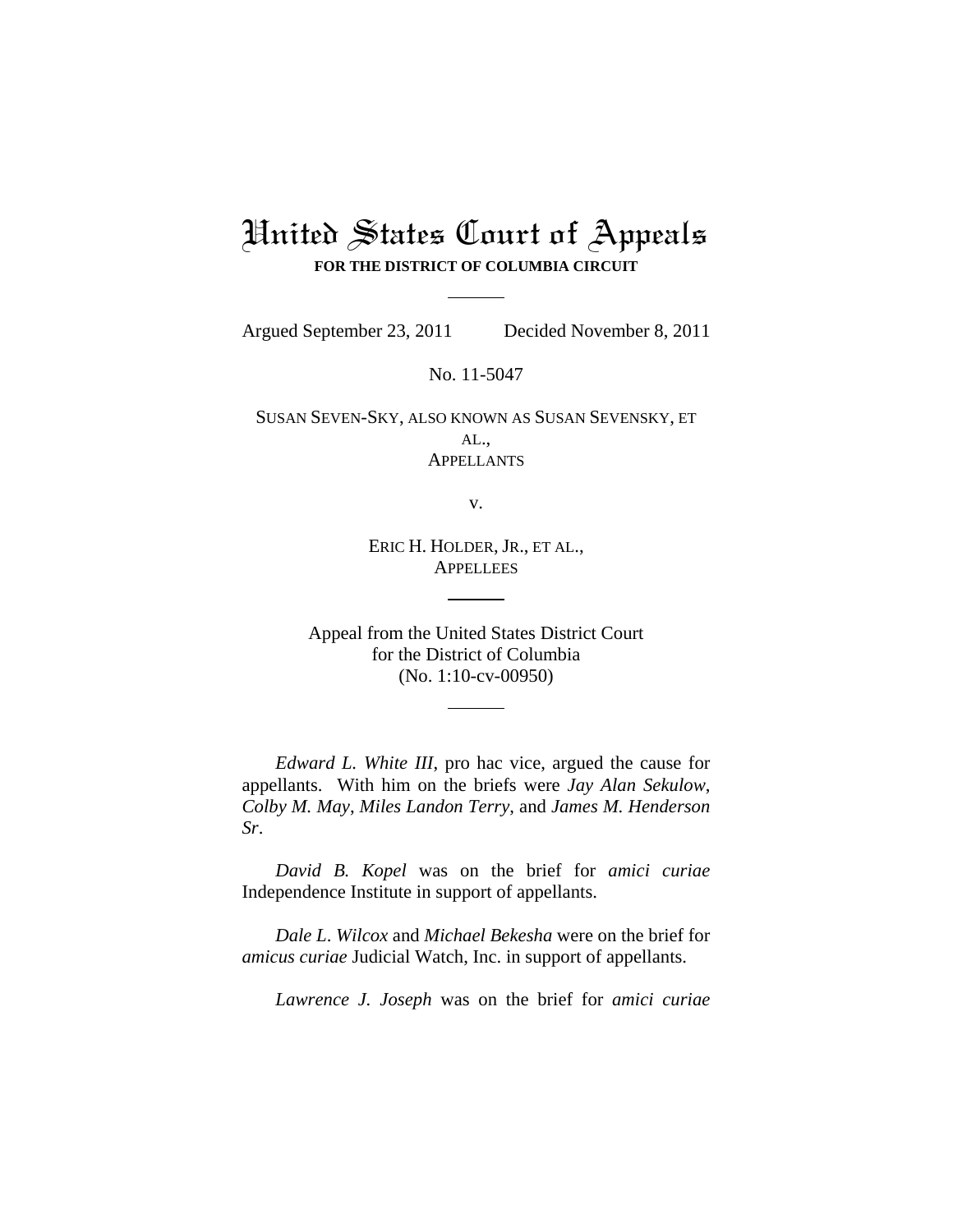American Physicians & Surgeons, Inc., et al. in support of appellants.

*Paul D. Clement*, *Erin E*. *Murphy*, *Louis F*. *Hubener*, Deputy Solicitor General, Office of the Attorney General for the State of Florida, *Bill Cobb*, Deputy Attorney General for Civil Litigation, Office of the Attorney General for the State of Texas, *Luther Strange*, Attorney General, Office of the Attorney General for the State of Alabama, *Gregory F. Zoeller*, Attorney General, Office of the Attorney General for the State of Indiana, *Derek Schmidt*, Attorney General, Office of the Attorney General for the State of Kansas, *William J. Schneider*, Attorney General, Office of the Attorney General for the State of Maine, *Bill Schuette*, Attorney General, Office of the Attorney General for the State of Michigan, *Jon Bruning*, Attorney General, Office of the Attorney General for the State of Nebraska, *Wayne Stenehjem*, Attorney General, Office of the Attorney General for the State of North Dakota, *Marty J. Jackley*, Attorney General, Office of the Attorney General for the State of South Dakota, *Michael DeWine*, Attorney General, Office of the Attorney General for the State of Ohio, *Thomas W. Corbett, Jr.*, Acting Attorney General, Office of the Attorney General for the Commonwealth of Pennsylvania, *Robert M. McKenna*, Attorney General, Office of the Attorney General for the State of Washington, and *J.B. Van Hollen*, Attorney General, Office of the Attorney General for the State of Wisconsin. *Katherine J. Spohn*, Special Counsel to the Attorney General, Office of the Attorney General for the State of Nebraska, entered an appearance.

*Robert A*. *Levy*, *Ilya Shapiro*, *Hans Bader*, *Steven J*. *Lechner*, *Timothy Sandefur*, *Charles J*. *Cooper*, *David H*. *Thompson*, *Geoffrey D*. *Talmon* and *Brian Koukoutchos* were on the brief for *amici curiae* Cato Institute, et al. in support of appellants.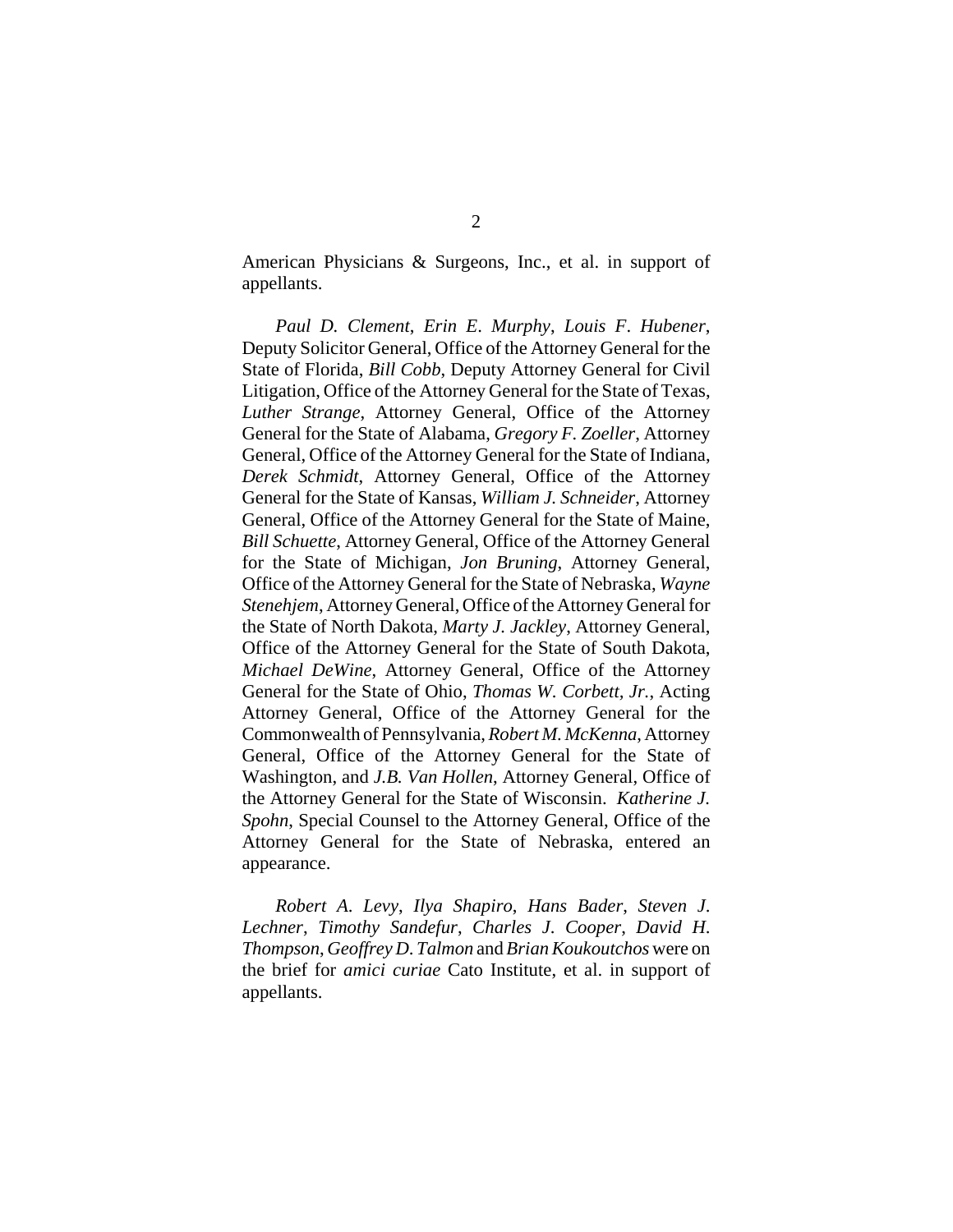*Patrick T*. *Gillen* was on the brief for *amicus curiae* CatholicVote.org.

*Grant M*. *Lally* and *Deborah N*. *Misir* were on the brief for *amicus curiae* Caesar Rodney Institute in support of appellants.

*Beth S*. *Brinkmann*, Deputy Assistant Attorney General, U.S. Department of Justice, argued the cause for appellees. With her on the briefs were *Tony West*, Assistant Attorney General, *Ronald C*. *Machen Jr.*, U.S. Attorney, and *Mark B*. *Stern*, *Alisa B*. *Klein*, *Samantha L*. *Chaifetz* and *Dina B*. *Mishra*, Attorneys. *R*. *Craig Lawrence*, Assistant U.S. Attorney, entered an appearance.

*Rochelle Bobroff* was on the brief for *amici curiae* American Association of People with Disabilities, et al. in support of appellees.

*Ian Millhiser* was on the brief for *amici curiae* American Nurses Association, et al. in support of appellees.

*Stacy Canan* and *Michael Schuster* were on the brief for *amicus curiae* AARP in support of appellees.

*Marcia D*. *Greenberger* and *Melissa Hart* were on the brief for *amici curiae* The National Women's Law Center, et al. in support of appellees.

*Jeffrey A*. *Lamken* and *Robert K. Kry* were on the brief for *amici curiae* Law Professors Barry Friedman, et al. in support of appellees.

*Martha Coakley*, Attorney General, Office of the Attorney General for the Commonwealth of Massachusetts, and *Carol Iancu*, Assistant Attorney General, were on the brief for *amicus*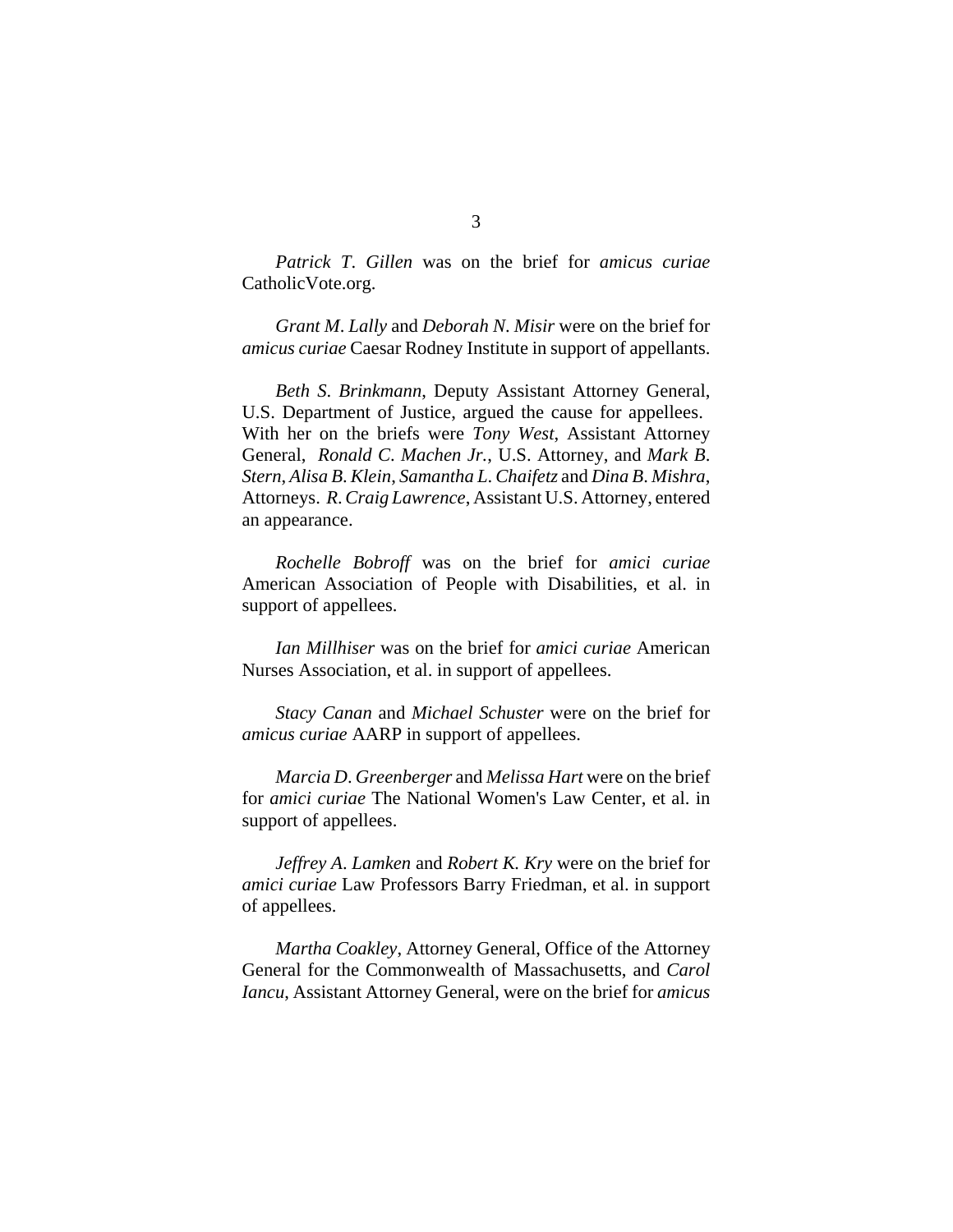*curiae* Commonwealth of Massachusetts in support of appellees.

*Andrew J*. *Pincus*, *Charles A*. *Rothfeld*, *Michael B*. *Kimberly* and *Paul W*. *Hughes* were on the brief for *amici curiae* Constitutional Law Professors in support of appellees.

*Elizabeth B*. *Wydra* was on the brief for *amicus curiae* Constitutional Accountability Center in support of appellees.

*Patrick J*. *Szymanski*, *Judith A*. *Scott*, *Walter Kamiat*, *Mark Schneider*, and *Scott Kronland* were on the brief for *amici curiae* Service Employees International Union, et al. in support of appellees.

*Hadrian R*. *Katz* and *Matthew A*. *Eisenstein* were on the brief for *amici curiae* Economic Scholars in support of appellees.

*Catherine E. Stetson*, *Dominic F. Perella*, *Melinda Reid Hatton*, and *Jeffrey G*. *Micklos* were on the brief for *amici curiae* American Hospital Association, et al. in support of appellees.

*Douglas F. Gansler*, Attorney General, Office of the Attorney for the State of Maryland, *John B. Howard Jr*., Deputy Attorney General, *Joshua N. Auerbach*, Assistant Attorney General, *Kamala D*. *Harris*, Attorney General, Office of the Attorney General for the State of California, *Travis LeBlanc*, Special Assistant Attorney General, *George C. Jepsen*, Attorney General, Office of the Attorney General for the State of Connecticut, *Joseph R. Biden*, *III*, Attorney General, Office of the Attorney General for the State of Delaware, *Irvin B. Nathan*, Attorney General, Office of the Attorney General for the District of Columbia, *Todd S. Kim*, Solicitor General, *David M. Louie*, Attorney General, Office of the Attorney General for the State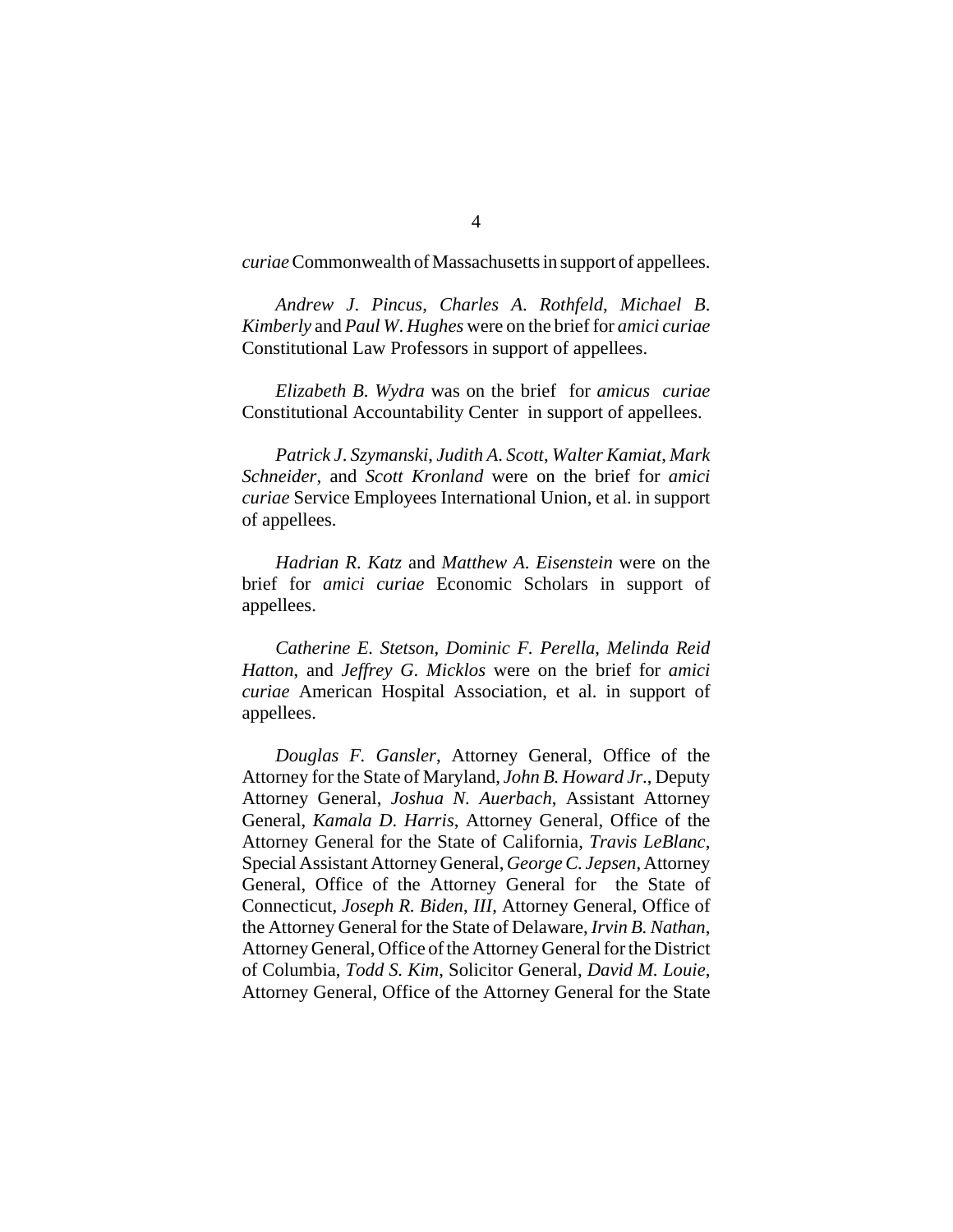of Hawaii, *Tom Miller*, Attorney General, Office of the Attorney General for the State of Iowa, *Eric T*. *Schneiderman*, Attorney General, Office of the Attorney General for the State of New York, *John R. Kroger*, Attorney General, Office of the Attorney General for the State of Oregon, and *William H*. Sorrell, Attorney General, Office of the Attorney General for the State of Vermont, were on the brief for *amici curiae* State of Maryland, et al. in support of appellees.

*Alan B. Morrison* was on the brief for *amici curiae* Mortimer Caplin & Sheldon Cohen in support of appellees.

*Robin S. Conrad*, *K*. *Lee Blalack II*, and *Brian Boyle* were on the brief for *amicus curiae* Chamber of Commerce of the United States of America in support of neither party.

Before: KAVANAUGH, *Circuit Judge*, and EDWARDS and SILBERMAN, *Senior Circuit Judges*.

Opinion for the Court filed by *Senior Circuit Judge* SILBERMAN, with whom *Senior Circuit Judge* EDWARDS concurs.

Concurring opinion filed by *Senior Circuit Judge* EDWARDS.

Opinion dissenting as to jurisdiction and not deciding the merits filed by *Circuit Judge* KAVANAUGH.

SILBERMAN, *Senior Circuit Judge*: The district court rejected appellants' challenge to the Patient Protection and Affordable Care Act. They appeal. Despite questions raised as to our subject matter jurisdiction, we conclude we have jurisdiction, and we affirm the district court's conclusion that the Act is constitutional.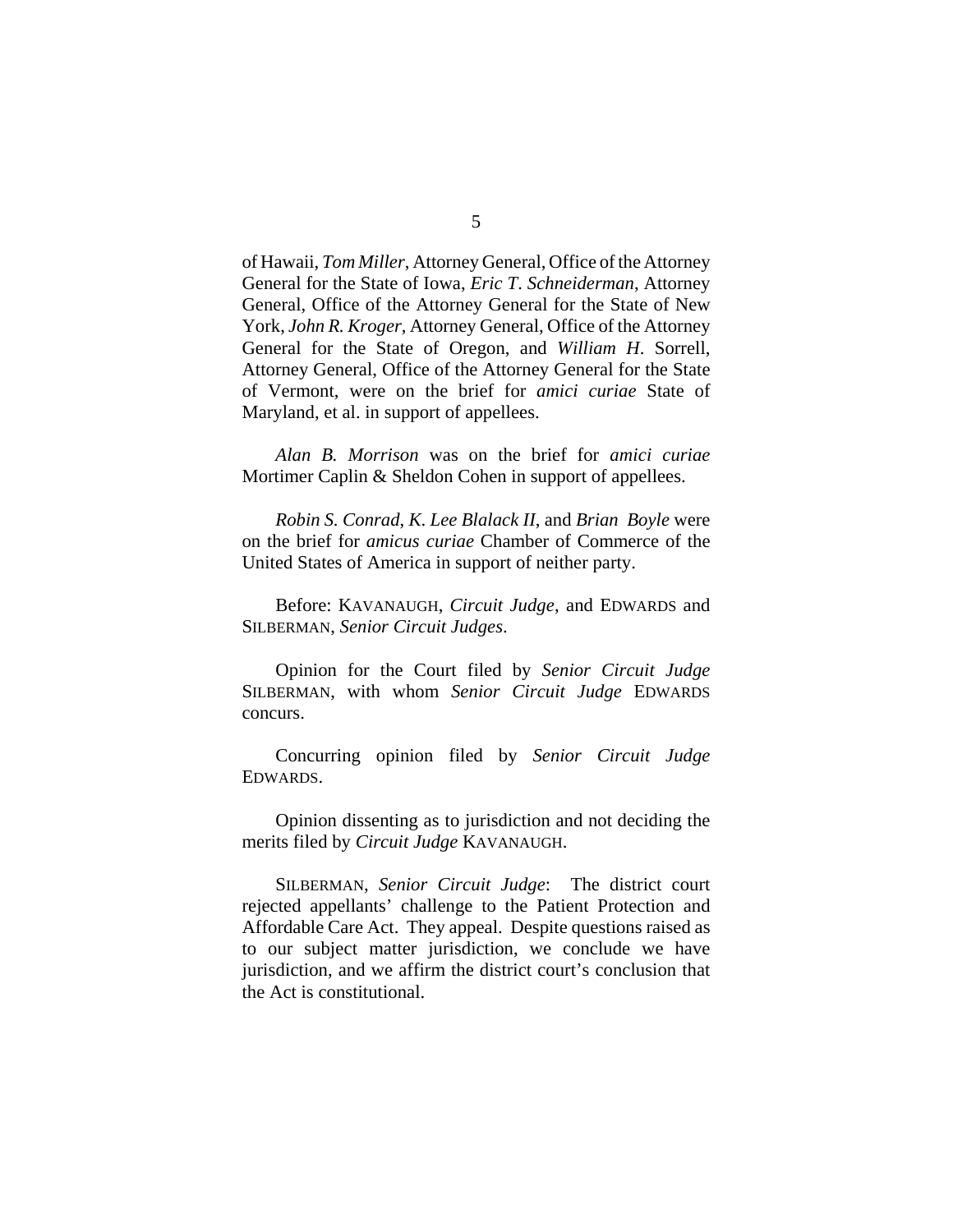Since so much has already been written by our sister circuits about the issues presented by this case–which will almost surely be decided by the Supreme Court–we shall be sparing in adding to the production of paper.

Suffice it to say that the Affordable Care Act sought to reform our nation's health insurance and health care delivery markets with the aims of improving access to those markets and reducing health care costs and uncompensated care. Other courts of appeals have described its provisions at length. *See Thomas More Law Ctr. v. Obama*, 651 F.3d 529, 534-35 (6th Cir. 2011); *Florida v. U.S. Dep't of Health and Human Servs.*, 648 F.3d 1235, 1249-62 (11th Cir. 2011).

This suit, like others, involves a challenge to the "minimum essential coverage provision," which requires all "applicable individual[s]" to purchase and maintain "minimum essential coverage"–*i.e.*, required essential health benefits in an insurance plan–for each month beginning in January 2014. This requirement is commonly called the "individual mandate." Any "taxpayer" who "fails to meet the requirement" must pay a "shared responsibility payment," labeled a "penalty," which will be calculated by using the lesser of either a percentage of the taxpayer's income or the national average premium for the lowest-level plan providing "minimum essential coverage."1

Congress made specific findings why, in its judgment, the

I.

<sup>1</sup> 26 U.S.C. § 5000A(a) (individual mandate); *id.* § 5000A(b)- (c) (penalty provision).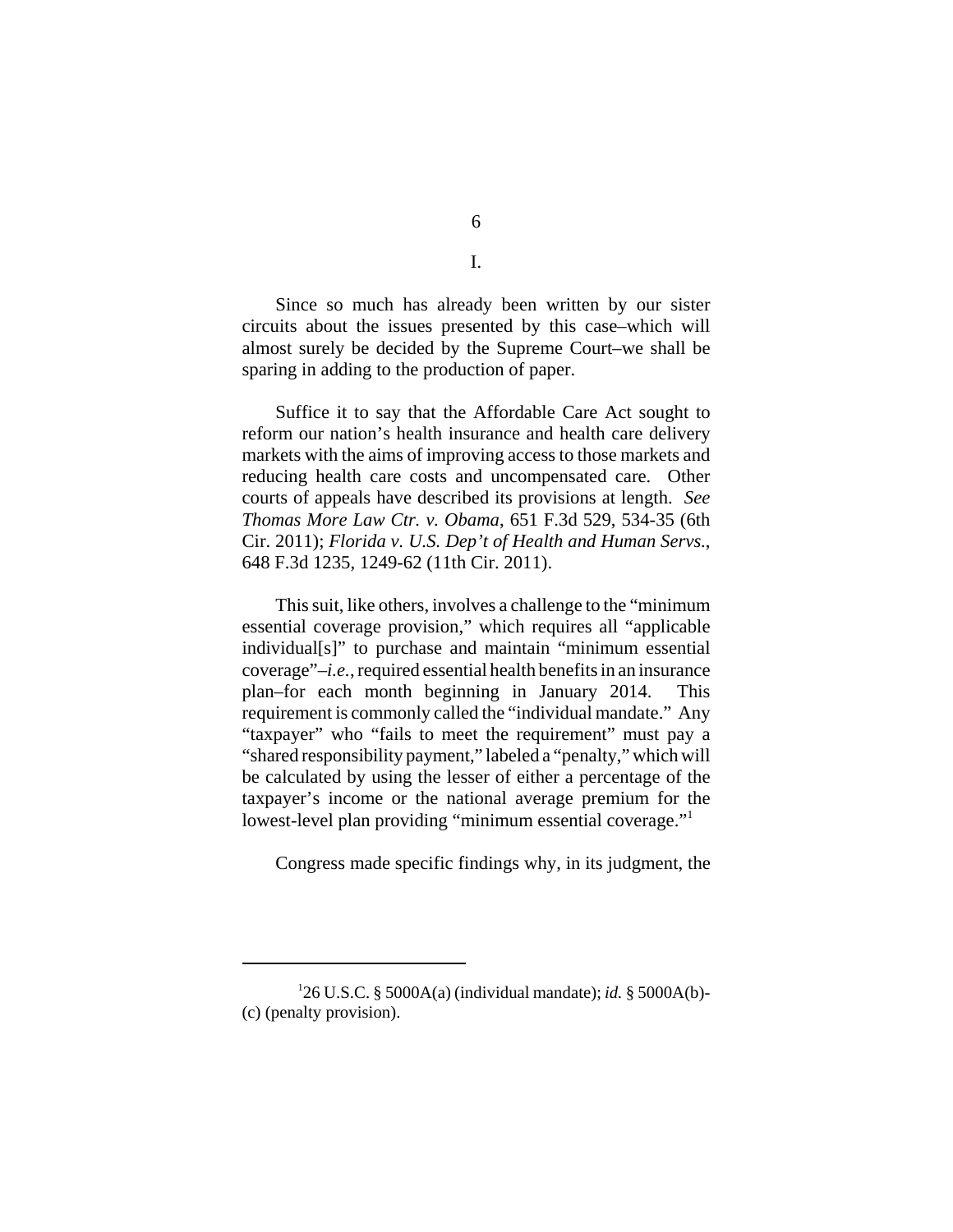individual mandate regulates commerce.<sup>2</sup> Congress determined that decisions about whether and when to purchase health insurance, and how to pay for health care services, are inherently economic. And Congress found that without the mandate, uninsured individuals, in the aggregate, would consume costly health care services and pass on those costs to other market participants. Without the mandate, in Congress's view, other reforms–namely prohibitions on denying health insurance coverage to individuals with pre-existing medical conditions (the "guaranteed issue requirement") or using an individual's medical history to justify higher insurance premiums (the "community rating requirement")–would increase average premiums, exacerbate adverse selection problems, and discourage individuals from obtaining coverage until they were sick.

Appellants, four United States citizens and federal taxpayers, seek declaratory and injunctive relief to prevent various U.S. Government officials and agencies from enforcing the minimum essential coverage provisions. They argue that the mandate exceeds Congress's authority under the Commerce Clause and substantially burdens appellants Susan Seven-Sky's and Charles Edward Lee's religious exercise, in violation of the Religious Freedom Restoration Act.3

The district court granted the Government's motion to dismiss. It upheld the minimum essential coverage provisions under the Commerce Clause and the Necessary and Proper Clause as a regulation of economic activity that substantially

3 42 U.S.C. § 2000bb *et seq.*

<sup>&</sup>lt;sup>2</sup>These findings are codified at 42 U.S.C. § 18091(a)(1)-(3) and discussed extensively in other opinions. *See Florida*, 648 F.3d at 1244-47.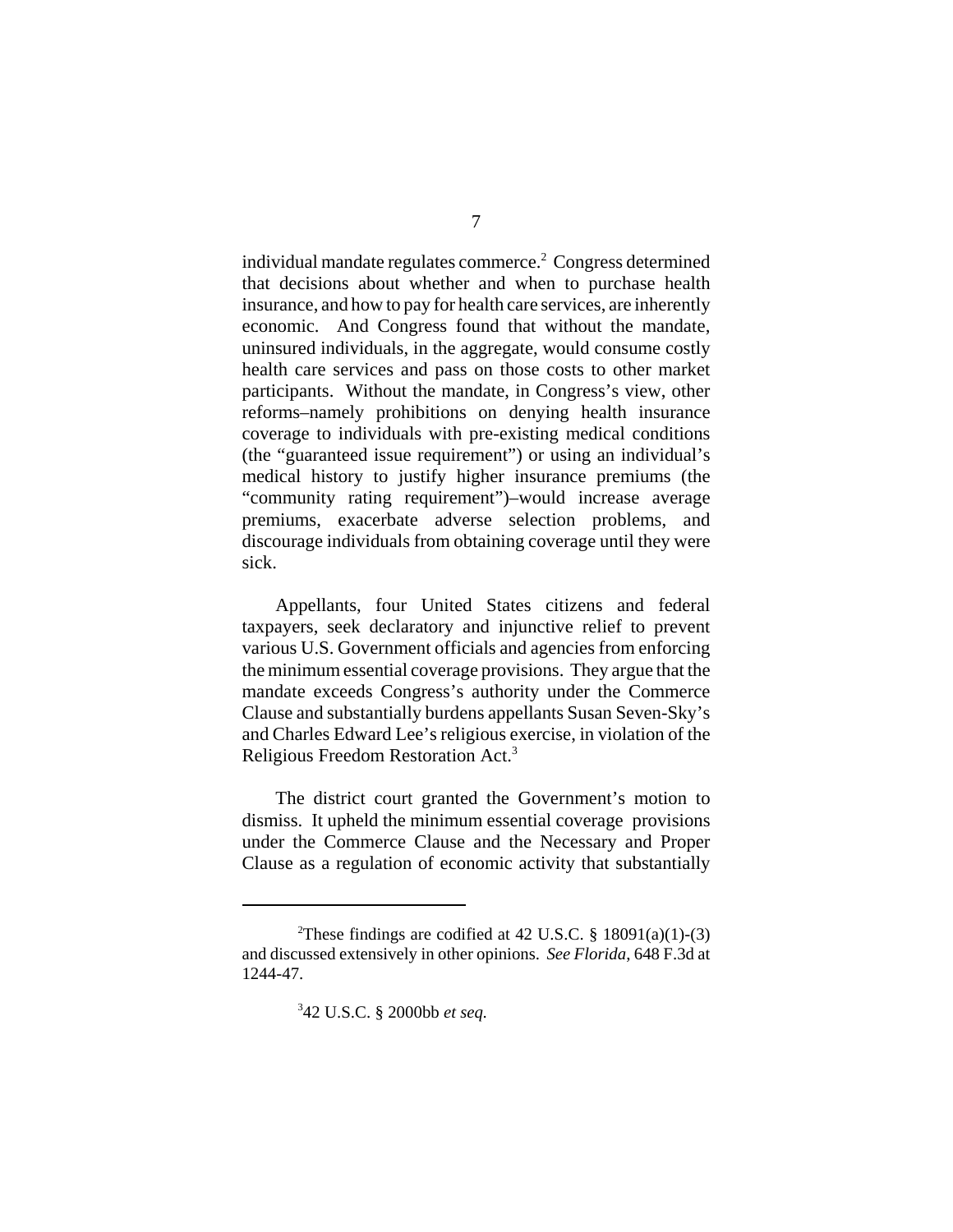affects the health insurance and health care markets and as an essential element of a broader regulatory scheme. *Mead v. Holder*, 766 F. Supp. 2d 16, 33-35 (D.D.C. 2011). It also rejected appellants' Religious Freedom Restoration Act claim.4 *Id.* at 42-43.

Appellants filed a timely appeal. We affirm.

## II.

At the outset, we are obliged to consider whether we have jurisdiction over this case. It is argued by one amicus<sup>5</sup> that the Anti-Injunction Act–which states, with some exceptions, that "no suit for the purpose of restraining the assessment or collection of *any tax* shall be maintained in any court by any person"–restrains us from entertaining the merits of this suit.6 Indeed, the Fourth Circuit has recently held as much. *See Liberty Univ., Inc. v. Geithner*, No. 10-2347, 2011 WL 3962915, at \*1 (4th Cir. Sept. 8, 2011). According to our sister circuit, no suits to challenge the individual mandate or the penalty can be brought until the mandate comes into effect in 2014, plaintiffs fail to comply, the IRS imposes a penalty, and plaintiffs bring a refund action against the IRS. *See id.* at \*4. Although both appellants and the Government–the parties to this case–insist we do have jurisdiction, we, of course, have an independent duty to

<sup>4</sup> We affirm the dismissal of appellants' Religious Freedom Restoration Act claim, because we agree with the district court's reasoning that appellants failed to allege facts showing that the mandate will substantially burden their religious exercise. *See Mead*, 766 F. Supp. 2d at 41-43.

<sup>5</sup> *See* Br. for Amici Curiae Mortimer Caplin & Sheldon Cohen in Supp. of Appellees and Affirmance.

 $6$  26 U.S.C. § 7421(a) (emphasis added).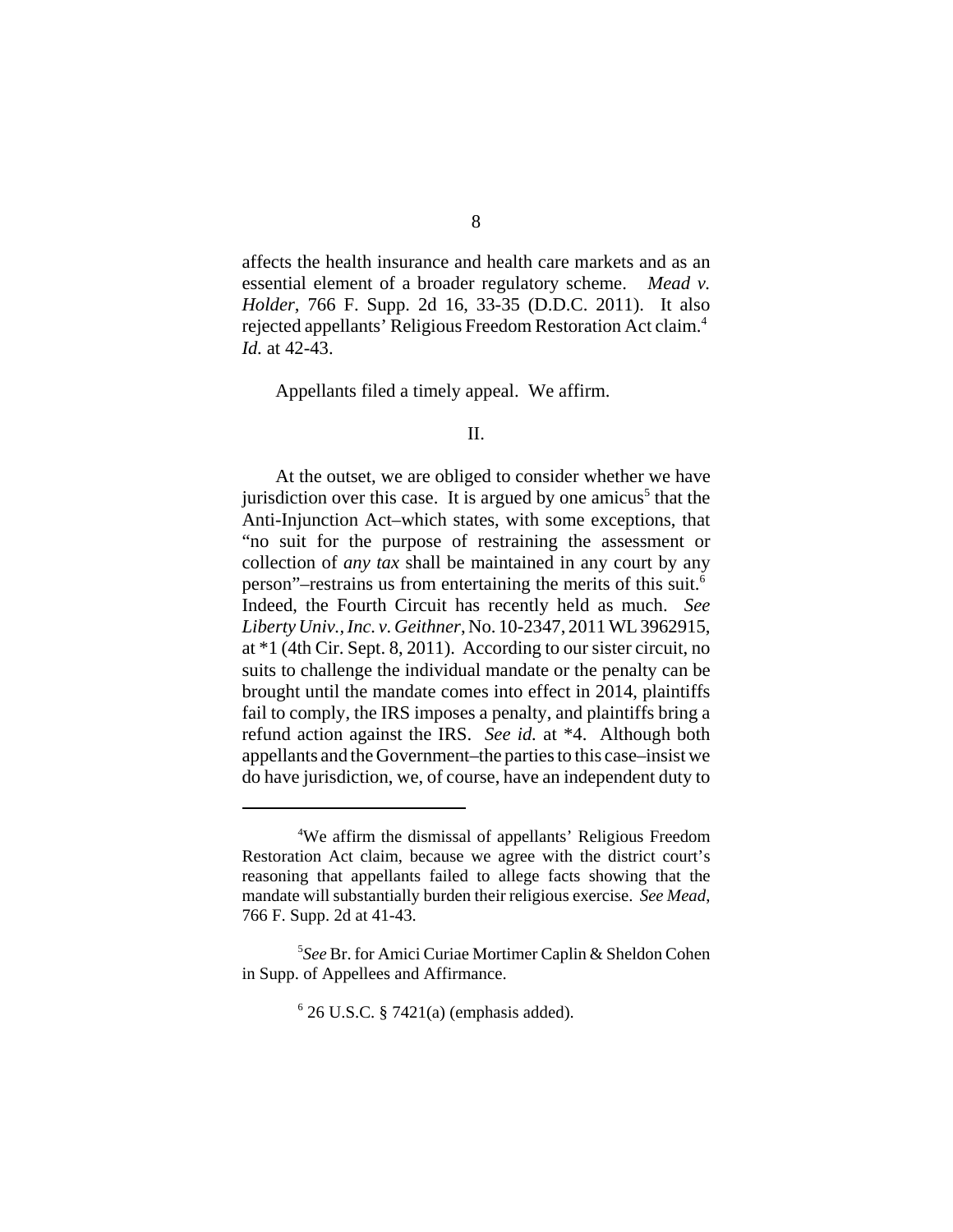examine that question, *see Steel Co. v. Citizens for a Better Env't*, 523 U.S. 83, 95 (1998), and we have previously recognized that the Anti-Injunction Act is a limitation on our subject-matter jurisdiction, *see Gardner v. United States*, 211 F.3d 1305, 1311 (D.C. Cir. 2000).

The jurisdictional issue brings two interrelated questions. First, whether the Anti-Injunction Act itself, by using the words "any tax," applies to the shared responsibility payment. Second–even if the Anti-Injunction Act does not apply with its own force–does the Affordable Care Act invoke it by stating that the shared responsibility payment is to be "assessed and collected in the same manner" as penalties that *are* subject to the Anti-Injunction Act.

The Anti-Injunction Act, a part of the Internal Revenue Code, only bars pre-enforcement challenges to the assessment and collection of *taxes*. As is well known, Congress, in passing the Affordable Care Act, pointedly rejected proposals to designate the shared responsibility payment as a "tax," instead labeling it a "penalty."<sup>7</sup> That Congress called numerous other provisions in the Act "taxes" indicates that its decision to use the word "penalty" here was deliberate.<sup>8</sup> And congressional findings never suggested that Congress's purpose was to raise revenue. The Government estimates the penalty would raise \$4 billion, but congressional findings emphasize that the aim of the shared responsibility payment is to encourage everyone to

<sup>7</sup> 26 U.S.C. § 5000A(b); H.R. 3962, § 501, 111th Cong. (2009); H.R. 3200, § 401, 111th Cong. (2009); S. 1796, § 1301, 111th Cong. (2009); *see also Liberty Univ.*, 2011 WL 3962915 at \*24 (Davis, J., dissenting).

<sup>8</sup> *See Thomas More*, 651 F.3d 529, 551 (6th Cir. 2011) (Sutton, J., concurring) (surveying usage).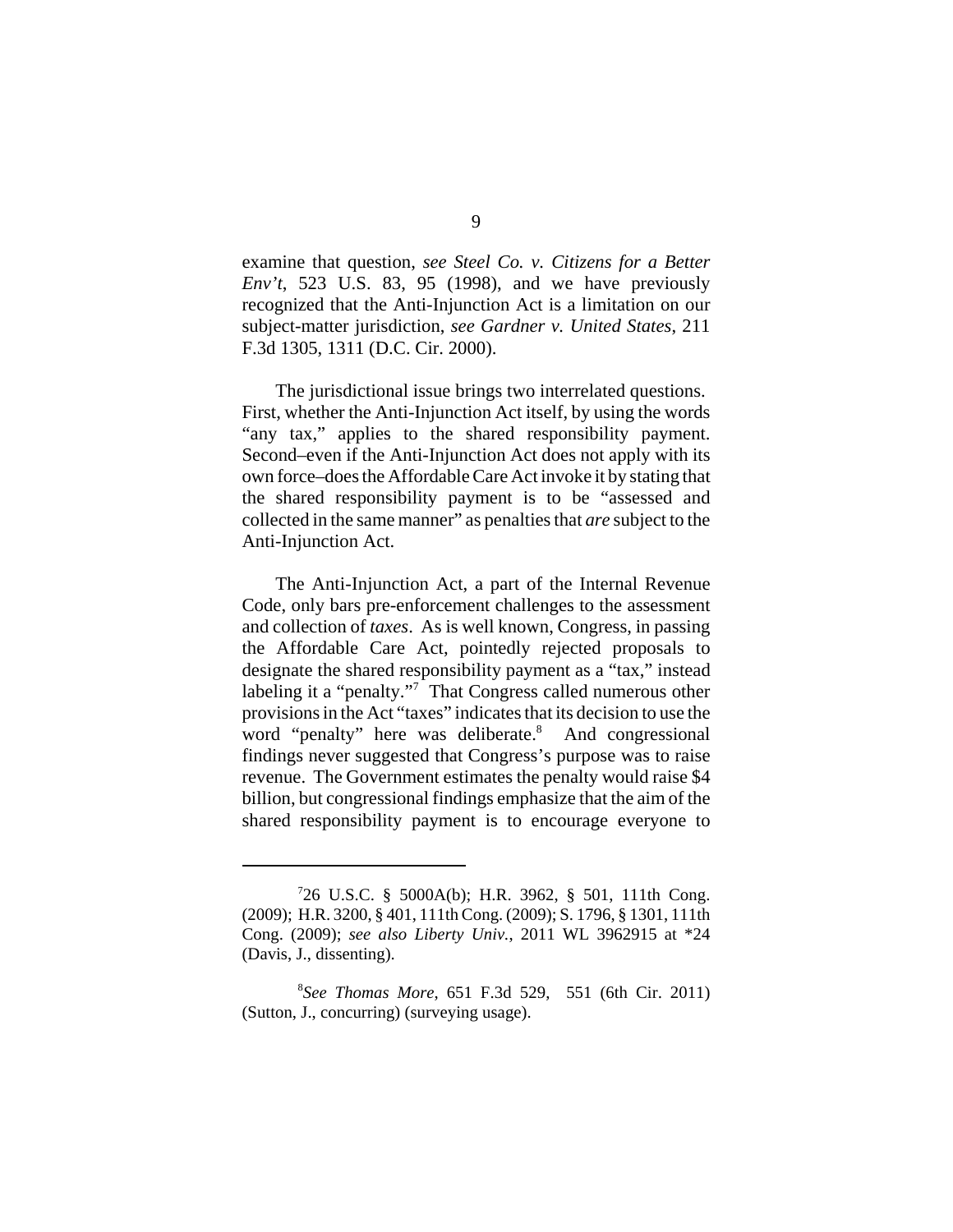purchase insurance; the goal is universal coverage, not revenues from penalties.<sup>9</sup> Though the shared responsibility payment penalty is codified as part of the Internal Revenue Code, Congress prohibited the IRS from using traditional criminal enforcement or levying powers to collect the payment.<sup>10</sup> Covered persons have a legal obligation to purchase minimum coverage, but it is rather obvious that this provision's success depends, much more than a typical tax obligation, on voluntary compliance.

The key question, therefore, is whether Congress intended the term "any tax" in the Anti-Injunction Act to sweep beyond exactions that Congress designated as "taxes" elsewhere in the Internal Revenue Code. The Fourth Circuit is of the view that "any tax" includes any exaction collected by the IRS, even if Congress called it a "penalty." *Liberty Univ.*, 2011 WL 3962915 at \*6. We disagree. Both the Anti-Injunction Act and the shared responsibility payment are part of the Internal Revenue Code. When Congress uses the same word–here, "tax"–in the same context, we presume Congress intends the same meaning throughout. *See Erlenbaugh v. United States*, 409 U.S. 239, 243-44 (1972). And when Congress wants a "tax" in one statute to include more than the exactions it labels taxes in other statutes, it says so. For instance, a "tax" under the Bankruptcy Code means anything that functions like a tax, not just anything Congress labeled a "tax," only because Congress directed that terms used in the Bankruptcy Code shall have special meanings. *United States v. Reorganized CF & I Fabricators of Utah, Inc.*, 518 U.S. 213, 219-20 (1996). By analogy, if Congress says that a sum owed at customs is not a penalty, that designation controls for purposes of a customs

 $9^9$  42 U.S.C. § 18091(a)(2)(A), (C), & (I).

 $^{10}$ 26 U.S.C. § 5000A(g)(2).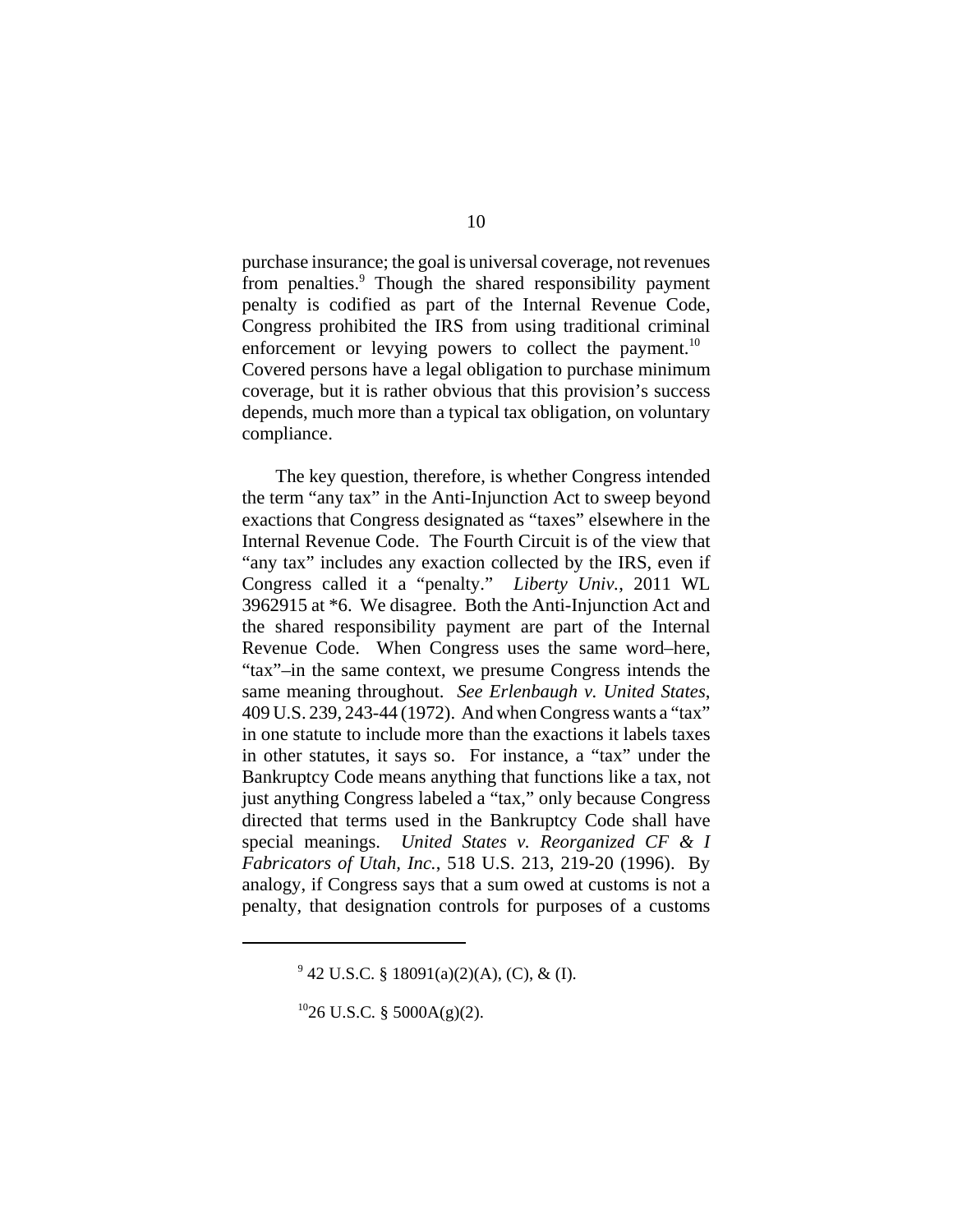jurisdictional statute. *See Helwig v. United States*, 188 U.S. 605, 610, 613 (1903).

Nothing we have seen suggests that Congress intended for "any tax" in the Anti-Injunction Act to include exactions *unrelated to taxes* that Congress labeled "penalties."<sup>11</sup> The Anti-Injunction Act does not define the word "tax." But it does not indicate in any way that the term "tax" can be given a different meaning than in the rest of the Internal Revenue Code. The only Supreme Court case to consider the meaning of "any tax" dates to 1883, and suggested that a "tax" meant anything collected as a tax–even if collected erroneously or illegally–so long as "it was claimed by the proper public officers" to be a "tax." *Snyder v. Marks*, 109 U.S. 189, 192 (1883). Since the Government denies that the shared responsibility payment is a tax, *Snyder*, at least, suggests that we should credit the Government. *See Liberty Univ.*, 2011 WL 3962915 at \*31 (Davis, J., dissenting).

Importantly, aside from the Fourth Circuit's recent decision, no court has ever held that "any tax" under the Anti-Injunction Act includes exactions that Congress deliberately called "penalties." *Bailey v. George*, 259 U.S. 16 (1922), and *Bailey v. Drexel Furniture Co. (Child Labor Tax Case*), 259 U.S. 20 (1922), two cases upon which the Fourth Circuit relied heavily, are not to the contrary. In *Bailey v. George*, the Supreme Court held that the Anti-Injunction Act barred a pre-enforcement challenge to the Child Labor Tax, which Congress had expressly labeled a tax. 259 U.S. at 20. Then, in *Child Labor Tax Case*, a refund action, the Supreme Court held that the Child Labor Tax was so regulatory in function that it ceased to be a "tax" for constitutional purposes. 259 U.S. at 38. These cases stand for

<sup>11</sup>The Act also has no legislative history. *Bob Jones Univ. v. Simon*, 416 U.S. 725, 736 (1974).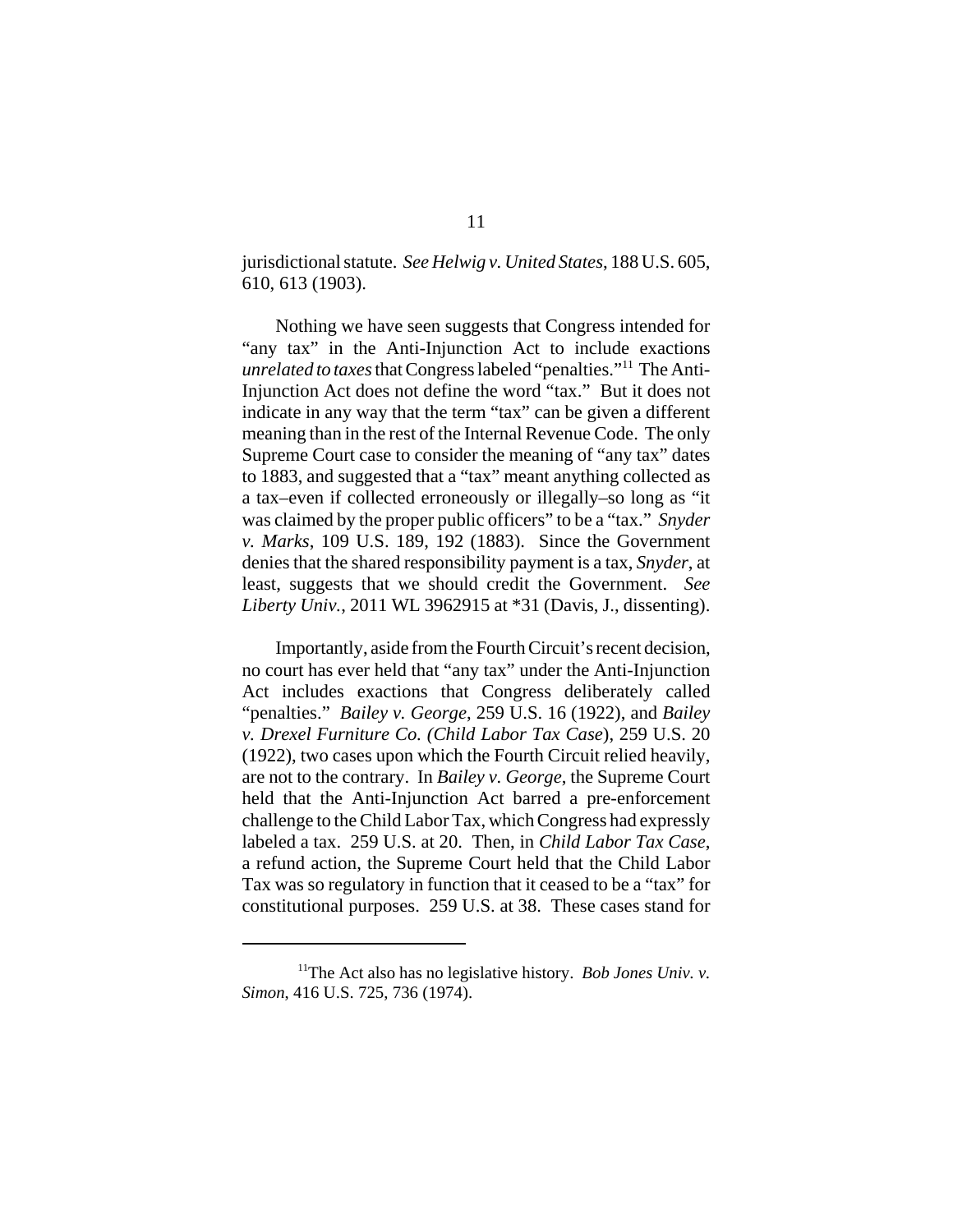the proposition that exactions that Congress intended to enact as taxes are "tax[es]" within the meaning of the Anti-Injunction Act, but may not be "taxes" for constitutional purposes.12 *See Liberty Univ.*, 2011 WL 3962915 at \*28 (Davis, J., dissenting). They do not address our issue, which raises a quite different question: whether an exaction that Congress intended as a "penalty" is *also* a "tax" within the meaning of the Anti-Injunction Act.

Other parts of the Internal Revenue Code reinforce our view that Congress did not intend for the Anti-Injunction Act to cover penalties unconnected to tax liability or enforcement. Taxes and penalties carry distinct meanings in the Code, and Congress has been deliberate when it wants certain penalties to be treated as taxes. *See Liberty Univ.*, 2011 WL 3962915 at \*24 (Davis, J., dissenting). As we discuss further below, Congress expressly defined taxes to include penalties for nonpayment of taxes imposed under Chapter 68, subchapter A and "assessable penalties" imposed under Chapter 68, subchapter B.13 Congress understandably treated Chapter 68 penalties as taxes, because, unlike the shared responsibility payment, they are imposed for impeding or otherwise failing to comply with tax payment and reporting obligations. *See Thomas More*, 651 F.3d at 540; *cf. Mobile Republican Assembly v. United States*, 353 F.3d 1357,

<sup>12</sup>Similarly, *Lipke v. Lederer*, 259 U.S. 557 (1922), merely held that the Anti-Injunction Act does not always apply even if Congress labels an exaction a "tax." There, Congress made clear, in the rest of a criminal statute, that it did not really intend the exaction to be a tax. *Id.* at 561-62. That is different from our situation, where Congress repeatedly expressed its intention that the shared responsibility payment was to be a "penalty."

 $1326$  U.S.C. § 6665(a) (stating that "taxes" also refer to Chapter 68, subchapter A penalties); *id.* § 6671(a) (stating that "taxes" also refer to Chapter 68, subchapter B penalties).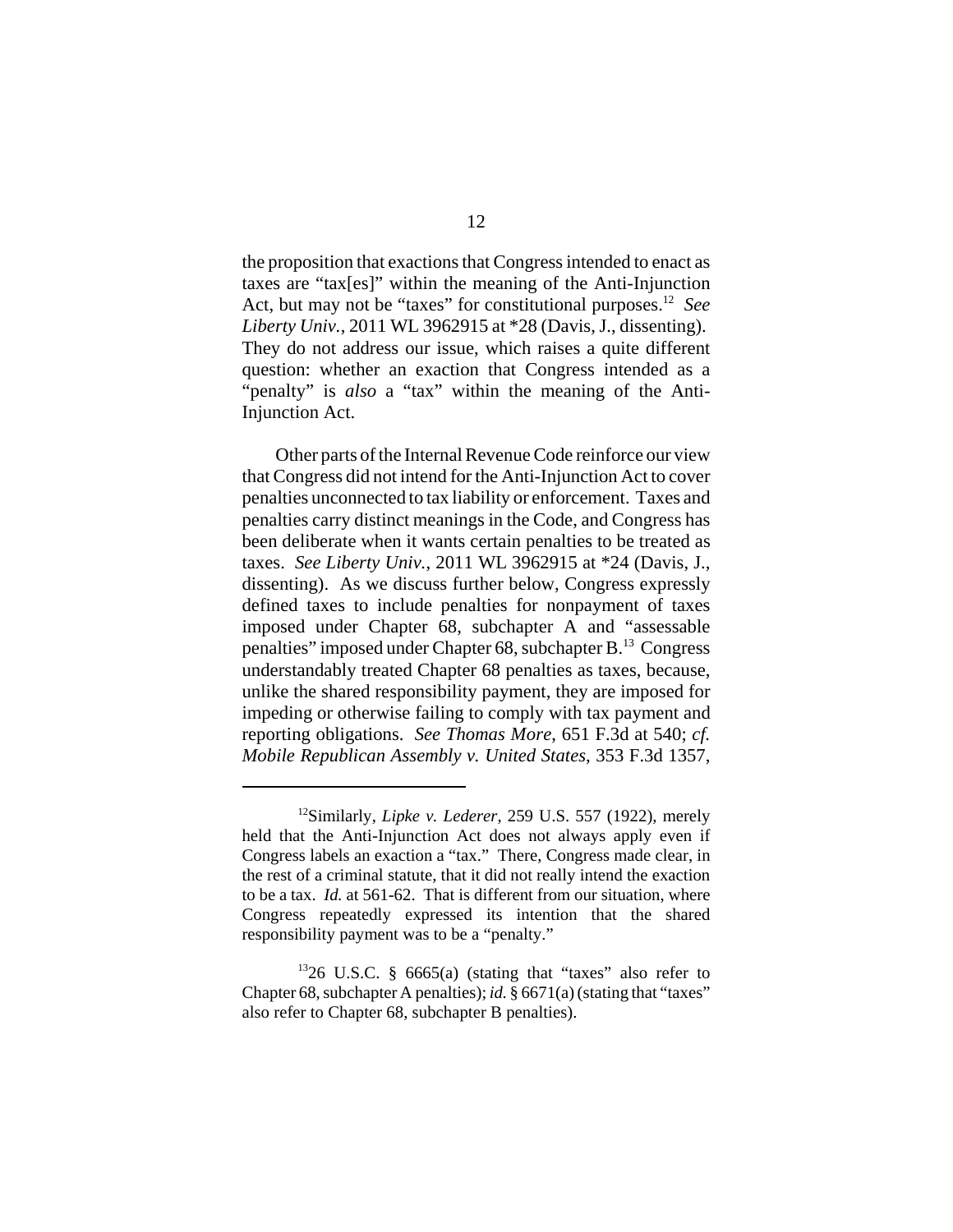1362 (11th Cir. 2003) (treating penalties imposed for violating conditions of non-profit organizations' tax-exempt status as "taxes" because those conditions determine whether the organization is liable for taxes). $14$ 

Granted, the Code also refers to "any tax (including any interest, additional amounts, additional tax, and assessable penalties)" imposed by Title 26 when describing the IRS's assessment authority. *See, e.g.*, 26 U.S.C. § 6201. The Fourth Circuit and the dissent reason that because the IRS is empowered to assess taxes (including assessable penalties), and because the Anti-Injunction Act bars any suit to restrain the assessment of taxes, anything codified in the Internal Revenue Code and assessed by the IRS is subject to the Anti-Injunction Act. *See Liberty Univ.*, 2011 WL 3962915 at \*6, 11. We think that inference leaps too far. The term "assessable penalties" in the Code is generally used to refer to Chapter 68, subchapter B penalties (entitled "Assessable Penalties"), not any type of penalty. *See, e.g.*, *id.* § 4083(d)(3)(B); *id.* § 6671; *id.* § 6684; *id.* § 6688; *id.* § 6695. Nothing in this language suggests that penalties assessed by IRS but unrelated to taxes–as opposed to interest, additional amounts, additional tax, and assessable penalties commonly found in Chapter 68, subchapter B–would fall under this provision. And if this language truly transformed all penalties into taxes merely because they were codified in the Tax Code and assessed by the IRS, Congress's deliberate efforts to treat the shared responsibility payment as a penalty, not a tax,

<sup>&</sup>lt;sup>14</sup>The Fourth Circuit has also held that all premiums due under the Coal Act–which is outside Chapter 68, subchapter B of the Code–are "taxes" for purposes of the Anti-Injunction Act, but it reached that conclusion only after assuming, without analysis, that the definition of a "tax" under the bankruptcy law is the same as the Anti-Injunction Act. *In re Leckie Smokeless Coal Co.*, 99 F.3d 573, 583 (4th Cir. 1996).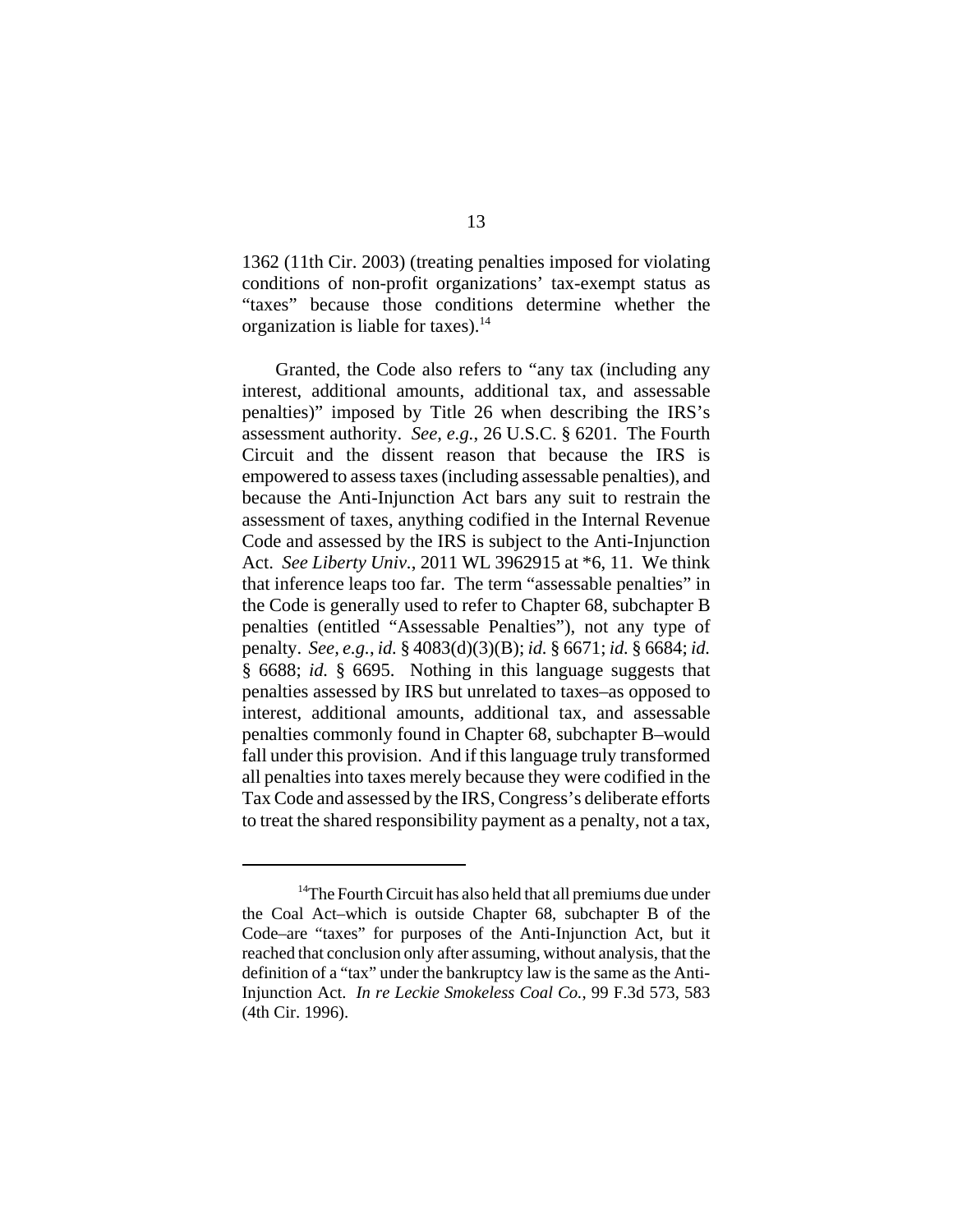would be inexplicable. *See Liberty Univ.*, 2011 WL 3962915 at \*32-33 (Davis, J., dissenting).

Our interpretation is also supported by judicial construction of the Tax Injunction Act, a statute that uses similar language to the Anti-Injunction Act to bar suits to restrain the assessment or collection of *state* taxes. *See* 28 U.S.C. § 1341 ("The district courts shall not enjoin, suspend or restrain the assessment, levy or collection of any tax under State law where a plain, speedy and efficient remedy may be had in the courts of such State."); *Enochs v. Williams Packing & Nav. Co.*, 370 U.S. 1, 6 (1962). It is well established that Congress used the term "tax" in the Tax Injunction Act to mean assessments made for the purpose of raising revenues, not regulatory "penalties" intended to encourage compliance with a law.<sup>15</sup> That distinction is in keeping with the aim of the Anti-Injunction Act and Tax Injunction Act, *i.e.* to avoid federal judicial interference with tax revenues upon which federal and state budgets depend. *See Nat'l Private Truck Council, Inc. v. Oklahoma Tax Comm'n*, 515 U.S. 582, 586 (1995); *Williams Packing*, 370 U.S. at 7.

\* \* \*

The nature of appellants' challenge also demonstrates why

<sup>15</sup>*Chamber of Commerce v. Edmonson*, 594 F.3d 742, 761-62 (10th Cir. 2010); *RTC Commercial Assets Trust 1995-NP3-1 v. Phoenix Bond & Indem. Co.*, 169 F.3d 448, 457 (7th Cir. 1999); *Ben Oehrleins and Sons and Daughter, Inc. v. Hennepin Cnty.*, 115 F.3d 1372, 1382-83 (8th Cir. 1997); *Travelers Ins. Co. v. Cuomo*, 14 F.3d 708, 713-14 (2d Cir. 1993) (overruled on other grounds). Courts do not defer to the labels states–as opposed to Congress–bestow on exactions, because the meaning of a "tax" under the Tax Injunction Act is a question of federal, not state, law. *See Edmonson*, 594 F.3d at 761.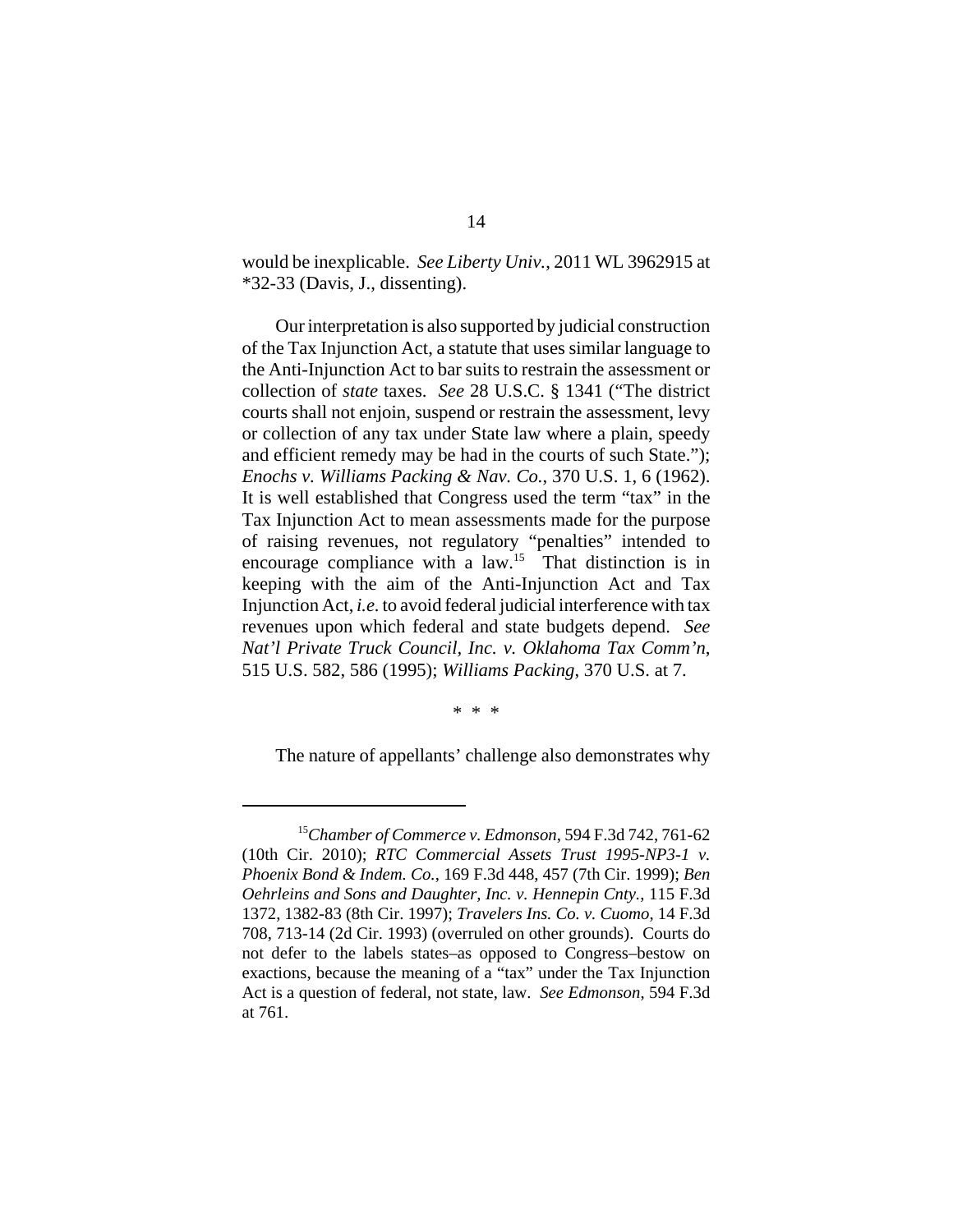the Anti-Injunction Act, by its own terms, does not apply to this suit. Appellants have brought suit for the purpose of enjoining a regulatory command, the individual mandate, that requires them to purchase health insurance from private companies, produces no revenues for the Government, and imposes obligations independent of the shared responsibility payment. They seek injunctive and declaratory relief to prevent anyone from being subject to the mandate, irrespective of whether they intend to comply with it, and irrespective of the means Congress chooses to implement it. The harms appellants allege–the cost of purchasing health insurance from private companies, and violation of their religious belief that insurance expresses skepticism in God's ability to provide–exist as a result of the mandate, not the penalty. True, appellants also say that they do not intend to comply with the mandate, and that the penalty would be a serious financial burden. But that harm affects only the limited class of individuals who fail to comply when the mandate goes into effect.

The individual mandate and the shared responsibility payment create different legal obligations, for different categories of people, at different times. The mandate–described as the "requirement to maintain minimum essential coverage" in the statute–imposes a legal obligation on "applicable individual[s]" to purchase and maintain minimum health care coverage from an insurance company for each month beginning January 2014.16Foreign citizens, illegal aliens, prisoners, and those who qualify for religious exemptions are not considered "applicable individual[s]."<sup>17</sup>

By contrast, the penalty provisions are not symmetrical with

 $1626$  U.S.C. § 5000A(a).

 $17$ *Id.* § 5000A(d)(2)-(4).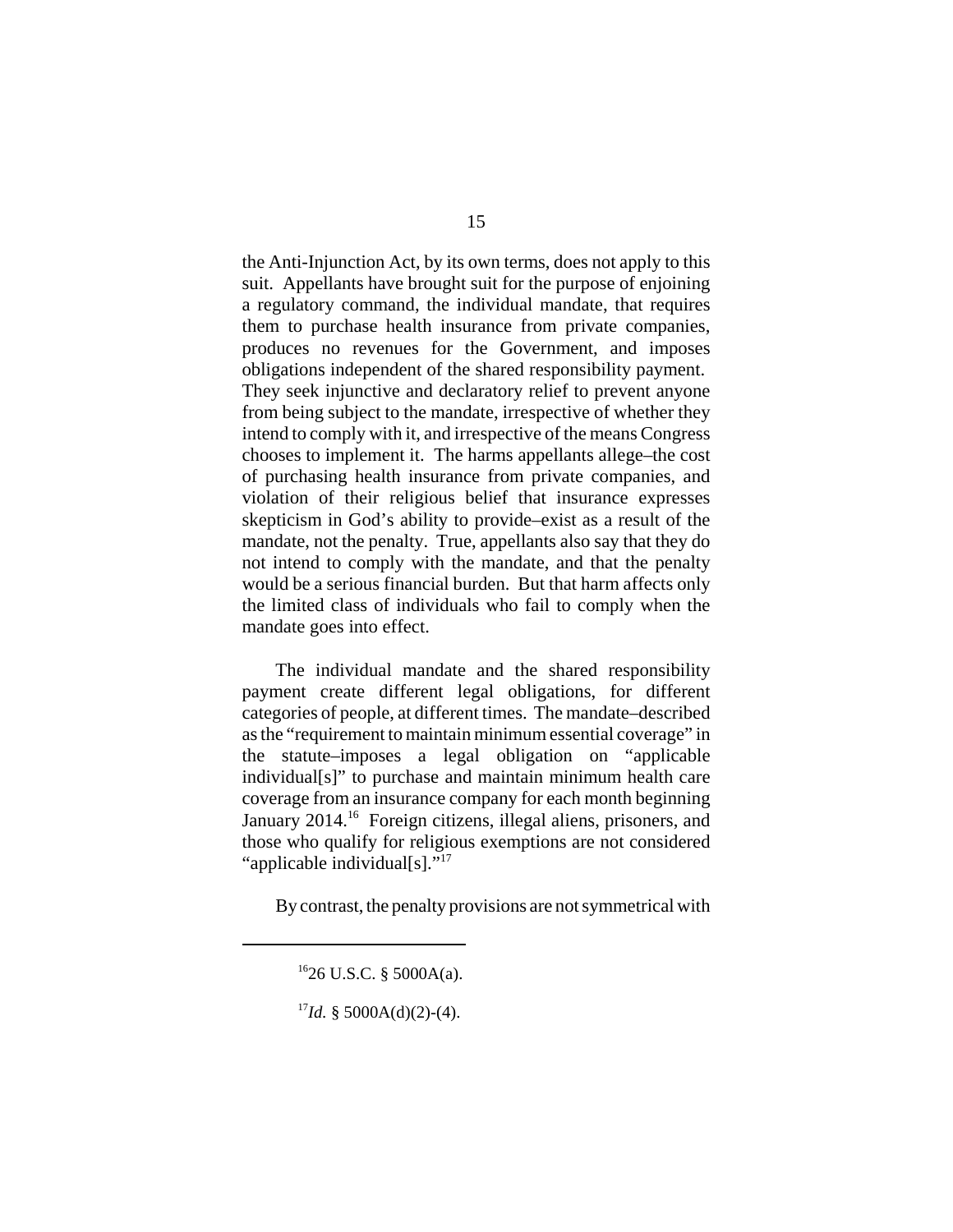the mandate. Although some who fail to comply with the individual mandate must pay a penalty (the "shared responsibility payment") to the IRS, others–taxpayers who cannot afford coverage, or who fall below the filing threshold, members of Indian tribes, and any applicable individual whom the Secretary of Health and Human Services deems to have suffered a hardship–do not. $^{18}$  Moreover the purchase of health insurance is not to be directed to the Government, as is true of taxes, but rather to private insurers; it is only the penalty that flows to the Government.

That appellants' suit centers on the mandate is critical. The Anti-Injunction Act only bars suits that seek to restrain the IRS's assessment and collection of taxes. It has never been applied to bar suits brought to enjoin regulatory requirements that bear no relation to tax revenues or enforcement. Indeed, we have held that the Act does not apply to an IRS regulation that does not, by its terms, pertain to the assessment or collection of taxes. *Foodservice and Lodging Inst., Inc. v. Regan*, 809 F.2d 842, 846 (D.C. Cir. 1987) (allowing challenge to enjoin an IRS regulation regarding employers' reporting of tips).

It has been suggested that *Bob Jones University v. Simon*, 416 U.S. 725 (1974), and *Alexander v. "Americans United" Inc.*, 416 U.S. 752 (1974), support the application of the Anti-Injunction Act to this case. Those cases involved constitutional challenges to IRS letter-rulings revoking nonprofit organizations' tax-exempt status. In *Bob Jones*, the petitioner challenged the constitutionality of an IRS letter-ruling withdrawing its tax-exempt status by arguing that the ruling's true motivation was "to regulate the admissions policies of

<sup>18</sup>*Id.* § 5000A(b), (e). Violators will only owe the penalty starting in April 2015, when it must be enclosed with their tax returns.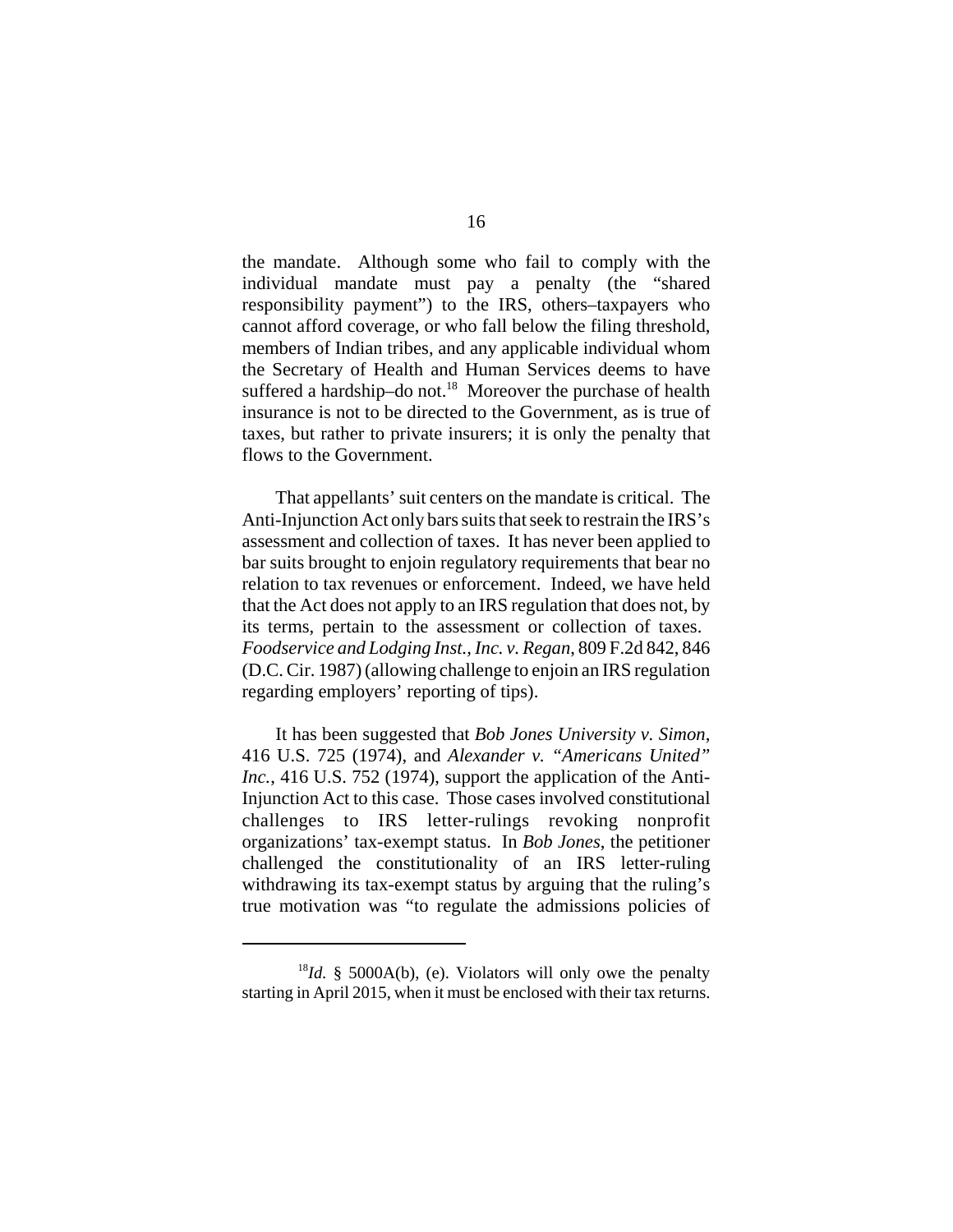private universities," not "to protect the revenues." 416 U.S. at 739. Plaintiffs similarly challenged the constitutionality of eliminating tax-exempt status for organizations engaged in political lobbying in *"Americans United."* 416 U.S. at 755-57. In both cases, plaintiffs argued–superficially similar to our appellants–that the IRS's letter-rulings were really regulatory prohibitions, and that plaintiffs' object was not to restrain the assessment and collection of tax revenues, but to ensure that donors seeking tax deductions would continue to contribute to their organizations. *Id*. at 760-61; *Bob Jones*, 416 U.S. at 738.

The Supreme Court rejected these arguments in both cases. It began with the proposition–not at issue here–that plaintiffs cannot evade the Anti-Injunction Act merely by pleading constitutional claims. *"Americans United*,*"* 416 U.S. at 759-60; *Bob Jones*, 416 U.S. at 740-41. More importantly, it reasoned–and this is the crucial distinction to our case–that the Anti-Injunction Act applied because challenges to IRS letterrulings revoking tax-exempt status are *inextricably linked* to the assessment and collection of taxes. *"Americans United*,*"* 416 U.S. at 760-61; *Bob Jones*, 416 U.S. at 738-40. Plaintiffs' arguments that their suits were for the purpose of ensuring contributions, not impeding tax revenues, were also defeated by plaintiffs' own pleadings, since the *only* injuries plaintiffs identified involved tax liability. *"Americans United*,*"* 416 U.S. at 761; *Bob Jones*, 416 U.S. at 738-39; *cf. Liberty Univ.*, 2011 WL 3962915 at \*14 (describing similar pleadings by plaintiffs in that case). It does not follow from those cases that plaintiffs can never bring a pre-enforcement challenge to a discrete regulatory requirement that imposes obligations unrelated to tax revenues if Congress, in a separate provision, chooses to tax some of those who violate it.

To be sure, it has been held that suits that do not directly seek to restrain tax assessment or collection are nonetheless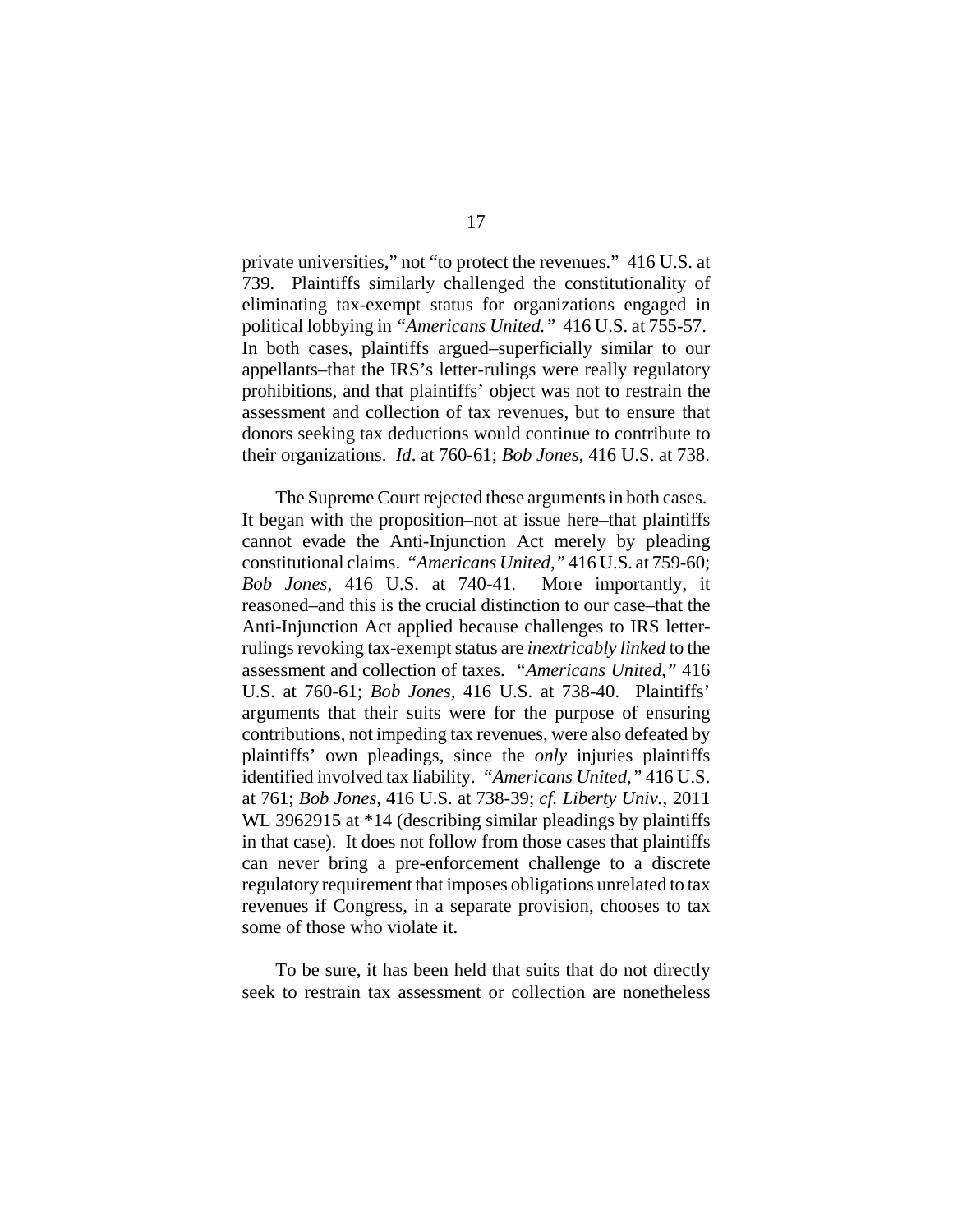barred if they are directed at the means by which the IRS achieves those ends. *Koin v. Coyle*, 402 F.2d 468, 469 (7th Cir. 1968). Accordingly, the Anti-Injunction Act bars suits to prevent the IRS from using evidence it had allegedly obtained illegally as the basis for a tax assessment, *id.*; suits to enjoin IRS agents from disclosing information in corporate tax returns to third parties as part of an audit investigation, *Kemlon Prods. and Dev. Co. v. United States*, 638 F.2d 1315, 1316, 1318, 1320 (5th Cir. 1981); suits to enjoin local officials from giving the IRS information about narcotics traffickers used by the IRS to make jeopardy assessments, *Lewis v. Sandler*, 498 F.2d 395, 398-99 (4th Cir. 1974), and suits to enjoin the IRS from using particular methodologies to calculate tax deficiencies, *Campbell v. Guetersloh*, 287 F.2d 878, 879, 880-81 (5th Cir. 1961). But those cases merely stand for the proposition that the Act bars suits that interfere with ancillary functions to tax collection. Mandating the purchase of health insurance is plainly not such a function.

\* \* \*

In short, we are not persuaded by the Fourth Circuit's reasoning. We think that the Anti-Injunction Act does not, by its terms, cover the shared responsibility payment under the term "any tax." Our dissenting colleague, however, raises another, more substantial, objection: That Congress affirmatively intended for the Anti-Injunction Act to apply to the shared responsibility payment, because the Affordable Care Act directs that the penalty be "assessed and collected in the same manner as an assessable penalty under subchapter B of chapter 68." 26 U.S.C. § 5000A(g)(1). Since penalties included in *that* subchapter are "taxes" for purpose of the Anti Injunction Act, the dissent maintains that the shared responsibility payment can only be "assessed and collected in the same manner" as those penaltiesifit, too, is insulated from pre-enforcement challenges.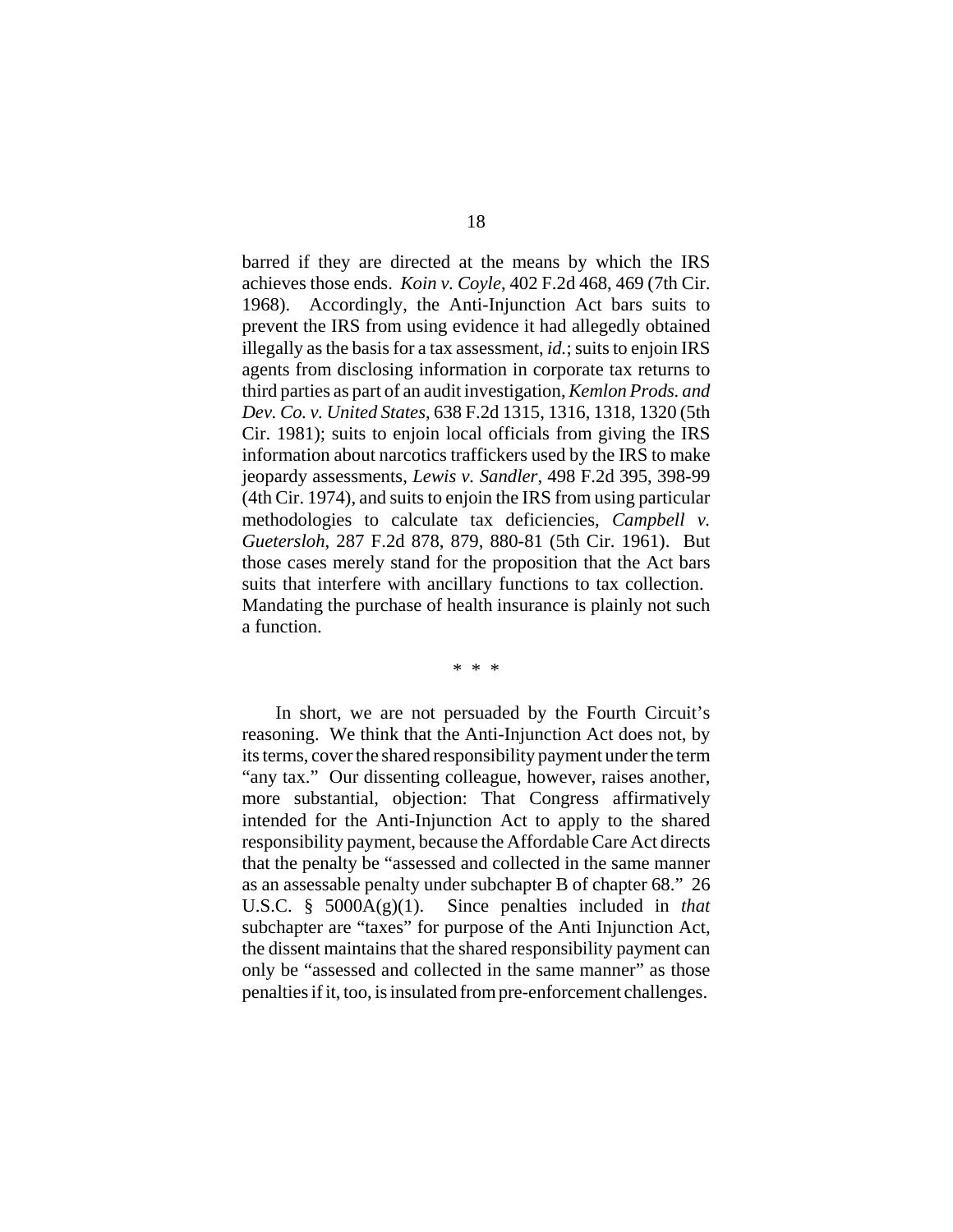The Government argues that "assessed and collected in the same manner" has a more limited meaning; it does not speak to the availability of pre-enforcement review. We agree. "As used in the Internal Revenue Code . . . the term assessment involves a recording of the amount the taxpayer owes the Government," and "is essentially a bookkeeping notation" that is "made by recording the liability of the taxpayer in the office of the Secretary." *Hibbs v. Winn*, 542 U.S. 88, 100 (2004) (internal quotation marks and citations omitted). The term "collection" refers to the IRS's "actual imposition of a tax against a plaintiff." *Cohen v. United States*, 650 F.3d 717, 726 (D.C. Cir. 2011) (en banc). It begins with notice that a taxpayer is liable for an unpaid amount and a demand that the taxpayer pay it. The IRS ordinarily receives that sum when the taxpayer submits payment through any accepted means. If the taxpayer continues to refuse to pay, the IRS can employ various collection methods, including liens and levies on the taxpayer's property.<sup>19</sup> These terms, in analogous contexts, have been held to exclude the *timing* of challenges. "Assessing and collecting" a penalty "in the same manner" as a tax, for instance, does not require the same statute of limitations to apply to each. *See, e.g.*, *Sage v. United States*, 908 F.2d 18, 23-25 (5th Cir. 1990).

The phrase "in the same manner," which modifies "assessment and collection," moreover, is used throughout the Code to refer to methodology and procedures. For instance, the "[m]ethod of adjustment" for an adjustment made to correct an error is to "assess[] and collect[], or refund[] or credit[], the amount thereof in the *same manner* as if it were a deficiency." 26 U.S.C. § 1314(b) (emphasis added). A qualified issuer of forest conservation bonds is liable for any tax refund amount not

<sup>19</sup>*See* 26 U.S.C. § 6303 (notice); *id.* § 6311 (means of payment); *id.* § 6321 (liens); *id.* § 6331 (levies).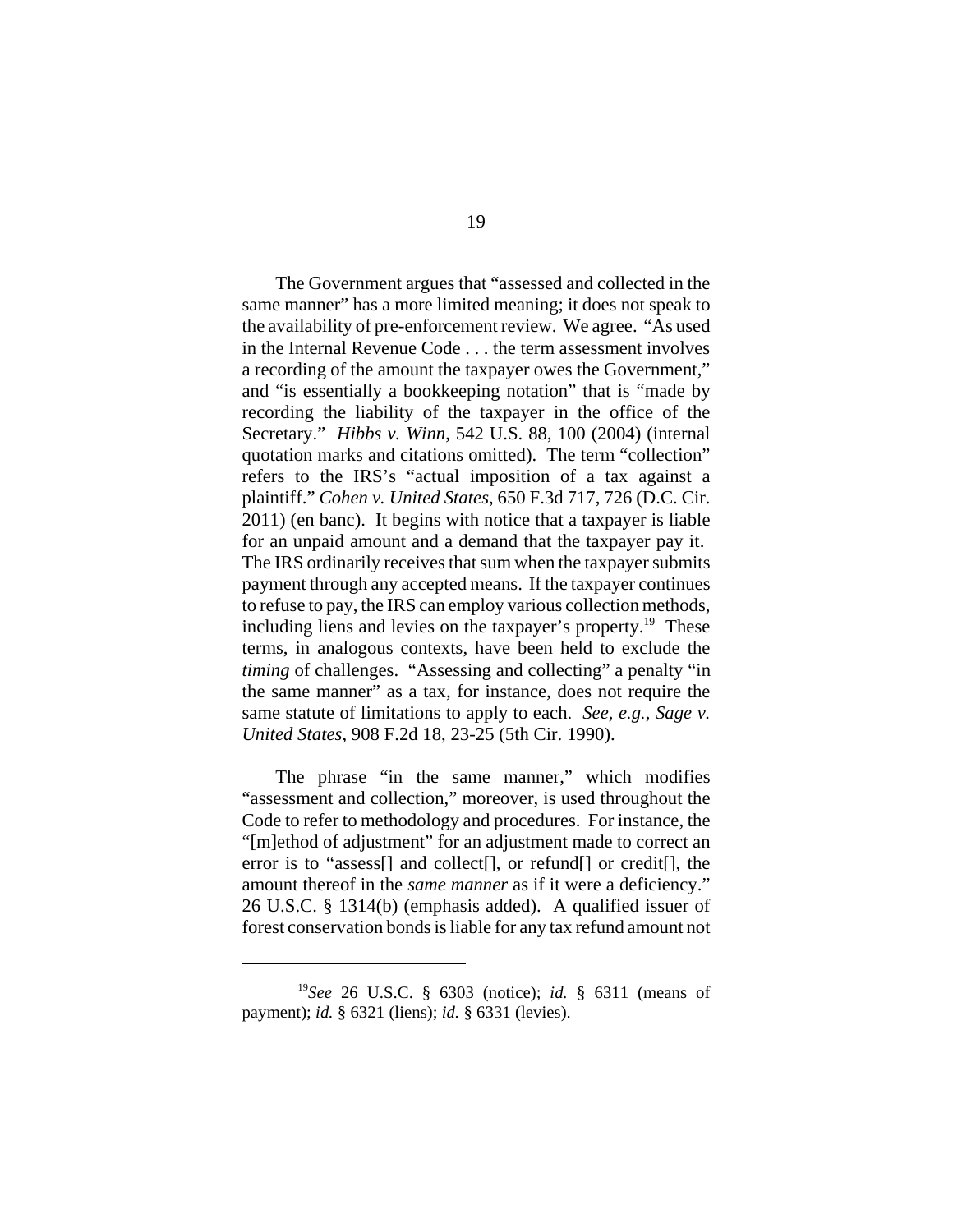used for forestry conservation purposes, and "[a]ny such amount shall be assessed and collected in the *same manner* as tax imposed by this chapter, except that subchapter B of chapter 63 (relating to deficiency procedures) shall not apply in respect of such assessment or collection." *Id.* § 54B(h)(3)(A) (emphasis added). And "[a]ny underpayment of tax by a partner by reason of failing to comply" with certain requirements "shall be assessed and collected in the *same manner* as if such underpayment were on account of a mathematical or clerical error." *Id.* § 6241(b) (emphasis added). These directions tell the IRS *how* to calculate and obtain certain sums, not *when* to do so. *See Thomas More*, 651 F.3d at 540.

There is more to weaken the dissent's linguistic analysis. Although the Affordable Care Act states that the shared responsibility payment is to be assessed and collected in the same manner as an assessable penalty under subchapter B, thus tracking the language of Chapter 68's sentence (assessable penalties "shall be assessed and collected in the same manner as taxes"), the Affordable Care Act omits the next sentence in Chapter 68. That sentence reads that "any reference in this title to 'tax' imposed by this title shall be deemed also to refer to the penalties and liabilities provided by [subchapter B]." 26 U.S.C. § 6671(a). The second sentence sweeps broader than the preceding sentence; it means subchapter B assessable penalties–which are all directly related to taxes–are to be treated as taxes for *all purposes* under the Code. That is why it has universally been held that the Anti-Injunction Act applies to various Chapter 68 assessable penalties.<sup>20</sup> Similarly, the Anti-Injunction Act applies to interest due on taxes because of

<sup>20</sup>*See Botta v. Scanlon*, 314 F.2d 392, 393 (2d Cir. 1963) (surveying cases); *see also Souther v. Mihlbachler*, 701 F.2d 131, 132 (10th Cir. 1983); *Kelly v. Lethert*, 362 F.2d 629, 633 (8th Cir. 1966); *Shaw v. United States*, 331 F.2d 493, 496 (9th Cir. 1964).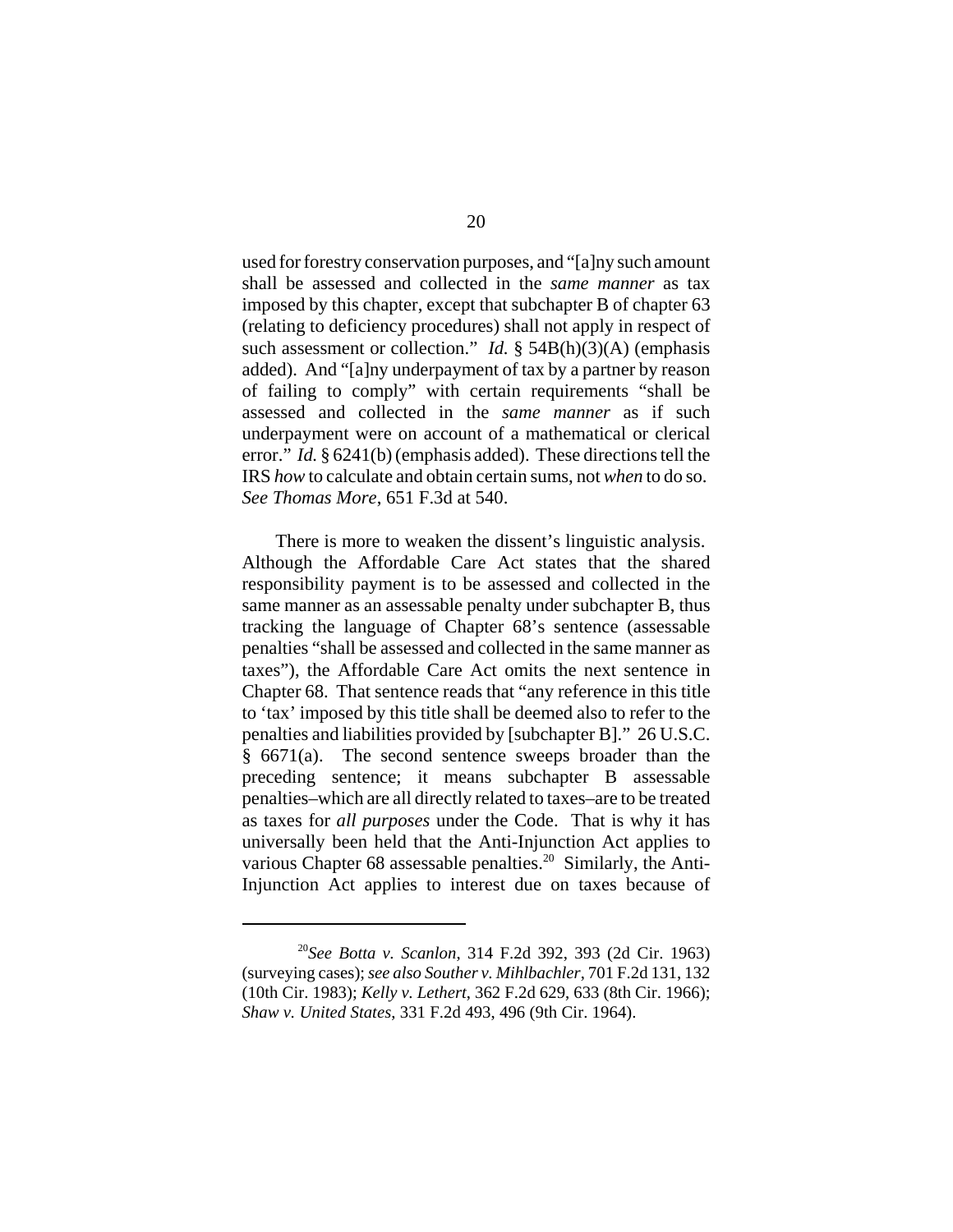identical language in another section of the Code requiring that this interest be treated as a tax. $^{21}$ 

If penalties were equivalent to taxes for all purposes–including the application of the Anti-Injunction Act–the last sentence of section 6671 would be superfluous. It is a hallowed maxim of statutory interpretation that we must give effect, if possible, to all words in a statute. *See Duncan v. Walker*, 533 U.S. 167, 174 (2001). We do not believe that Congress somehow inadvertently omitted the last sentence in 6671 when it drafted the cross-reference to Chapter 68 assessable penalties in the shared responsibility payment provision. Congress often indicates with specificity when it wants other exactions in the Code to be treated as taxes.<sup>22</sup> And when Congress states that an exaction should be "assessed and collected in the same manner as a tax," omits this last sentence, and still wishes to bar suits to restrain assessment or collection, it has included specific provisions to do just that.<sup>23</sup> Congress's deliberate decision not to do so here is telling.

<sup>21</sup>*See Nuttelman v. Vossberg*, 753 F.2d 712, 714 (8th Cir. 1985) (interpreting 26 U.S.C. § 6601(e)(1)); *Prof'l Eng'r, Inc. v. United States*, 527 F.2d 597, 599 (4th Cir. 1975) (similar).

<sup>&</sup>lt;sup>22</sup>*See, e.g.*, 26 U.S.C. § 6601 (interest on tax treated as tax); *id.* § 6242(c)(3)(B) (payments of certain additional liabilities incurred by partnerships "treated as an underpayment of tax")*; id.* § 6665 (additions to the tax, additional amounts, and penalties under Chapter 68, subchapter A treated as tax).

<sup>&</sup>lt;sup>23</sup>See, e.g., 26 U.S.C. §  $6305(a)$ -(b) (directing that the assessment and collection of Social Security-related liabilities should be "assess[ed] and collect[ed] . . . in the same manner . . . as if such amount were a tax," and adding additional provisions expressly barring "any action . . . brought to restrain or review the assessment and collection" of those liabilities).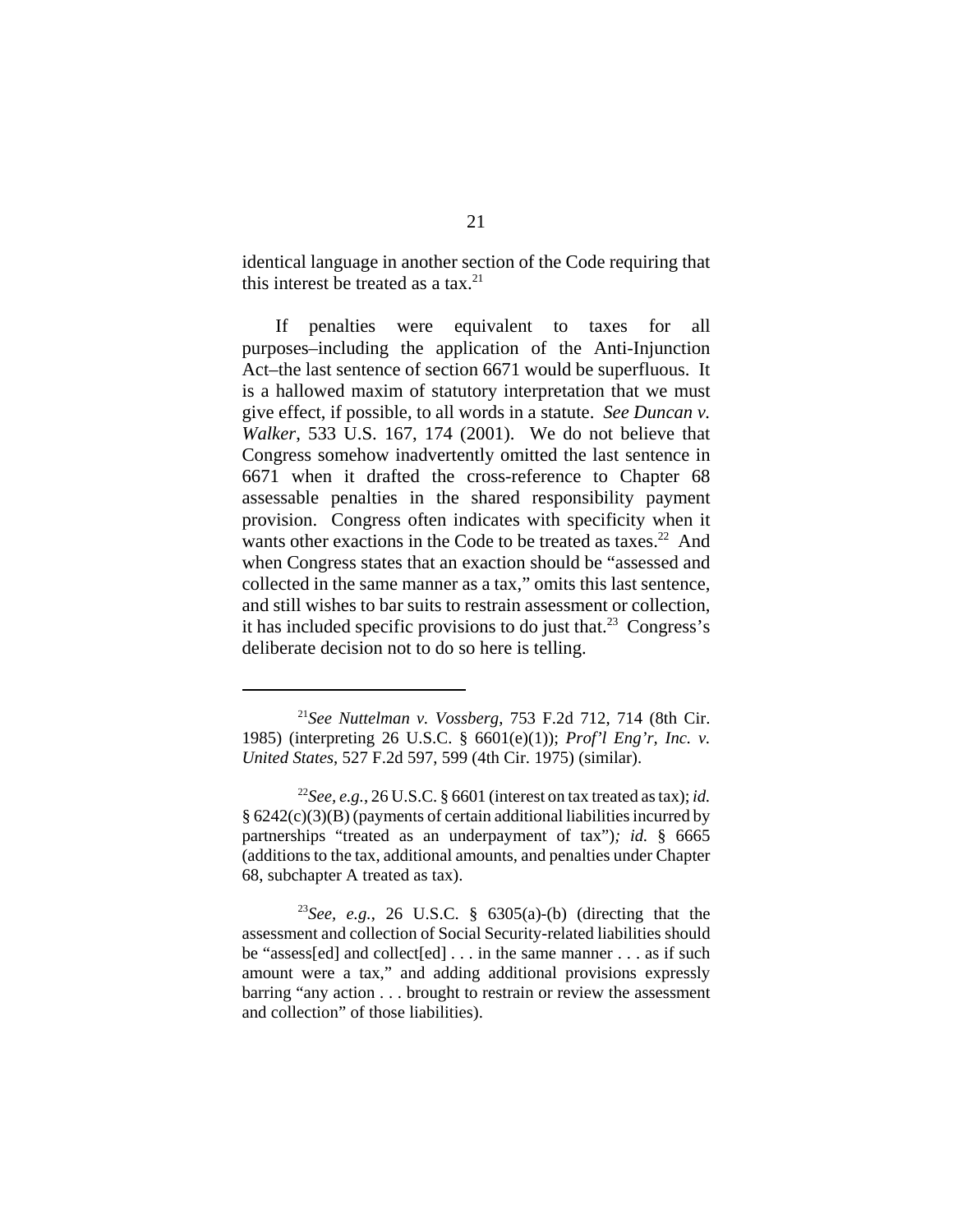In sum, we read the shared responsibility payment provision, section  $5000A(g)(1)$ , as not implicating the Anti-Injunction Act. If we had any doubt about our conclusion, we think our dissenting colleague's interpretation is further foreclosed by two additional considerations. First, Congress, as we have noted, made the mandate the Affordable Care Act imposes on covered persons to purchase insurance analytically and legally separate from the shared responsibility penalty. Second, since the Anti-Injunction Act's obvious purpose is to protect the Government's fisc, we think the Government's interpretation–that the Act is no bar to pre-enforcement judicial review–if not a waiver, is at least entitled to deference.

We think it quite unlikely that Congress intended to foreclose pre-enforcement judicial review of the *mandate* even if Congress intended to delay review of the penalty. The scope of the legal obligation imposed by the mandate is broader than the scope of the enforcement mechanism of the penalty. This divergence illustrates persuasively why the Anti-Injunction Act would be an awkward fit–and, therefore, quite unlikely to be what Congress intended. If the Act applied to the mandate, those subject to the mandate but exempt from the penalty would either have no judicial relief–because they could never bring a refund suit–or would be able to sue when others subject to the penalty could not.24 *See South Carolina v. Regan*, 465 U.S. 367,

<sup>24</sup>Whether appellants or anyone else will fall under this category, as individuals exempted from the penalty because they cannot afford coverage, cannot be determined without knowing their *future* household income. *See* 26 U.S.C. § 5000A(e)(1)(A). By that point, of course, appellants may have lost the opportunity to bring a pre-enforcement challenge to the mandate irrespective of whether they are allowed to do so under the Anti-Injunction Act. Whether framed as an issue of ripeness or remedies, the outcome is the same: The applicability of the Anti-Injunction Act to challenges to the individual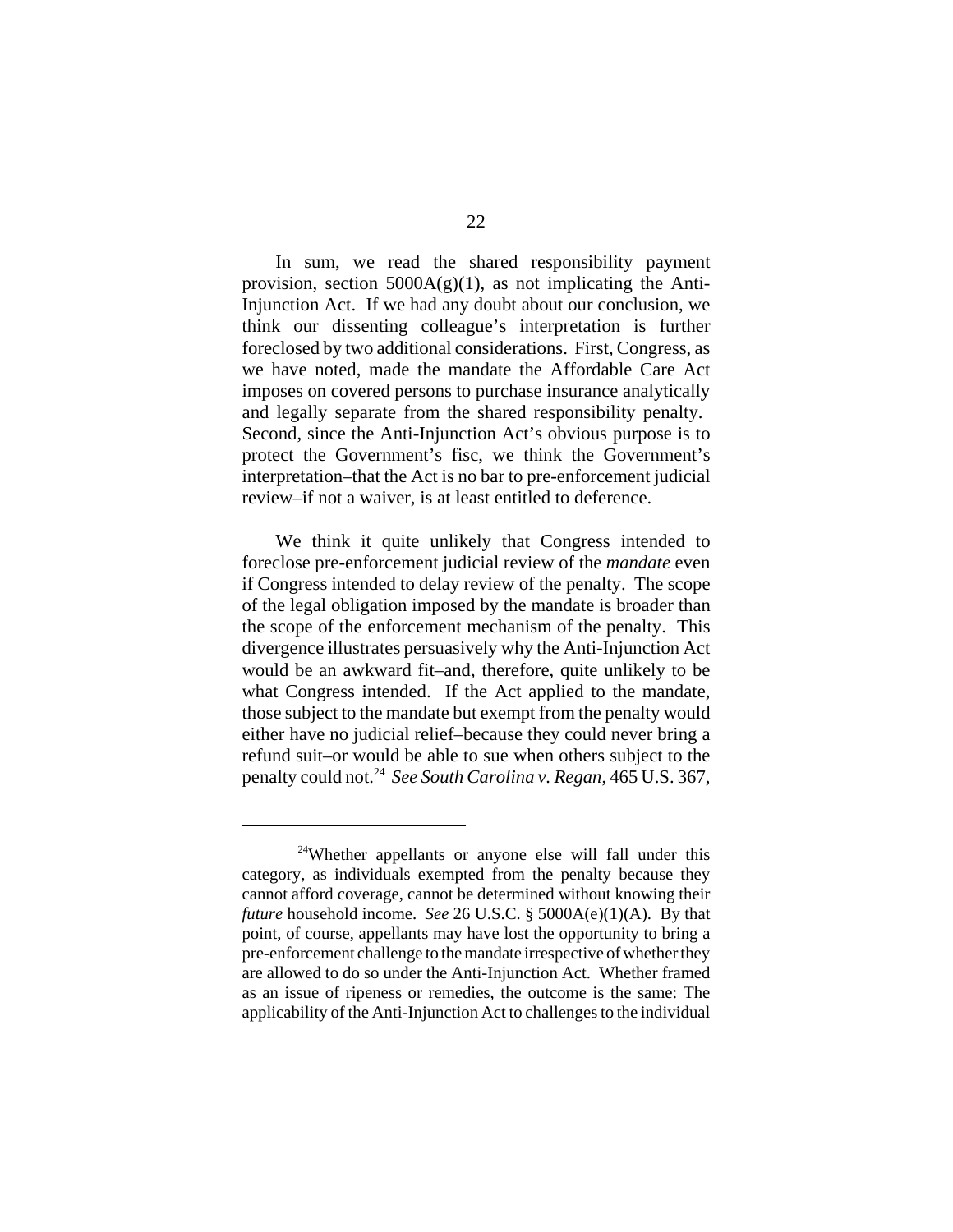378 (1984) (holding that the Anti-Injunction Act does not apply "to actions brought by aggrieved parties for whom [Congress] has not provided an alternative remedy."). To be sure, that raises a question whether someone subject to the mandate has standing to challenge the legality of the mandate if he or she does not face a penalty. But it is unnecessary to decide that question to conclude that Congress would be quite reluctant to endorse such a strange scheme for judicial review.

Secondly, the Government's determination that the Anti-Injunction Act should not be interpreted to bar appellants' suit is entitled to deference.<sup>25</sup> *Cf. Snyder*, 109 U.S. at 192. After all, the Government is the sole beneficiary of the Act, which facilitates the IRS's orderly and uninterrupted collection of taxes and protects IRS collectors from being subject to litigation before they complete these functions. *Bob Jones*, 416 U.S. at 736-37.

Past Supreme Court decisions emphasizing the breadth of the Government's authority to determine whether it will be

mandate cannot be conflated with challenges to the minimum essential coverage penalty.

 $25$ Earlier in this litigation, the Government argued that the Anti-Injunction Act barred this suit because the shared responsibility payment is a "tax" under the Act. *See Seven-Sky v. Holder*, No. 1:10 cv-00950 at 15-16 (D.D.C. Aug. 20, 2010) (memorandum of law in support of defendants' motion to dismiss). The Government has since abandoned that position. It now concludes that appellants' suit "poses no realistic threat of . . . disruption" to the "federal government's administration of the Tax Code," and that the cross-reference to Chapter 68 assessable penalties in  $5000A(g)(1)$  should not be read as invoking the Anti-Injunction Act. Fed. Gov't Supplemental Br. at 3-5, 7, *Liberty Univ., Inc. v. Geithner*, No. 10-2347 (4th Cir. May 31, 2011).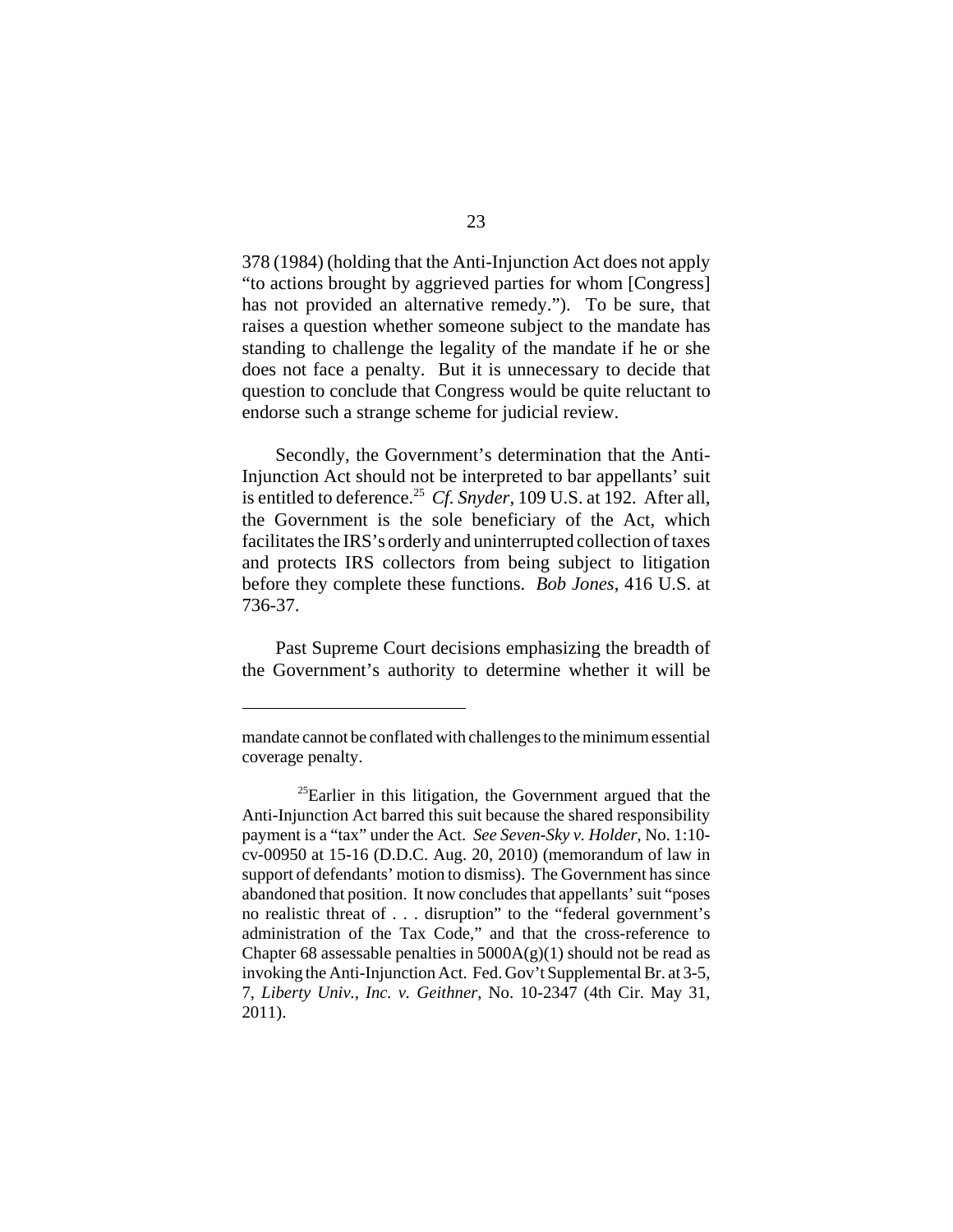subject to pre-enforcement suits underscore why the Government's position as to whether something is a "tax" under the Anti-Injunction Act deserves deference. In *Cheatham v. United States*, 92 U.S. 85 (1875), the Court explained the purpose of the Anti-Injunction Act by stating that "the government has the right to prescribe the conditions on which it will subject itself to the judgment of the courts in the collection of its revenue." *Id.* at 89. And in *Helvering v. Davis*, 301 U.S. 619 (1937), the Court held that the predecessor to the Anti-Injunction Act could be waived by the Government in litigation. *Id.* at 639. We acknowledge that *Helvering* may well be an anomaly predating more stringent jurisdictional limitations, and that the Government has disclaimed any explicit waiver of the Anti-Injunction Act in its recent filings before the Supreme Court. Still, the Court has recognized that pre-enforcement suits restraining the assessment or collection of taxes might not be barred if they are inconsistent with the Act's purposes. *See Williams Packing*, 370 U.S. at 7; *see also Bob Jones*, 416 U.S. at 740 (suggesting that if the IRS's interpretations were without legal basis or "unrelated to the protection of the revenues," the Act might not apply).

The Government's reading of section  $5000A(g)(1)$ , the shared responsibility payment provision, as not invoking the Anti-Injunction Act is entitled to weight. That provision, after all, delegates administration and enforcement powers to the IRS. Whether Congress meant to invoke the Anti-Injunction Act through the cross-reference in the penalty provision is a question that goes to the timing of the Government's enforcement powers. The Government has advanced a perfectly plausible reading of the statute (indeed, in our view, the better one), and therefore we accept it.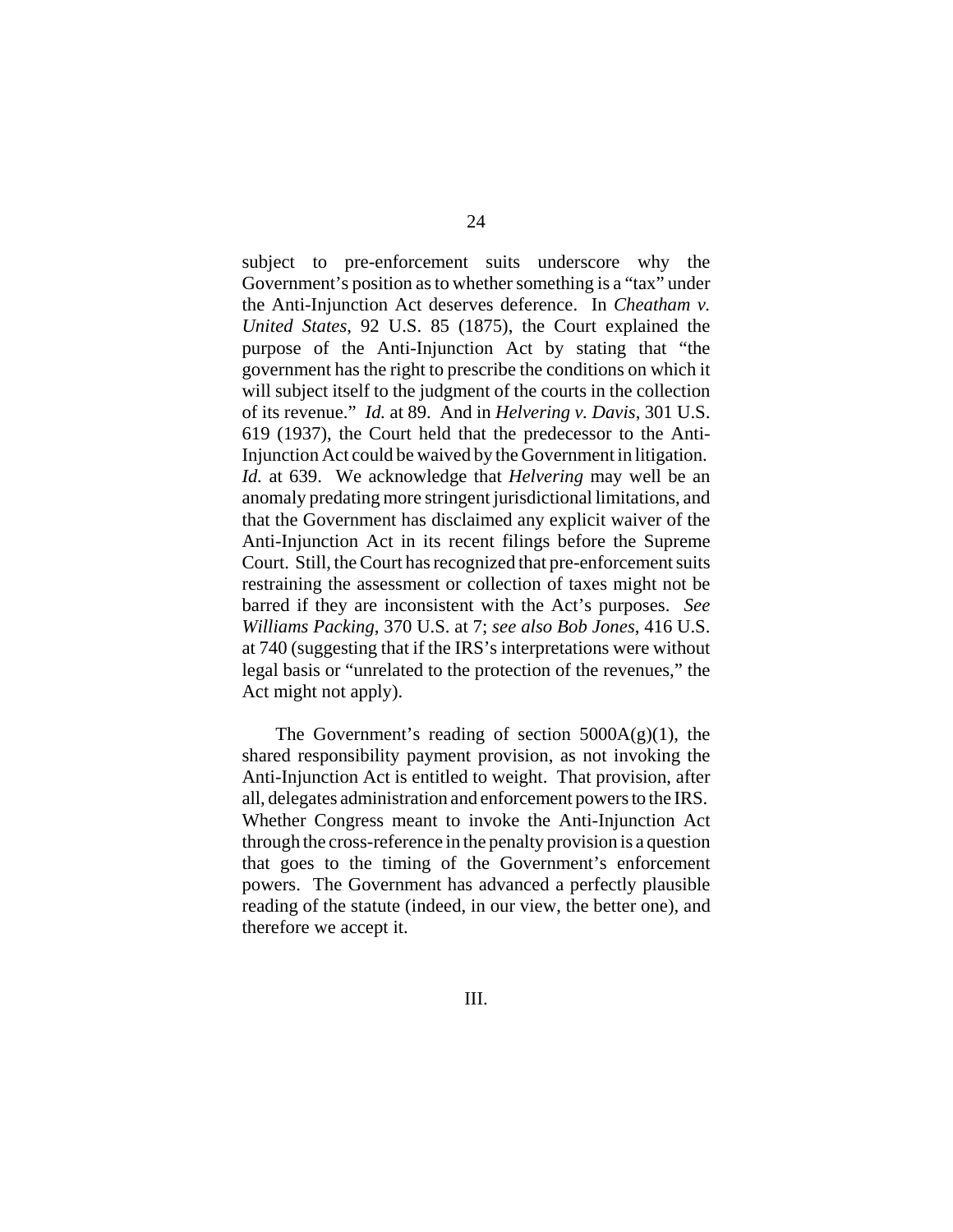Appellants' primary argument why the individual mandate exceeded Congress's enumerated powers is that Congress cannot *require* individuals with no connection to interstate commerce, and no desire to purchase a product, nonetheless to do so. Congress's authority to regulate commerce, they say, extends only to *existing* commerce, *i.e.* only to individuals who take affirmative acts that bring them into, or substantially affect, an interstate market, and only for the duration of those activities. For this reason, the mandate also cannot be justified under the Necessary and Proper Clause, because that clause can effectuate only those powers that Congress actually possesses under the Commerce Clause, not create new ones. To hold otherwise would remove any limitations on federal power, at the expense of state sovereignty. Congress, appellants warn, could force individuals to buy any product, in any market, with any penalty–from fines to criminal prosecution–for non-compliance.

The Government counters that the individual mandate is well within the bounds of congressional power. Congress can regulate even purely local, intrastate economic behavior so long as, in the aggregate, it substantially affects interstate commerce. The manner in which consumers pay for services in the interstate health care market is such an example. Because virtually everyone will, at some point, need health services, no one is truly inactive, and the health services market is inextricably intertwined with health insurance. Congress found that those who do not purchase health insurance, and instead self-insure, almost inevitably take health care services they cannot afford. Hospitals, by virtue of federal law and professional obligation, provide these services, and as a result, \$43 billion in annual costs are shifted to the insured, through higher premiums. That, in turn, makes health insurance less affordable and increases the total number of uninsured. Therefore, it is argued that Congress rationally concluded that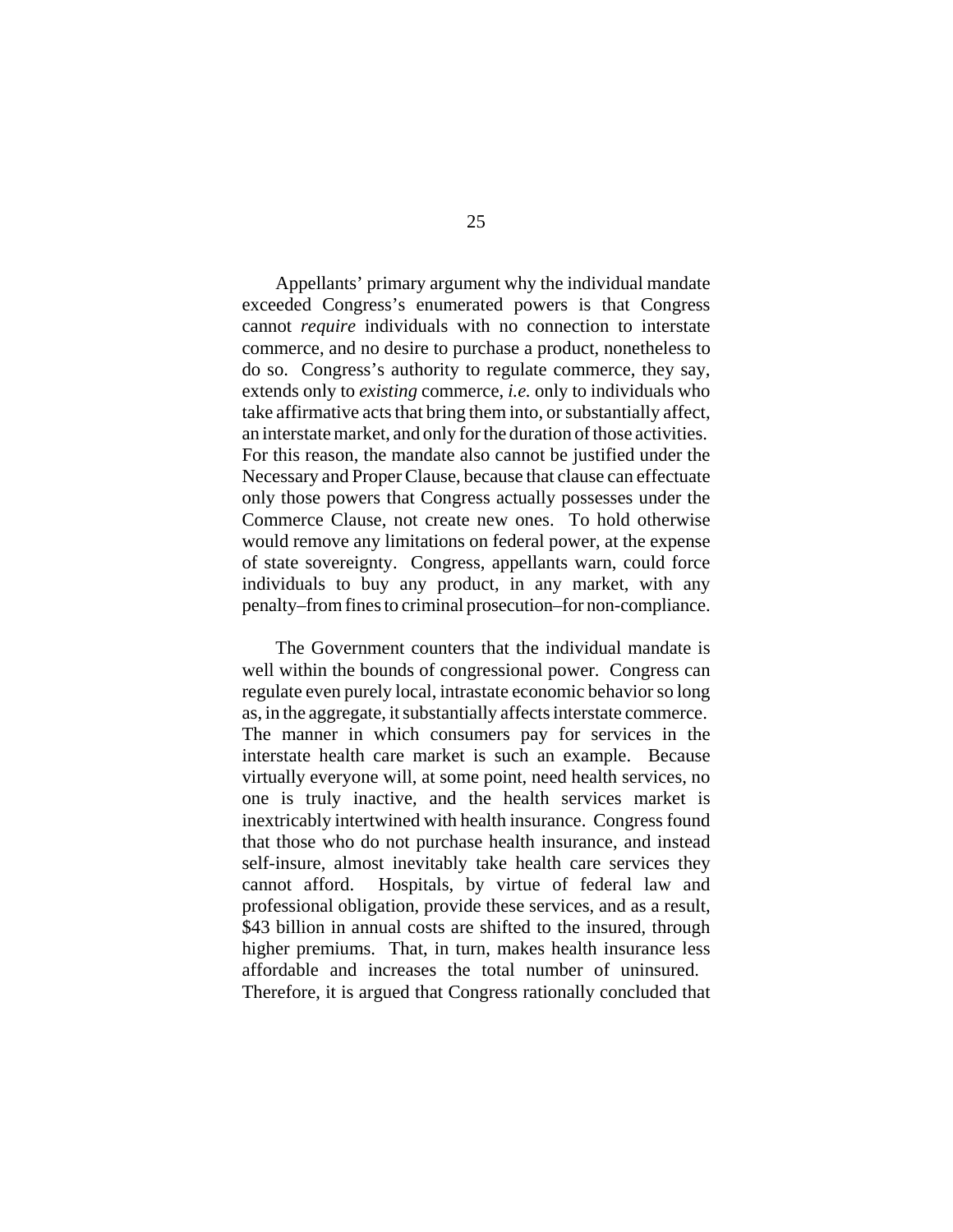decisions about how to pay for health care, in the aggregate, substantially affect interstate commerce. The Government contends, moreover, that the individual mandate can be upheld as an essential element of the Affordable Care Act's broader reforms, like the guaranteed issue and community rating requirements, which all agree are within Congress's power. That is because Congress found that absent the mandate, the guaranteed issue and community rating requirements would lead individuals to wait to buy insurance until they needed care, causing higher premiums, again reducing the number of insured, and destroying the efficacy of Congress's regulatory scheme.

The Government concedes the novelty of the mandate and the lack of any doctrinal limiting principles; indeed, at oral argument, the Government could not identify any mandate to purchase a product or service in interstate commerce that would be unconstitutional, at least under the Commerce Clause. But the Government does stress that the health care market is factually unique; there are few other markets, it says, where participation is a virtual certainty, or where declining to buy a product disproportionately causes a national economic problem.

## A.

As is apparent, appellants have brought a facial challenge to the individual mandate. Appellants recognize that a facial challenge theoretically must establish "that no set of circumstances exists under which the [law] would be valid." *United States v. Salerno*, 481 U.S. 739, 745 (1987). But unlike the plaintiffs before the Sixth Circuit, appellants were careful to avoid conceding there were any valid applications of the law. *Cf. Thomas More*, 651 F.3d at 556, 561-62, 564 (Sutton, J., concurring). Instead, appellants' theory of the Commerce Clause would invalidate virtually all conceivable applications of the mandate.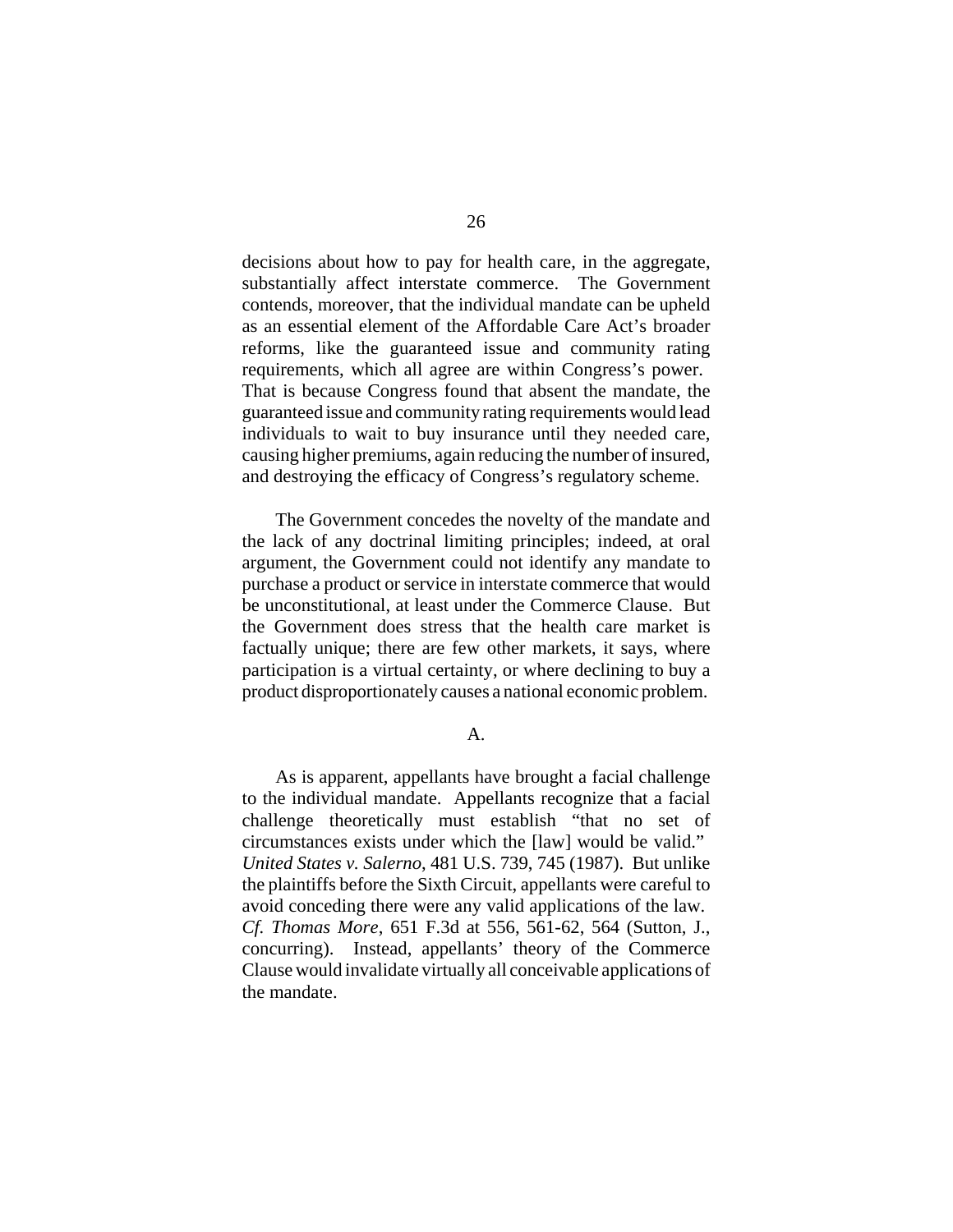Since, according to appellants, Congress only has the power to regulate individuals who are affirmatively acting in ways that affect a market, and for the duration of their activity, Congress also categorically lacks authority to compel individuals to *maintain* participation in a market into the future. No one currently active in the health insurance market will necessarily be active in 2014, when the mandate goes into effect, or remain active in that market in perpetuity, absent the mandate. Nor do appellants here concede that Congress could impose a mandate to require individuals to purchase insurance when they arrive at a hospital for treatment and maintain that insurance indefinitely. The requirement to maintain coverage into the future, under their theory, dooms the mandate in its entirety.

To be sure, some applications of the mandate might conceivably be constitutional even under appellants' theory–for instance, if the mandate were limited to compelling those individuals presently active in the health insurance market to purchase another month or year of coverage. But viewing those applications in isolation may be different from considering them in the context of a law that, under appellants' theory, *predominantly* consists of invalid applications that exceed Congress's authority. Though facial challenges are presumptively disfavored, the Supreme Court nonetheless invalidated the Gun-Free School Zones Act *in toto* in *United States v. Lopez*, 514 U.S. 549 (1995), even after suggesting there were circumstances in which the law might have been constitutionally applied (*e.g.* if the gun had, in fact, traveled in interstate commerce). *Id.* at 561-62, 567. Perhaps facial invalidation was justified because the Supreme Court assumed that in practice, *most* applications of the law would be unconstitutional, or because differentiating between constitutional and unconstitutional applications would be too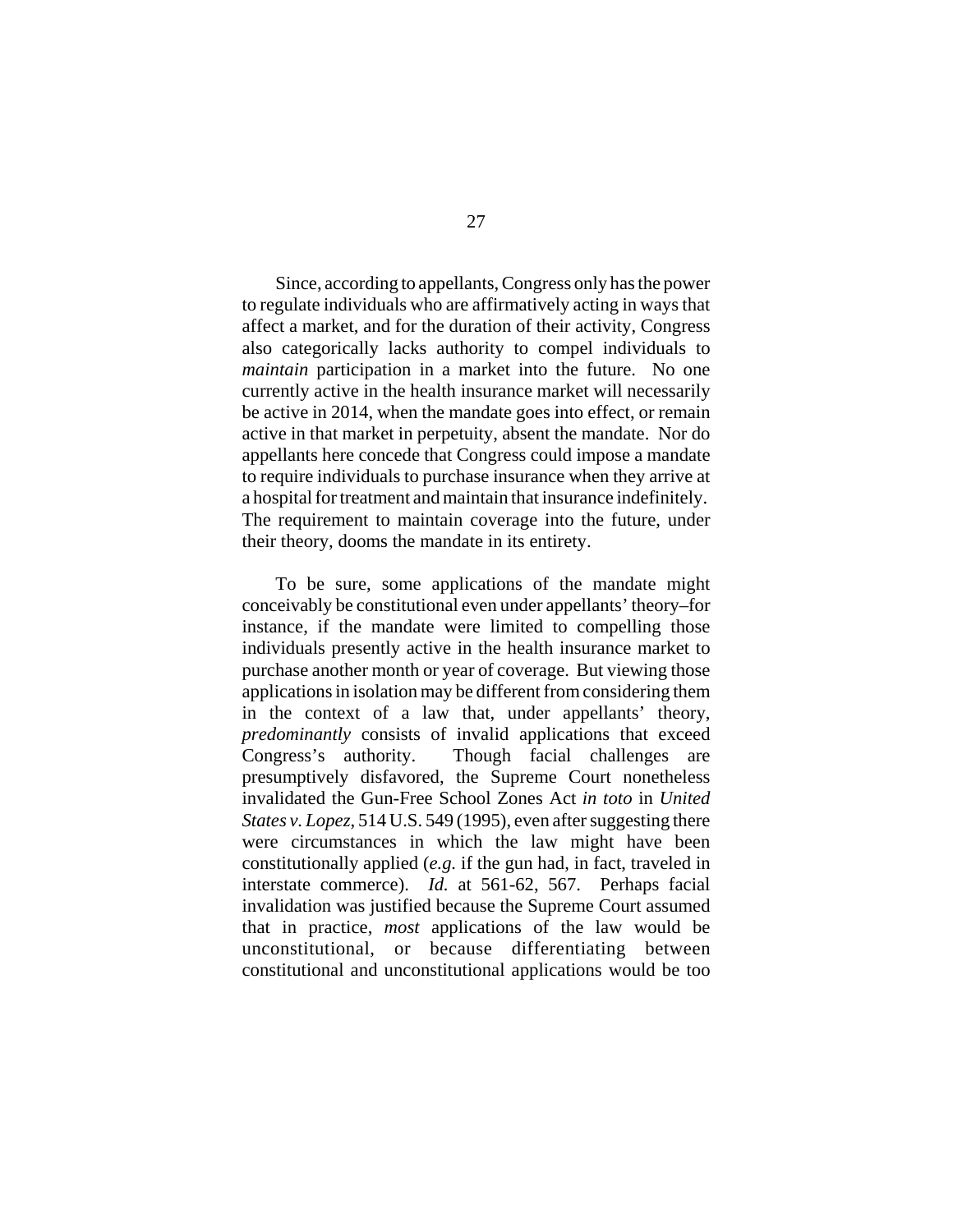difficult.<sup>26</sup> But *Lopez* is silent on this point, as are subsequent cases. That cautions against assigning dispositive significance to the issue here, and we do not.

We think we are obliged to confront the gravamen of appellants' argument as to the scope of the Commerce Clause.

B.

Appellants' central objection to the mandate is that Congress, for the first time, has actually commanded that all Americans purchase a product, health insurance, that many of them have never purchased before, never wish to purchase, and may never need. Appellants do not question that Congress can regulate the interstate health care and health insurance markets, or that Congress reasonably could conclude that decisions about whether to purchase health insurance substantially affect interstate commerce. The contested issue here is whether the Government can require an immensely broad group of people–all Americans, including uninsured persons with no involvement in the health insurance and health care markets–to buy health insurance now, based on the mere *likelihood* that most will, at some point, need health care, thus virtually inevitably enter that market, and consequently substantially affect the health insurance market. Appellants say that Congress cannot regulate based on such sweeping generalizations. Only individuals who are voluntarily engaging in an "activity" related to interstate commerce–not the uninsured, who are "inactive"–are within the scope of the Commerce Clause.

The mandate, it should be recognized, is indeed somewhat novel, but so too, for all its elegance, is appellants' argument.

<sup>26</sup>*See* Richard H. Fallon, Jr., *Fact and Fiction About Facial Challenges*, 99 Calif. L. Rev. 915, 945, 959 (2011).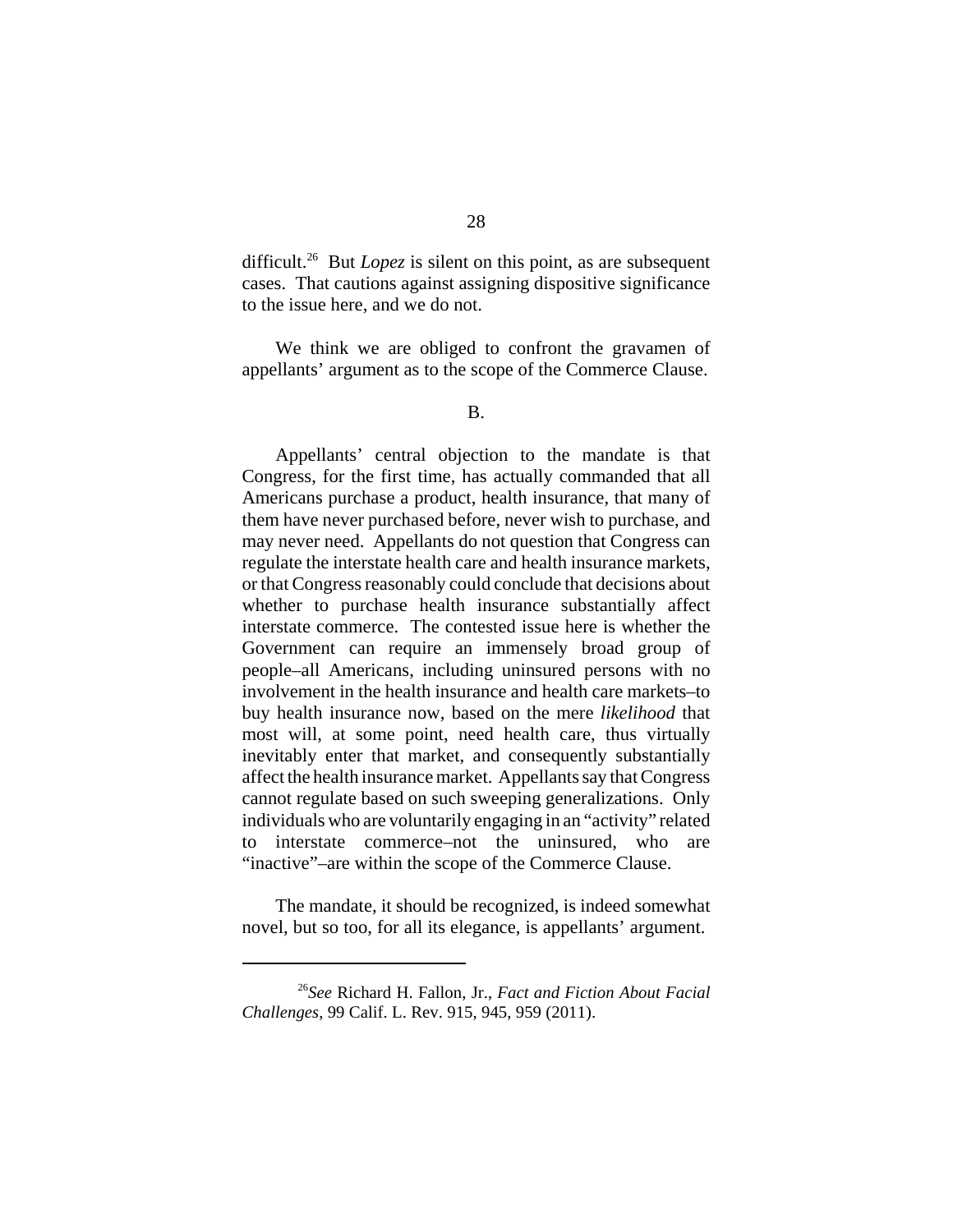No Supreme Court case has ever held or implied that Congress's Commerce Clause authority is limited to individuals who are presently engaging in an *activity* involving, or substantially affecting, interstate commerce.

We look first to the text of the Constitution. Article I, § 8, cl. 3, states: "The Congress shall have Power . . . To *regulate Commerce* with foreign Nations, *and among the several States,* and with the Indian Tribes." (emphasis added). At the time the Constitution was fashioned, to "regulate" meant, as it does now, "[t]o adjust by rule or method," as well as "[t]o *direct.*"27 To "direct," in turn, included "[t]o prescribe certain measure[s]; to mark out a certain course," and "[t]o order; to command."<sup>28</sup> In other words, to "regulate" can mean to require action, and nothing in the definition appears to limit that power only to those already active in relation to an interstate market. Nor was the term "commerce" limited to only *existing* commerce. There is therefore no textual support for appellants' argument. So we turn to Supreme Court decisions.

The Framers, in using the term "commerce among the states," obviously intended to make a distinction between interstate and local commerce, but Supreme Court jurisprudence over the last century has largely eroded that distinction. *See Lopez*, 514 U.S. at 553-61; *id.* at 568-75 (Kennedy, J., concurring). Today, the only recognized limitations are that (1) Congress may not regulate non-*economic* behavior based solely on an attenuated link to interstate commerce, and (2) Congress

<sup>27</sup>Samuel Johnson, 2 *Dictionary of the English Language* 1619 (4th ed. 1773) (reprinted 1978) (emphasis added) (hereinafter Johnson); *see also* T. Sheridan, *A Complete Dictionary of the English Language* (2d ed.) (1789) (same).

 $28$ Johnson 514.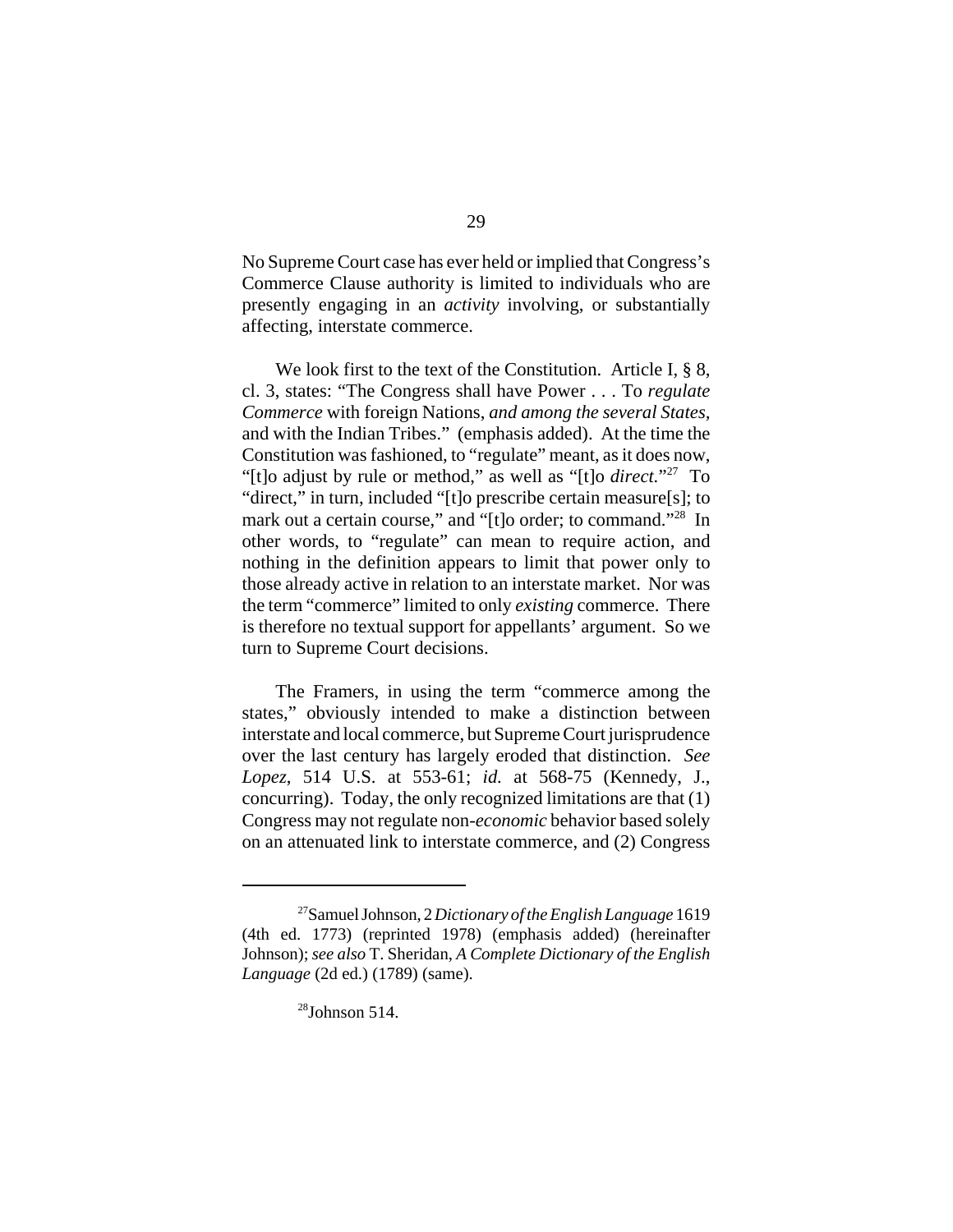may not regulate intrastate economic behavior if its aggregate impact on interstate commerce is negligible. *See United States v. Morrison*, 529 U.S. 598, 610, 615-19 (2000); *Lopez*, 514 U.S. at 558-61, 566-67. Those limitations are quite inapposite to the constitutionality of the individual mandate, which certainly is focused on economic behavior–if only decisions whether or not to purchase health care insurance or to seek medical care–that does substantially affect interstate commerce.

To be sure, a number of the Supreme Court's Commerce Clause cases have used the word "activity" to describe behavior that was either regarded as within or without Congress's authority.29 But those cases did not purport to limit Congress to reach only *existing* activities. They were merely identifying the relevant conduct in a descriptive way, because the facts of those cases did not raise the question–presented here–of whether "inactivity" can also be regulated. *See Florida*, 648 F.3d at 1286. In short, we do not believe these cases endorse the view that an existing activity is some kind of touchstone or a necessary precursor to Commerce Clause regulation.

We think the closest Supreme Court precedent to our case is *Wickard v. Filburn*, 317 U.S. 111 (1942).There, a farmer ran afoul of his allowed wheat acreage under the Agricultural Adjustment Act of 1938 by growing additional wheat, not for sale, but to feed his family and his livestock. *Id.* at 114-15, 118- 19. Filburn argued that the Act was unconstitutional as applied to him because he was not using the excess wheat for any activity in the interstate market. The Supreme Court unanimously rejected this claim. It held that even growing wheat for personal consumption, not for sale in any market, could affect the national price, and therefore was within

<sup>29</sup>*See, e.g.*, *Gonzales v. Raich*, 545 U.S. 1, 17, 26 (2005); *Morrison*, 529 U.S. at 610-13; *Lopez*, 514 U.S. at 558-61.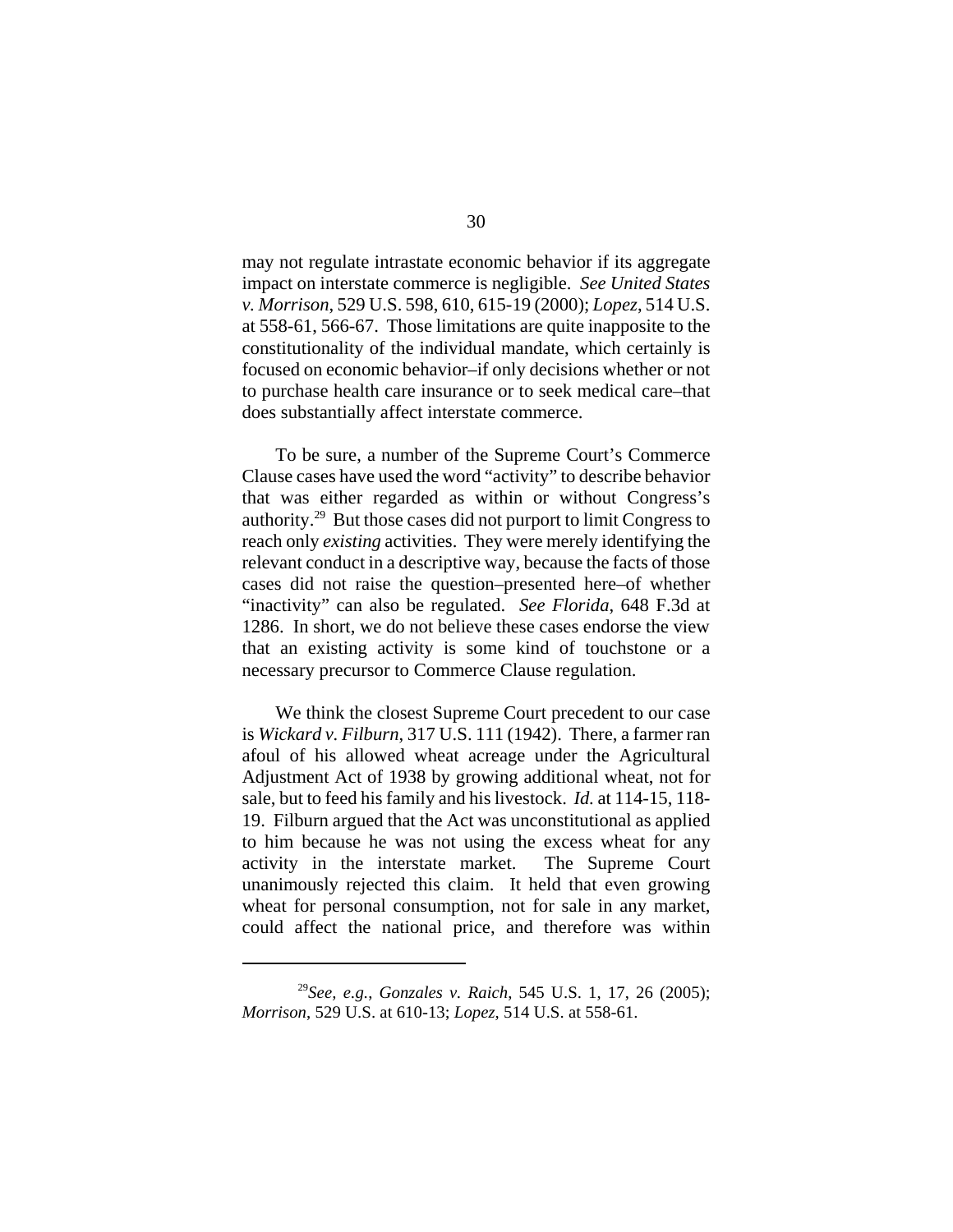Congress's commerce power. *Id.* at 127-28. This conclusion was not only because his wheat might be diverted into the national market, as was recognized in *Gonzales v. Raich*, 545 U.S. 1, 18-19 (2005). Justice Jackson said even "if we assume that it is never marketed, it supplies a need of the man who grew it which would otherwise be reflected by purchases in the open market. Home-grown wheat in this sense competes with wheat in commerce. The *stimulation* of commerce is a use of the regulatory function quite as definitely as prohibitions or restrictions thereon." *Wickard*, 317 U.S. at 128 (emphasis added). Justice Jackson thus recognized that the Act "force[d] some farmers into the market to buy what they could provide for themselves." *Id.* at 129. Although a regulation limited the size of the farms covered, the logic of the opinion would apply to force any farmer, no matter how small, into buying wheat in the open market. *See Raich*, 545 U.S. at 20. *Wickard*, therefore, comes very close to authorizing a mandate similar to ours, at least indirectly, and the farmer's "activity" could be as incidental to the regulation as simply owning a farm.

Indeed, were "activities" of some sort to be required before the Commerce Clause could be invoked, it would be rather difficult to define such "activity." For instance, our drug and child pornography laws, criminalizing mere possession, have been upheld no matter how passive the possession, and even if the owner never actively distributes the contraband, on the theory that possession makes active trade more likely in the future. $30$  And in our situation, as Judge Sutton has cogently demonstrated, many persons regulated by the mandate would presumably be legitimately regulated, even if activity was a precursor, once they sought medical care or health insurance.

<sup>30</sup>*See Raich*, 545 U.S. at 19; *United States v. Sullivan*, 451 F.3d 884, 891-92 (D.C. Cir. 2006); *United States v. Forrest*, 429 F.3d 73, 78-79 (4th Cir. 2005).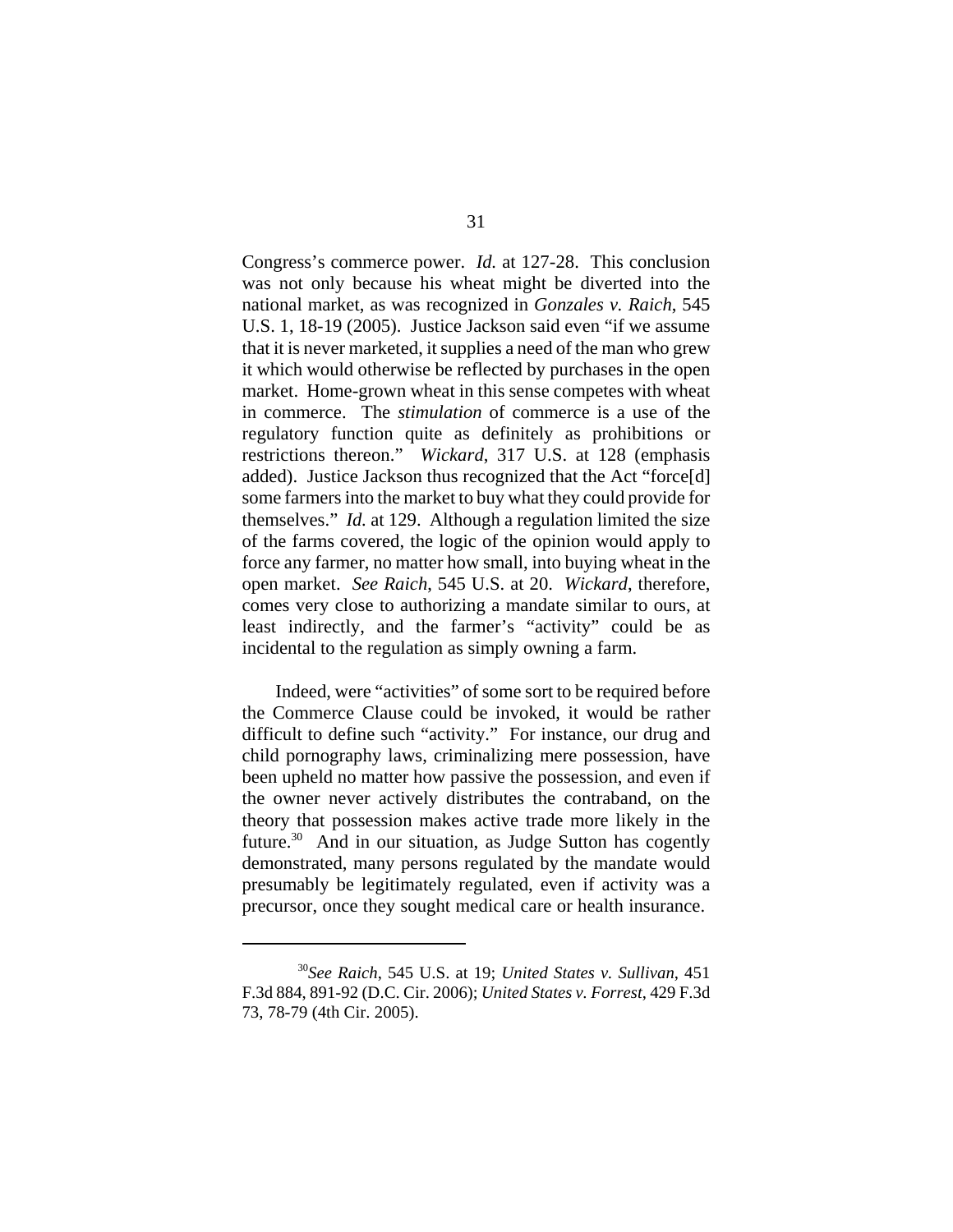*Thomas More*, 651 F.3d at 560-61 (Sutton, J., concurring). The Supreme Court has repeatedly rejected these kinds of distinctions in the past–disavowing, for instance, distinctions between "indirect" and "direct" effects on interstate commerce–because they were similarly unworkable. *See Wickard*, 317 U.S. at 119-20; *see also Lopez*, 514 U.S. at 569-71 (Kennedy, J., concurring).

Appellants have sought to avoid this logic by asserting that even if one could be obliged to buy insurance when one sought medical care, one cannot be obliged to keep it. Although that argument, as we have noted, avoids the facial challenge objection, it strikes us as rather unpersuasive on the merits. Congress, which would, in our minds, clearly have the power to impose insurance purchase conditions on persons who appeared at a hospital for medical services–as rather useless as that would be–is merely imposing the mandate in reasonable anticipation of virtually inevitable future transactions in interstate commerce.

\* \* \*

Since appellants cannot find real support for their proposed rule in either the text of the Constitution or Supreme Court precedent, they emphasize both the novelty of the mandate and the lack of a limiting principle. The novelty–assuming *Wickard* doesn't encroach into that claim–is not irrelevant. The Supreme Court occasionally has treated a particular legislative device's lack of historical pedigree as evidence that the device may exceed Congress's constitutional bounds.<sup>31</sup> But appellants' proposed constitutional limitation is equally novel–one that only the Eleventh Circuit has recently–and only partially–endorsed.

<sup>31</sup>*See, e.g.*, *Free Enter. Fund v. Pub. Co. Accounting Oversight Bd.*, 130 S. Ct. 3138, 3159 (2010); *Printz v. United States*, 521 U.S. 898, 905 (1997).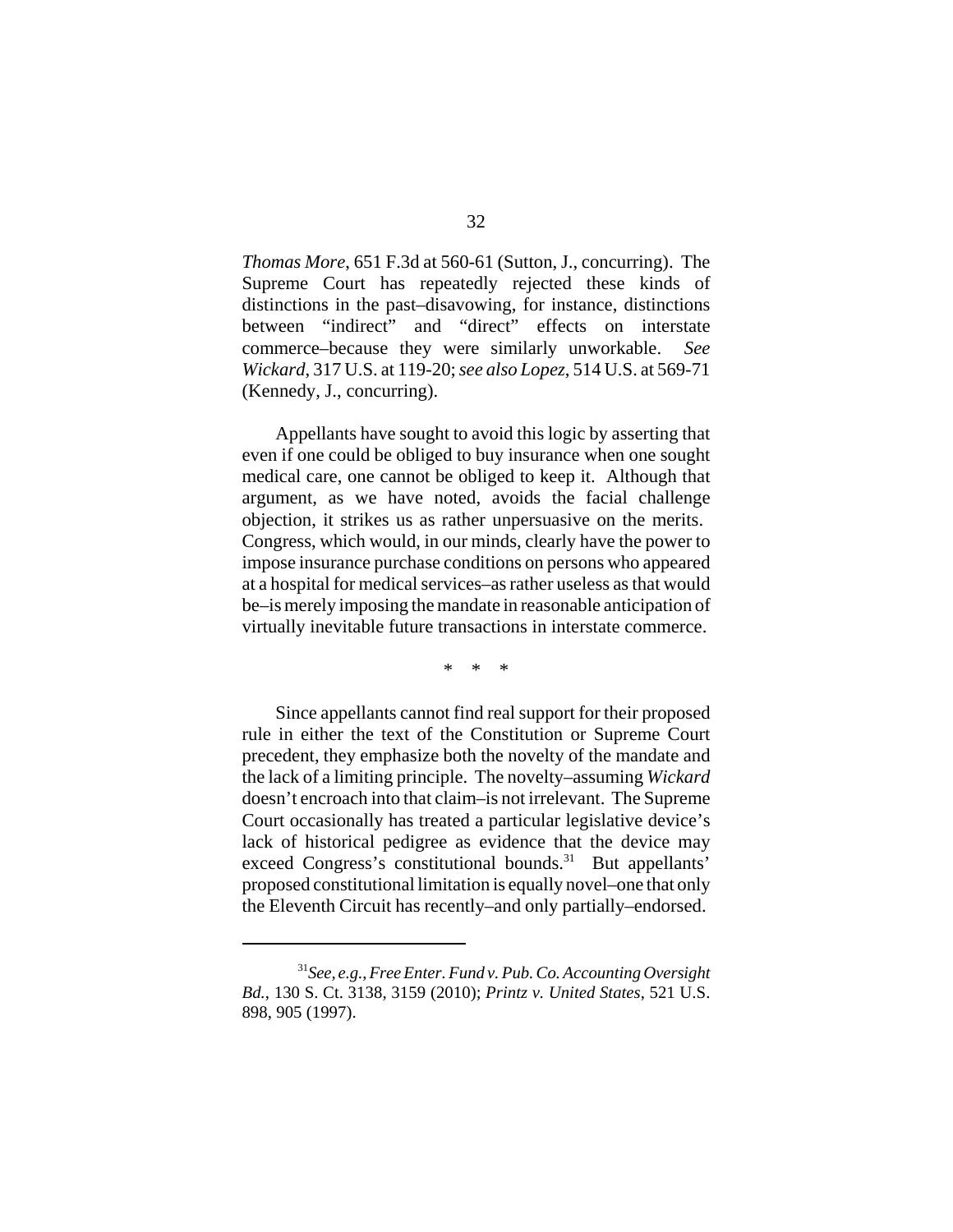*Florida*, 648 F.3d at 1285-88. Moreover, the novelty cuts another way. We are obliged–and this might well be our most important consideration–to presume that acts of Congress are constitutional. *Morrison*, 529 U.S. at 607. Appellants have not made a clear showing to the contrary.

We acknowledge some discomfort with the Government's failure to advance any clear doctrinal principles limiting congressional mandates that any American purchase any product or service in interstate commerce. But to tell the truth, those limits are not apparent to us, either because the power to require the entry into commerce is symmetrical with the power to prohibit or condition commercial behavior, or because we have not yet perceived a qualitative limitation. That difficulty is troubling, but not fatal, not least because we are interpreting the scope of a long-established constitutional power, not recognizing a new constitutional right. *Cf. Caperton v. A.T. Massey Coal Co., Inc.*, 129 S. Ct. 2252, 2272 (2009) (Roberts, C.J., dissenting). It suffices for this case to recognize, as noted earlier, that the health insurance market is a rather unique one, both because virtually everyone will enter or affect it, and because the uninsured inflict a disproportionate harm on the rest of the market as a result of their later consumption of health care services.

Appellants's related argument is that upholding the mandate would turn the Commerce Clause into a federal police power, at the expense of state sovereignty. But the distinctions that separate national and local spheres have been understood as those between intrastate and interstate commerce, and between traditional, non-economic areas of state concern and those involving commerce. *Morrison*, 529 U.S. at 617-19. Appellants have not argued that health care and health insurance are uniquely state concerns, and decades of established federal legislation in these areas suggest the contrary. *See United States*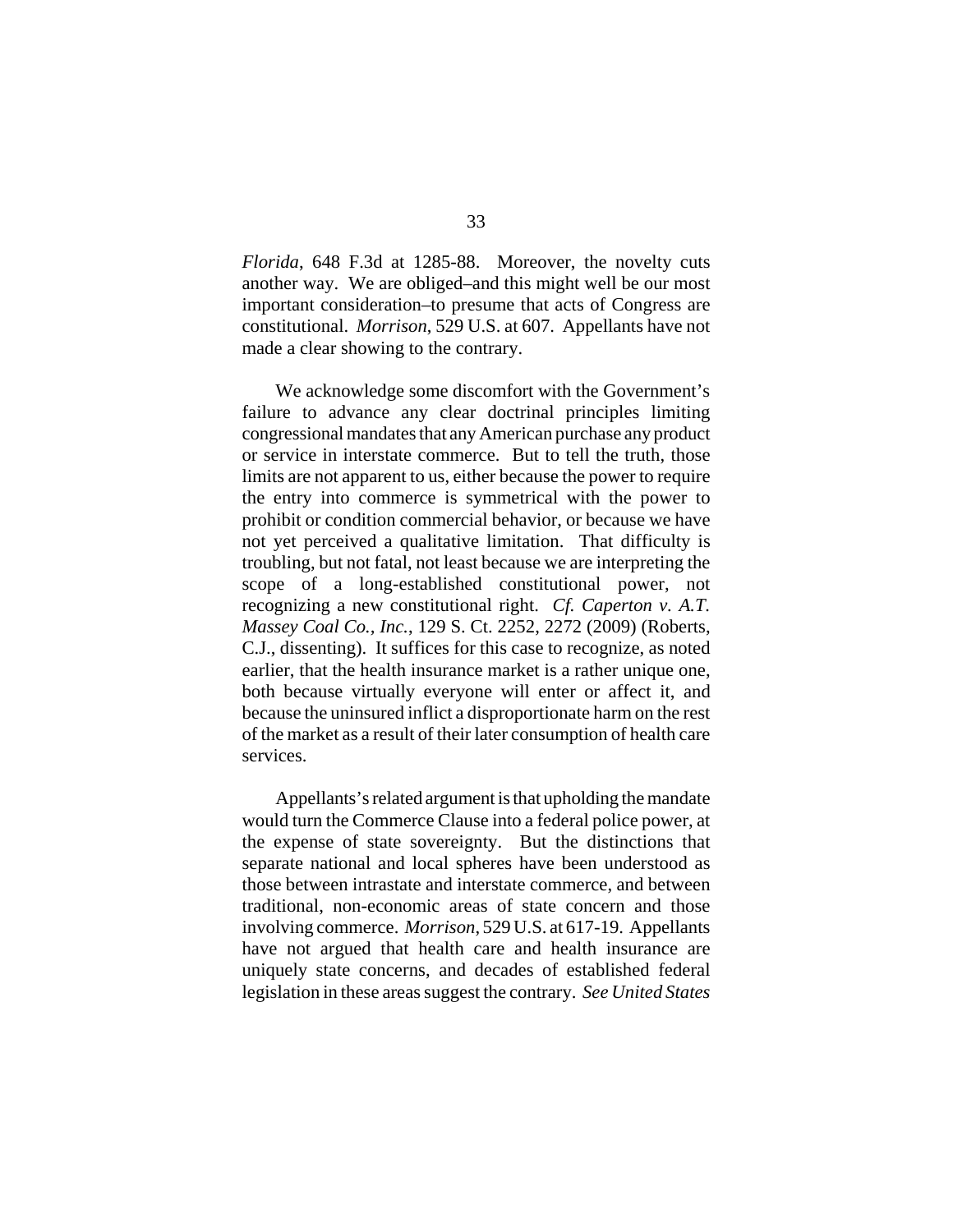*v. South-Eastern Underwriters Ass'n*, 322 U.S. 533, 539 (1944); *Florida*, 648 F.3d at 1302-03. Nor do we think states' powers over health and general welfare make the health care *industry* a traditional state concern. Moreover, if Congress can regulate even instances of purely local conduct that were never intended for, or entered, an interstate market, we think Congress can also regulate instances of ostensible *inactivity* inside a state. The aggregate effect of that behavior, after all, is just as injurious to interstate commerce. Finally, appellants' position would not preserve state sovereignty. A state that requires all its citizens to purchase health insurance is making them "active" in the interstate market; if the state thereby cedes control over its health care policy to the federal government, its experimentation is tantamount to a relinquishment of its own power. *Thomas More*, 651 F.3d at 561-62 (Sutton, J., concurring); *cf. Veazie v. Moor*, 14 How. 568, 574 (1853).

\* \* \*

Appellants' view that an individual cannot be subject to Commerce Clause regulation absent voluntary, affirmative acts that enter him or her into, or affect, the interstate market expresses a concern for individual liberty that seems more redolent of Due Process Clause arguments. But it has no foundation in the Commerce Clause. The shift to the "substantial effects" doctrine in the early twentieth century recognized the reality that national economic problems are often the result of millions of individuals engaging in behavior that, in isolation, is seemingly unrelated to interstate commerce. *See Lopez*, 514 U.S. at 555-56. That accepted assumption undermines appellants' argument; its very premise is that the magnitude of any one individual's actions is irrelevant; the only thing that matters is whether the national problem Congress has identified is one that substantially affects interstate commerce. Indeed, in case after case, a version of appellants' argument–that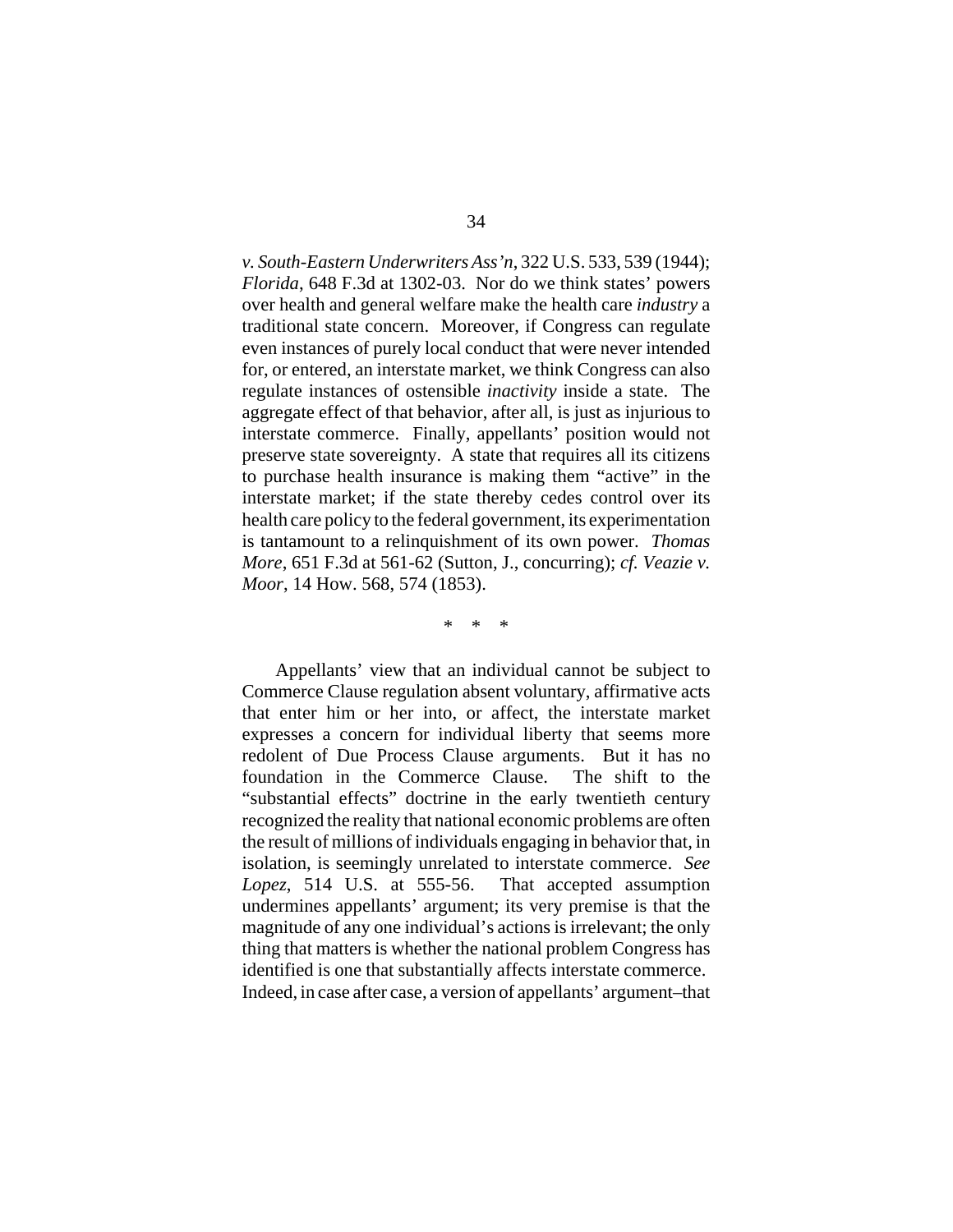Congress's power to regulate national economic problems, even those resulting from the aggregated effects of intrastate activity, only extends to particular individuals if they have also affirmatively engaged in interstate commerce–has been rejected on that basis. *See United States v. Wrightwood Dairy Co.*, 315 U.S. 110, 121 (1942) (surveying cases).Whether any "particular person . . . is, or is not, also engaged in interstate commerce," the Supreme Court expressly held, is a mere "fortuitous circumstance" that has no bearing on Congress's power to regulate an *injury* to interstate commerce. *Id.* 

*Wickard* is very much in that vein.In *Wickard*, it mattered not that Filburn's annual wheat output was trivial in relation to national production. Nor did it matter that Filburn was being penalized for behavior that had only the most tenuous impact on interstate commerce in of itself, since Filburn never intended the wheat to be used for commercial purposes, never sold it, and used it only to sustain his home farm. It was also irrelevant that the wheat quota could compel even those farmers with no intention of selling *any* wheat, in any market, to enter the interstate market. All that mattered were the overall dynamics of the wheat market–in other words, generalizations about *likely*, *future* economic behavior. If farmers like Filburn all exceeded their quotas, the mechanics of the wheat market made it inevitable that the interstate market would be impacted–either by the *likelihood* that the high price of wheat Congress was trying to maintain would induce some unspecified number of farmers to sell wheat at market after all, or the *probability* that farmers who had enough wheat for their own use would stop buying wheat at market. Either way, these economic forecasts–and not any affirmative acts by people like Filburn–were enough to sustain the law. 317 U.S. at 117, 126-28.

Cases since *Wickard* have minimized the significance of any particular individual's behavior yet further. They have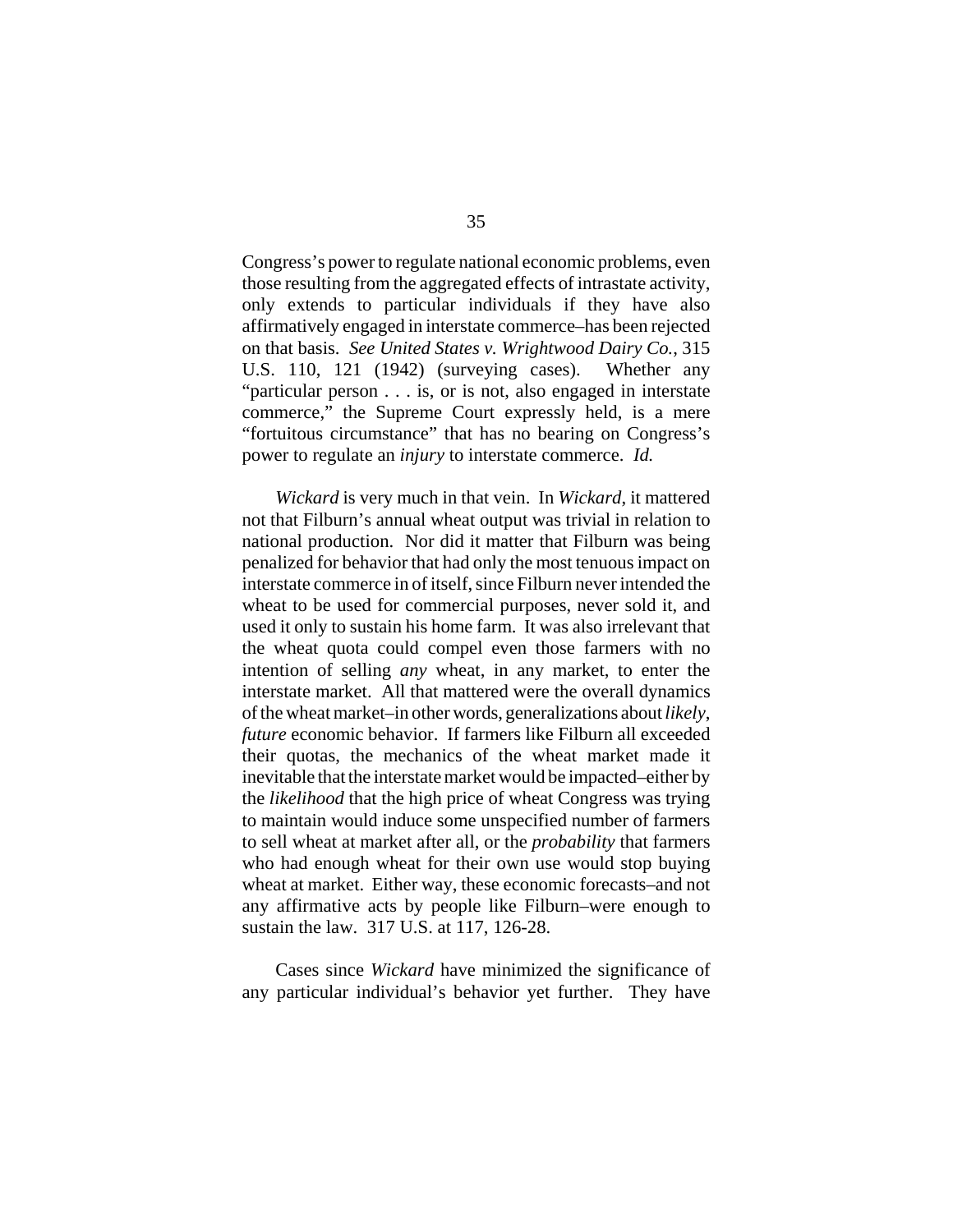repeatedly confirmed that the actual impact of any one individual's conduct on interstate commerce is immaterial, so long as a rational basis exists for believing that a congressional enactment, as a whole, substantially relates to interstate commerce. *Raich*, 545 U.S. at 17-19; *Lopez*, 514 U.S. at 557. A single individual need not even be engaged in *any* economic activity–*i.e.* not participating in *any* local or interstate market–so long as the individual is engaged in some type of behavior that would undercut a broader economic regulation if left unregulated. *Raich*, 545 U.S. at 36 (Scalia, J., concurring). And a single individual need not even be engaging in the harmful activity that Congress deems responsible for a national economic problem; it is enough that in general, most do. Thus, when Congress finds that organized crime harms interstate commerce, and that most loan sharks are part of organized crime, Congress can regulate even those individual loan sharks who are *not* part of organized crime. *See Perez v. United States*, 402 U.S. 146, 147, 153-57 (1971). Similarly, it is irrelevant that an indeterminate number of healthy, uninsured persons will never consume health care, and will therefore never affect the interstate market. Broad regulation is an inherent feature of Congress's constitutional authority in this area; to regulate complex, nationwide economic problems is to necessarily deal in generalities. Congress reasonably determined that as a *class*, the uninsured create market failures; thus, the lack of harm attributable to any particular uninsured individual, like their lack of overt participation in a market, is of no consequence.

That a direct requirement for most Americans to purchase any product or service seems an intrusive exercise of legislative power surely explains why Congress has not used this authority before–but that seems to us a political judgment rather than a recognition of constitutional limitations. It certainly is an encroachment on individual liberty, but it is no more so than a command that restaurants or hotels are obliged to serve all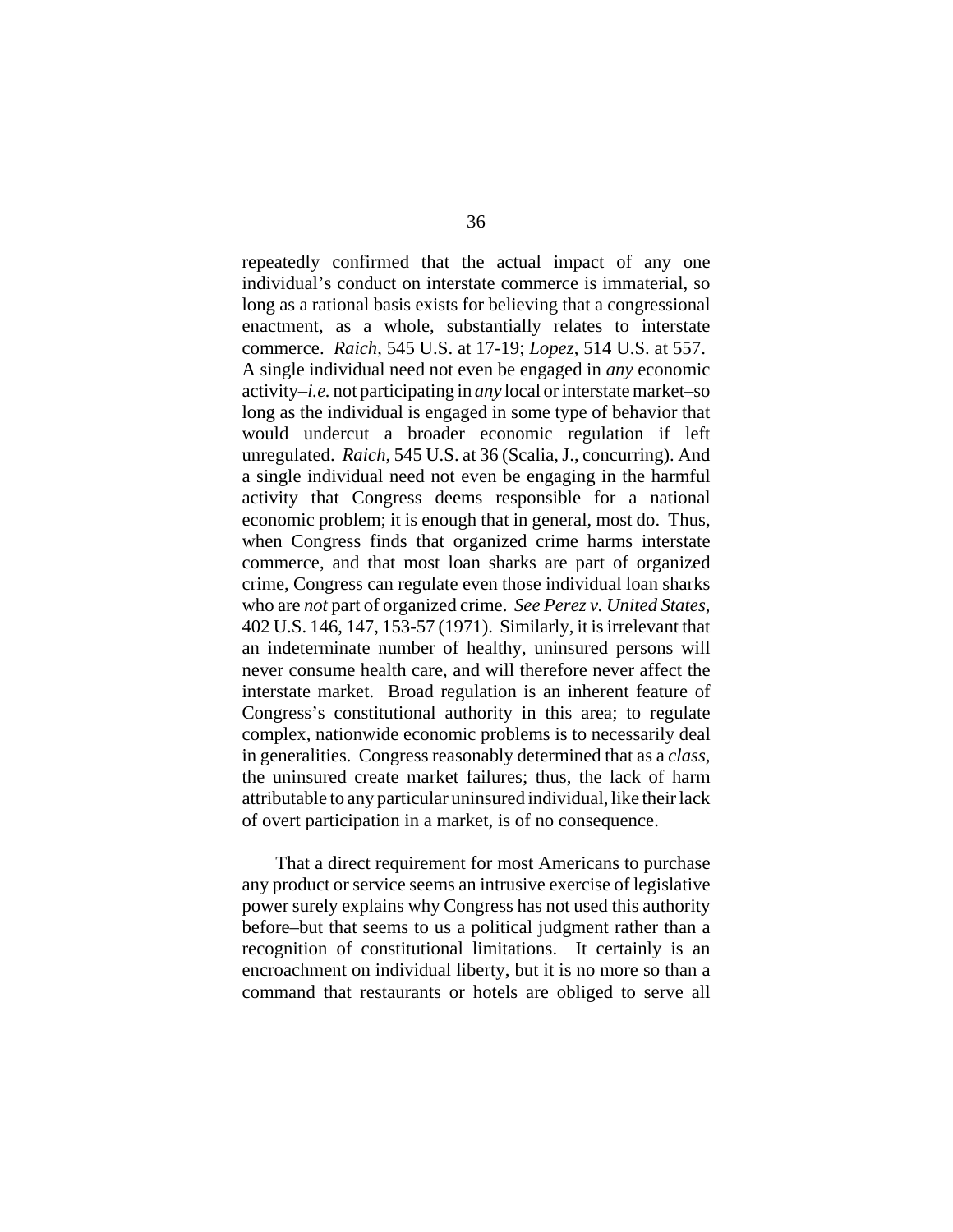customers regardless of race, that gravely ill individuals cannot use a substance their doctors described as the only effective palliative for excruciating pain, or that a farmer cannot grow enough wheat to support his own family.<sup>32</sup> The right to be free from federal regulation is not absolute, and yields to the imperative that Congress be free to forge national solutions to national problems, no matter how local–or seemingly passive–their individual origins. *See Heart of Atlanta Motel, Inc. v. United States*, 379 U.S. 241, 258-59 (1964).

For the foregoing reasons, we affirm the decision of the district court.

*So ordered*.

<sup>32</sup>*Heart of Atlanta Motel, Inc. v. United States*, 379 U.S. 241, 258-59 (1964); *Raich*, 545 U.S. at 6-7; *Wickard*, 317 U.S. at 128; *see also Thomas More*, 651 F.3d at 557 (Sutton, J., concurring).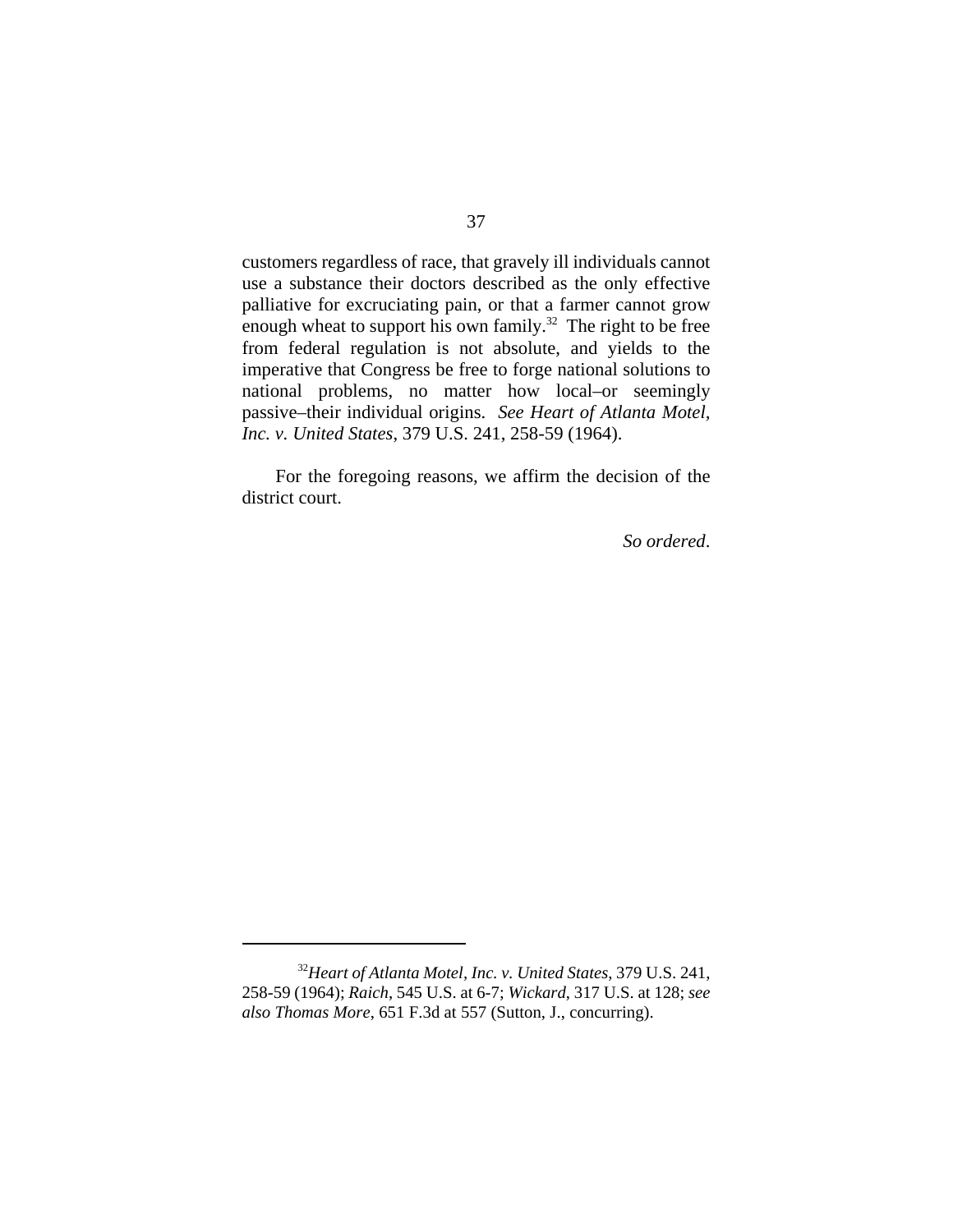EDWARDS, *Senior Circuit Judge*, concurring: Congress's authority to legislate under the Commerce Clause is not without limits. If nothing else, there are boundaries that emanate from the Necessary and Proper Clause, *see* U.S. Const. art. I, § 8, cl. 18, which serve as principled limitations on Congress's authority under the Commerce Clause. As Justice Scalia explained in his concurrence in *Gonzales v. Raich*, 545 U.S. 1 (2005), Congress may regulate economic activities that have a substantial effect on interstate commerce and also enact laws to make a valid regulation of commerce effective. *See id.* at 37–39. With respect to the latter category, "[t]he relevant question is simply whether the means chosen are 'reasonably adapted' to the attainment of a legitimate end under the commerce power." *Id.* at 37 (citation omitted). "[T]he power to enact laws enabling effective regulation of interstate commerce can only be exercised in conjunction with congressional regulation of an interstate market, and it extends only to those measures necessary to make the interstate regulation effective." *Id.* at 38. Congress's power to make a regulation of the interstate market effective "is not a power that threatens to obliterate the line between 'what is truly national and what is truly local.'" *Id.* (citation omitted).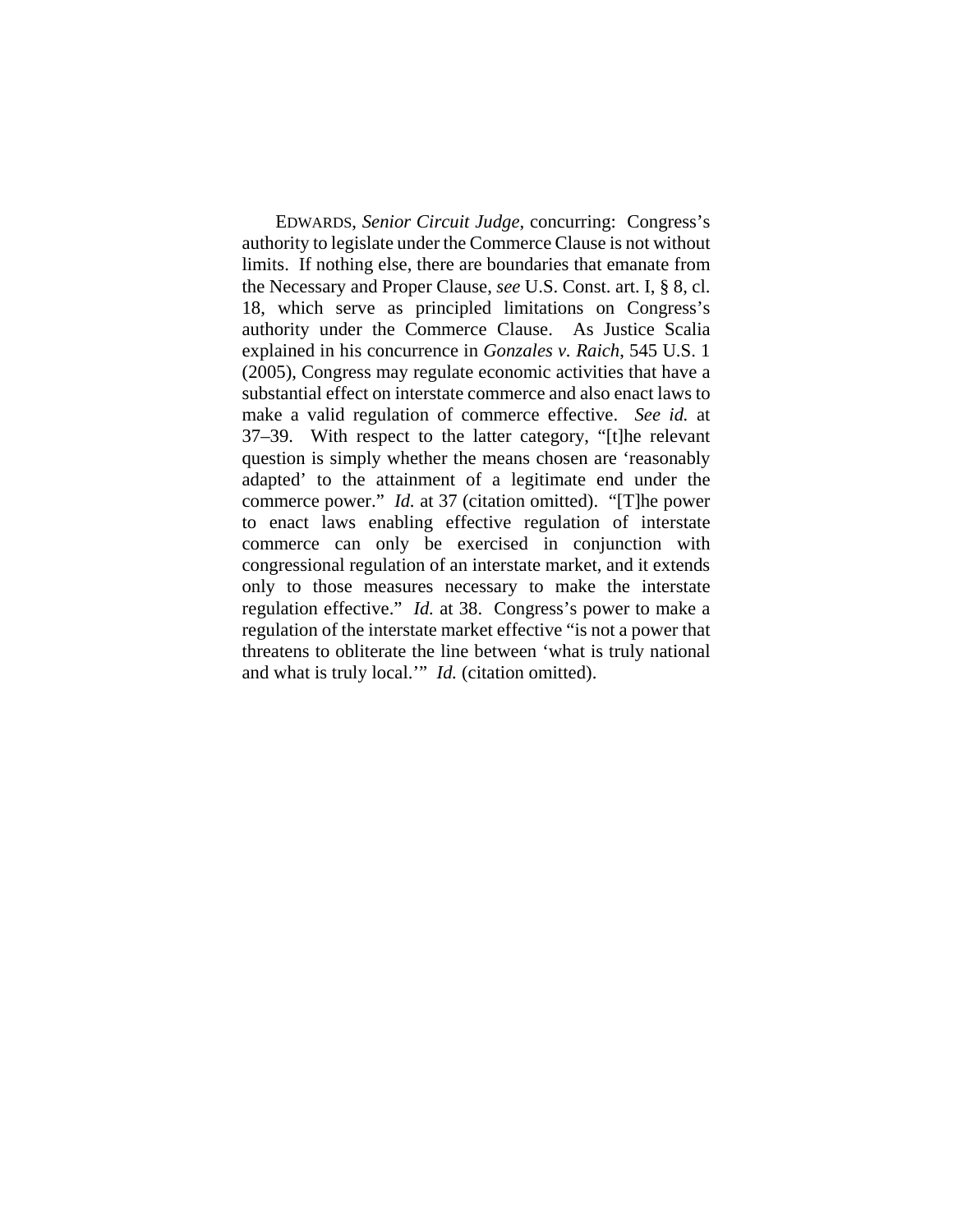KAVANAUGH, *Circuit Judge*, dissenting as to jurisdiction and not deciding the merits:

The Affordable Care Act is unusually significant federal legislation that will affect all Americans. One provision of the Act requires most Americans to maintain health insurance or else pay a tax penalty when they file their annual tax returns. That provision – commonly referred to as the individual mandate – is codified in the Tax Code and takes effect in 2014. The tax penalty for those without health insurance is capped at the average price of a health insurance plan. The tax penalty is the only sanction for failing to have health insurance. And the  $\text{IRS}$  – and only the  $\text{IRS}$  – may assess, collect, and enforce the tax penalty.

Plaintiffs contend that Congress lacks constitutional authority to mandate that citizens purchase health insurance. The Government responds that Congress possesses the requisite authority under the Commerce and Necessary and Proper Clauses of Article I, Section 8 of the Constitution. The Government alternatively asserts that this provision creates nothing more than a routine tax incentive authorized by the Taxing Clause of Article I, Section 8.

For judges, there is a natural and understandable inclination to decide these weighty and historic constitutional questions. But in my respectful judgment, deciding the constitutional issues in this case at this time would contravene an important and long-standing federal statute, the Anti-Injunction Act, which carefully limits the jurisdiction of federal courts over tax-related matters.

Enacted in 1867, the Anti-Injunction Act, with a few exceptions, denies courts jurisdiction over pre-enforcement suits that would restrain "the assessment or collection of any tax." 26 U.S.C. § 7421(a). The Supreme Court has strictly interpreted that Act as a firm bulwark against premature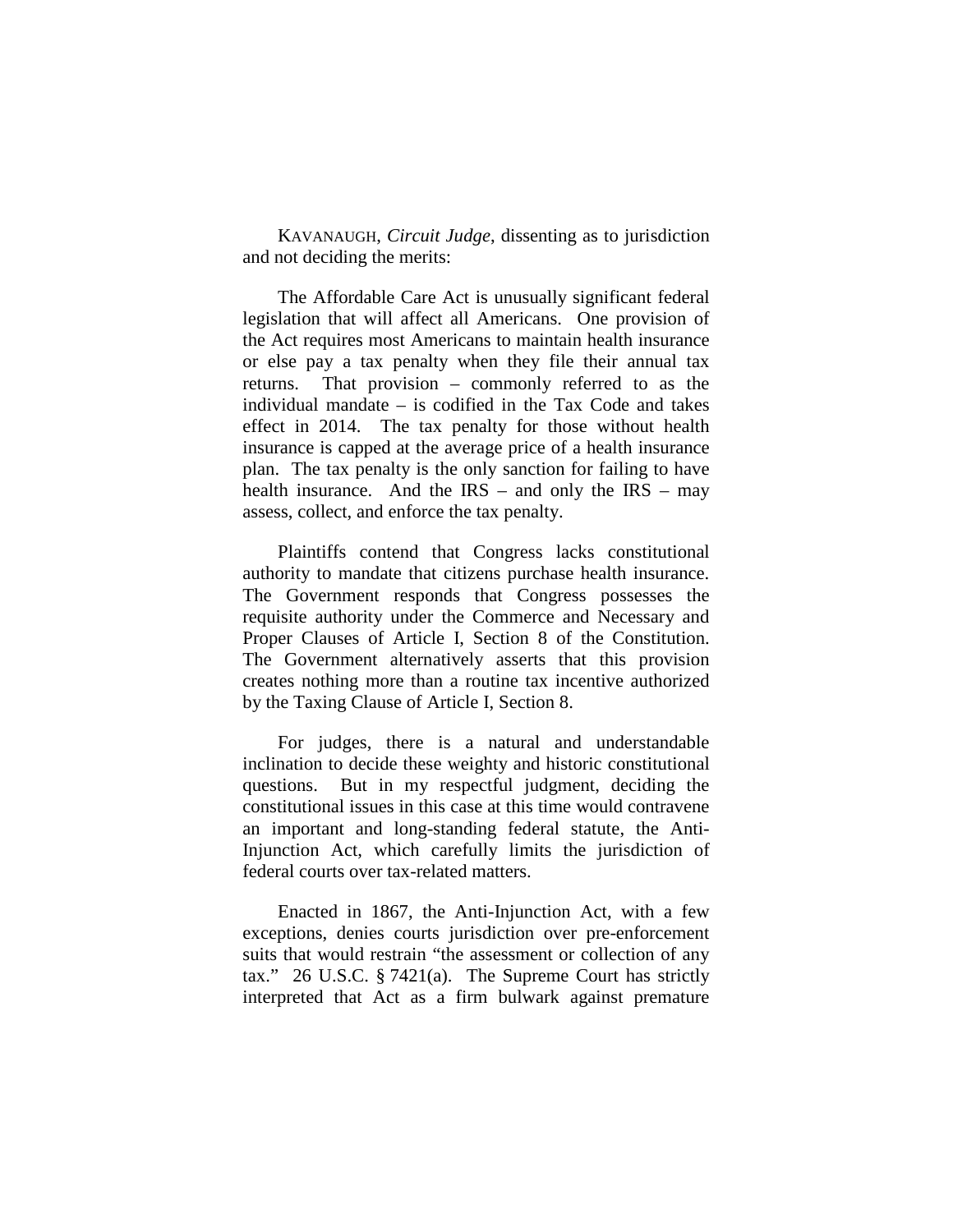judicial interference with tax assessment and collection. As the Court has stressed time and again, although the Act may seem an inconvenient technicality in the context of a particular case, it is essential to the overall system of orderly and prompt federal tax administration.

Under the Anti-Injunction Act, a taxpayer seeking to challenge a tax law must first pay the disputed tax and then bring a refund suit, at which time the courts will consider the taxpayer's legal arguments. Or a taxpayer may raise legal arguments in defending against an IRS enforcement action. But a taxpayer may not bring a pre-enforcement suit. In this case, the individual mandate takes effect in 2014, so taxpayers without health insurance must start paying tax penalties on their tax returns in 2015. The Anti-Injunction Act means, therefore, that a suit challenging the individual mandate cannot be entertained until 2015, unless Congress acts before then to exempt these suits from the Act.

The Anti-Injunction Act applies here because plaintiffs' pre-enforcement suit, if successful, would prevent the IRS from assessing or collecting tax penalties from citizens who do not have health insurance. To be sure, the Affordable Care Act labels its exaction for failure to have health insurance as a tax "penalty" and not as a "tax." But the Anti-Injunction Act still applies. That's because the Affordable Care Act requires that the tax penalty for failure to maintain health insurance "be assessed and collected in the same manner as an assessable penalty under subchapter B of chapter 68" of the Tax Code. 26 U.S.C.  $\S$  5000A(g)(1). And penalties under subchapter B of chapter 68 in turn must "be assessed and collected in the same manner *as taxes*." 26 U.S.C. § 6671(a) (emphasis added). It follows from those two provisions, taken together, that these Affordable Care Act penalties must be assessed and collected "in the same manner as taxes."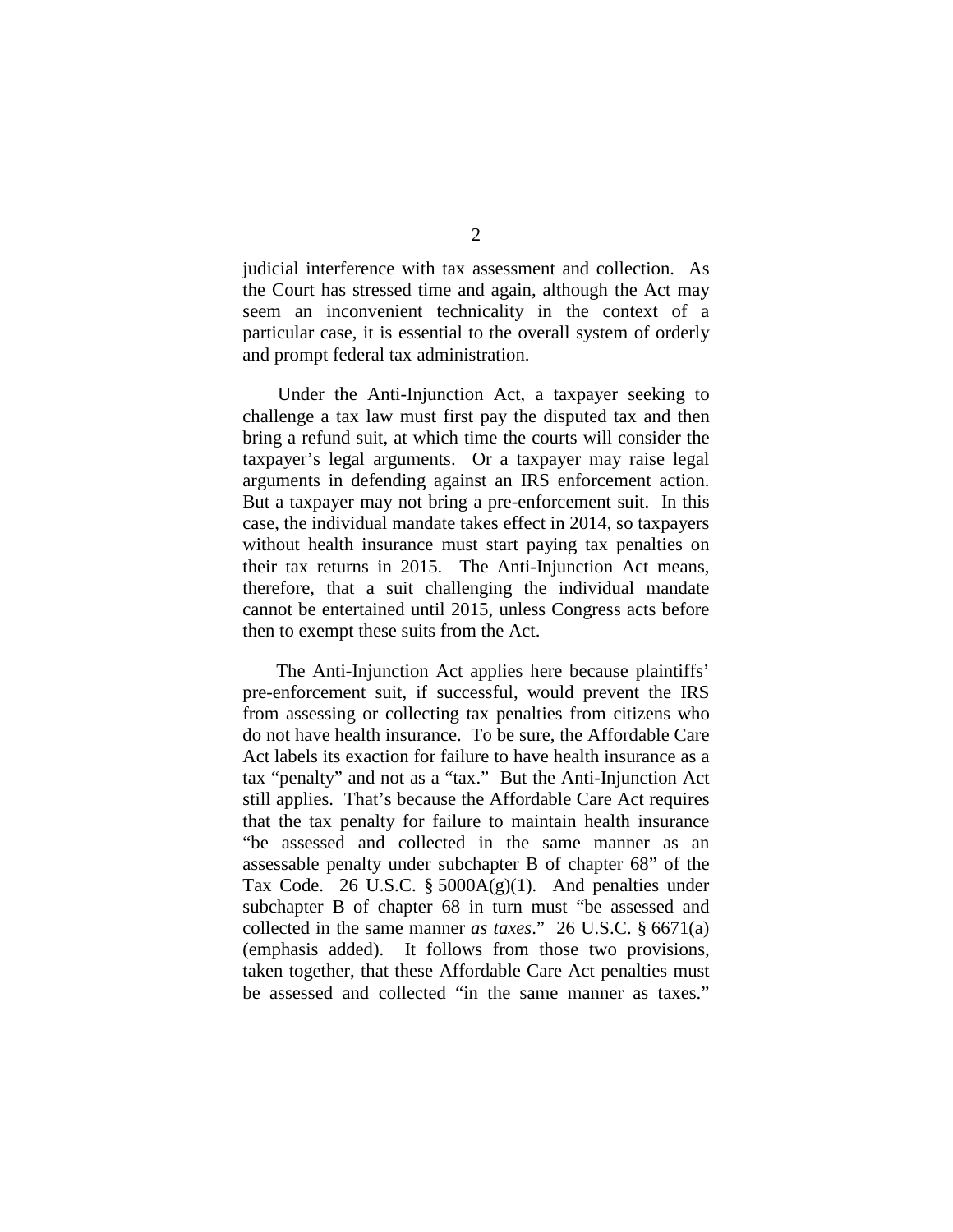Taxes are insulated from pre-enforcement suits by the Anti-Injunction Act. In order for the Affordable Care Act penalties to be assessed and collected "in the same manner as taxes," the assessment and collection of these Affordable Care Act penalties likewise must be insulated from pre-enforcement suits by the Anti-Injunction Act.

That straightforward chain of logic convincingly demonstrates that the Anti-Injunction Act poses a jurisdictional bar to our deciding this case at this time.

Moreover, there is an alternative and independent reason that the Anti-Injunction Act applies here. Section 6201 of the Tax Code defines the IRS's authority for assessment and collection of taxes to include assessment and collection of the civil penalties in the Tax Code that are assessed by the IRS – what are statutorily known as "additional amounts," "additions to the tax," and "assessable penalties." Section 6201 specifically requires the IRS to assess "all taxes (including interest, additional amounts, additions to the tax, and assessable penalties) imposed by this title." 26 U.S.C. § 6201(a); *see* 26 U.S.C. §§ 6301-6303 (collection). The Affordable Care Act imposes a civil "penalty" for failure to have health insurance; the penalty is to be "assessed" by the IRS; and it is to be assessed "in the same manner as an assessable penalty under subchapter B of chapter 68." The Affordable Care Act penalty is therefore an "assessable penalty" for purposes of Section 6201. Under Section 6201, it is also, then, a tax for purposes of the IRS's assessment authority. The Anti-Injunction Act in turn bars preenforcement suits to restrain assessment or collection of taxes. Because Section 6201 classifies the Affordable Care Act penalty as a tax for assessment and collection purposes, it follows that the Anti-Injunction Act bars pre-enforcement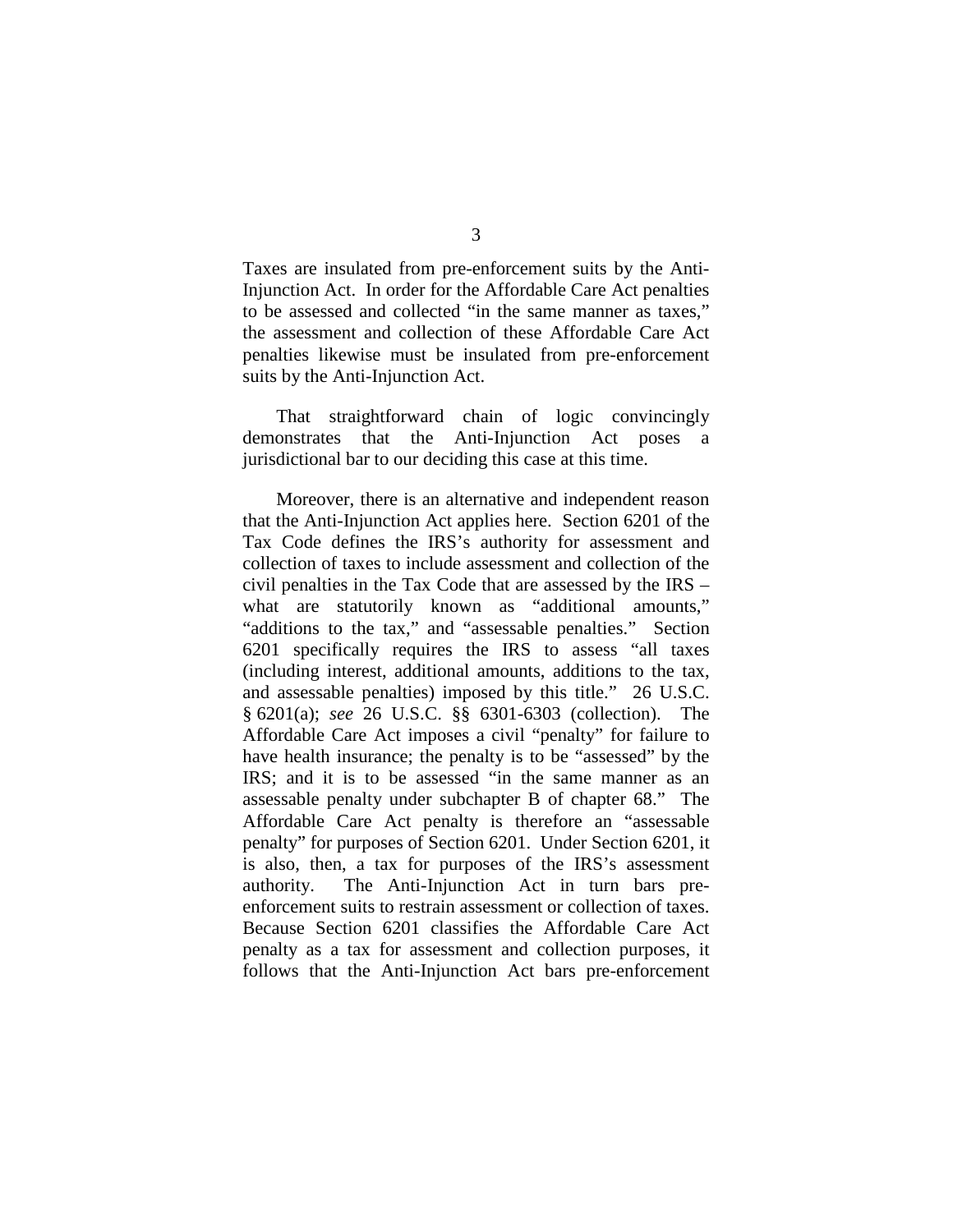suits to restrain the assessment or collection of the Affordable Care Act penalty.

That reasoning independently demonstrates that the Anti-Injunction Act precludes us from deciding this case at this time.

In sidestepping the Anti-Injunction Act, the majority opinion relies heavily on the fact that Congress used the word "penalty" rather than "tax" in the Affordable Care Act. But the majority opinion's surface appraisal fails to take account of the basic text and structure of the Tax Code. The Tax Code contains numerous penalties for violations of requirements set forth in the Code. Congress often uses the "penalty" label so as to have a greater coercive effect on behavior that Congress wants to encourage or discourage. But critical for present purposes (and overlooked by the majority opinion) is that the Tax Code equates tax penalties to taxes for numerous administrative purposes, including for assessment and collection by the IRS. Here, the text of the Tax Code establishes both that the Affordable Care Act penalty must be "assessed and collected in the same manner as taxes" (Section 6671) and that the Affordable Care Act penalty is a "tax" for purposes of the IRS's assessment power (Section 6201). By equating tax penalties to taxes for these purposes, each provision independently makes clear that these Affordable Care Act penalties, like taxes, are insulated from preenforcement suits by the Anti-Injunction Act.

The Tax Code is never a walk in the park. But the statutory analysis here leads to a firm conclusion that the Anti-Injunction Act bars this suit.

The fact that the Tax Code equates tax penalties to taxes for IRS assessment and collection purposes is known by Members of Congress who work on tax-related legislation –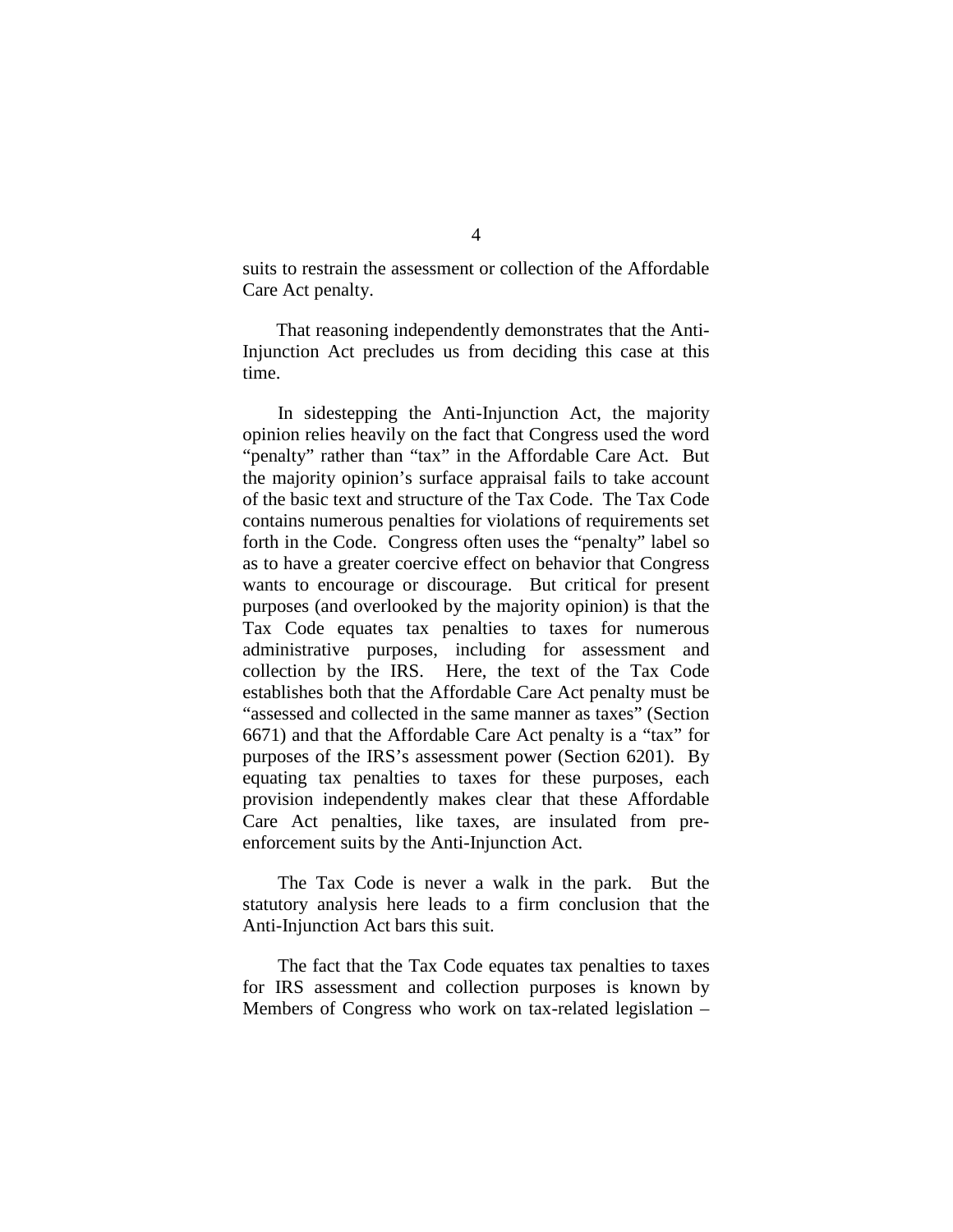in particular, the Members and staff of the Senate Finance Committee and the House Ways and Means Committee. Those Members and staff are likewise familiar with the Anti-Injunction Act. Those Tax Code specialists, and their counterparts in the Executive Branch, were deeply involved in crafting the Affordable Care Act. Over the years, Congress has carved out many exceptions to the Anti-Injunction Act to permit pre-enforcement challenges to tax laws, particularly in situations where delay would cause disruption or hardship. In this Act, moreover, Congress specifically relieved taxpayers from certain enforcement mechanisms that the IRS ordinarily may employ to enforce tax obligations. But Congress did not relieve taxpayers from the Anti-Injunction Act's bar against pre-enforcement suits. We must respect Congress's decision. Unless Congress creates an exception for these Affordable Care Act cases – which Congress could still do at any time – this suit cannot be decided by the federal courts until 2015.

Notwithstanding the text of the Anti-Injunction Act, some have argued that compelling prudential considerations demand that the courts decide this constitutional issue now. But prudential considerations cannot trump the text of a statute setting forth limits on a court's jurisdiction. In any event, in my judgment, the relevant prudential considerations favor our waiting until  $2015.<sup>1</sup>$  $2015.<sup>1</sup>$  $2015.<sup>1</sup>$ 

<span id="page-42-0"></span> <sup>1</sup>  $<sup>1</sup>$  In this court, no States are plaintiffs. We therefore need not</sup> consider whether the Anti-Injunction Act would apply differently to a State's challenges to the individual mandate. Regardless, States may not have standing to challenge the individual mandate, for reasons the Fourth Circuit explained. *See Virginia v. Sebelius*, 656 F.3d 253 (4th Cir. 2011).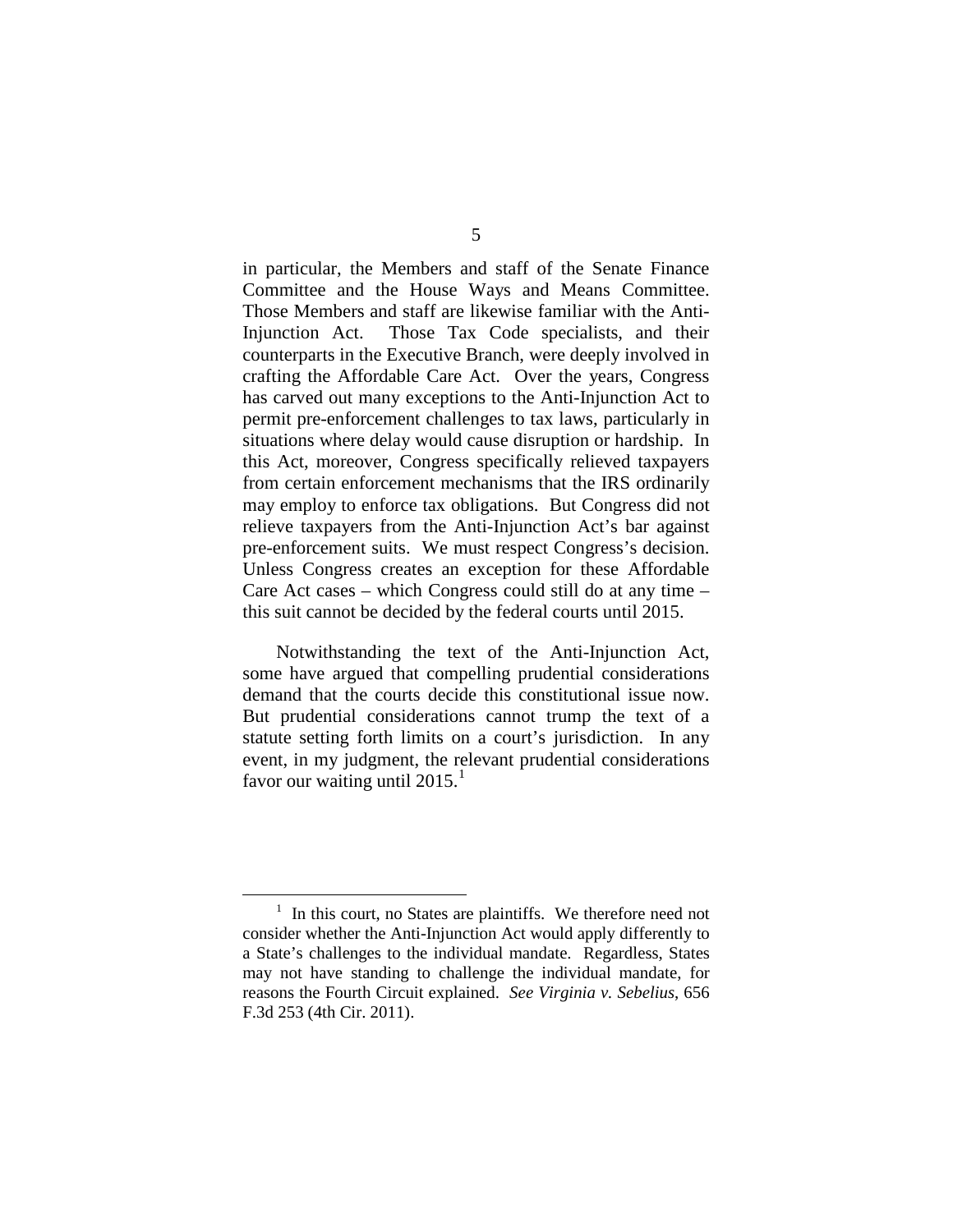The Affordable Care Act was passed by Congress and signed into law by President Obama on March 23, 2010. The Act initiated a series of major changes to the American health insurance and health care markets.

Although the following is an over-simplification, the Act's most important provisions are five: (1) an increase in federal spending, including through Medicaid, on health care for lower-income families and individuals; (2) the creation of state-run "exchanges" designed to help individuals without employer-provided or other health insurance obtain insurance more easily and cheaply than they can now on the open market; (3) a requirement that most employers provide health insurance to their employees or pay higher taxes than they otherwise would; (4) banning insurers from denying coverage or charging higher rates to individuals with pre-existing conditions or health problems; and (5) a mandate that most citizens maintain health insurance or else pay a tax penalty on their tax returns.

Plaintiffs take exception to that last element: the mandate that individuals maintain health insurance or else pay a tax penalty on their tax returns. Plaintiffs argue that Congress lacks authority to impose such a mandatory-purchase requirement under the Commerce Clause, the Necessary and Proper Clause, or the Taxing Clause, which are the constitutional bases cited by the Government to justify the mandate. Plaintiffs point out that a federal mandatorypurchase requirement is unprecedented in American history. Although some *States* have imposed similar mandates for their citizens to maintain health insurance or auto insurance, for example, plaintiffs explain that the *Federal Government* 

6 I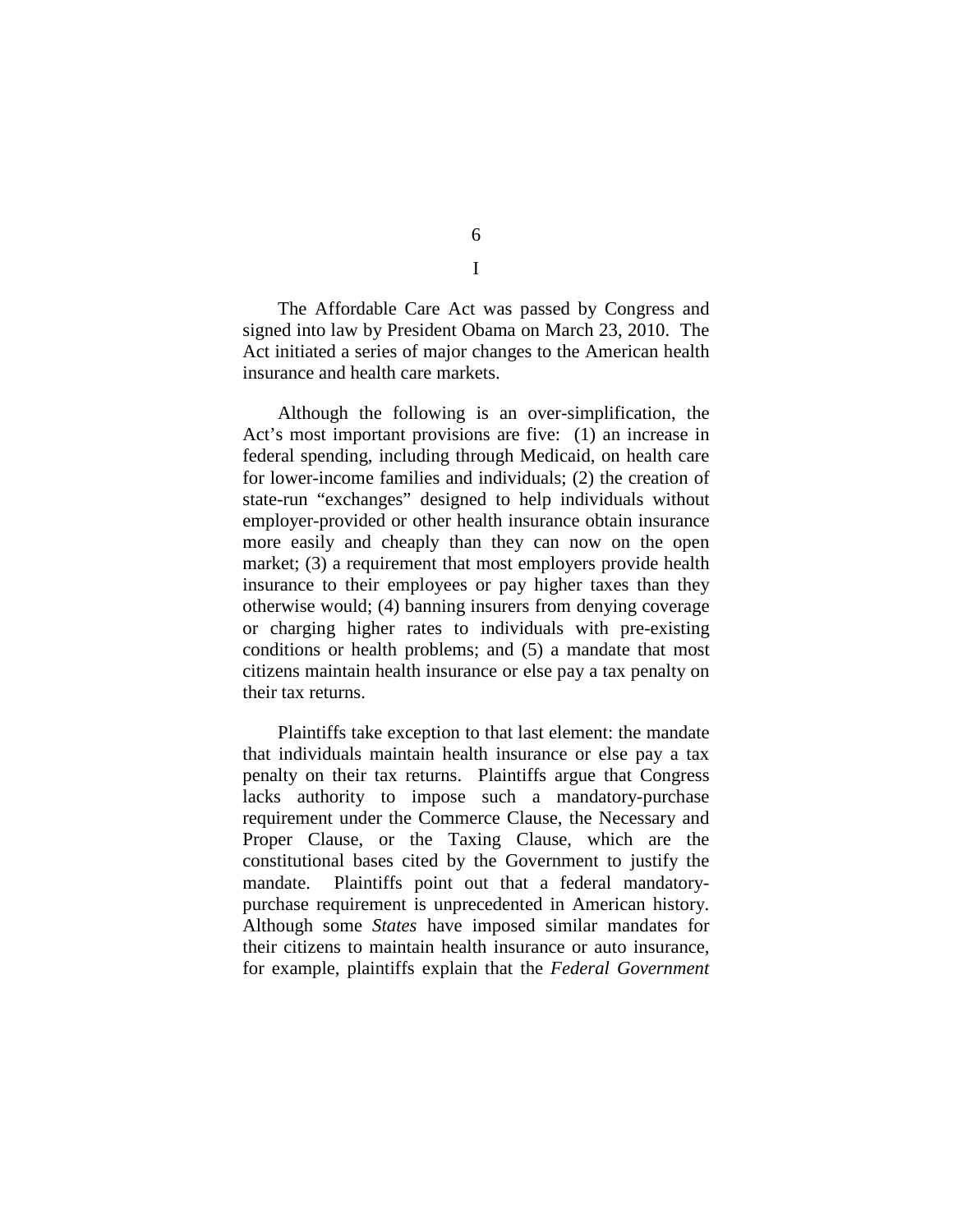does not possess a general police power over its citizens and has not previously employed such mandates.

## A

The Tax Code is codified in Title 26 of the United States Code. (The terms "Tax Code," "Internal Revenue Code," and "Title 26" are synonymous.) Title 26 contains 11 subtitles, which in turn are subdivided into chapters numbered 1 through 100.

Within Title 26 is Subtitle D, which is entitled "Miscellaneous Excise Taxes." Within Subtitle D is chapter 48, which is entitled "Maintenance of Minimum Essential Coverage." Within chapter 48 is Section 5000A, which is entitled "Requirement to maintain minimum essential coverage" and contains the individual mandate provision at issue in this case.

Section 5000A provides in relevant part:

- (a) **Requirement to maintain minimum essential coverage.** – An applicable individual shall for each month beginning after 2013 ensure that the individual, and any dependent of the individual who is an applicable individual, is covered under minimum essential coverage for such month.
- (b) **Shared responsibility payment.** –

(1) **In general.** – If a taxpayer who is an applicable individual, or an applicable individual for whom the taxpayer is liable under paragraph (3), fails to meet the requirement of subsection (a) for 1 or more months, then, except as provided in subsection (e), there is hereby imposed on the taxpayer a penalty with respect to such failures in the amount determined under subsection (c).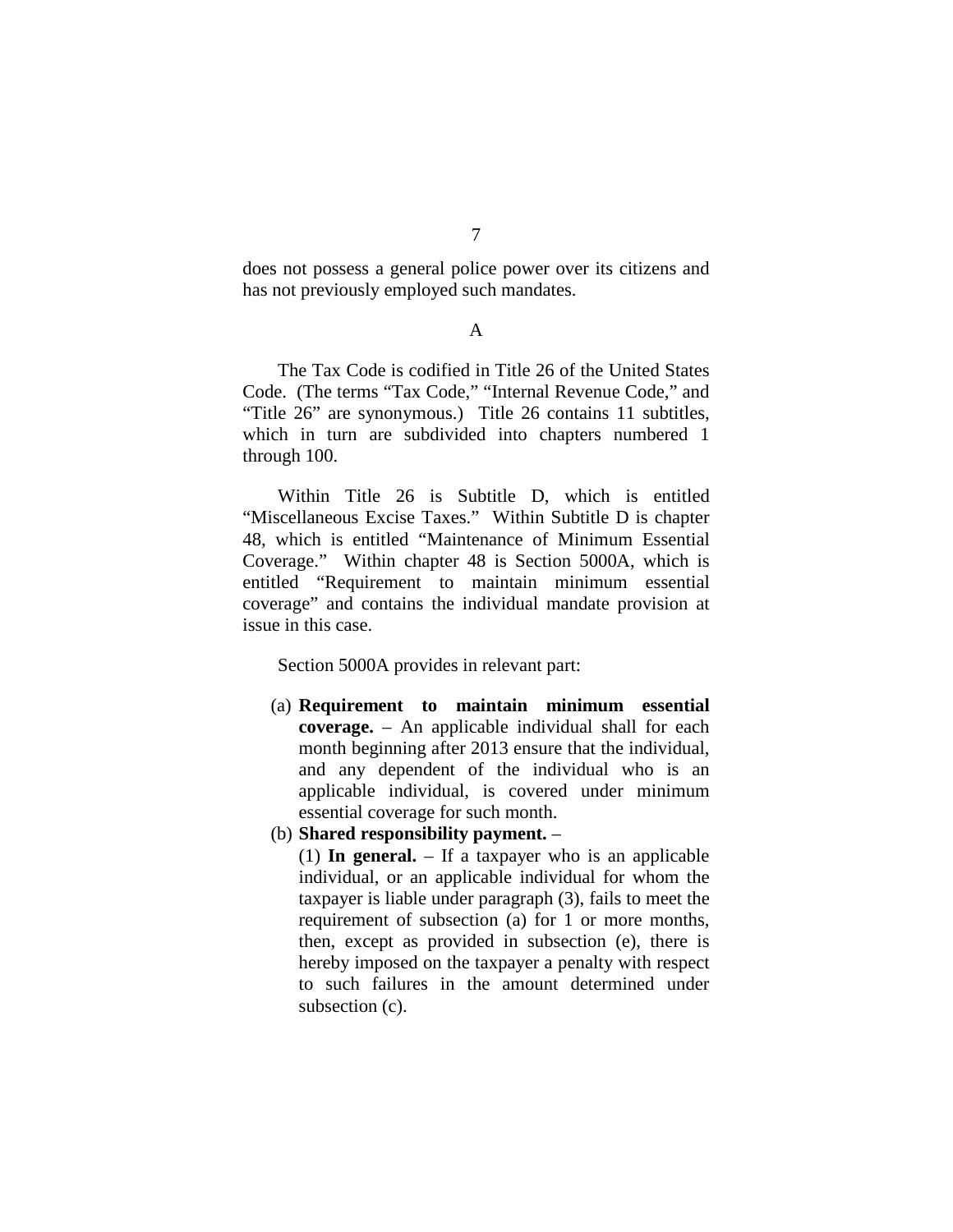(2) **Inclusion with return.** – Any penalty imposed by this section with respect to any month shall be included with a taxpayer's return under chapter 1 for the taxable year which includes such month.

Section 5000A further provides that the amount of the tax penalty is capped at the average price of a health insurance plan. The section also specifies who is covered and who is exempt. For example, lower-income individuals and illegal aliens are not required to pay a penalty for failing to have health insurance.

Importantly, Section  $5000A(g)(1)$  sets forth how the tax penalties will be assessed, collected, and paid:

The penalty provided by this section shall be paid upon notice and demand by the Secretary, and except as provided in paragraph (2), shall be assessed and collected in the same manner as an assessable penalty under subchapter B of chapter  $68<sup>2</sup>$  $68<sup>2</sup>$  $68<sup>2</sup>$ 

As explained more fully below, the cross-referenced provision – subchapter B of chapter  $68$  – in turn provides that tax penalties "shall be assessed and collected in the same manner *as taxes*." 26 U.S.C. § 6671(a) (emphasis added).

<span id="page-45-0"></span> <sup>2</sup> Section  $5000A(g)(1)$  refers to "paragraph (2)" of Section  $5000A(g)$ . Paragraph (2) precludes the IRS from using some of its more aggressive enforcement tools, such as levies, notices of liens, or criminal prosecution, when a citizen fails to have health insurance and fails to pay the required tax penalty. The IRS's primary enforcement tool under this statute for those who do not have health insurance and fail to pay the required penalty consists of offsets to tax refunds.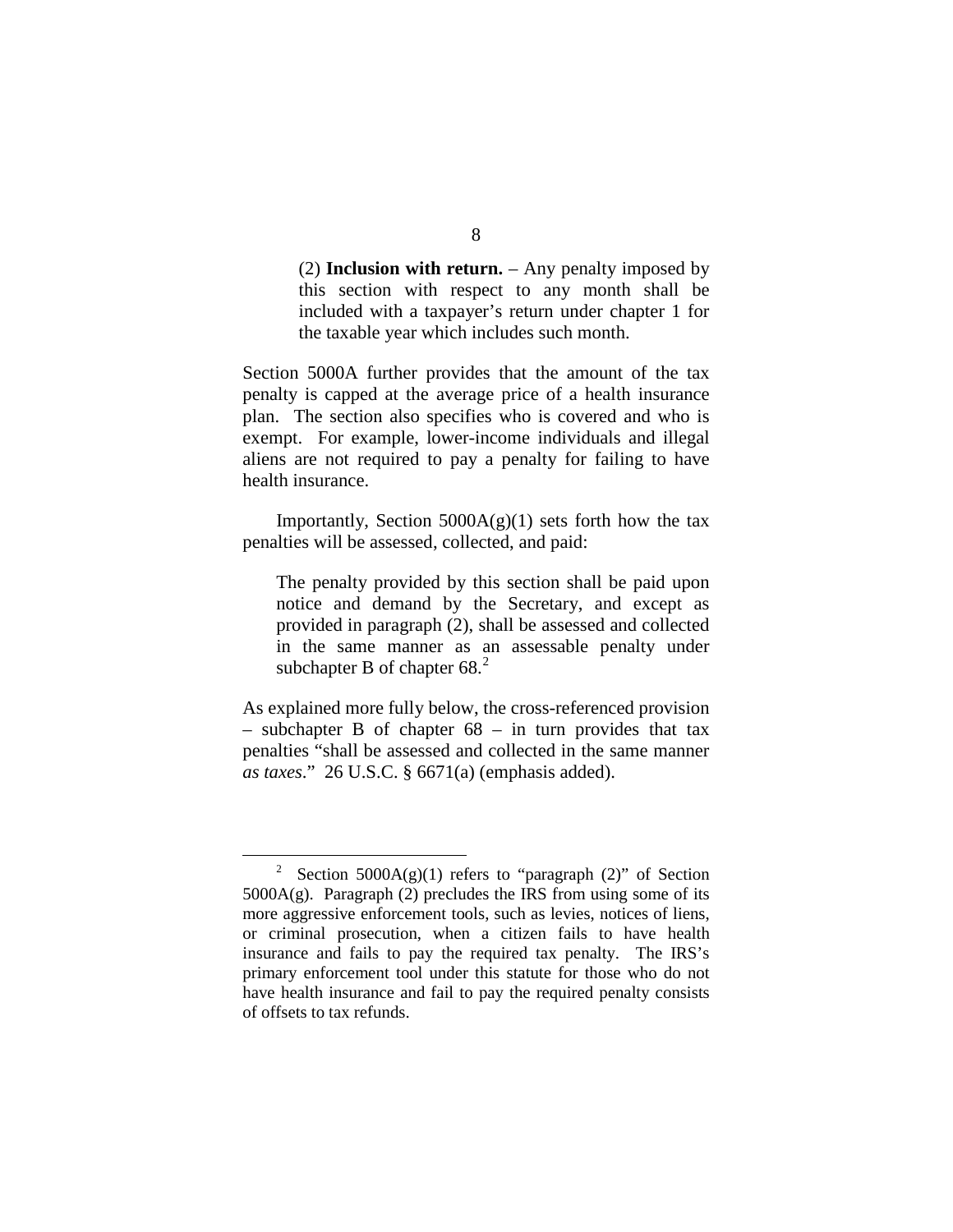To promote compliance with the individual mandate, Congress did not enact criminal penalties enforceable by the Department of Justice. Nor did Congress impose civil penalties enforceable through civil or administrative complaints brought by the Department of Justice or the Department of Health and Human Services, for example. Instead, Congress established a tax penalty that is codified in the Tax Code, paid on individual tax returns, and assessed, collected, and enforced by the IRS. $3$  And most importantly for present purposes, Congress employed cross-references making clear that the penalty must be "assessed and collected in the same manner as taxes."

By requiring that the Affordable Care Act penalties be assessed and collected in the same manner as taxes, Section  $5000A(g)(1)$  triggers the threshold question before us: Do we have jurisdiction to hear this pre-enforcement suit in light of the Anti-Injunction Act, which states that "no suit for the purpose of restraining the assessment or collection of any tax shall be maintained in any court"?

## B

Enacted in 1867, the Anti-Injunction Act bars preenforcement challenges to tax laws, subject to certain statutory exceptions not relevant here. The Act requires a taxpayer who objects to a tax law to first pay the tax and then assert his or her legal objections in a suit for refund. *See* 26 U.S.C. §§ 7421(a), 7422. Alternatively, a taxpayer may raise legal arguments in defense of non-payment during a

<span id="page-46-0"></span> $\frac{1}{3}$  $3$  When I refer in this opinion to the Affordable Care Act penalties, I am referring only to the penalty in Section 5000A for failure to maintain health insurance. This case does not call upon us to examine the various other taxes and penalties imposed by the wide-ranging Affordable Care Act.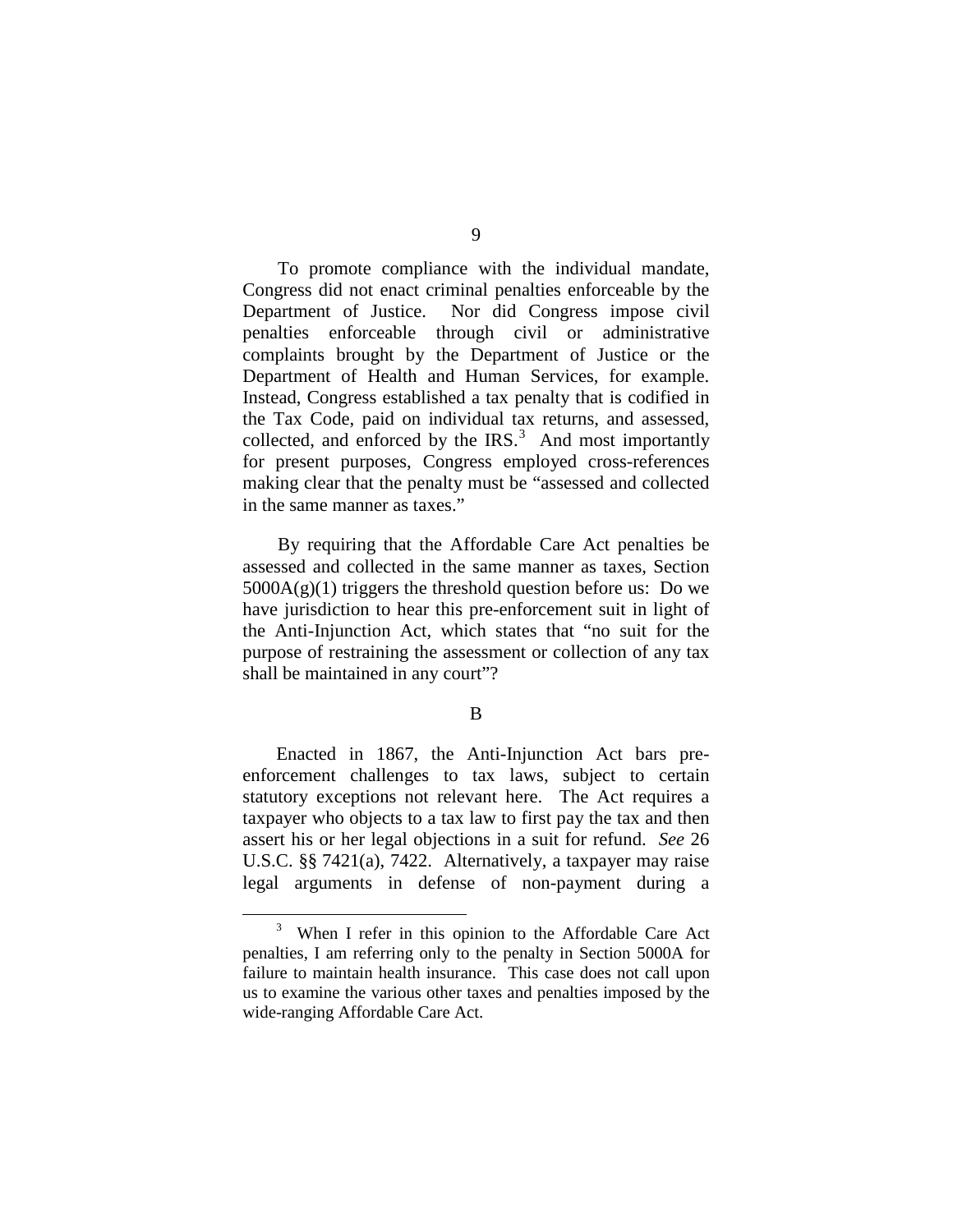deficiency or enforcement proceeding. But a taxpayer may not bring a pre-enforcement suit.

As legal challenges to the Affordable Care Act's individual mandate first popped up in district courts around the country, the Executive Branch initially took the position that the suits were all barred by the Anti-Injunction Act. Indeed, by my count, the Executive Branch told 10 separate district courts that the Anti-Injunction Act barred these cases. The Executive Branch argued that the courts could not decide the constitutionality of the Affordable Care Act's individual mandate until 2015 (in tax refund or enforcement suits after the mandate has taken effect).

The Executive Branch later changed its mind about the Anti-Injunction Act, however, presumably because of an understandable policy desire to have courts resolve the constitutional question about the individual mandate sooner rather than later.

That said, courts cannot avoid the Anti-Injunction Act. As the Supreme Court has long and repeatedly held, the Anti-Injunction Act is jurisdictional. Jurisdiction goes to a court's authority to decide a case, and courts must consider jurisdictional issues even when the defendant does not raise them. *See Arbaugh v. Y & H Corp.*, 546 U.S. 500, 506-07  $(2006)<sup>4</sup>$  $(2006)<sup>4</sup>$  $(2006)<sup>4</sup>$ 

<span id="page-47-0"></span> $\overline{4}$ <sup>4</sup> Both sides before us want this case decided now and contend that the Anti-Injunction Act does not bar this suit. The amicus brief of former IRS Commissioners Mortimer Caplin and Sheldon Cohen, submitted by able counsel Alan Morrison, cogently argued the opposite position. The Court is grateful to amici and counsel for their assistance.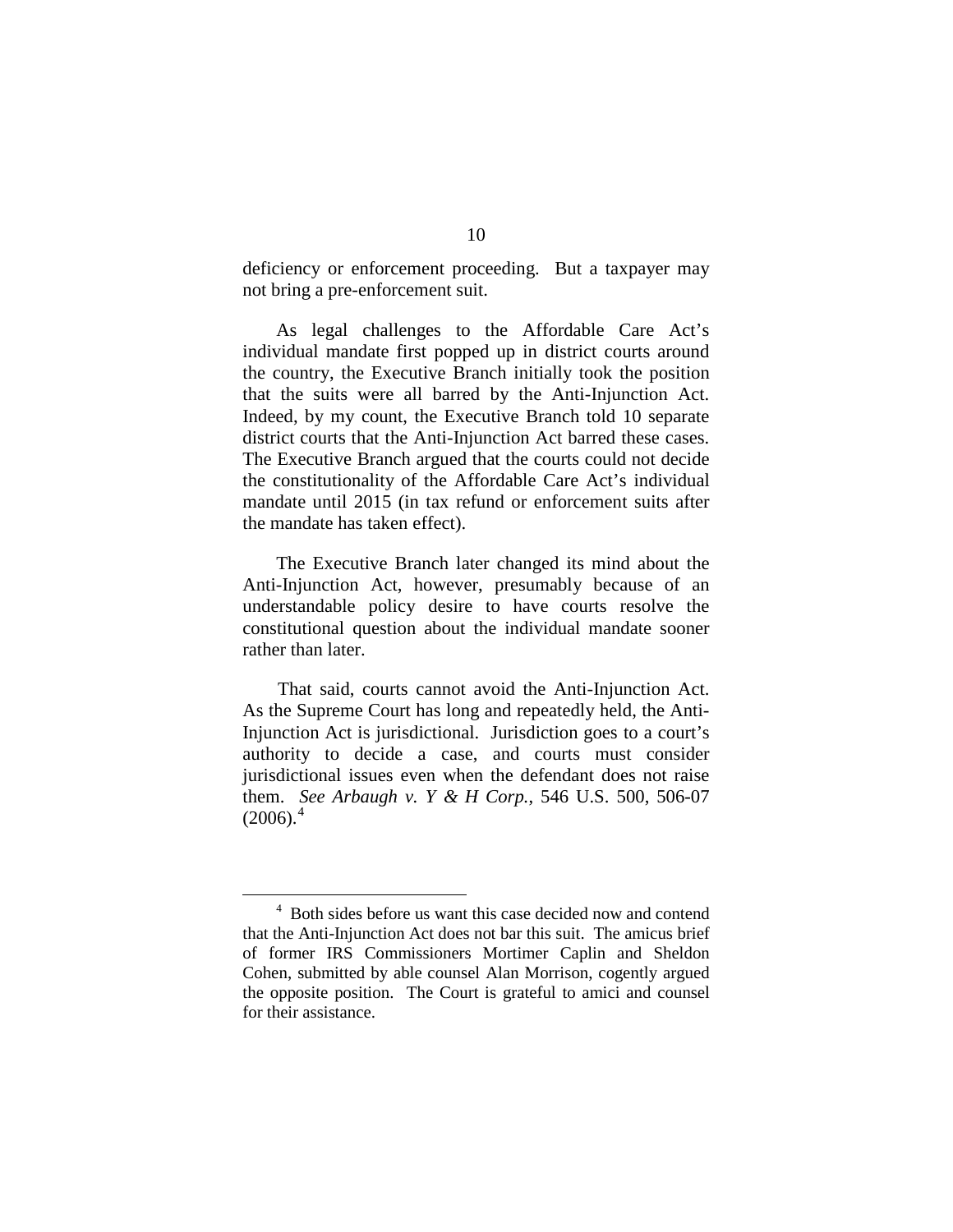Because the Anti-Injunction Act is jurisdictional, courts must apply the Act even when the Executive Branch affirmatively waives or does not assert it, and even when the parties jointly ask the courts to decide the relevant merits issues immediately. *See Enochs v. Williams Packing & Navigation Co.*, 370 U.S. 1, 5 (1962) ("The object of § 7421(a) is to withdraw jurisdiction from the state and federal courts to entertain suits seeking injunctions prohibiting the collection of federal taxes."); *id.* at 7 ("Otherwise, the District Court is without jurisdiction, and the complaint must be dismissed.").

The text of the Anti-Injunction Act manifests its jurisdictional status. The Act says that "no suit for the purpose of restraining the assessment or collection of any tax *shall be maintained in any court*." As the Supreme Court has explained, statutes like the Anti-Injunction Act that govern "a court's adjudicatory capacity" or that "speak to the power of the court rather than to the rights or obligations of the parties" are jurisdictional. *See Henderson ex rel. Henderson v. Shinseki*, 131 S. Ct. 1197, 1202 (2011); *Reed Elsevier, Inc. v. Muchnick*, 130 S. Ct. 1237, 1243 (2010) (citation and internal quotation marks omitted).<sup>[5](#page-48-0)</sup>

Moreover, when "a long line of this Court's decisions left undisturbed by Congress has treated a similar requirement as jurisdictional, we will presume that Congress intended to follow that course." *Henderson*, 131 S. Ct. at 1203 (citation

<span id="page-48-0"></span> $\frac{1}{5}$  $\frac{5}{10}$  In recent years, the Court has carefully analyzed whether certain provisions governing a lawsuit's timing relate to claims processing rather than jurisdiction. *See, e.g.*, *Bowles v. Russell*, 551 U.S. 205 (2007); *Eberhart v. United States*, 546 U.S. 12 (2005); *Kontrick v. Ryan*, 540 U.S. 443 (2004). In so doing, the Court has reiterated that statutes like the Anti-Injunction Act that speak to the power of the court remain jurisdictional.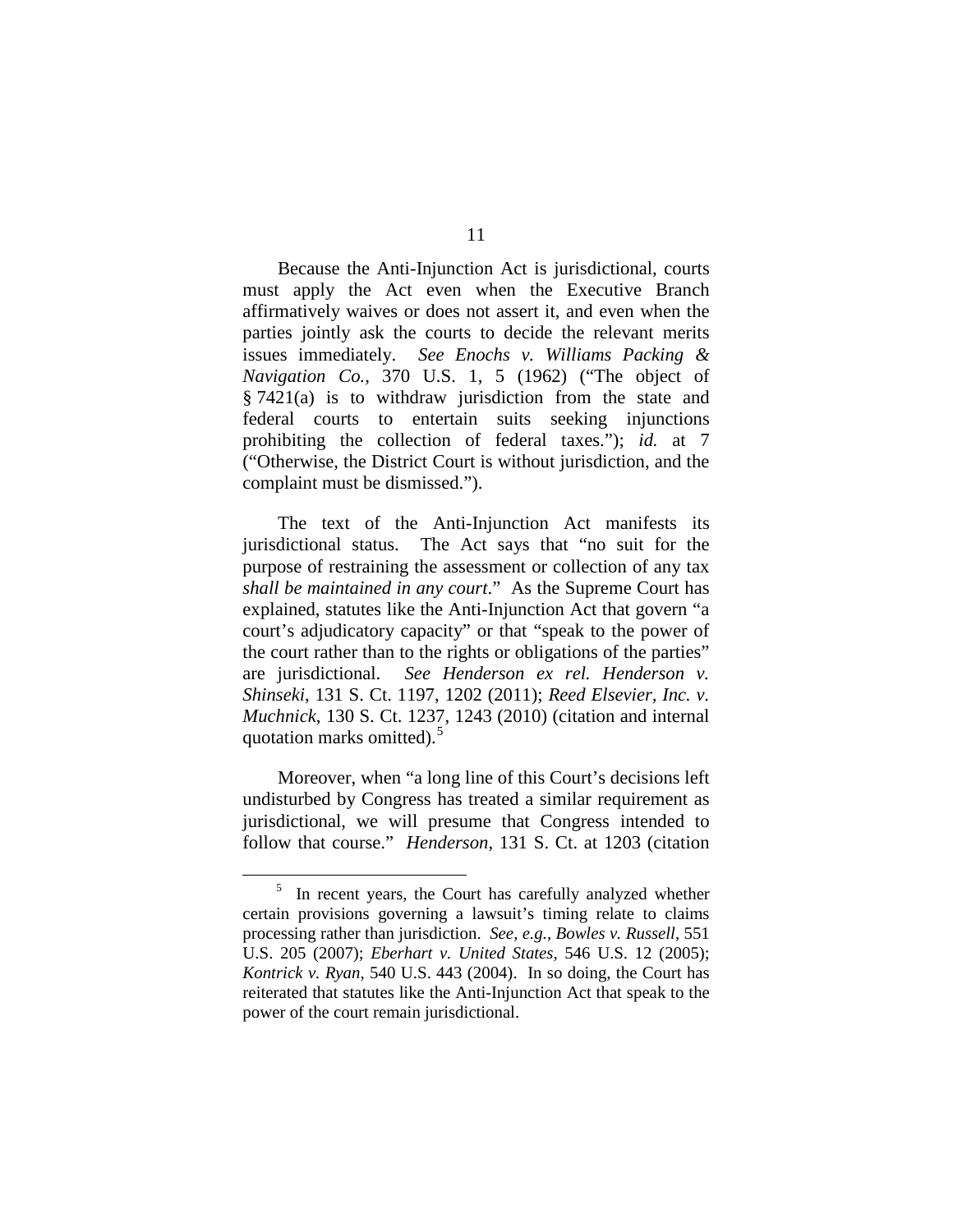and internal quotation marks omitted). That interpretive principle certainly applies here: Since the Anti-Injunction Act's enactment in 1867, the Supreme Court has consistently ruled that the Act is jurisdictional. *See Jefferson County v. Acker*, 527 U.S. 423, 434 (1999) ("The federal statute Congress had in plain view was an 1867 measure depriving courts of jurisdiction over suits brought 'for the purpose of restraining the assessment or collection' of any federal tax."); *Bob Jones Univ. v. Simon*, 416 U.S. 725, 749-50 (1974) (affirming Fourth Circuit's holding that the District Court lacked jurisdiction under the Anti-Injunction Act); *Enochs v. Williams Packing*, 370 U.S. at 5 ("The object of § 7421(a) is to withdraw jurisdiction from the state and federal courts to entertain suits seeking injunctions prohibiting the collection of federal taxes."); *Dodge v. Osborn*, 240 U.S. 118, 119, 122 (1916) (affirming dismissal of suit to enjoin assessment and collection of taxes on jurisdictional grounds); *Brushaber v. Union Pacific Railroad Co.*, 240 U.S. 1, 10 (1916) (discussing inapplicability of the Anti-Injunction Act in order to "put out of the way a question of jurisdiction"); *see also Snyder v. Marks*, 109 U.S. 189, 194 (1883) (referring to the "government" and not the Executive Branch alone in saying that the Anti-Injunction Act was "enacted under the right belonging to the government to prescribe the conditions on which it would subject itself to the judgment of the courts in the collection of its revenues"); *Cheatham v. United States*, 92 U.S. 85, 88-89 (187[6](#page-49-0)) (same).

<span id="page-49-0"></span> $\overline{6}$  $6$  This Court has also recognized the jurisdictional status of the Act. *See, e.g.*, *Gardner v. United States*, 211 F.3d 1305, 1311 (D.C. Cir. 2000) ("The District Court must dismiss for lack of subject matter jurisdiction any suit that does not fall within one of the exceptions to the Anti-Injunction Act."); *Nat'l Taxpayers Union, Inc. v. United States*, 68 F.3d 1428, 1435 (D.C. Cir. 1995)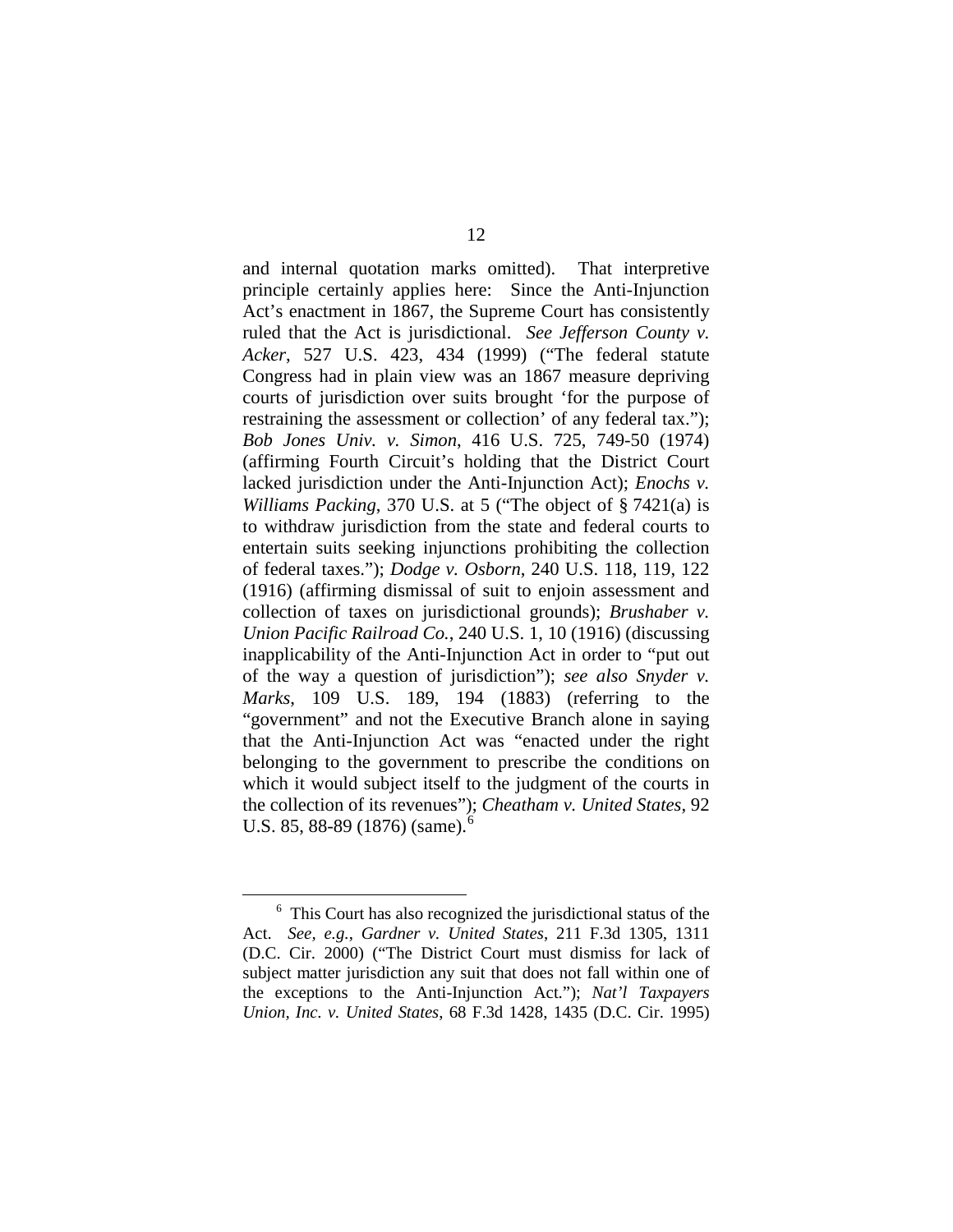What is more, the Executive Branch itself agrees that the Anti-Injunction Act is jurisdictional. It is true that the Executive Branch now argues that the Act does not bar suits involving the tax penalties at issue in this case. But the Executive Branch has not suggested that the Court can skip the Anti-Injunction Act question altogether and proceed directly to the Commerce and Taxing Clause issues. Indeed, the Executive Branch has expressly rejected that proposition and has recently reaffirmed its position that the Anti-Injunction Act is jurisdictional. *See* Reply Brief for United States at 2-3, *Dep't of Health & Human Services v. Florida*, No. 11-398 (U.S. Oct. 26, 2011).

The jurisdictional status of the Anti-Injunction Act reflects the Constitution's separation of powers in operation. Under the Constitution, Congress possesses the power to tax and spend, as well as the power of the purse over appropriations of money. Congress zealously guards those prerogatives. Here, Congress has not afforded discretion to the Executive Branch to waive or forfeit the Anti-Injunction Act's bar with respect to the assessment and collection of taxes. Rather, by making the Anti-Injunction Act jurisdictional, Congress has commanded courts to abide by the Act even when the Executive Branch might not assert it.

<sup>(</sup>same). Indeed, *every* court of appeals has found the Act jurisdictional.

The Supreme Court has consistently held that the related State Tax Injunction Act, 28 U.S.C. § 1341, is likewise jurisdictional. *See Levin v. Commerce Energy, Inc.*, 130 S. Ct. 2323, 2335 n.10 (2010) ("This Court and others have continued to regard the Act as jurisdictional."); *Hibbs v. Winn*, 542 U.S. 88, 107 (2004) (TIA is a "jurisdictional bar"); *Arkansas v. Farm Credit Services of Central Arkansas*, 520 U.S. 821, 823 (1997) (same); *California v. Grace Brethren Church*, 457 U.S. 393, 396 (1982) (TIA "deprived the District Court of jurisdiction to hear these challenges").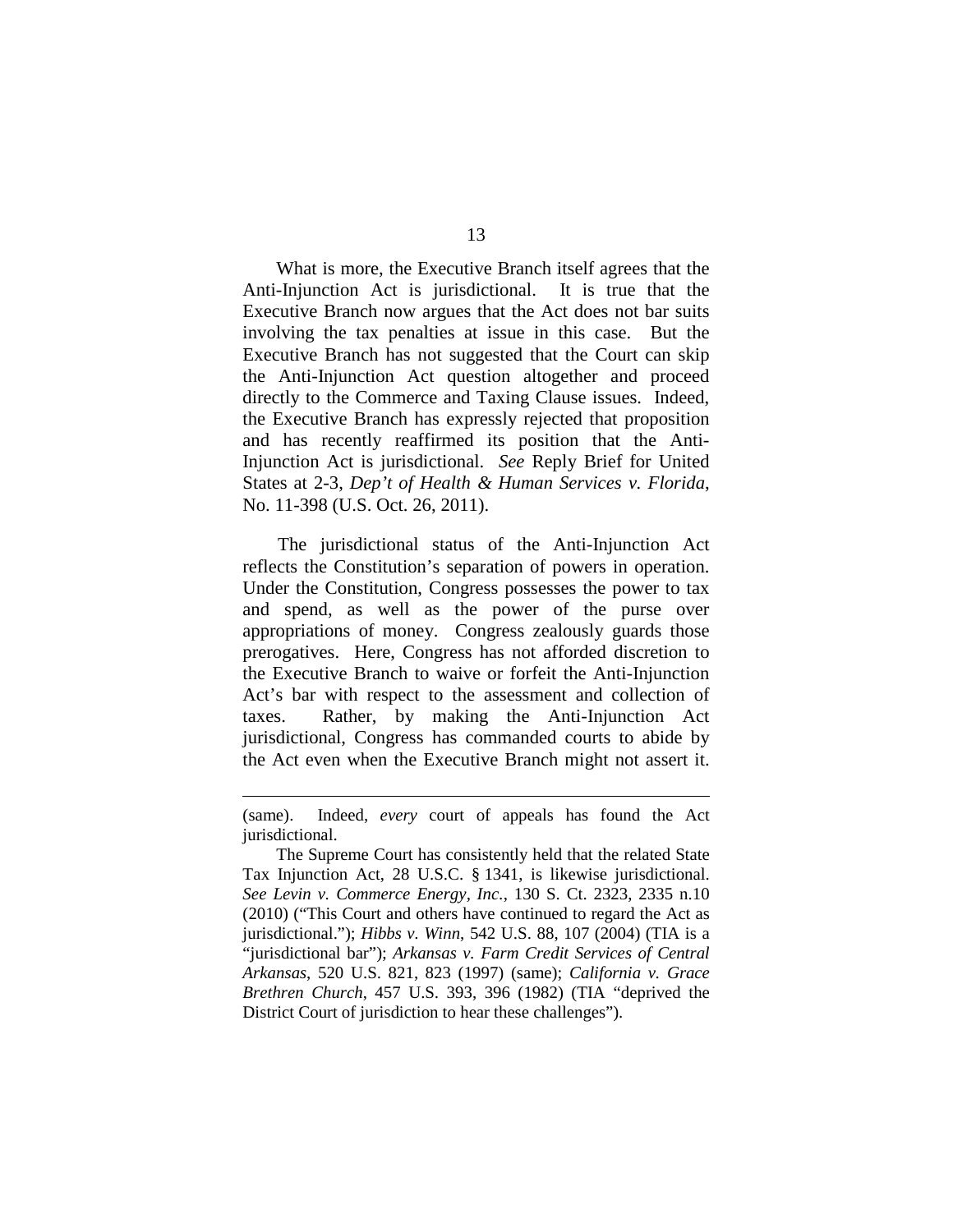Congress has thereby ensured that the flow of revenue is not interrupted by litigation.

Therefore, even when the Executive Branch does not assert or affirmatively tries to waive the Anti-Injunction Act, we cannot overlook it. To do otherwise would contravene the basic separation of powers tenets that underlie jurisdictional principles. When Congress has established a jurisdictional limit on the courts' power, especially in cases involving monies due to the Federal Government, it would be inconsistent with our constitutional structure for a court to grant the Executive Branch authority to waive or forfeit that jurisdictional limitation.

In a drive-by attempt to crack the solid wall of precedent holding that the Anti-Injunction Act is jurisdictional, some have cited *Helvering v. Davis*, 301 U.S. 619, 639-40 (1937). But that case involved a suit by a shareholder against a private corporation, not against the Government. The case shows simply that the Anti-Injunction Act does not necessarily apply in private litigation between a corporation and its shareholders. *See* Brief for United States at 29 n.18, *Alexander v. "Americans United" Inc.*, 416 U.S. 752 (1974) (No. 72-1371) (similarly describing *Helvering v. Davis*).[7](#page-51-0) That scenario obviously does not encompass this case. In any event, even if this jurisdictional bar were relaxed when the Executive Branch affirmatively waived the Act, the Executive Branch has recently reiterated to the Supreme Court that it has not asserted, and will not assert, any *Helvering v. Davis*-based waiver in these cases. *See* Reply Brief for United States at 6,

<span id="page-51-0"></span> $\overline{7}$  On other occasions prior to *Helvering v. Davis*, the Court likewise held that the Anti-Injunction Act did not pose a jurisdictional bar to private litigation between a shareholder and a corporation. *See Brushaber*, 240 U.S. at 10; *Pollock v. Farmers' Loan & Trust Co.*, 157 U.S. 429, 554 (1895).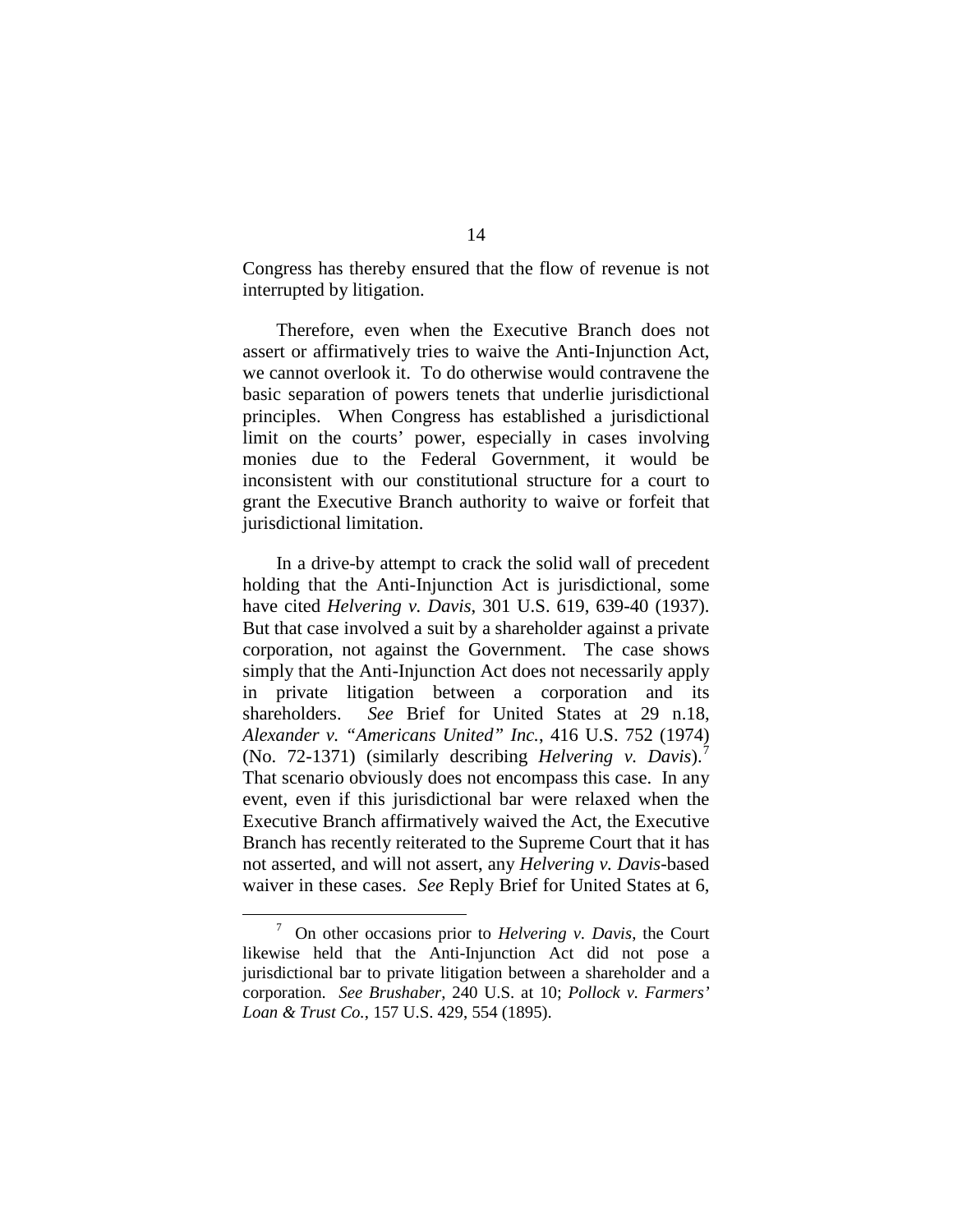*Dep't of Health & Human Services v. Florida*, No. 11-398. As revealed by the many Supreme Court cases before and since that have described the Anti-Injunction Act as jurisdictional, the Court's 1937 *Helvering v. Davis* decision did not undermine the jurisdictional status of the Act.

The majority opinion nominally acknowledges that we must address the Anti-Injunction Act but says we should defer to the Executive Branch's analysis of why the Act does not apply. The majority opinion cites no relevant authority suggesting that courts should defer to the Executive Branch's interpretation of jurisdictional statutes such as the Anti-Injunction Act. *Not even the Executive Branch has argued that it should receive such deference.* The majority opinion's approach appears to be nothing more than a roundabout way of saying that courts can essentially pass over the Anti-Injunction Act when the Executive Branch claims the Act does not bar a suit. That approach is functionally equivalent to saying that the Act is not jurisdictional. But that's incorrect. We must independently analyze the Act, and we cannot just defer to the Executive's interpretation of it.

In sum, the Anti-Injunction Act is jurisdictional. The text of the Act speaks to the power of the courts, which means it is jurisdictional. And the Supreme Court has repeatedly held that the Act is jurisdictional. We therefore must address the Anti-Injunction Act.<sup>[8](#page-52-0)</sup>

<span id="page-52-0"></span> <sup>8</sup> <sup>8</sup> The Supreme Court has held that the Anti-Injunction Act does not apply in cases where the Government's argument in support of the tax is frivolous. *See Enochs v. Williams Packing*, 370 U.S. at 7; *Bob Jones*, 416 U.S. at 745. The Supreme Court has also made clear that the Anti-Injunction Act applies to preenforcement suits only where there is an adequate alternative remedy, such as a refund suit. *See South Carolina v. Regan*, 465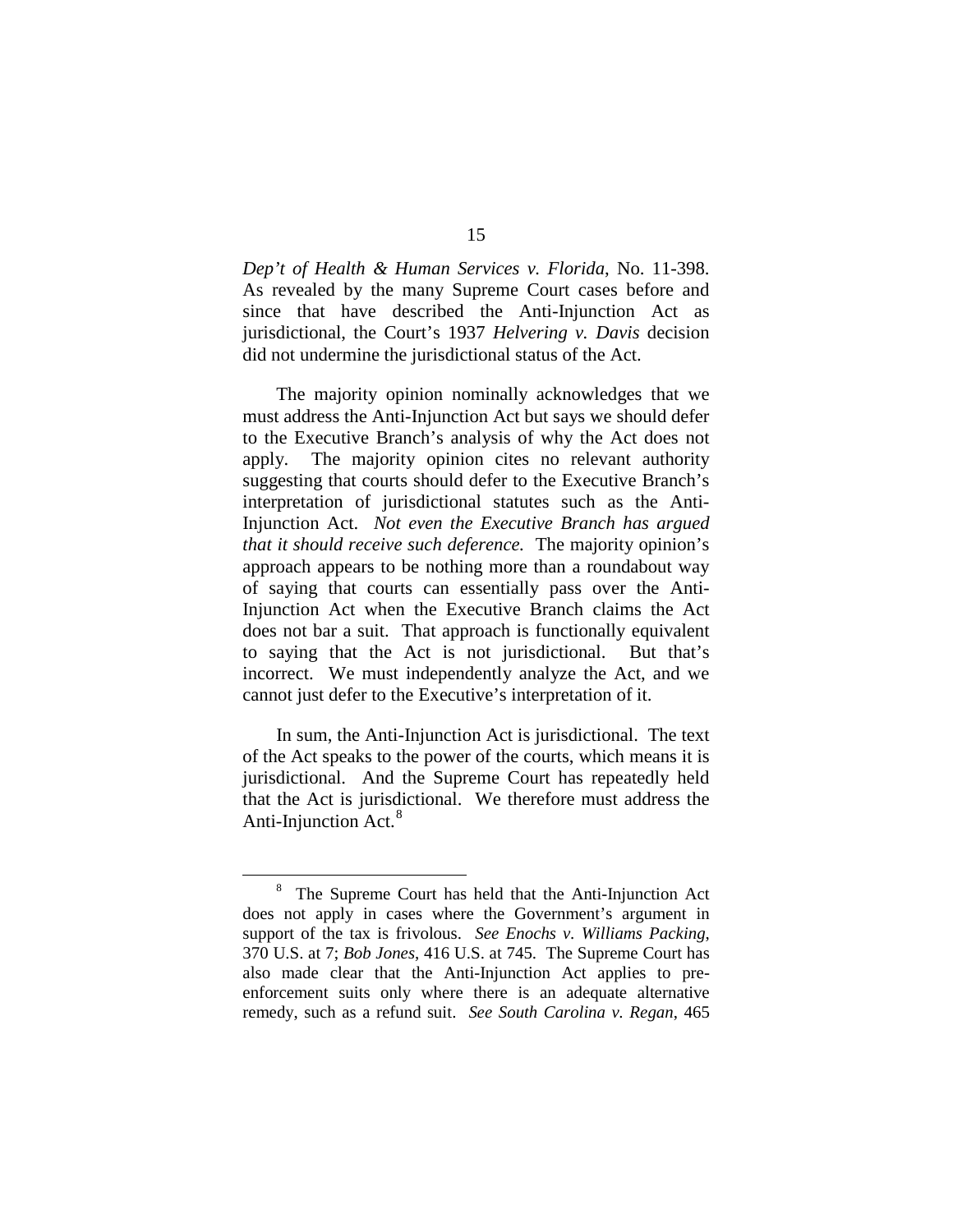II

16

A

To determine whether the Anti-Injunction Act bars this suit at this time, we start with the text of the Act:

Except as provided in sections [6015\(e\),](http://www.law.cornell.edu/uscode/html/uscode26/usc_sec_26_00006015----000-.html) [6212\(a\)](http://www.law.cornell.edu/uscode/html/uscode26/usc_sec_26_00006212----000-.html) and (c), [6213\(a\),](http://www.law.cornell.edu/uscode/html/uscode26/usc_sec_26_00006213----000-.html) [6225\(b\),](http://www.law.cornell.edu/uscode/html/uscode26/usc_sec_26_00006225----000-.html) [6246\(b\),](http://www.law.cornell.edu/uscode/html/uscode26/usc_sec_26_00006246----000-.html) [6330\(e\)\(1\),](http://www.law.cornell.edu/uscode/html/uscode26/usc_sec_26_00006330----000-.html) [6331\(i\),](http://www.law.cornell.edu/uscode/html/uscode26/usc_sec_26_00006331----000-.html) [6672\(c\),](http://www.law.cornell.edu/uscode/html/uscode26/usc_sec_26_00006672----000-.html) [6694\(c\),](http://www.law.cornell.edu/uscode/html/uscode26/usc_sec_26_00006694----000-.html) and [7426\(a\)](http://www.law.cornell.edu/uscode/html/uscode26/usc_sec_26_00007426----000-.html) and (b)(1), [7429\(b\),](http://www.law.cornell.edu/uscode/html/uscode26/usc_sec_26_00007429----000-.html) and [7436,](http://www.law.cornell.edu/uscode/html/uscode26/usc_sec_26_00007436----000-.html) **no suit for the purpose of restraining the assessment or collection of any tax shall be maintained in any court by any person**, whether or not such person is the person against whom such tax was assessed.

26 U.S.C. § 7421(a) (emphasis added). The Supreme Court has repeatedly held that the Act bars pre-enforcement challenges to tax laws. The Court has interpreted "the principal purpose of this language to be the protection of the Government's need to assess and collect taxes as expeditiously as possible with a minimum of pre-enforcement judicial interference, and to require that the legal right to the

U.S. 367, 381 (1984). Here, the Government's position on the constitutional issue is obviously not frivolous, and a tax refund or enforcement suit is available to litigate the constitutional claims. Plaintiffs do not mount any meaningful contention otherwise.

 $\overline{a}$ 

I bring that point up now because some have suggested that the existence of those "exceptions" to the Anti-Injunction Act undermines the conclusion that it is jurisdictional. That suggestion reflects a misunderstanding of the concept of jurisdiction. Courts must consider a jurisdictional statute even when not raised. But the status of a statute as jurisdictional does not disable the courts from interpreting the statute and Congress's intent by means of the usual tools of statutory construction. *See, e.g.*, *id.* ("the Act was intended to apply only when Congress has provided an alternative avenue for an aggrieved party to litigate its claims on its own behalf").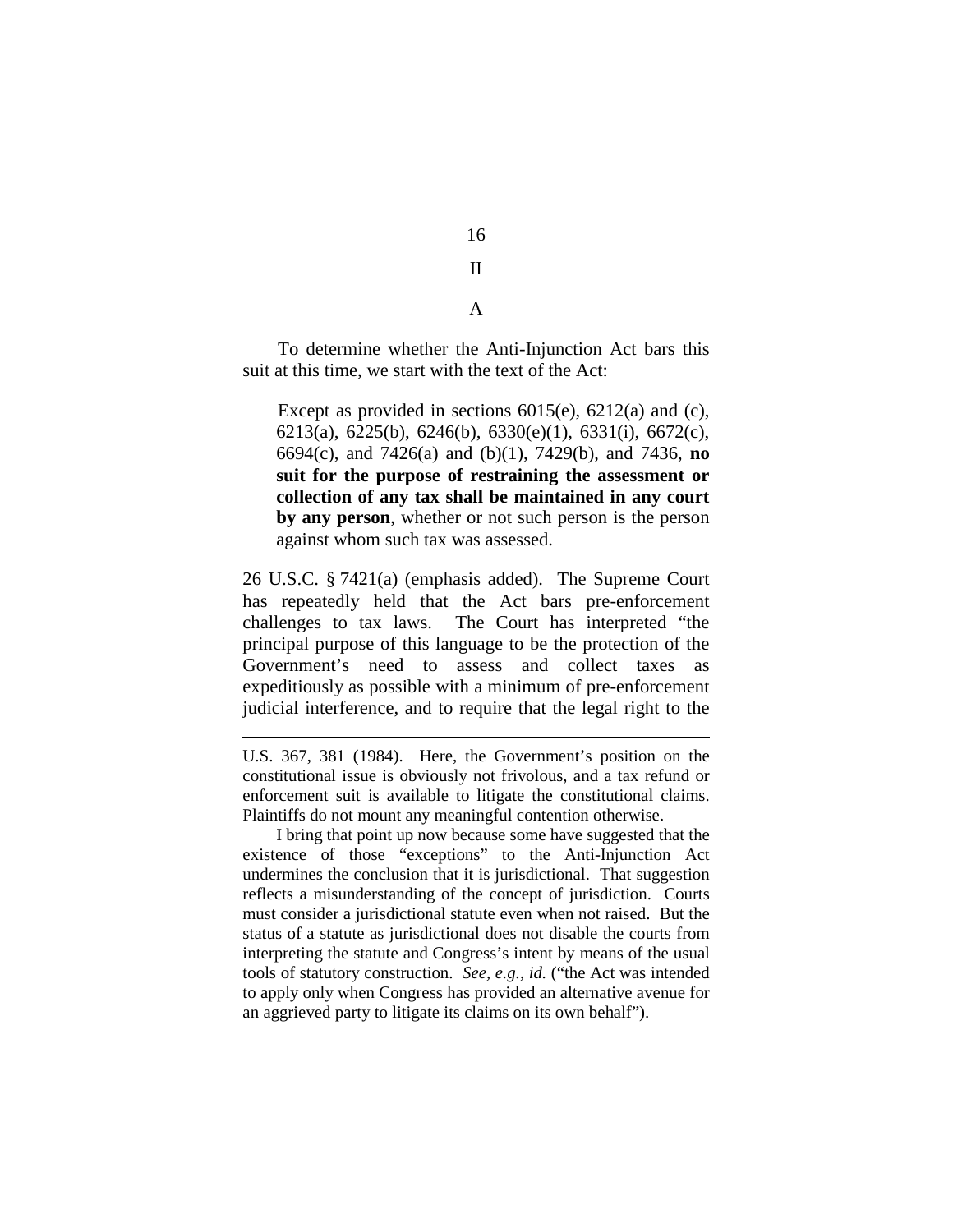disputed sums be determined in a suit for refund." *Bob Jones Univ. v. Simon*, 416 U.S. 725, 736 (1974) (internal quotation marks omitted). By preventing pre-enforcement suits, the Act assures the United States of "prompt collection of its lawful revenue." *Enochs v. Williams Packing & Navigation Co.*, 370 U.S. 1, 7 (1962). A "collateral objective" of the Act, the Court has said, is "protection of the collector from litigation pending a suit for refund." *Bob Jones*, 416 U.S. at 737 (citation and internal quotation marks omitted).<sup>[10](#page-54-1)</sup>

Of course, the exaction in this particular case is statutorily labeled as a Tax Code "penalty," not a "tax." Does the Anti-Injunction Act still apply? Yes, as we learn from a straightforward reading of the cross-references in the relevant statutory provisions. (I caution the reader that some of the following is not for the faint of heart.)

The majority opinion places heavy rhetorical reliance on the fact that Congress labeled the individual mandate provision as a "penalty" and not a "tax." That is a red herring. Congress often chooses the label "penalty" instead of "tax" because the "penalty" label suggests violation of a legal rule and thus has a more powerful effect in altering

<span id="page-54-0"></span> $\frac{1}{9}$  $\frac{9}{9}$  As an alternative to the refund suit, a resistant taxpayer who does not pay a required tax or penalty may face an IRS enforcement action seeking to collect the unpaid taxes or penalties. In those proceedings, the taxpayer generally may raise constitutional or statutory arguments as defenses to the underlying payment obligation.

<span id="page-54-1"></span><sup>&</sup>lt;sup>10</sup> Federal law not only bars pre-enforcement suits to enjoin the assessment or collection of taxes, but also bars pre-enforcement suits seeking declaratory judgments "with respect to Federal taxes." 28 U.S.C. § 2201(a). In *Bob Jones*, the Supreme Court held that "the federal tax exception to the Declaratory Judgment Act is at least as broad as the Anti-Injunction Act." 416 U.S. at 733 n.7.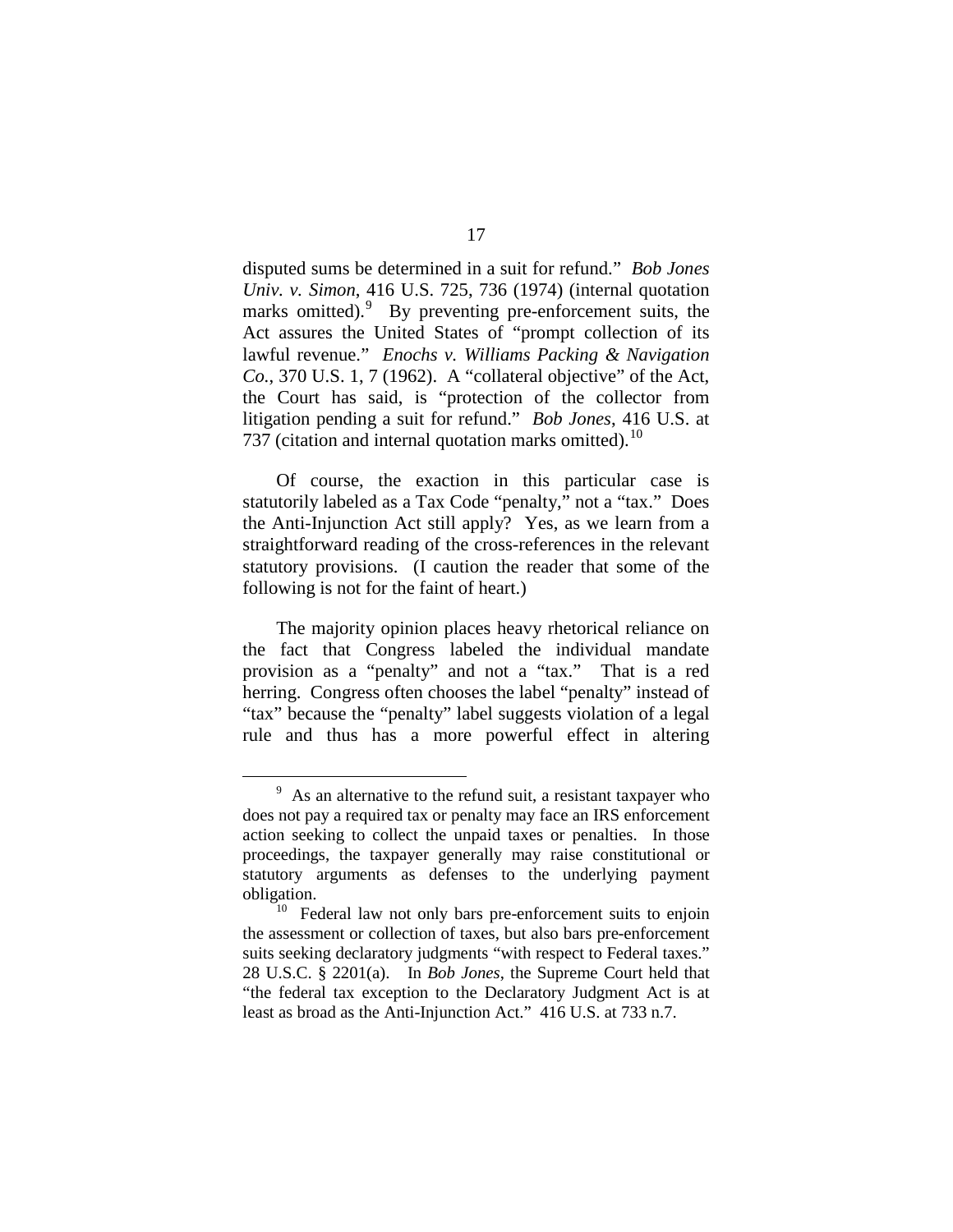underlying behavior that Congress wants to encourage or discourage.[11](#page-55-0) Congress thus has created numerous Tax Code civil penalties that apply when a taxpayer fails to comply with legal requirements set forth in the Code. *See, e.g.*, 26 U.S.C.  $\S$  527(j)(1) (penalty for failure of political organization to make required disclosures); 26 U.S.C. § 6672 (penalty for willful failure to meet requirement to collect, truthfully account for, and pay over tax); 26 U.S.C. § 6723 (penalty for failure to make timely report of information).

At the same time, the Tax Code is loaded with provisions that treat those Tax Code penalties as taxes for various administrative purposes, *including for assessment, collection, and payment*. *See, e.g.*, 26 U.S.C. §§ 6665(a), 6671(a). [12](#page-55-1) The majority opinion's fixation on the "penalty" label causes it to neglect the basic text and structure of the Tax Code. The question here cannot be resolved without examining whether this is one of the places in the Tax Code that requires tax

<span id="page-55-0"></span> <sup>11</sup> *See, e.g.*, OFFICE OF TAX POLICY, DEP'T OF THE TREASURY, REPORT TO THE CONGRESS ON PENALTY AND INTEREST PROVISIONS OF THE INTERNAL REVENUE CODE 36 (1999) ("[P]enalties clearly signal that noncompliance is not acceptable behavior. . . . In establishing social norms and expectations, subjecting the noncompliant behavior to any penalty may be as important as the exact level of the penalty . . . ."); EXEC. TASK FORCE FOR THE COMMISSIONER'S PENALTY STUDY, REPORT ON CIVIL TAX PENALTIES at II-4 (1989) (penalty is adverse consequence for failure to comply with a rule); *id.* at III-1 ("Penalties as a consequence of violating a standard of behavior remind taxpayers of their duty."); *id.* at X-1 ("Penalties are a tool for change.").

<span id="page-55-1"></span>Professor Bittker stated: "Virtually all civil penalties are assessed, collected, and subject to statutes of limitations in the same manner as taxes." BORIS I. BITTKER ET AL., FEDERAL INCOME TAXATION OF INDIVIDUALS ¶ 50.03 (3d ed. 2002). Assessment is the actual recording of the tax by the IRS. *See* 26 U.S.C. § 6203.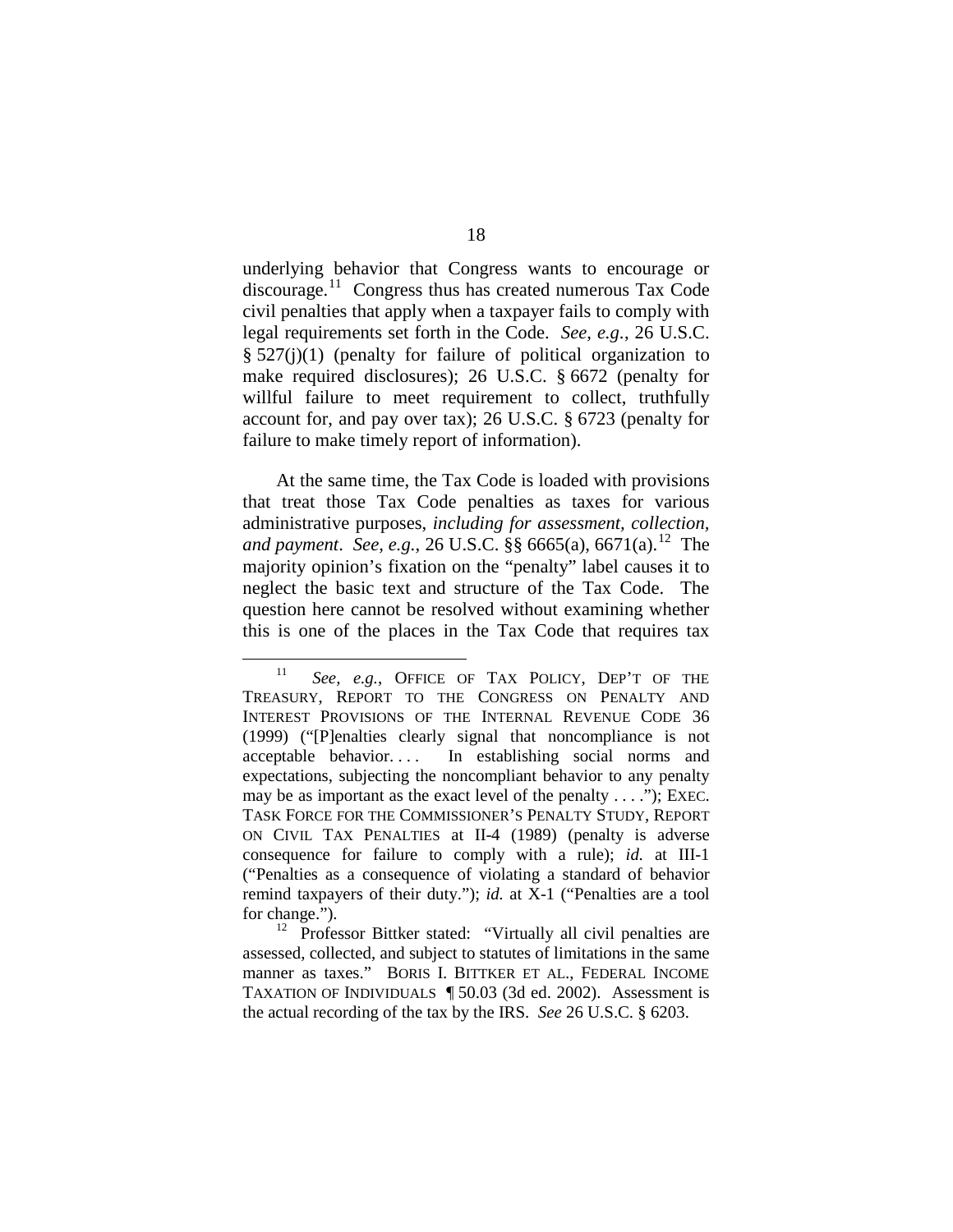"penalties" to be treated as "taxes." Contrary to the suggestion in the majority opinion, the fact that the exaction here is labeled as a "penalty" only begins the Anti-Injunction Act analysis; it does not end it.

To begin, all agree that the Anti-Injunction Act would bar this suit if the individual mandate provision of the Affordable Care Act were either (i) labeled as a "tax" or (ii) labeled as a "penalty" but codified in chapter 68 subchapter B of the Tax Code. Subchapter B of chapter 68 is entitled "Assessable Penalties." Section 6671 provides that chapter 68 subchapter B penalties are to be "assessed and collected in the same manner as taxes."

The analytical question in this case arises because the exaction associated with the individual mandate of the Affordable Care Act is labeled as a "penalty" but is codified not in chapter 68 of the Tax Code, but rather in chapter 48 of Subtitle D, which is entitled "Miscellaneous Excise Taxes."<sup>[13](#page-56-0)</sup>

<span id="page-56-0"></span><sup>&</sup>lt;sup>13</sup> It appears that Congress was of two minds about whether this exaction should be called an "excise tax" and placed in chapter 48 of Subtitle D, which is entitled "Miscellaneous Excise Taxes," or called a penalty and placed in chapter 68 subchapter B, which is entitled "Assessable Penalties." *See* STAFF OF JOINT COMMITTEE ON TAXATION, JCX-27-10, ERRATA FOR JCX-18-10, at 2 (2010) (the Section 5000A "penalty is an excise tax"). Congress ended up placing it in chapter 48 of Subtitle D but calling it a penalty, crossreferencing chapter 68 subchapter B, and providing that the penalty must be assessed and collected by the IRS in the same manner as taxes. That untidiness might have been cleaned up had there been a House-Senate conference on this legislation. Some extraordinary electoral circumstances short-circuited that process. But it is telling, in any event, that *both* (i) excise taxes in chapter 48 of Subtitle D and (ii) assessable penalties in chapter 68 subchapter B are conceded by all parties to be subject to the Anti-Injunction Act. It would be quite odd – structurally speaking – to conclude that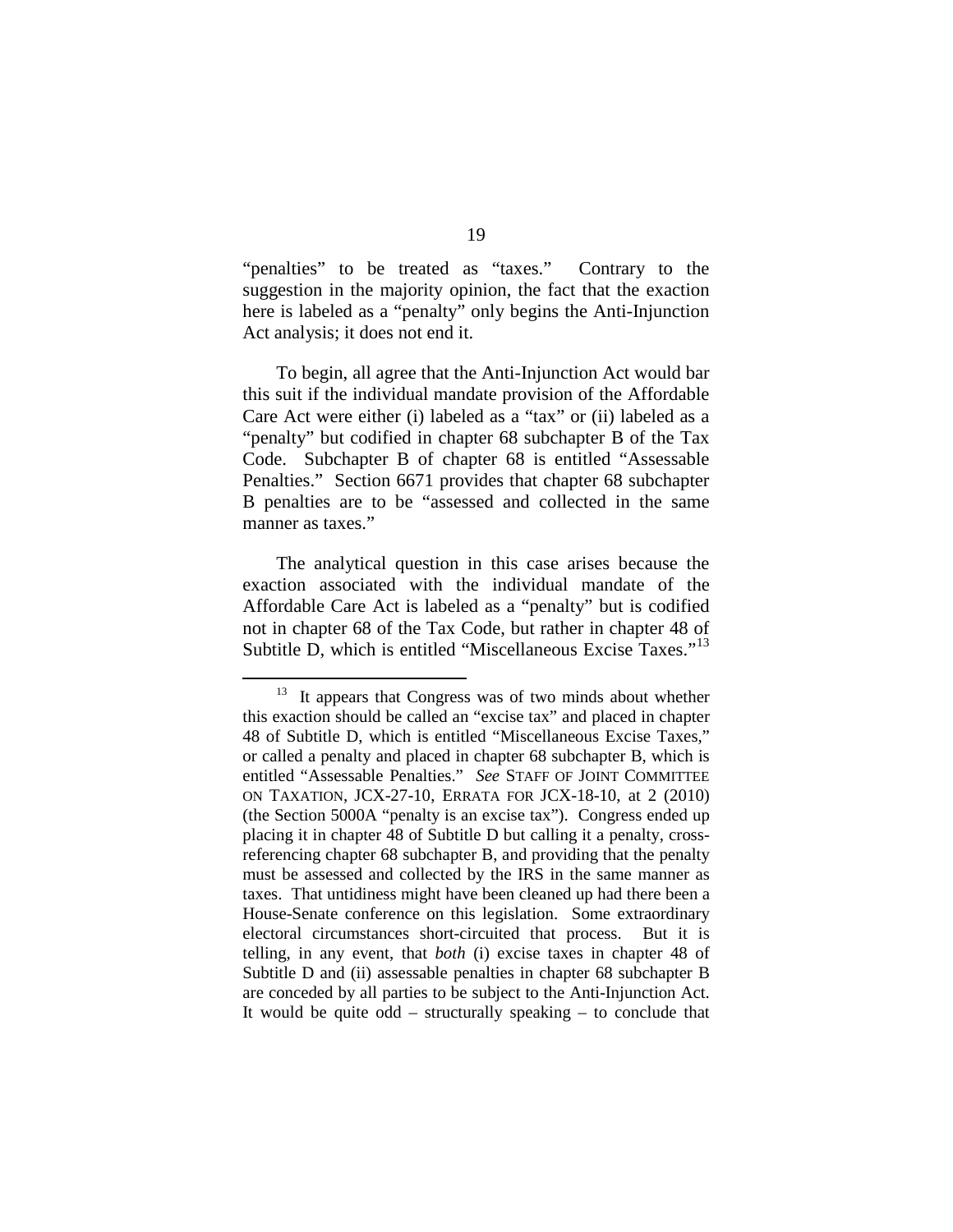For that reason, some have been misled into assuming that the Anti-Injunction Act does not apply to the Affordable Care Act's penalty for failure to have health insurance. That is a mistake, however, because the Affordable Care Act's individual mandate provision cross-references chapter 68. In particular, Section 5000A provides that the Affordable Care Act's penalties for failing to have health insurance must be assessed and collected in the same manner as chapter 68 subchapter B penalties. Those chapter 68 subchapter B penalties in turn must be assessed and collected in the same manner as taxes.

The relevant language of the Affordable Care Act states:

**The penalty provided by this section** shall be paid upon notice and demand by the Secretary, and except as provided in paragraph (2), **shall be assessed and collected in the same manner as an assessable penalty under subchapter B of chapter 68.**

26 U.S.C.  $\S$  5000A(g)(1) (emphasis added). The crossreferenced provision – chapter 68 subchapter B – in turn states in relevant part:

**The penalties and liabilities provided by this subchapter** shall be paid upon notice and demand by the Secretary, and **shall be assessed and collected in the same manner as taxes**. Except as otherwise provided, any reference in this title to "tax" imposed by this title shall be deemed also to refer to the penalties and liabilities provided by this subchapter.

26 U.S.C. § 6671(a) (emphasis added).

because the individual mandate provision is a mix of both, suddenly the Anti-Injunction Act does *not* apply.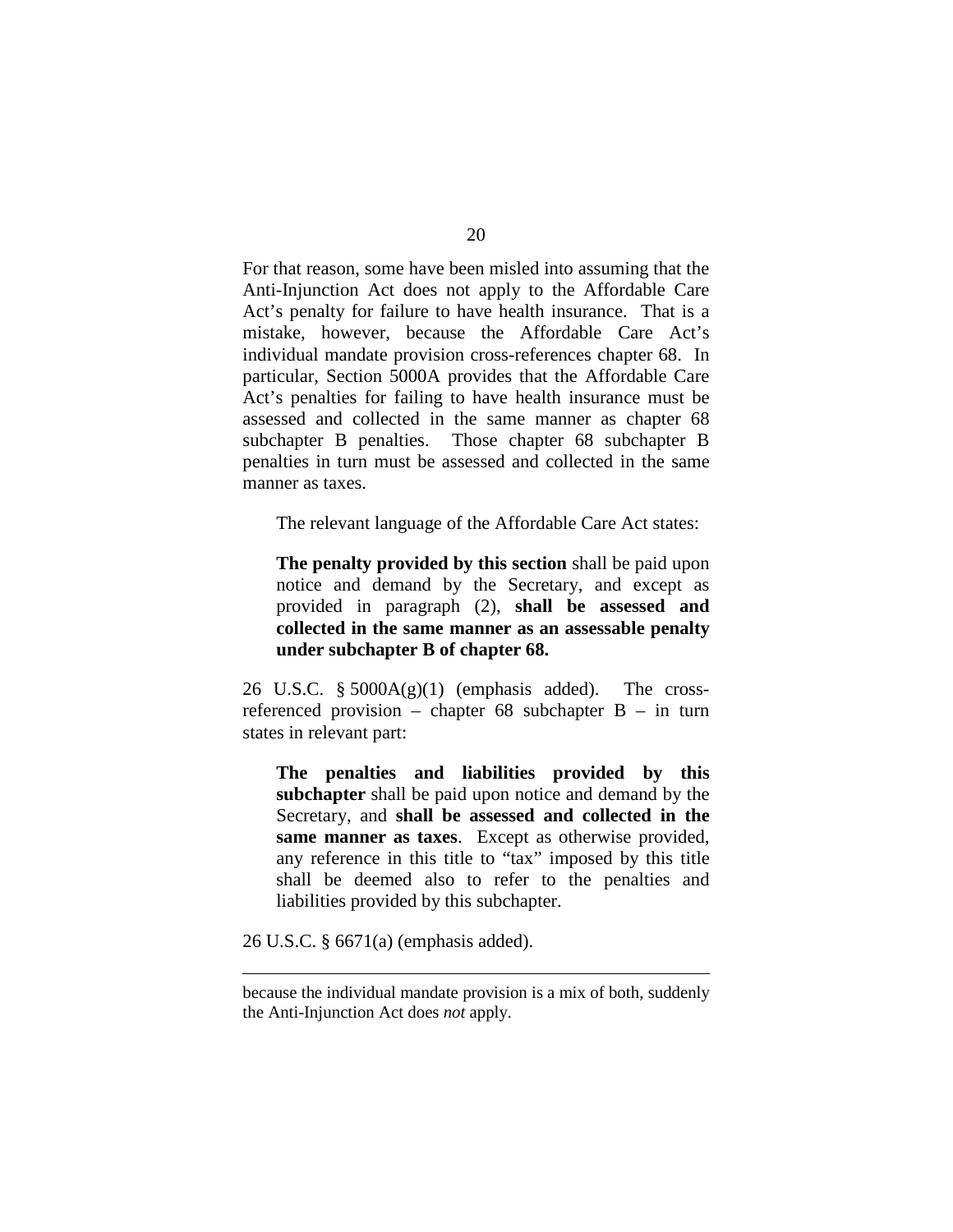When we put those two sections together, we see that these Affordable Care Act penalties must be assessed and collected in the same manner as taxes. To be sure, Congress carefully avoided the dreaded T-word ("tax") in the Affordable Care Act's mandate provision itself, Section 5000A. Instead, Section 5000A cross-references chapter 68 subchapter B, which in turn says assessable penalties "shall be assessed and collected in the same manner as taxes." 26 U.S.C. § 6671(a).

But as we learn in logic class, when A=B and B=C, then A=C. So it is here: The Affordable Care Act requires that its penalty "be assessed and collected in the same manner as an assessable penalty under subchapter B of chapter 68," and chapter 68 subchapter B penalties in turn must be "assessed and collected in the same manner as taxes." It follows that these Affordable Care Act penalties must be assessed and collected in the same manner as taxes.

Turning back, then, to the Anti-Injunction Act: That Act refers specifically to "the assessment or collection of any tax," and it requires that taxes be assessed and collected *without* pre-enforcement judicial interference. It follows that these Affordable Care Act penalties – which, as we have determined, must be "assessed and collected in the same manner as taxes" – likewise must be assessed and collected without pre-enforcement judicial interference. Otherwise, one could not say that the Affordable Care Act penalties were being assessed and collected in the same manner as taxes, as the statute requires.

To conclude that the Anti-Injunction Act does *not* apply here, one would have to say that a tax that may be challenged in pre-enforcement suits is "assessed and collected in the same manner" as a tax that is insulated from pre-enforcement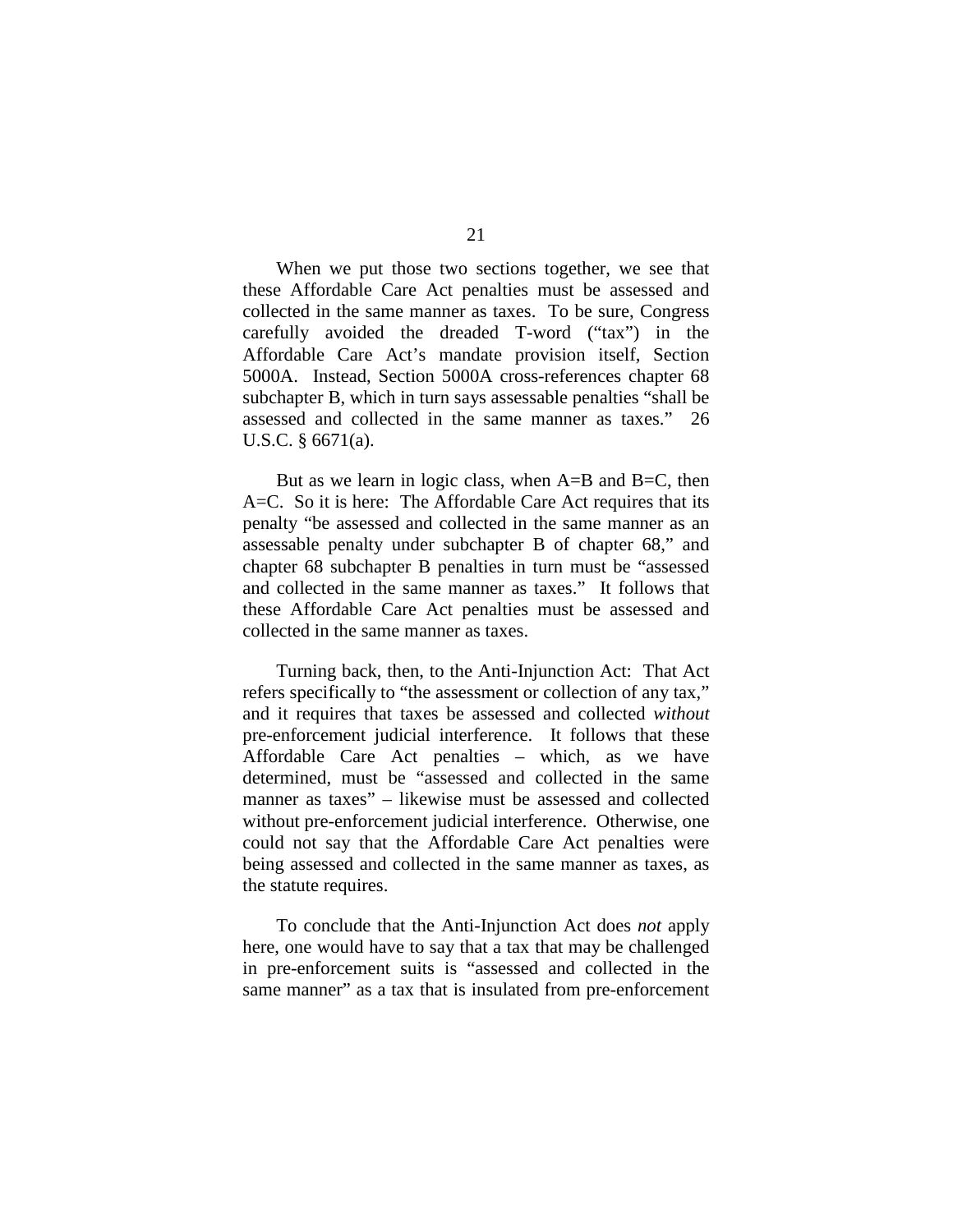suits. Such an argument is implausible and untenable, for three main reasons.

*First*, when the Anti-Injunction Act applies, it bars preenforcement suits – that is, taxpayer suits before the tax is assessed and collected. In those situations, the tax is typically collected by the IRS when the taxpayer submits his or her tax return, *see* 26 U.S.C. §§ 6151, 6201, 6202, 6302, and thus *before* the taxpayer brings a lawsuit challenging the tax and seeking a refund. If the Anti-Injunction Act did not apply, however, the taxpayer could sue to block assessment and collection of the tax and refuse to pay the tax on his or her tax return. The taxpayer in that latter circumstance would generally pay any tax only *after* the litigation concluded. So as a temporal and practical matter, a tax is typically assessed and collected by the IRS much earlier – namely, before any lawsuit – when the Anti-Injunction Act applies. Two taxes are not assessed and collected in the same manner when they are assessed and collected years apart, and when one is assessed and collected by the IRS *before any litigation*, whereas the other is assessed and collected by the IRS only *after the completion of litigation*.

After all, the timing of tax assessment and collection is critical to tax collection generally, *see, e.g.*, 26 U.S.C. § 6151, and to the Anti-Injunction Act in particular. Two of the main statutory duties imposed on taxpayers are to file a tax return on time and to pay the tax liability on time. The whole theory of the Anti-Injunction Act rests on the fact that there is a significant difference for purposes of the Government's tax assessment and collection efforts between a tax assessed and collected in Year 1 and a tax assessed and collected in Year 2, for example. *See Bob Jones*, 416 U.S. at 747 ("powerful" government interest in "protecting the administration of the tax system from premature judicial interference"). That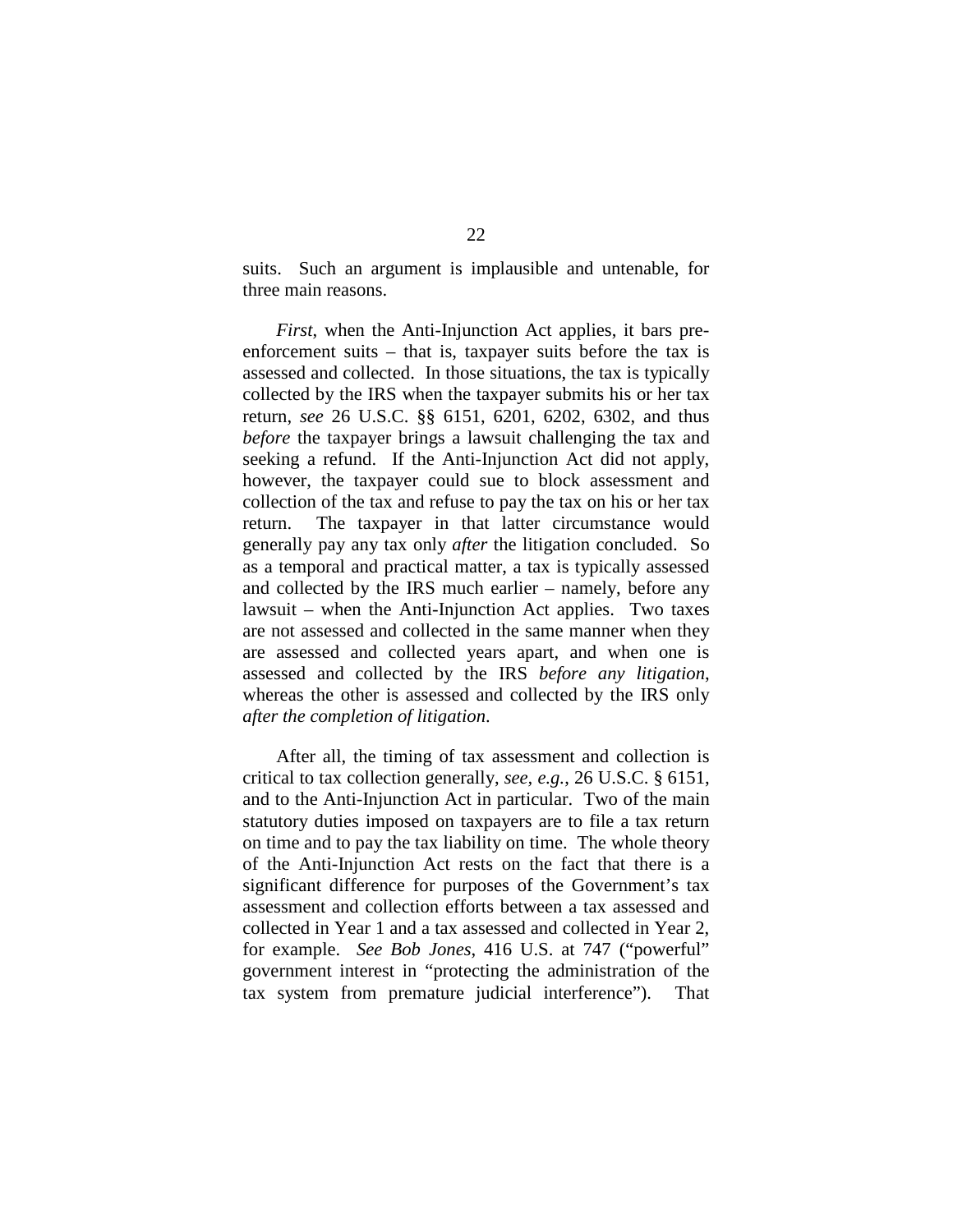explains why the Supreme Court has described the objective of the Act as ensuring "prompt collection" of revenue, not merely eventual collection of revenue. *Enochs v. Williams Packing*, 370 U.S. at 7. So it would be rather odd to turn around here and say that temporal differences are irrelevant and that two taxes assessed and collected years apart are in fact "assessed and collected in the same manner."

*Second*, the difference is not just the timing of assessment and collection, but also the means of assessment and collection. When the Anti-Injunction Act applies, a tax will generally be assessed and collected by the IRS with submission of the taxpayer's tax return. *See* 26 U.S.C. §§ 6151, 6201, 6301, 6302. By contrast, if the Anti-Injunction Act did not apply, a tax could be assessed and collected only after the litigation was resolved in favor of the IRS (if it was resolved in favor of the IRS), by means of a payment to the IRS in the wake of the court order. A tax assessed and collected by the IRS with a taxpayer's tax return and a tax assessed and collected by the IRS not with the tax return but rather following a court order cannot persuasively be characterized, in my judgment, as being "assessed and collected in the same manner."

In that regard, keep in mind that the individual tax return is absolutely central to the IRS's assessment and collection of taxes. Tax returns are the means by which most taxpayers self-assess and pay their taxes, and the means by which much of the Government's tax revenue is collected.<sup>[14](#page-60-0)</sup> The tax

<span id="page-60-0"></span>The Supreme Court has recognized that point many times. *See Hibbs v. Winn*, 542 U.S. 88, 101 n.3 (2004) ("Income taxes, by contrast, are typically self-assessed in the United States. As anyone who has filed a tax return is unlikely to forget, the taxpayer, not the taxing authority, is the first party to make the relevant calculation of income taxes owed."); *United States v. Galletti*, 541 U.S. 114, 122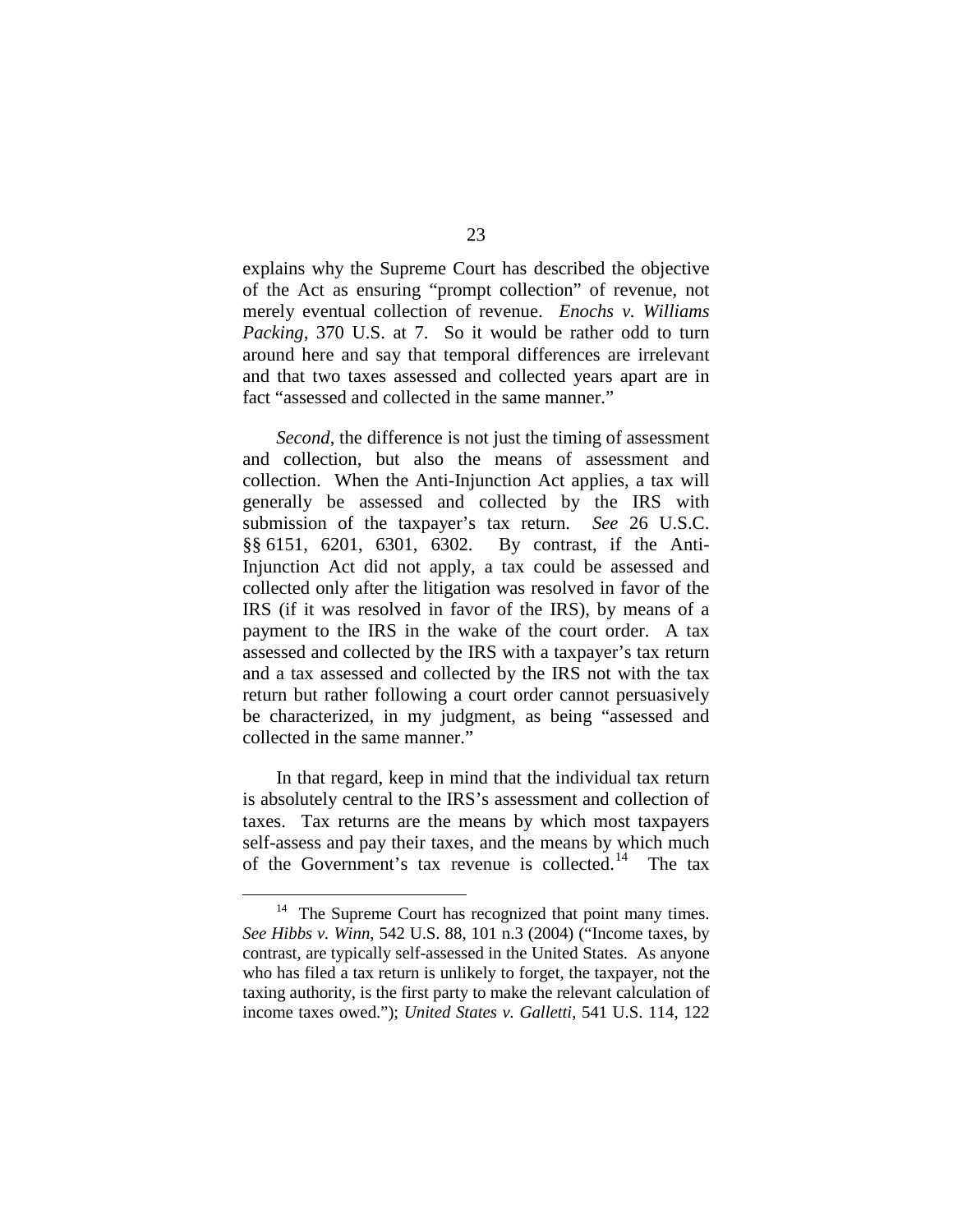return thus forms the foundation of the IRS's assessment and collection process. A method of tax assessment and collection in which the IRS cannot rely on the individual tax return to assess and collect a tax but instead must engage in litigation to win the right to assess and collect a tax is a significantly different manner of assessment and collection – particularly when conceivably multiplied millions of times over for each affected individual tax return. Taxes assessed and collected through these two widely divergent methods cannot reasonably be said to be "assessed and collected in the same manner." *See United States v. American Friends Service Committee*, 419 U.S. 7, 10 (1974) (referring to withholding as method of collection and saying that Anti-Injunction Act applies even when only one method of collection of taxes would be restrained by a suit).<sup>[15](#page-61-0)</sup>

(2004) ("The Federal tax system is basically one of self-assessment, whereby each taxpayer computes the tax due and then files the appropriate form of return along with the requisite payment. In most cases, the Secretary accepts the self-assessment and simply records the liability of the taxpayer.") (internal quotation marks and citation omitted); *Commissioner v. Lane-Wells Co.*, 321 U.S. 219, 223 (1944) ("The purpose is not alone to get tax information in some form but also to get it with such uniformity, completeness, and arrangement that the physical task of handling and verifying returns may be readily accomplished."); *see also* BITTKER ET AL., FEDERAL INCOME TAXATION OF INDIVIDUALS ¶ 44.01 ("The importance of the tax return as the basic document on which the self-assessment system rests is attested by the number of statutory provisions requiring returns to be filed; specifying their filing dates; attaching legal consequences to the fact of filing, the date of filing, and the information included; and imposing penalties for filing negligent or fraudulent returns and for failing to file.").

 $\overline{a}$ 

<span id="page-61-0"></span><sup>15</sup> The Affordable Care Act prohibits the IRS from using some of its traditional enforcement tools to enforce payment of the tax penalties. The majority opinion suggests that the IRS's ability to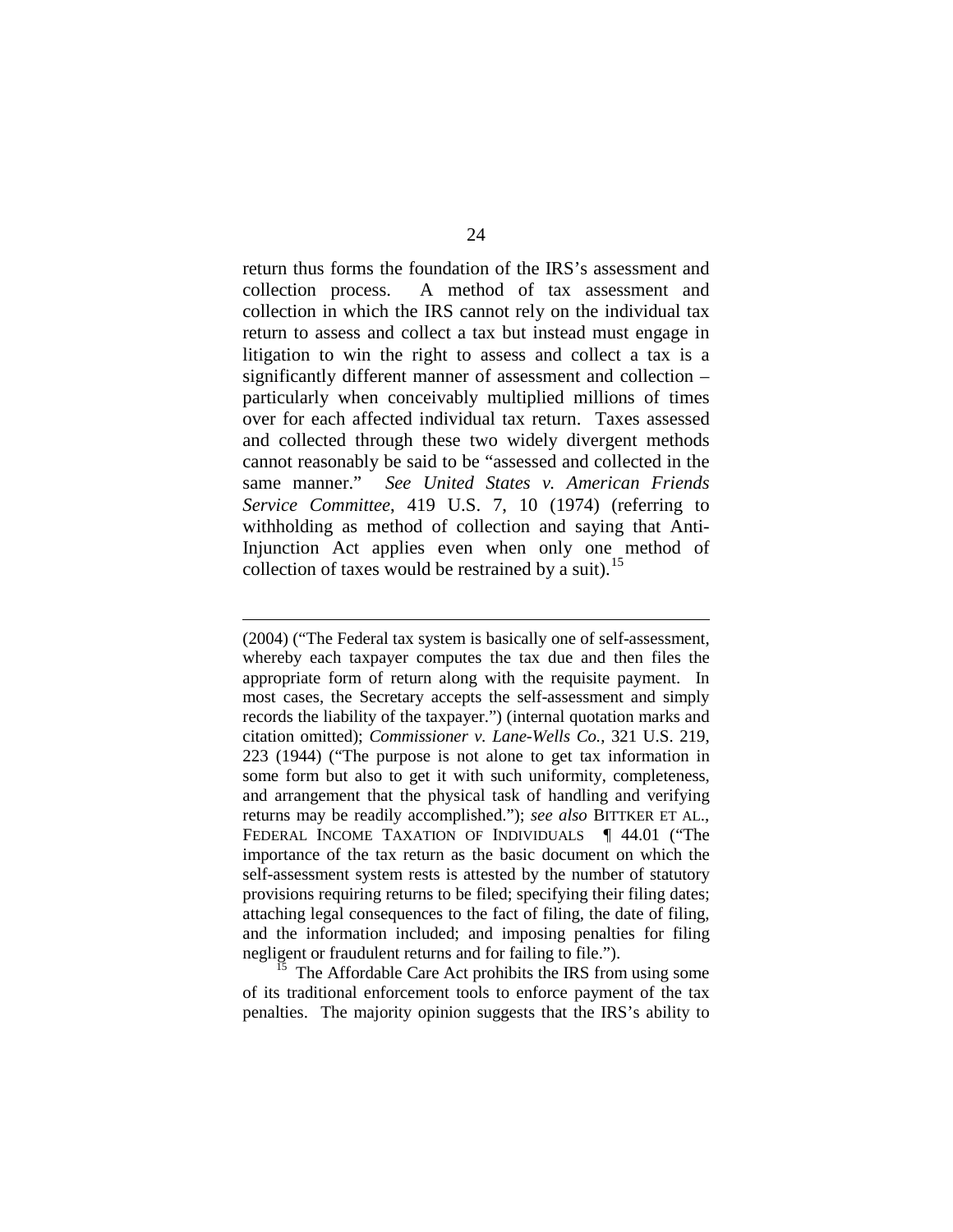*Third*, when the Anti-Injunction Act applies, the tax will be collected by the IRS and will be repaid to the taxpayer only if the taxpayer succeeds in the subsequent refund lawsuit. However, if the Anti-Injunction Act did not apply and the taxpayer succeeded in the pre-enforcement lawsuit, the tax would *never* be collected by the IRS *at all*. I find it quite difficult to say that a tax that is assessed and collected by the IRS but then returned to the taxpayer some years later is "assessed and collected in the same manner" as a tax that is never assessed or collected by the IRS at all. Common sense tells us that those two scenarios are not equivalent in terms of their manner of assessment and collection.

use only a subset of its traditional tax enforcement tools casts doubt on the conclusion that the Anti-Injunction Act applies. I respectfully have difficulty with that reasoning. The key point, as I see it, is that the penalty may be enforced only by the IRS, not by the U.S. Attorney or by other federal agencies. The fact that the IRS cannot use *all* of its traditional enforcement tools does not make it any less an IRS-enforced provision.

Perhaps the most important takeaway from the fact that Congress prevented the IRS from employing everything in its toolbox when enforcing the Affordable Care Act penalty provision is the following: Congress focused specifically on how this tax penalty would be collected and enforced. And Congress determined that some of the usual IRS enforcement tools were out of bounds. But Congress nonetheless did not allow taxpayers to bring pre-enforcement suits challenging the law and seeking to restrain assessment and collection of the tax penalty. Congress did not exempt the individual mandate provision from the Anti-Injunction Act. Congress's careful delineation of proper and improper enforcement tools suggests that Congress acted knowingly in not creating an exception to the Anti-Injunction Act for pre-enforcement constitutional challenges to the individual mandate provision.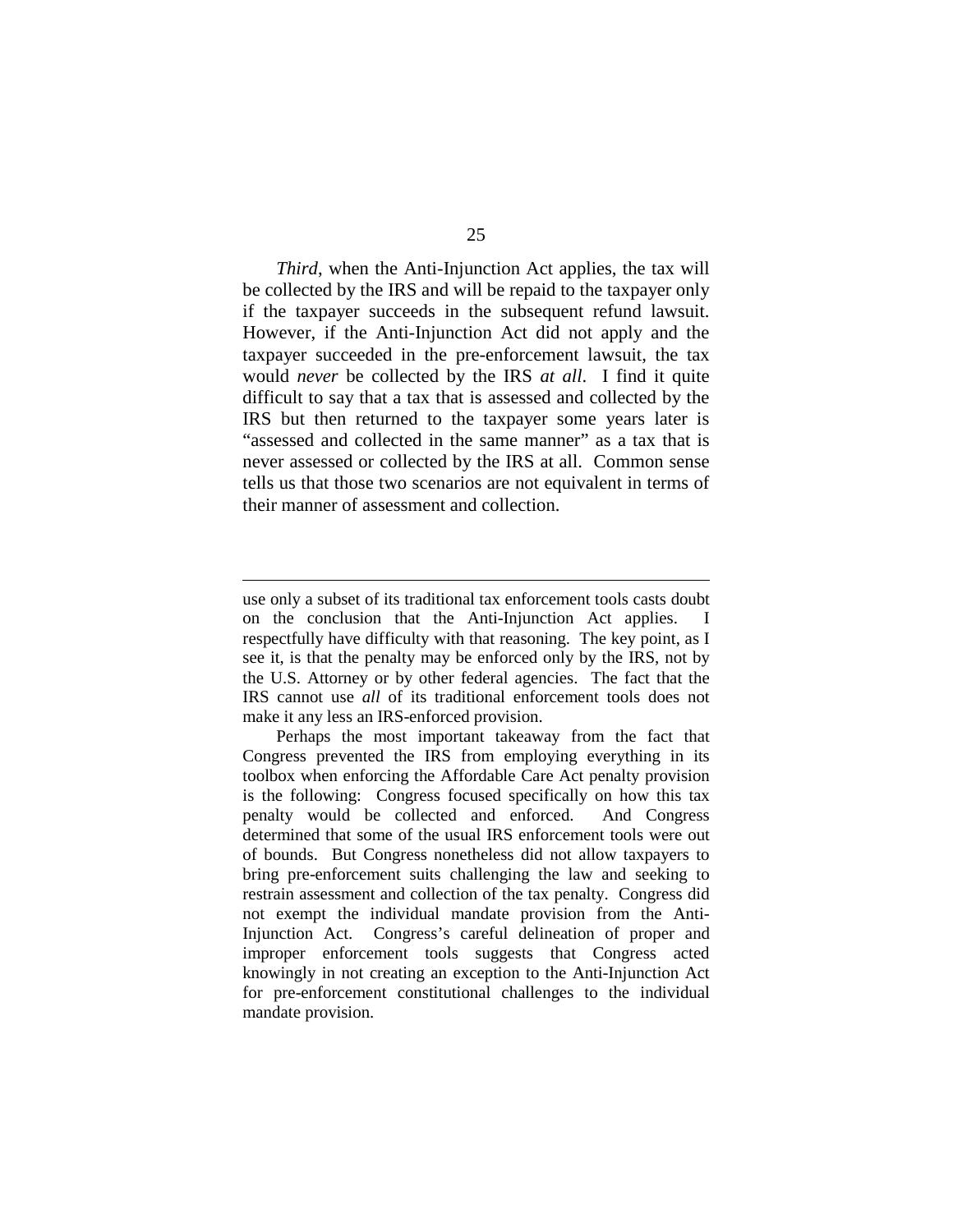The distinction is no mere technicality. If the IRS can be deprived of expected revenues by the mere filing of a lawsuit (\$4 billion annually in this instance), then the Government will face increased short-term budgetary problems and potentially higher near-term deficits, as well as greater difficulties in planning for future appropriations. The Anti-Injunction Act was designed in part to alleviate those problems. Finding a tax that is collected now to be equivalent to a tax that is *never* collected thus thwarts the Act's central design.

In short, the Affordable Care Act dictates that its penalties be assessed and collected in the same manner as chapter 68 subchapter B penalties. Chapter 68 subchapter B penalties in turn must be assessed and collected "in the same manner as taxes." Taxes are insulated from pre-enforcement suits by the Anti-Injunction Act. In order for the Affordable Care Act's penalties to be assessed and collected in the same manner as the chapter 68 subchapter B penalties and thus in the same manner as taxes, the Affordable Care Act's penalties likewise must be insulated from pre-enforcement suits by the Anti-Injunction Act. $^{16}$  $^{16}$  $^{16}$ 

<span id="page-63-0"></span> <sup>16</sup> One other aspect of Section 5000A buttresses the conclusion that a taxpayer cannot bring a pre-enforcement suit challenging the individual mandate. Section  $5000A(g)(1)$  provides that the tax penalties for failing to have health insurance "shall be paid upon notice and demand by the Secretary." That same language – "shall be paid upon notice and demand by the Secretary" – is found in the general penalty provision in chapter 68 subchapter B. *See* 26 U.S.C. § 6671(a). The requirement that penalties "shall be paid upon notice and demand by the Secretary" generally indicates that the Secretary may assess and demand payment of the tax penalties without pre-enforcement judicial interference, whether by a pre-enforcement suit or a deficiency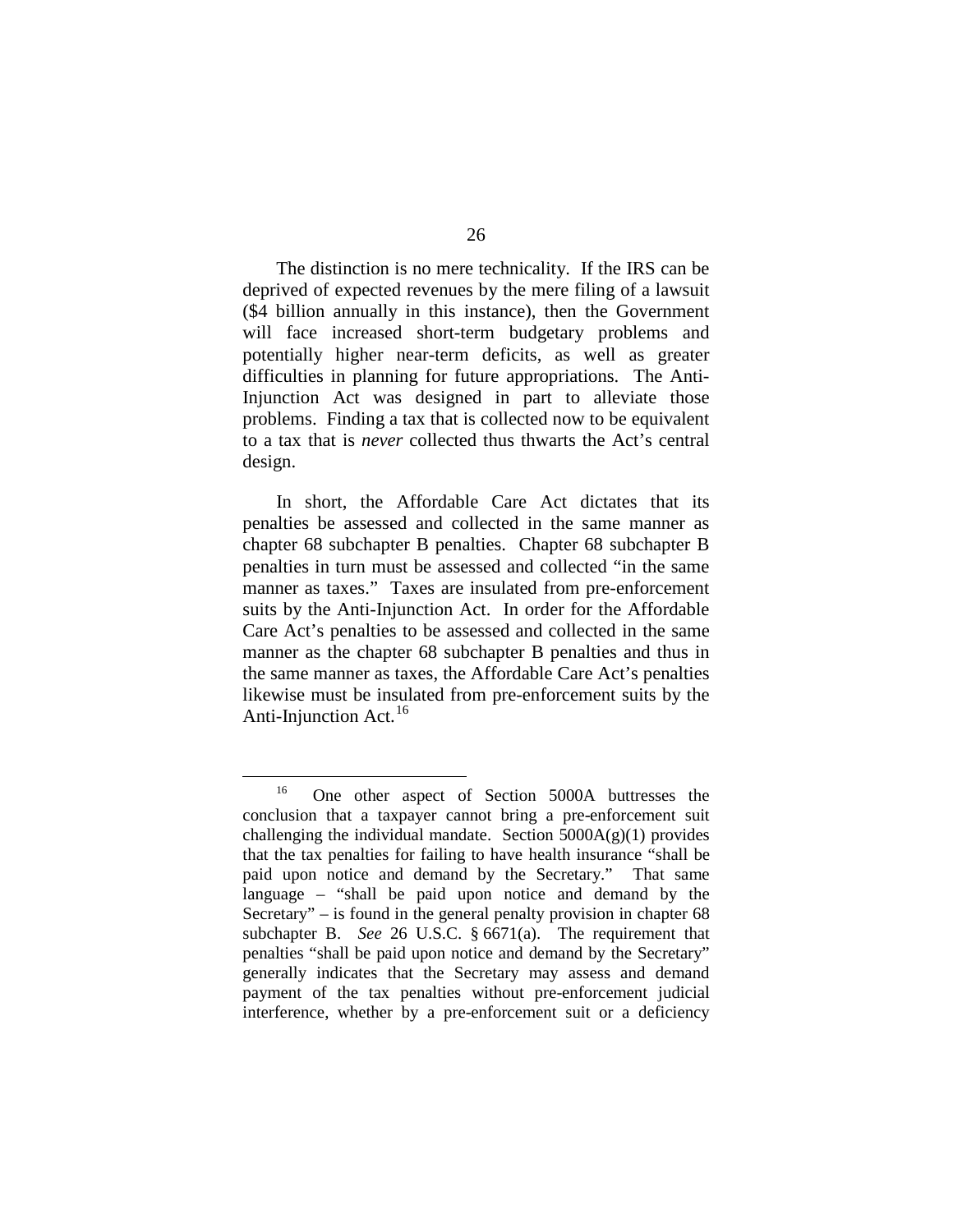Absent any statutory cross-references or definitions, the term "tax" in the Anti-Injunction Act might not *itself* cover the tax penalties at issue here. But the Affordable Care Act's cross-reference to chapter 68 establishes that these tax penalties – like the tax penalties in chapter 68 – must be "assessed and collected in the same manner as taxes." Because of the cross-reference, and because taxes subject to pre-enforcement suits are not assessed and collected in the same manner as taxes insulated from pre-enforcement suits, the Anti-Injunction Act bars us from exercising jurisdiction over this case.<sup>[17](#page-64-0)</sup>

proceeding in Tax Court. *Cf.* 26 U.S.C. § 6213. (If the taxpayer still refuses to pay after notice and demand, then the IRS and the taxpayer will have to resolve the dispute in enforcement proceedings.) After all, if a pre-enforcement suit could be filed to block payment of the penalties, then the tax penalties would not be paid "upon notice and demand by the Secretary," as the statute requires. Absent any textual indication to the contrary, this language further suggests that a taxpayer may not bring a preenforcement suit challenging the individual mandate.

 $\overline{a}$ 

<span id="page-64-0"></span> $17$  That conclusion finds further support when we examine how the Anti-Injunction Act applies to other Tax Code penalties that, like the Affordable Care Act penalty, are codified outside of chapter 68 but cross-reference chapter 68. For example, Sections 5114, 5684, and 5761 of the Tax Code impose tax penalties for violation of certain laws related to liquor and tobacco; all provide that the penalties "shall be assessed, collected, and paid in the same manner as taxes, as provided in section 6665(a)."

Section 6665(a), which is in chapter 68, in turn states that "penalties provided by this chapter shall be paid upon notice and demand and shall be assessed, collected, and paid in the same manner as taxes." (Section 6665(a) thus echoes Section 6671(a), the similarly worded section in chapter 68 cross-referenced by the Affordable Care Act.) The Government agrees that the tax penalties imposed under Sections 5114, 5684, and 5761 are subject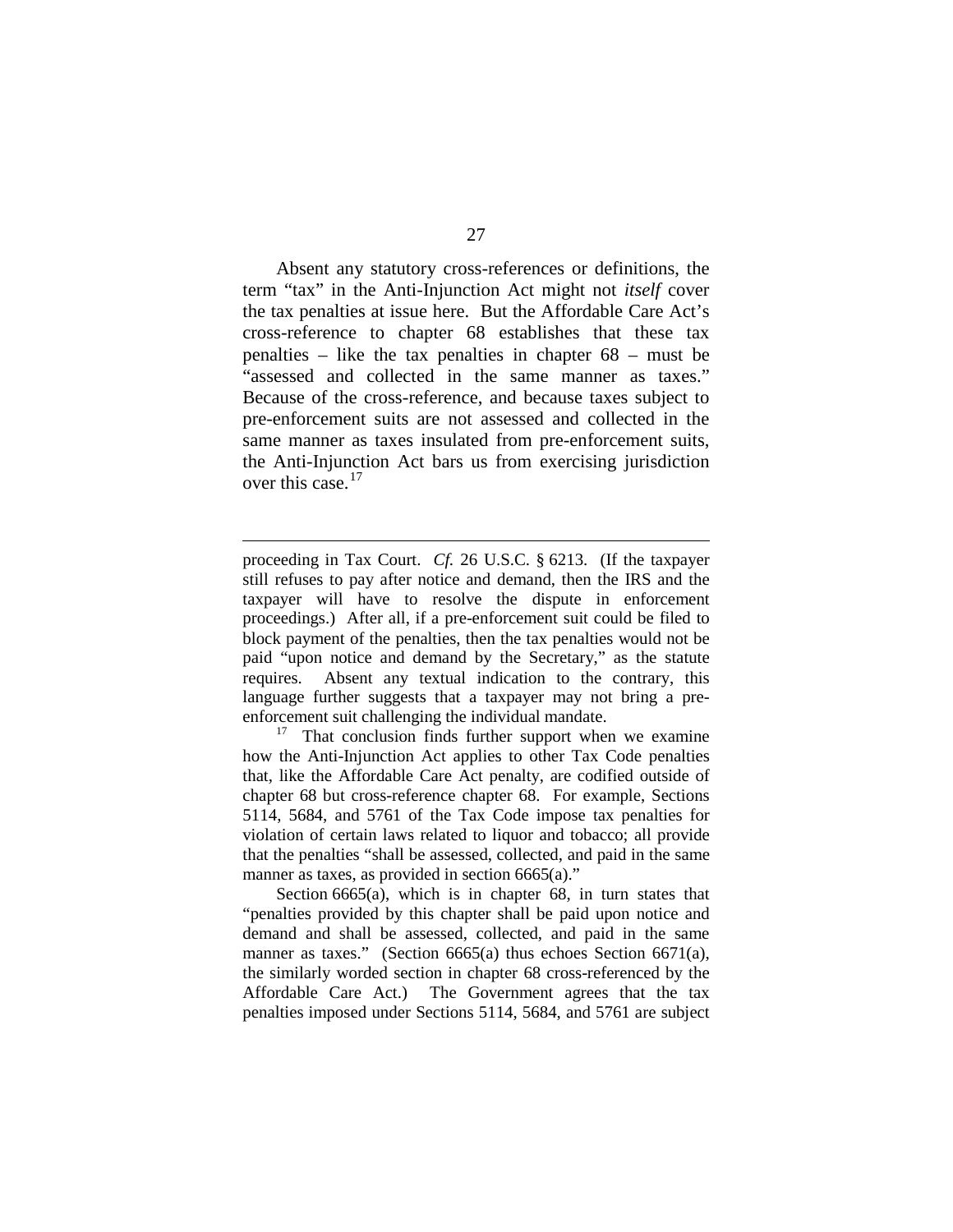In arguing that the Anti-Injunction Act does not apply here, the majority opinion relies in part on a strained interpretation of Section 6671(a) of chapter 68 subchapter B.

Recall that Section 5000A provides that Affordable Care Act penalties for those without health insurance must be assessed and collected in the same manner as penalties under chapter 68 subchapter B, which in turn must be assessed and collected in the same manner as taxes. The relevant crossreferenced provision in chapter 68 subchapter B is Section 6671(a), which states:

The penalties and liabilities provided by this subchapter shall be paid upon notice and demand by the Secretary,

 $\overline{a}$ 

28 B

to the Anti-Injunction Act and thus insulated from pre-enforcement suits. *See* Supplemental Brief for United States at 4, *Liberty Univ. v. Geithner*, No. 10-2347, 2011 WL 3962915 (4th Cir. Sept. 8, 2011). But those provisions and their cross-references to chapter 68 cannot logically be distinguished from the Affordable Care Act and its cross-reference to chapter 68. In all of the statutes, after all, a tax "penalty" is imposed by a Tax Code provision outside chapter 68. All of those provisions require that the tax penalty be assessed and collected in the same manner as taxes. Therefore, all of those provisions – including the tax penalty in the Affordable Care Act – are subject to the Anti-Injunction Act and insulated from preenforcement suits. The Government counters that Sections  $5114(c)(3)$ ,  $5684(b)$ , and  $5761(e)$  all expressly refer to "taxes" in cross-referencing Section 6665(a) and thus are distinguishable from Section 5000A. But that is not a relevant distinction. As we have seen, Section  $5000A(g)(1)$  accomplishes that same result by referring to Section 6671(a), which in turn refers to "taxes." Therefore, Section 5114, 5684, 5761, *and* 5000A penalties are all subject to the Anti-Injunction Act and insulated from preenforcement suits.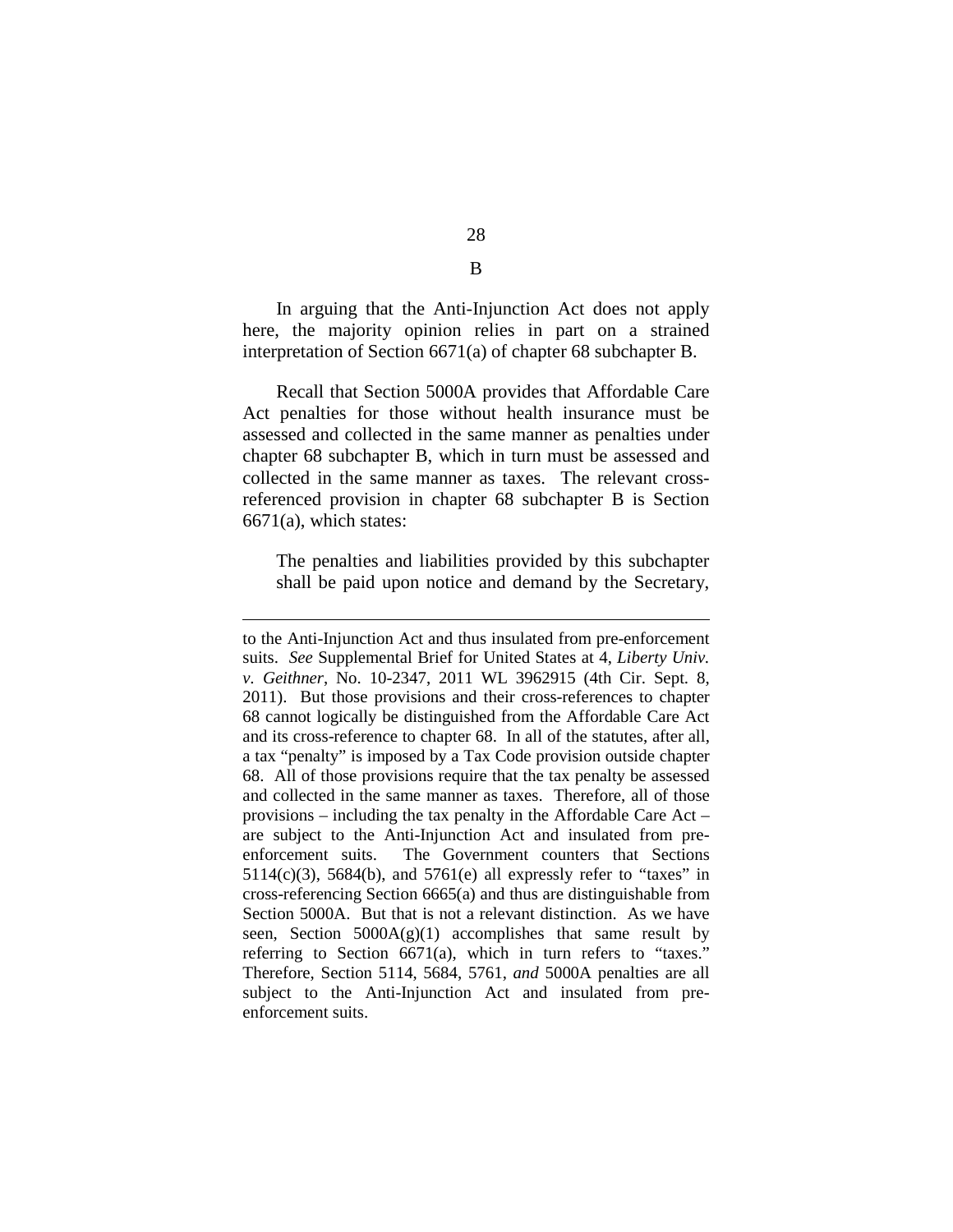and shall be assessed and collected in the same manner as taxes. Except as otherwise provided, any reference in this title to "tax" imposed by this title shall be deemed also to refer to the penalties and liabilities provided by this subchapter.

The first sentence of Section 6671(a) is key for purposes of the Affordable Care Act's cross-reference and for my analysis above that the Anti-Injunction Act applies here. The Affordable Care Act and the first sentence of Section 6671(a) together mean that the Affordable Care Act's penalties for failure to have health insurance must be assessed and collected in the same manner as taxes. As explained above, these tax penalties (in chapter 68 and thus also in the Affordable Care Act) can be assessed and collected in the same manner as taxes only if they are insulated from preenforcement suits under the Anti-Injunction Act, as taxes are.

The majority opinion focuses on the second sentence of Section 6671(a). The second sentence equates the penalties in chapter 68 subchapter B to taxes for *all* Tax Code purposes. As the majority opinion states, that second sentence therefore appears to independently make the Anti-Injunction Act applicable to chapter 68 subchapter B penalties. The majority opinion also states that the second sentence of Section  $6671(a)$  – unlike the first sentence – does not apply to the Affordable Care Act's penalties. From that, however, the majority opinion draws the incorrect conclusion that the Anti-Injunction Act does not apply to the Affordable Care Act's tax penalties.

The majority opinion's focus on the second sentence of Section 6671(a) is a diversion. As explained above, Section 6671(a)'s first sentence *on its own* dictates that the Anti-Injunction Act applies to chapter 68 subchapter B penalties –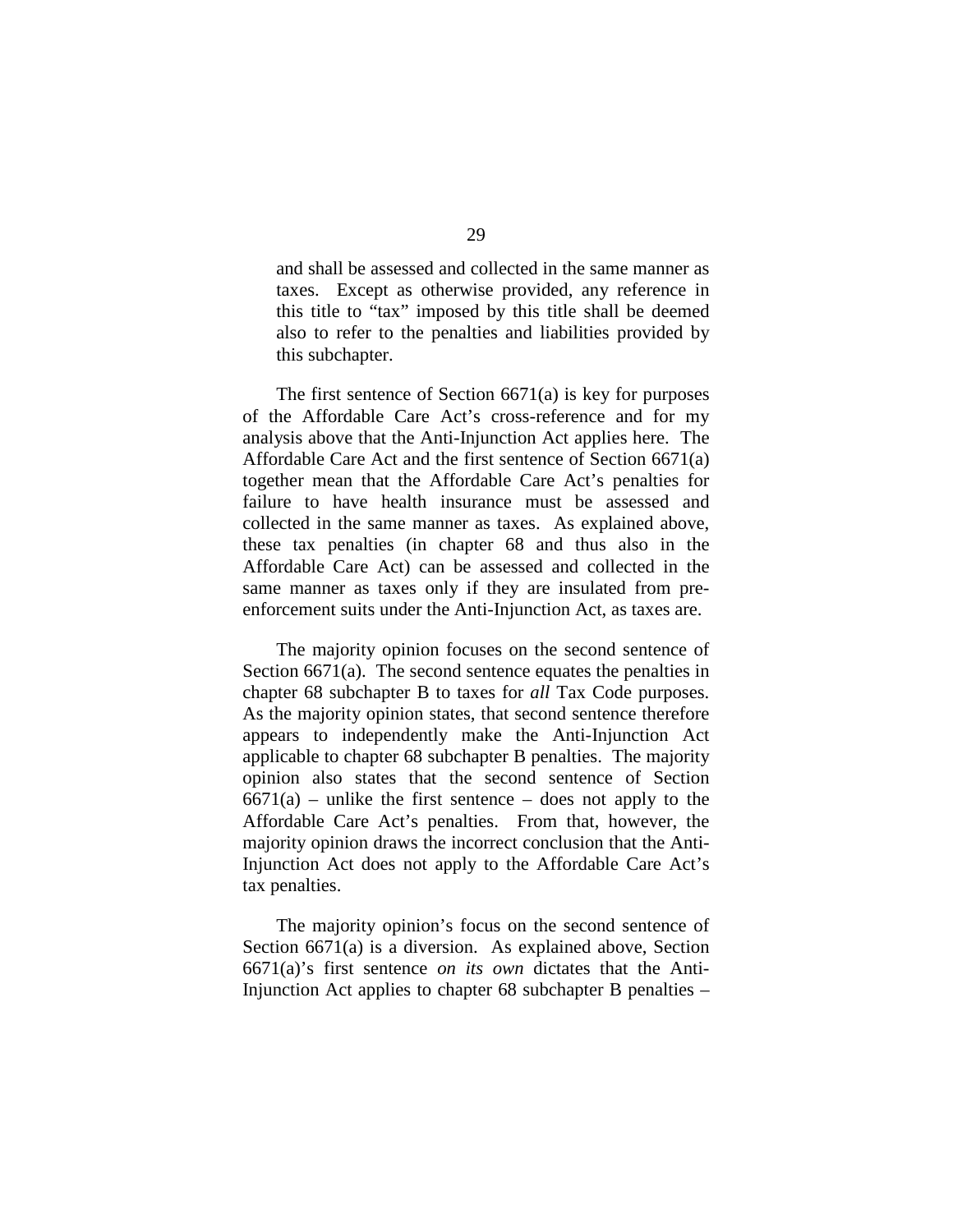and thus also to the Affordable Care Act's individual mandate penalties, which must be assessed and collected in the same manner as chapter 68 subchapter B penalties.

Indeed, when the Government initially told district courts around the country that the Anti-Injunction Act barred these suits, it too relied on the first sentence of Section 6671(a). *See* Memorandum in Support of United States' Motion to Dismiss at 15, *Mead v. Holder*, 766 F. Supp. 2d 16 (D.D.C. 2011) (No. 1:10-cv-950) ("It does not matter whether the payment sought to be enjoined is labeled a 'penalty' rather than a 'tax.' With exceptions immaterial here, the penalty is 'assessed and collected in the same manner' as other assessable penalties under the Internal Revenue Code, I.R.C.  $\S$  5000A(g)(1), and, like these other penalties, falls within the bar of the AIA. I.R.C.  $\S 6671(a)$ .") (some citations omitted).<sup>[18](#page-67-0)</sup>

<span id="page-67-0"></span>The majority opinion suggests that I am breaking new ground in interpreting the first sentence of Section 6671(a) in this way. The majority opinion is incorrect. Many cases analyzing other Tax Code penalties encompassed by Section 6671(a) have concluded that the Anti-Injunction Act applies to those penalties because of the requirement in the first sentence of Section 6671(a) that the penalties be assessed and collected in the same manner as taxes. *See, e.g.*, *Kelly v. Lethert*, 362 F.2d 629, 633 (8th Cir. 1966); *Nat'l Commodity & Barter Ass'n v. United States*, 625 F. Supp. 920, 921 (D. Colo. 1986); *Griffith v. Commissioner*, 598 F. Supp. 405, 406 (N.D. Ohio 1983); *Crouch v. Commissioner*, 447 F. Supp. 385, 386 (N.D. Cal. 1978); *McAllister v. Dudley*, 148 F. Supp. 548, 550-51 (W.D. Pa. 1956).

A leading treatise similarly states: "[B]ecause § 6671(a) provides that penalties shall be assessed and collected as taxes, the Anti-Injunction Act bars taxpayers from seeking to enjoin the assessment of penalties." BITTKER ET AL., FEDERAL INCOME TAXATION OF INDIVIDUALS ¶ 51.10. It appears, moreover, that no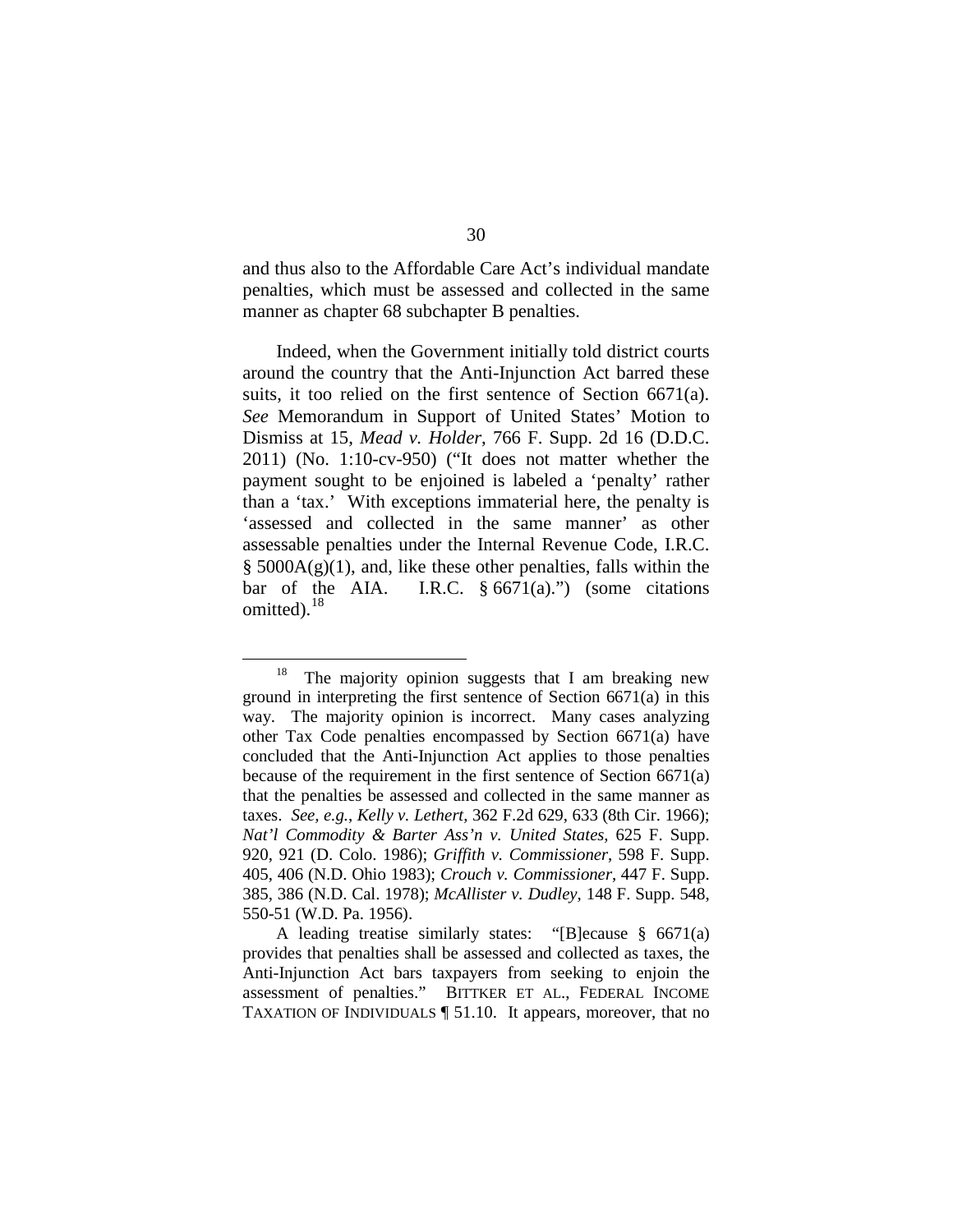The second sentence of Section 6671(a), to which the majority opinion points, applies to more than just assessment and collection of taxes. That sentence equates chapter 68 subchapter B penalties to taxes for the full panoply of rights and obligations under the Tax Code. The second sentence thus gives taxpayers numerous rights with respect to imposition of chapter 68 subchapter B tax penalties that taxpayers possess with respect to imposition of taxes – to take just one example, the right to bring a civil action for damages against an IRS employee who violates any Tax Code provision in collecting a tax. 26 U.S.C. § 7433(a).

To be sure, the second sentence of Section 6671(a) is so broadly written that it arguably also makes chapter 68 subchapter B penalties equivalent to taxes for purposes of assessment and collection – which the first sentence specifically accomplishes. The majority opinion finds that redundancy problematic. But such redundancy is not unusual. It is common, after all, for a list of specific statutory requirements or prohibitions to accompany a general statutory requirement or prohibition that encompasses the specific.<sup>[19](#page-68-0)</sup>

case decided before the current litigation has ever said that the first sentence of Section 6671(a) on its own is insufficient to make the Anti-Injunction Act applicable to a Tax Code penalty.

<span id="page-68-0"></span><sup>19</sup> *See, e.g.*, *Ali v. Fed. Bureau of Prisons*, 552 U.S. 214, 226- 27 (2008) ("Congress may have simply intended to remove any doubt that officers of customs or excise were included in 'law enforcement officers.'... In any event, we do not woodenly apply limiting principles every time Congress includes a specific example along with a general phrase.") (brackets omitted); *Norfolk & Western Railway Co. v. American Train Dispatchers' Ass'n*, 499 U.S. 117, 129 (1991); *Harrison v. PPG Industries, Inc.*, 446 U.S. 578, 580 n.1, 589 (1980); *see also Springer v. Philippine Islands*, 277 U.S. 189, 206 (1928) ("Where a statute contains a grant of power enumerating certain things which may be done and also a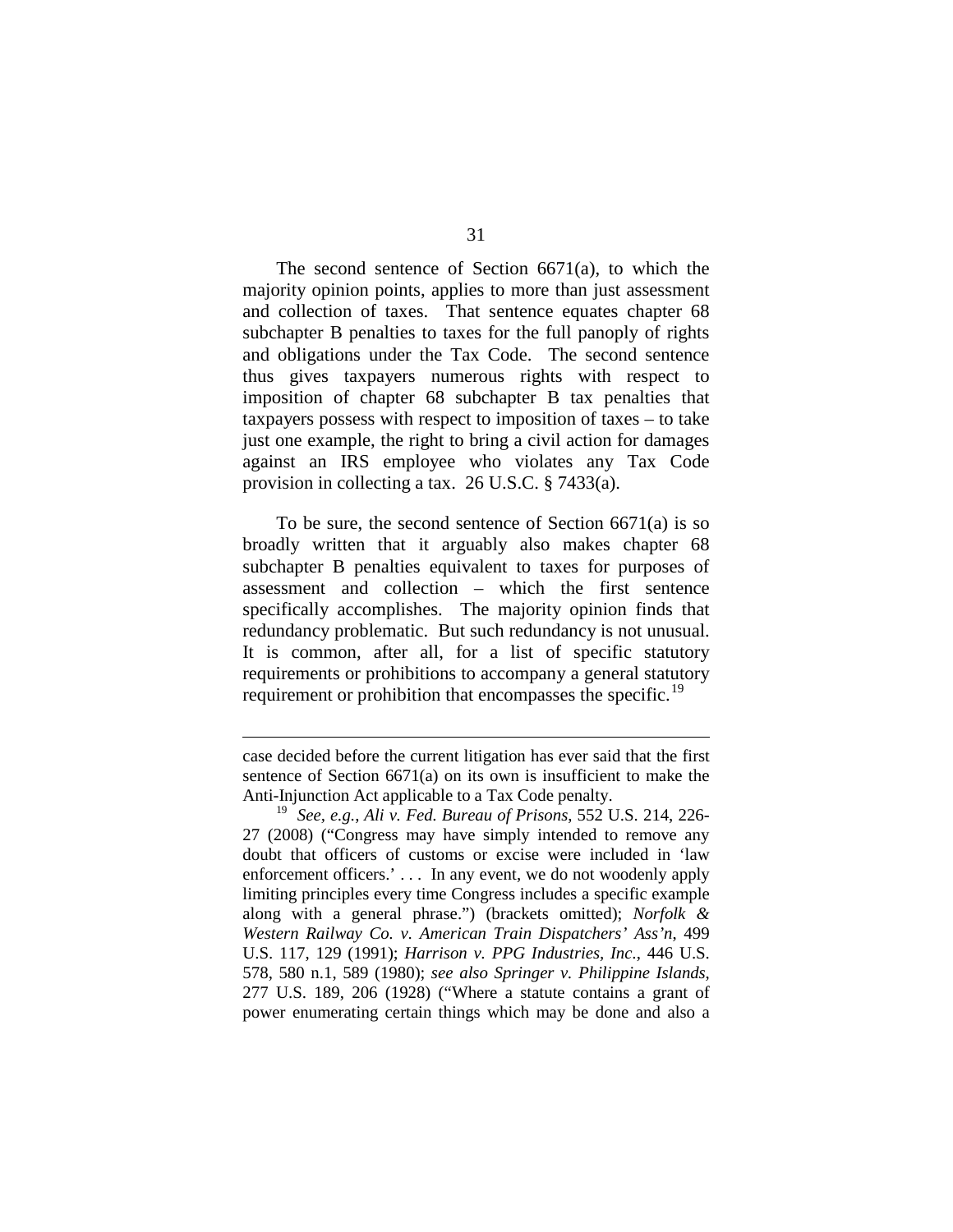Focusing on the plain text, as we must: The Affordable Care Act says that its tax penalties must be assessed and collected in the same manner as chapter 68 subchapter B penalties. The first sentence of Section 6671(a) definitively establishes that chapter 68 subchapter B tax penalties are to be assessed and collected in the same manner as taxes. Even if the second sentence would have accomplished that same result for chapter 68 subchapter B penalties, the first sentence makes "double sure," a routine approach to legislative drafting. $20$ And that first sentence – combined with the

general grant of power which standing alone would include these things and more, the general grant may be given full effect if the context shows that the enumeration was not intended to be exclusive.").

<span id="page-69-0"></span><sup>20</sup> *See Microsoft Corp. v. i4i Ltd. Partnership*, 131 S. Ct. 2238, 2249 (2011) ("There are times when Congress enacts provisions that are superfluous . . . .") (quoting *Corley v. United States*, 129 S. Ct. 1558, 1572-73 (2009) (Alito, J., dissenting)); *DePierre v. United States*, 131 S. Ct. 2225, 2232 (2011) ("Accordingly, Congress' choice to use the admittedly redundant term 'cocaine base' to refer to chemically basic cocaine is best understood as an effort to make clear that clause (iii) does not apply to offenses involving powder cocaine or other nonbasic cocainerelated substances."); *Abbott v. United States*, 131 S. Ct. 18, 29 (2010) ("This reading gives effect to the statutory language commanding that all § 924(c) offenders shall receive additional punishment for their violation of that provision, *a command reiterated three times*.") (emphasis added); *Conn. Nat'l Bank v. Germain*, 503 U.S. 249, 253-54 (1992) ("Redundancies across statutes are not unusual events in drafting, and so long as there is no 'positive repugnancy' between two laws, a court must give effect to both. . . . We have stated time and again that courts must presume that a legislature says in a statute what it means and means in a statute what it says there.") (citation omitted); *Crandon v. United States*, 494 U.S. 152, 174 (1990) (Scalia, J., concurring in judgment) ("superfluous exceptions (to 'make assurance doubly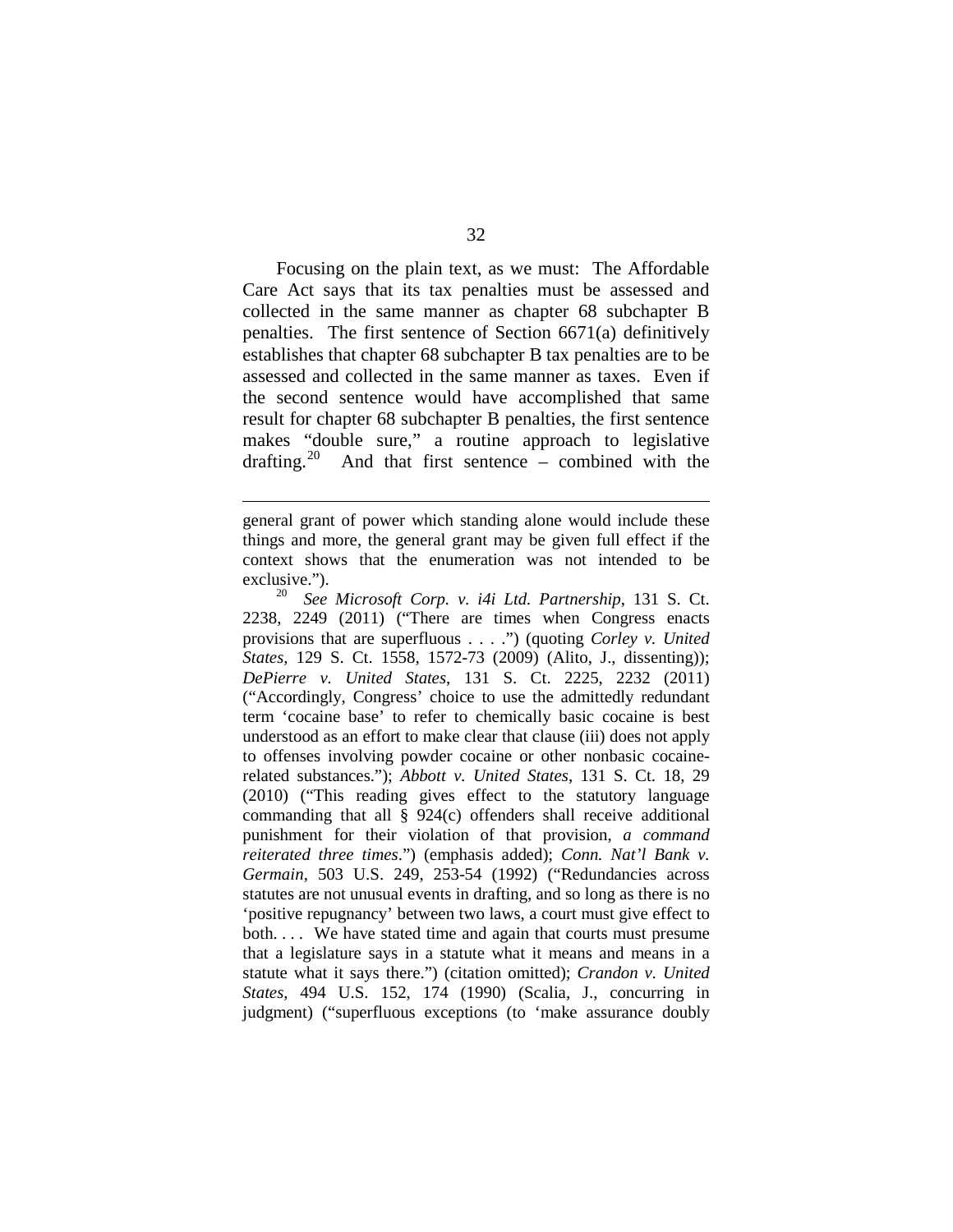Affordable Care Act's cross-reference – establishes that the Affordable Care Act's tax penalties must be assessed and collected in the same manner as taxes and therefore insulated from pre-enforcement suits.

The majority opinion's reference to the redundancy (or surplusage) principle here is further flawed because that principle carries force only when there are two alternative interpretations, one of which would eliminate the redundancy or surplusage. But under the majority opinion's own approach, the entire first sentence of Section 6671(a) would be surplusage. *Cf. Microsoft Corp. v. i4i Ltd. Partnership*, 131 S. Ct. 2238, 2248 (2011) ("Here, no interpretation of § 282 – including the two alternatives advanced by Microsoft – avoids excess language."). Indeed, the majority opinion's invocation of the redundancy principle with regard to the second sentence of Section 6671(a) is particularly misplaced given that the *entirety* of Section 6671(a) – both the first and second sentences – is already redundant of Section 6665(a). Section 6665(a), after all, separately establishes that all chapter 68 penalties (not just those in chapter 68 subchapter B) are to be assessed, collected, and otherwise treated as taxes.

The truth is that the broad language of the second sentence of Section 6671(a) makes redundancy with the first

sure') are a more common phenomenon than the insertion of utterly pointless language"); *Shook v. D.C. Fin. Responsibility & Mgmt. Assistance Auth.*, 132 F.3d 775, 782 (D.C. Cir. 1998) ("Sometimes Congress drafts statutory provisions that appear preclusive of other unmentioned possibilities – just as it sometimes drafts provisions that appear duplicative of others – simply, in Macbeth's words, 'to make assurance double sure.' That is, Congress means to clarify what might be doubtful – that the mentioned item is covered – without meaning to exclude the unmentioned ones.").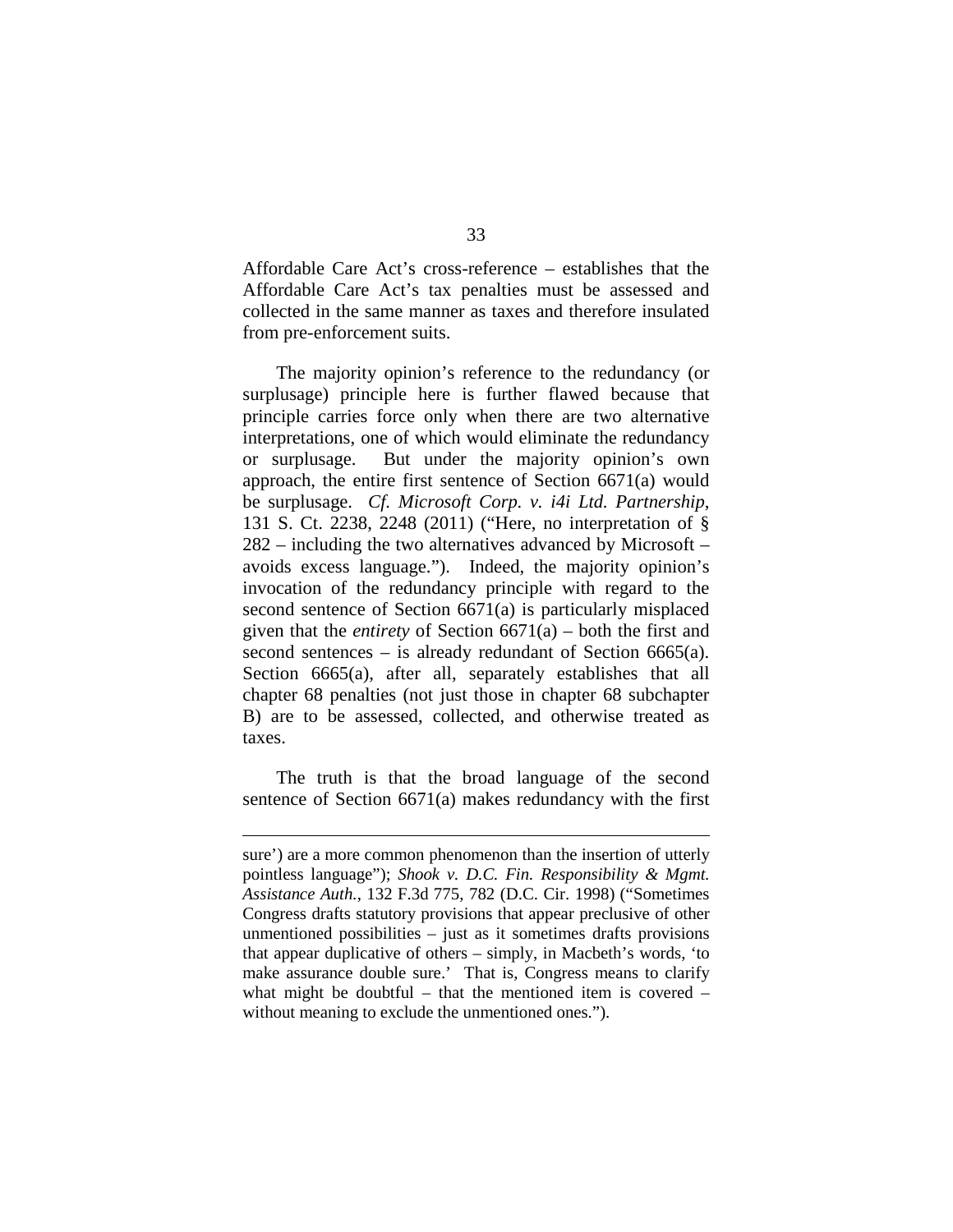sentence inevitable here. The lesson from the redundancy in these sections and elsewhere in the Tax Code is not to read provisions out of the statute or contrary to their plain meaning, as the majority opinion would have us do. Rather, we should read the provisions according to their terms, recognizing that Congress often wants to make "double sure" – a technique so common that it has spawned its own Latin canon, *ex abundanti cautela*. *See Fort Stewart Schools v. FLRA*, 495 U.S. 641, 646 (1990) ("It might reasonably be argued, of course, that these two exceptions are indeed technically unnecessary, and were inserted out of an abundance of caution – a drafting imprecision venerable enough to have left its mark on legal Latin (*ex abundanti cautela*)."); *see also* WILLIAM SHAKESPEARE, MACBETH act 4, scene 1 ("But yet I'll make assurance double sure"). $^{21}$  $^{21}$  $^{21}$ 

In short, the first sentence of Section 6671(a) on its own dictates that chapter 68 subchapter B penalties are to be assessed and collected in the same manner as taxes. Because Affordable Care Act penalties must be assessed and collected

<span id="page-71-0"></span> <sup>21</sup> Indeed, the Constitution employs this approach. *See United States v. Wiltberger*, 18 U.S. 76, 115 n.a (1820) (Marshall, C.J.) ("It seems highly probable that the expression 'maritime jurisdiction,' in the constitution, was borrowed from the language of those commissions, and was introduced *ex abundanti cautelâ*, and superadded to the term 'admiralty,' in order to obviate any doubt as to the full extent of the authority meant to be conferred."); *Brown v. United States*, 12 U.S. 110, 150-51 (1814) (Story, J., dissenting) ("If the constitution had been silent as to letters of marque and captures, it would not have narrowed the authority of congress. The authority to grant letters of marque and reprisal, and to regulate captures, are ordinary and necessary incidents to the power of declaring war. It would be utterly ineffectual without them. The expression, therefore, of that which is implied in the very nature of the grant, cannot weaken the force of the grant itself. The words are merely explanatory, and introduced *ex abundanti cautela*.").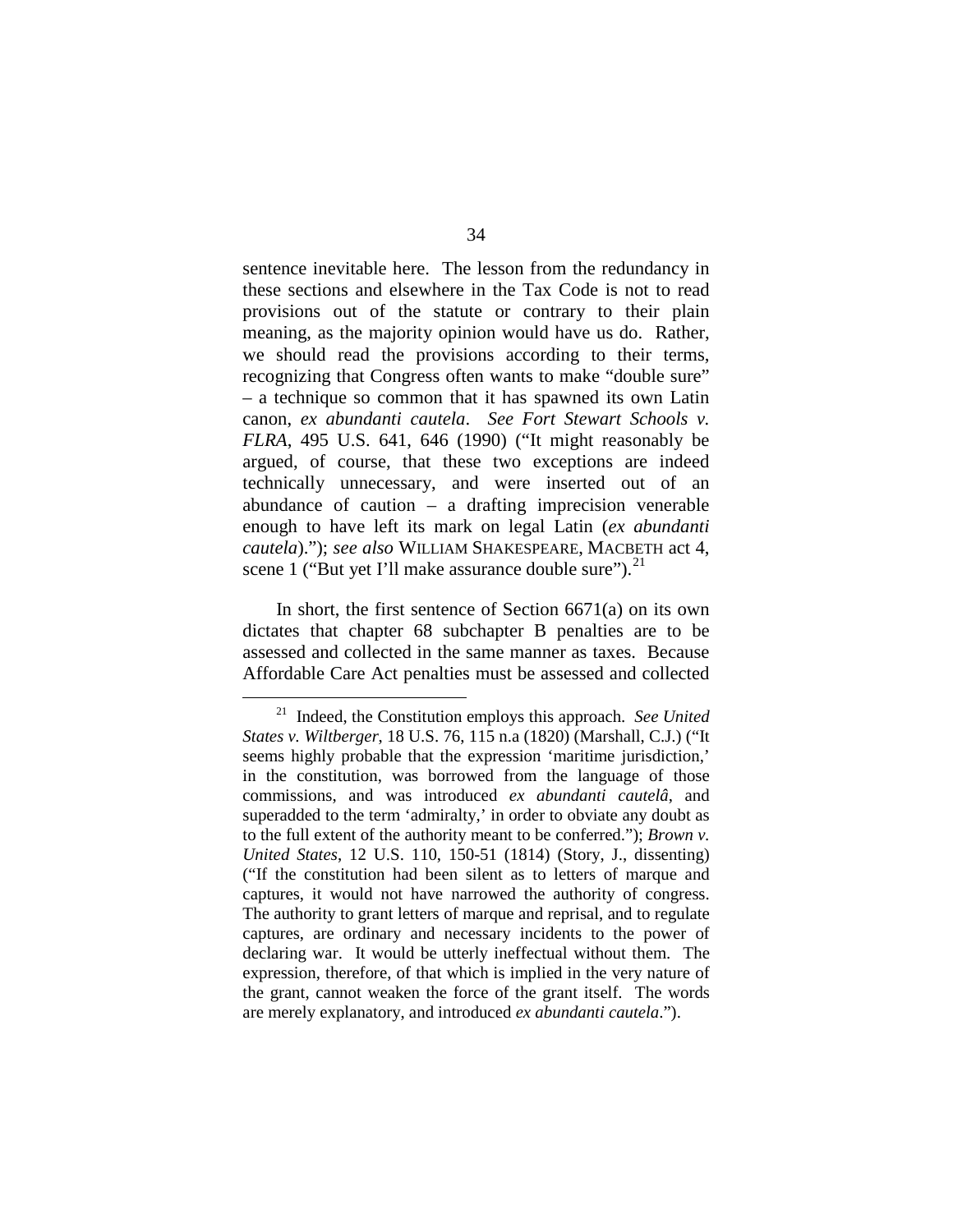in the same manner as chapter 68 subchapter B penalties, the Affordable Care Act's penalties likewise must be assessed and collected in the same manner as taxes. To be assessed and collected in the same manner as taxes, all of these tax penalties must be insulated from pre-enforcement suits. If we are to give effect to the plain text of the statute, the Anti-Injunction Act must bar pre-enforcement suits challenging the Affordable Care Act's penalties for failure to have health insurance. $^{22}$  $^{22}$  $^{22}$ 

In the alternative, in analysis somewhat similar to the Fourth Circuit's, I would conclude that the Anti-Injunction Act applies here because of the definition of the IRS's assessment authority provided by Section 6201 of the Tax Code. That section defines "assessable penalties" to be "taxes" for purposes of the IRS's assessment authority. The Affordable Care Act's penalty is an assessable penalty and is therefore a tax for purposes of the IRS's assessment authority under Section 6201. The Anti-Injunction Act bars suits to restrain assessment or collection of taxes. It thus bars this suit.<sup>[23](#page-72-1)</sup>

<span id="page-72-0"></span><sup>&</sup>lt;sup>22</sup> The majority opinion reasons that Congress could easily have said in Section 5000A: "The Anti-Injunction Act applies to these tax penalties." True, but Congress could just as easily have said: "The Anti-Injunction Act does not apply to these tax penalties." Congress did neither. We must analyze the statutory terms that Congress employed, not those that we wish Congress had employed.

<span id="page-72-1"></span>The Fourth Circuit relied on Section 6201 to conclude that the Anti-Injunction Act barred a pre-enforcement suit challenging the Affordable Care Act's individual mandate. *See Liberty Univ. v. Geithner*, No. 10-2347, 2011 WL 3962915 (4th Cir. Sept. 8, 2011).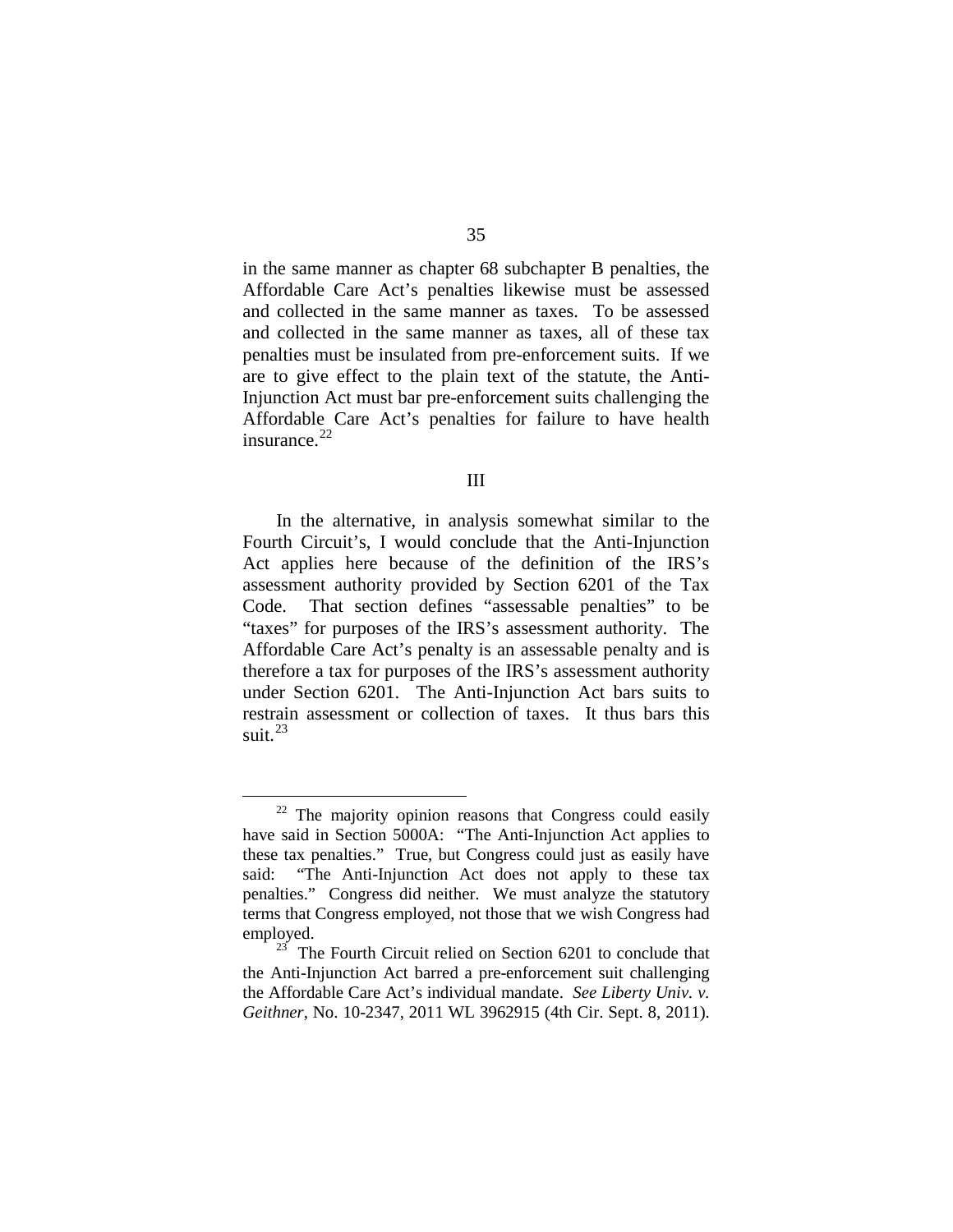To spell this out, let's again go to the text. Section 6201 authorizes and requires the  $\text{IRS}^{24}$  $\text{IRS}^{24}$  $\text{IRS}^{24}$  to make "assessments of all taxes (including interest, additional amounts, additions to the tax, and assessable penalties) imposed by this title." 26 U.S.C. § 6201(a). Importantly, Section 6201 thus defines taxes for assessment purposes as "including" additional amounts, additions to the tax, and assessable penalties, which are the three kinds of civil penalties imposed by the Tax Code and assessed by the IRS. $^{25}$  $^{25}$  $^{25}$ 

Of particular relevance here, Section 6201 defines "taxes" to include "assessable penalties" that are "imposed by this title." Subchapter B of chapter 68 of the Tax Code is entitled "Assessable Penalties." The Affordable Care Act requires that the "penalty" for failure to have health insurance be "assessed and collected in the same manner as an assessable penalty under subchapter B of chapter 68." 26

 $\overline{a}$ 

<span id="page-73-0"></span> $24$  The statute refers to the Secretary of the Treasury, who in turn has delegated assessment and collection responsibility to the IRS, specifically to the Commissioner of Internal Revenue. *See* 26 U.S.C. § 7701(a)(11)(B); *see also, e.g.*, 26 C.F.R. §§ 301.6201-1, 301.7701-9 (2011). For convenience, I will refer here to the IRS.

<span id="page-73-1"></span>The Anti-Injunction Act generally does not apply to penalties that are imposed outside of the Tax Code and enforced by federal government officials or agencies other than the IRS. *See FEA v. Algonquin SNG, Inc.*, 426 U.S. 548, 558 n.9 (1976) (Act does not apply in case involving penalties imposed by the President); *Mulford v. Smith*, 307 U.S. 38, 46-47 (1939) (Act does not apply in case involving penalties imposed by Secretary of Agriculture).

Although I do not agree with every detail of the Fourth Circuit's reasoning, I do agree with its bottom-line conclusion that Section 6201 defines the Affordable Care Act penalty to be a tax for purposes of the IRS's assessment authority, which in turn means that the Affordable Care Act penalty is insulated from preenforcement suits by the Anti-Injunction Act.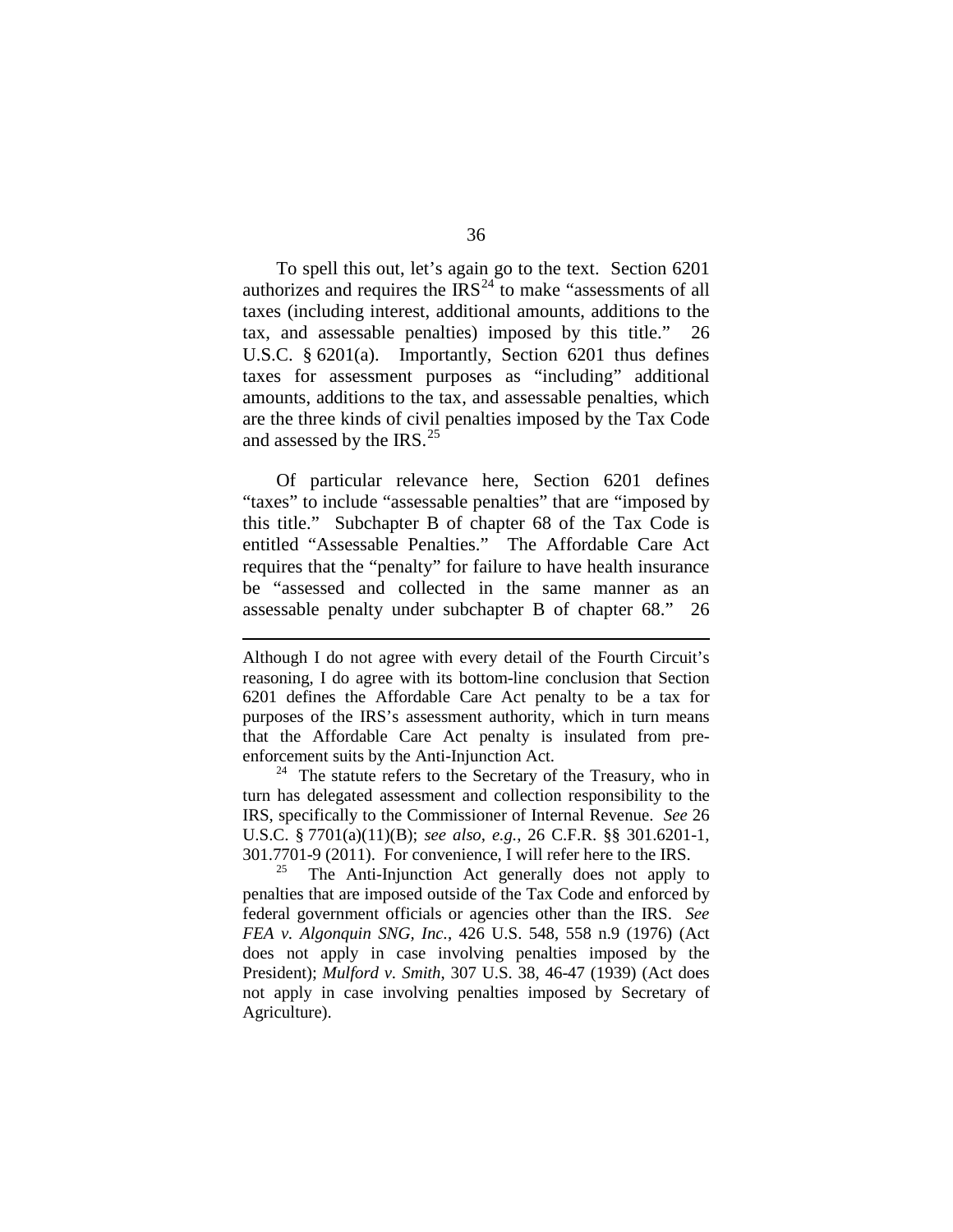U.S.C.  $\S$  5000A(g)(1). Because the Affordable Care Act penalty is a Tax Code "penalty" that is to be "assessed" by the IRS – and, moreover, is to be assessed "in the same manner as" a chapter 68 subchapter B "assessable penalty" – it is an "assessable penalty." Because the Affordable Care Act penalty is an assessable penalty and because Section 6201 classifies assessable penalties as taxes for purposes of the IRS's assessment power, the Affordable Care Act penalty is a tax for purposes of the IRS's assessment authority under Section 6201.

The Anti-Injunction Act in turn provides that "no suit for the purpose of restraining the assessment or collection of any tax shall be maintained in any court by any person." 26 U.S.C. § 7421(a). Given that Section 6201 defines "assessments of all taxes" to include assessment of the Affordable Care Act penalty at issue here, and given that the Anti-Injunction Act bars suits to restrain the "assessment . . . of any tax," the Anti-Injunction Act bars a suit to restrain the assessment of these Affordable Care Act tax penalties just as it bars a suit to restrain the assessment of taxes. Therefore, plaintiffs' suit is barred by the Anti-Injunction Act.<sup>[26](#page-74-0)</sup>

<span id="page-74-0"></span> $26$  That's not all. Sections 6301, 6302, and 6303 provide that the IRS must *collect* any tax that has been assessed pursuant to Sections 6201-6203. Because the IRS's collection duty tracks the IRS's assessment duty, the IRS's collection duty necessarily encompasses all of the penalties that have been assessed by the IRS pursuant to Sections 6201-6203. Given that (i) these Affordable Care Act penalties are taxes for purposes of the IRS's assessment power and (ii) the statute in turn requires the IRS to collect all assessments, it follows that the Affordable Care Act's penalties are taxes for purposes of the IRS's collection authority. So plaintiffs' suit, if successful, would prevent the IRS from collecting taxes as defined by Sections 6301, 6302, and 6303. And the Anti-Injunction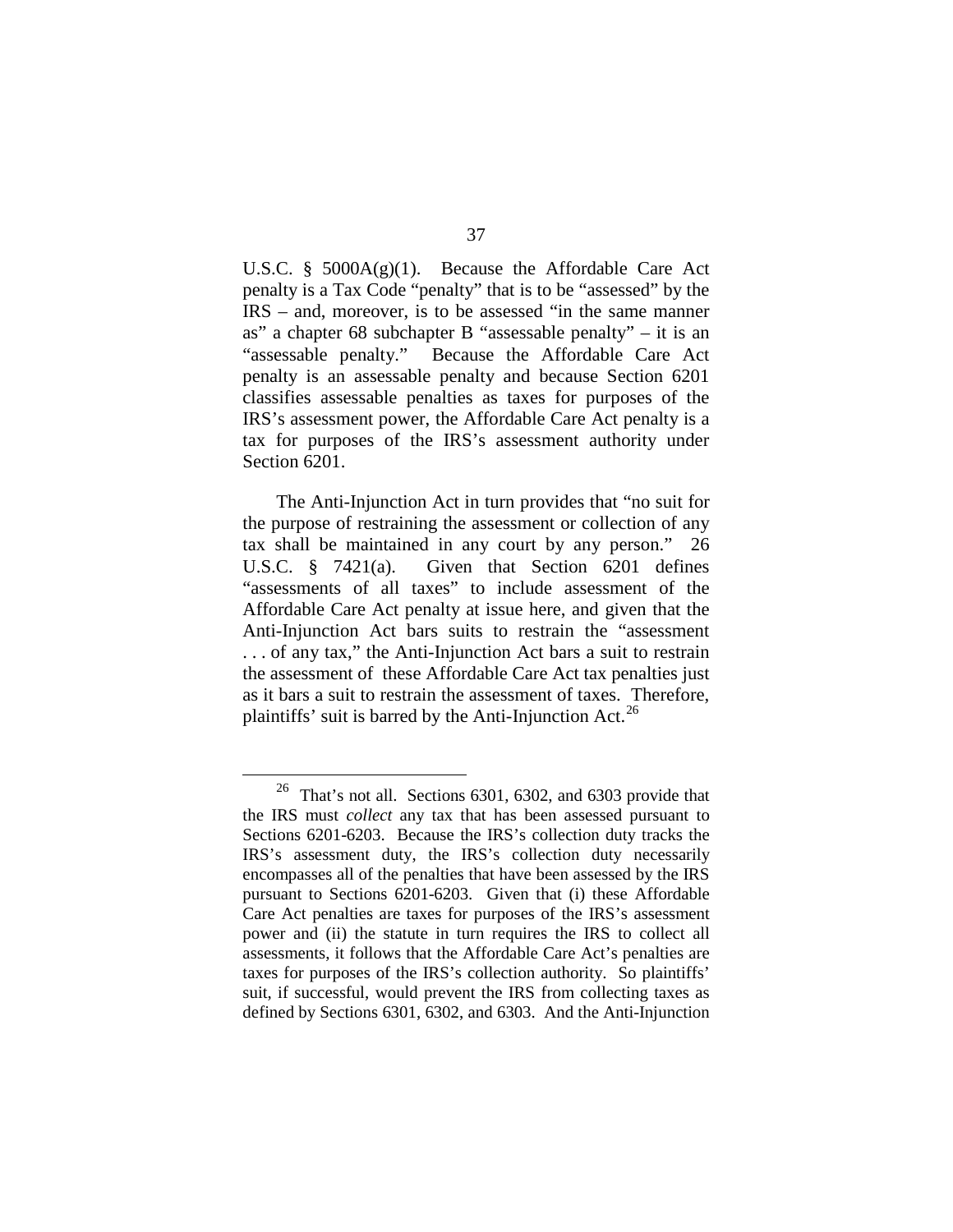How does the majority opinion respond to this? The majority opinion simply asserts that the Affordable Care penalty is not an assessable penalty under Section 6201 and thus is not covered by that section. I find the majority opinion's reasoning on this point quite unpersuasive.

The majority opinion insists that the only "assessable penalties" in the Tax Code are those listed in chapter 68 subchapter B. That is incorrect. Section 6201 – which defines the IRS's assessment authority – speaks of "assessable penalties" imposed "by this title," not just of assessable penalties imposed by chapter 68 of the title.<sup>[27](#page-75-0)</sup> Indeed, there are numerous "assessable penalties" in the Tax Code that are outside of chapter 68. For example, chapter 61 contains several assessable penalties, and the IRS itself states that the "assessable penalties" in the Code are not all in chapter 68. *See* INTERNAL REVENUE MANUAL 20.1.9.1.1 (Apr. 22, 2011) (a number of penalties in Sections 6038-6038C of chapter 61 "are *assessable penalties* and are not covered by deficiency procedures"); *see also* 26 U.S.C. §§ 6038(b), 6038A(d), 6038B(c), 6038C(c).

Act bars suits to restrain the "collection of any tax." Therefore, plaintiffs' suit is barred by the Anti-Injunction Act for that additional reason as well.

<span id="page-75-0"></span> $27$  The majority opinion also suggests that all the penalties in chapter 68 relate to late filing, erroneous reporting, and insufficient payment. But that's inaccurate as well. *See, e.g.*, 26 U.S.C. § 6720A (chapter 68 penalty for sale of diesel fuel that does not meet EPA regulations); 26 U.S.C. § 6720C (chapter 68 penalty for failure to notify health plan of cessation of eligibility for COBRA premium assistance). In any event, the majority opinion's claim on that point is irrelevant because Section 6201 plainly defines taxes to include all assessable penalties "imposed by this title," not just by chapter 68 of the title.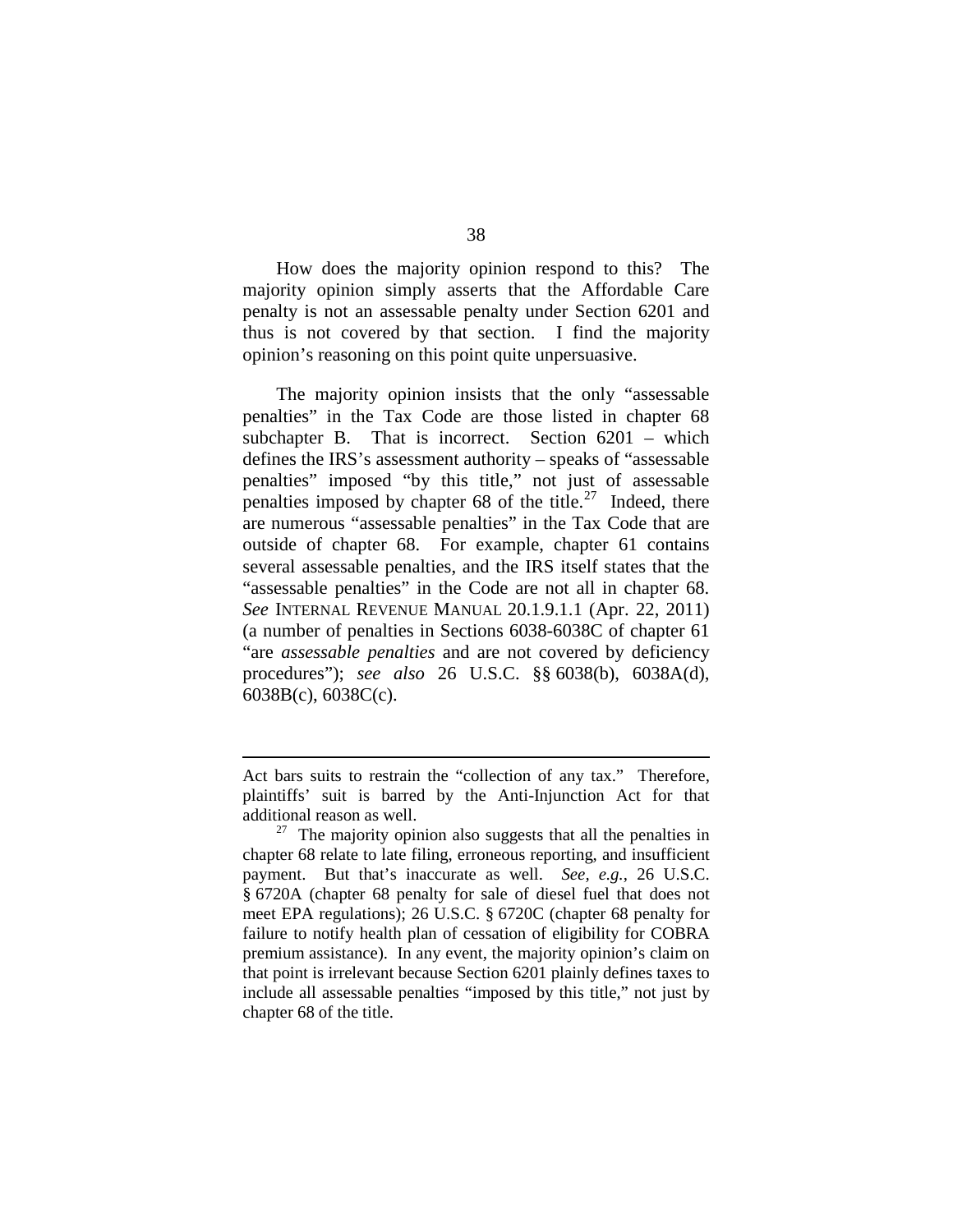Moreover, if the Affordable Care Act "penalty" is not an "assessable penalty," what kind of Tax Code civil penalty does the majority opinion think it is? The two other options are an "additional amount" or an "addition to the tax." After all, additional amounts, additions to the tax, and assessable penalties are the civil penalties imposed by the Tax Code and assessed by the IRS. Numerous provisions of the Code refer to additional amounts, additions to the tax, and assessable penalties as the universe of Tax Code civil penalties that are assessed by the IRS. *See, e.g.*, 26 U.S.C. §§ 860(h), 6155(a), 6201(a), 6202, 6321, 6324A(a), 6601(e)(2), 6602, 7122(b), 7522(a). But all three categories of civil penalties are defined by Section 6201 to be "taxes" for purposes of the IRS's assessment authority. So even if the Affordable Care Act penalty were an additional amount or an addition to the tax, it would still be a tax under Section 6201 and the Anti-Injunction Act would still apply. The majority opinion's effort to wriggle out of Section 6201 is futile.

In sum, the Affordable Care Act penalties at issue here are defined to be taxes for purposes of the IRS's assessment power under Section 6201. That necessarily means that these penalties also are taxes for purposes of the Anti-Injunction Act's protection against pre-enforcement suits seeking to restrain the IRS's assessment of "any tax." For that alternative and independent reason, the Anti-Injunction Act bars the Court from deciding this suit.<sup>[28](#page-76-0)</sup>

<span id="page-76-0"></span> $28$  Section 7421 of the Code codifies the Anti-Injunction Act. The companion provision, Section 7422, requires exhaustion of administrative remedies for taxpayers who bring tax refund suits. Section 7422 provides: "No suit or proceeding shall be maintained in any court for the recovery of any internal revenue tax alleged to have been erroneously or illegally assessed or collected, *or of any penalty claimed to have been collected without authority*, or of any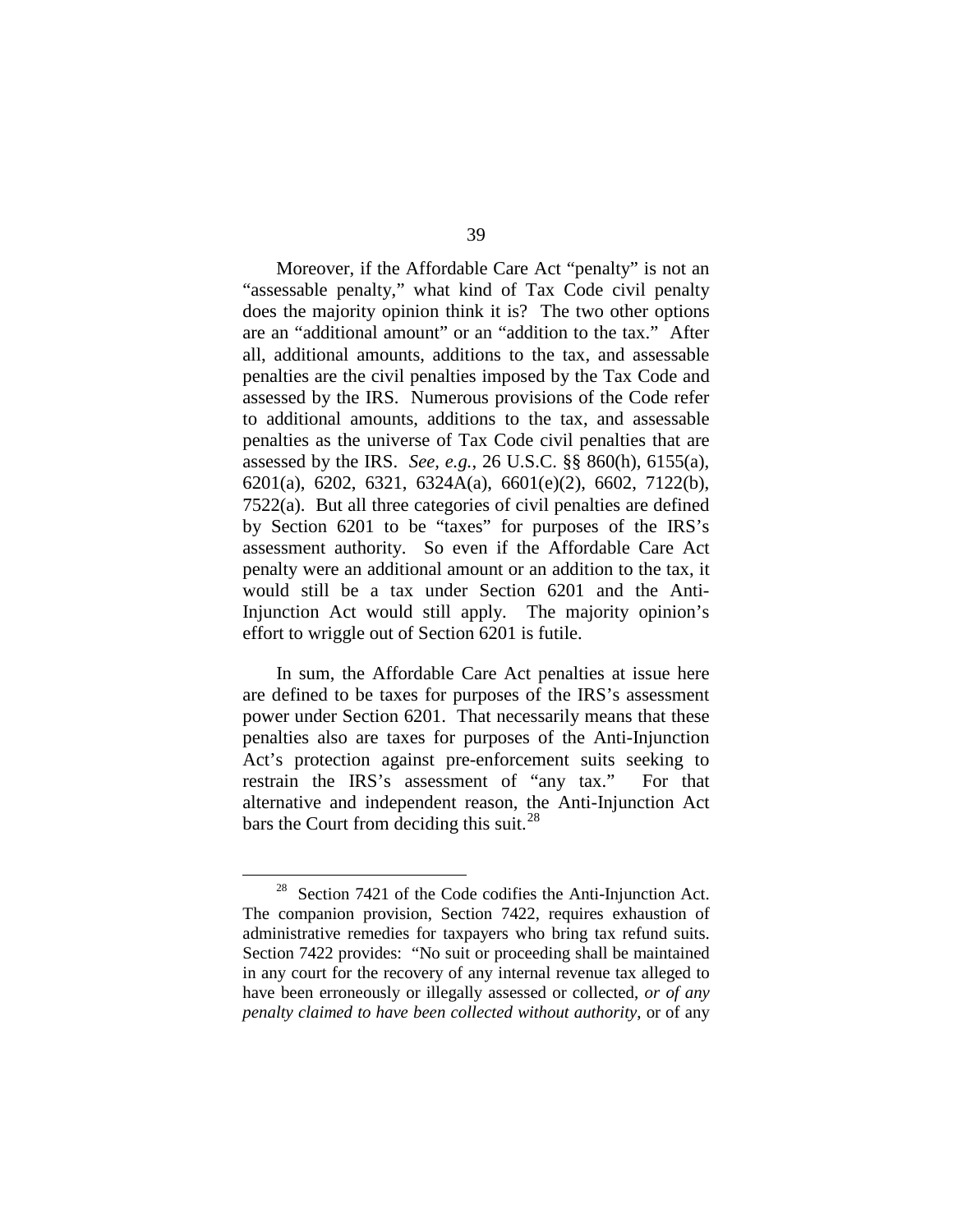Trying a different approach, the majority opinion separately contends that the Anti-Injunction Act does not apply to plaintiffs' suit *even if* the Affordable Care Act penalties *are taxes* for purposes of the Anti-Injunction Act. According to the majority opinion, plaintiffs are challenging only the mandate to purchase health insurance and not the tax penalties imposed for violating the mandate (even though the mandate is enforced solely through these tax penalties). The majority opinion argues that the Anti-Injunction Act does not

 $\overline{a}$ 

It has been suggested that Section 7422's express reference to penalties might indicate that Section 7421 does not cover penalties, because Section 7421 refers only to taxes. But my analysis of Section 7421 does not rely on the term "tax" in isolation (in which case that critique might have some force). Rather, my analysis relies on two independent and alternative statutory cross-references which make clear that the Affordable Care Act's penalties for failing to have health insurance are taxes for purposes of the IRS's assessment and collection power (Section 6201) and are to be assessed and collected "in the same manner as taxes" (Section 6671).

IV

sum alleged to have been excessive or in any manner wrongfully collected, until a claim for refund or credit has been duly filed" with the IRS. 26 U.S.C. § 7422(a) (emphasis added). Section 7422, by its terms, contemplates that taxpayers who pay tax penalties may challenge those penalties in refund suits against the IRS. The juxtaposition of the Anti-Injunction Act (Section 7421) and the refund suit provision (Section 7422) reinforces the general principle that taxpayers are to pay first and litigate later, including with respect to tax penalties such as those contained in Section 5000A of the Affordable Care Act. *See Enochs v. Williams Packing & Navigation Co.*, 370 U.S. 1, 7 (1962) (Anti-Injunction Act requires "that the legal right to the disputed sums be determined in a suit for refund" and thereby ensures the Government "prompt collection of its lawful revenue").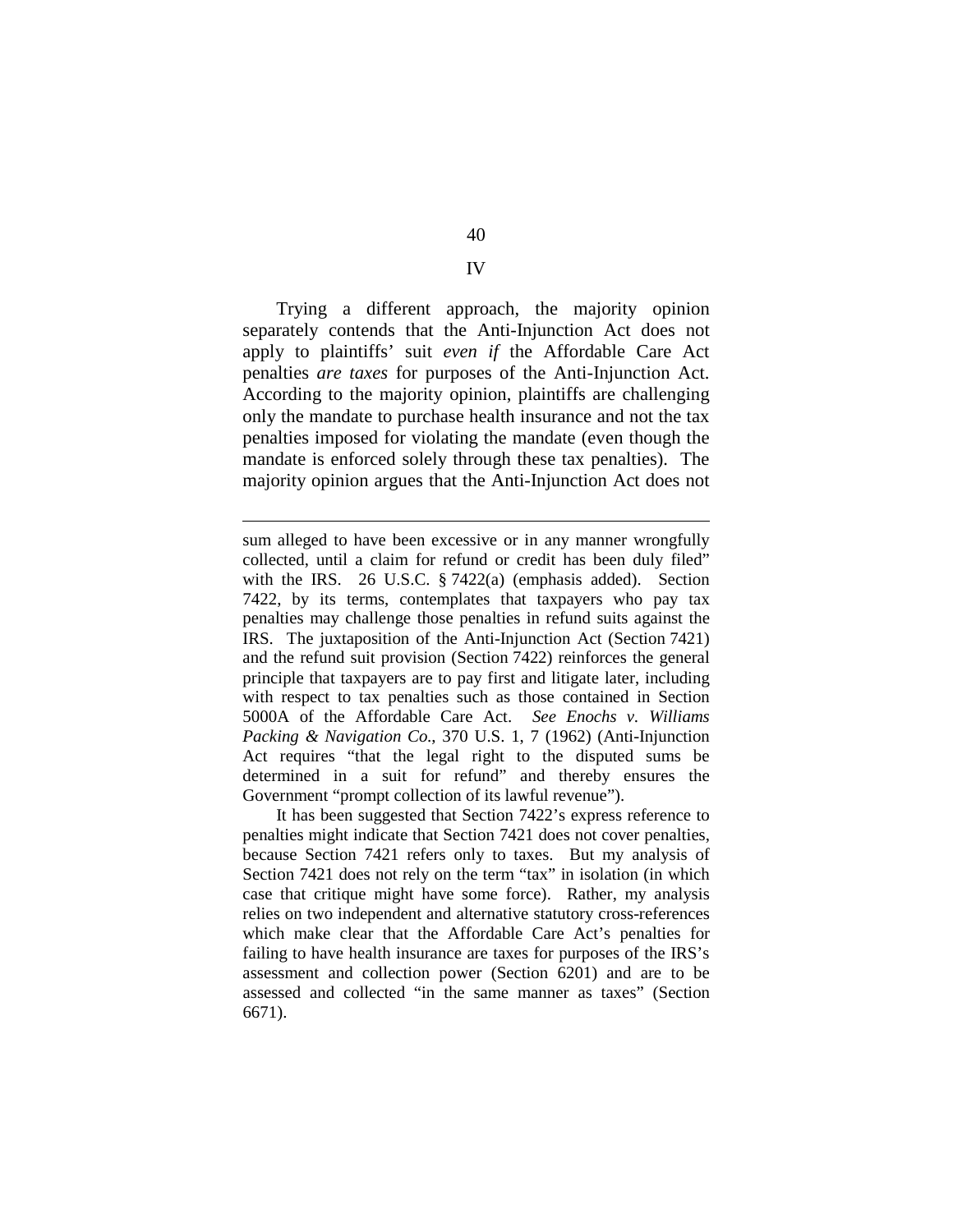apply when a plaintiff purports to challenge the regulatory purpose or effect of a tax. That is the same reasoning this Court adopted to get around the Anti-Injunction Act in our 1973 decision in *Americans United*. The problem for the majority opinion here is that the Supreme Court emphatically rejected this Court's reasoning in that case, calling it "unpersuasive" and "circular." *Alexander v. "Americans United" Inc.*, 416 U.S. 752, 760-62 (1974), *rev'g* 477 F.2d 1169 (D.C. Cir. 1973); *see also Bob Jones Univ. v. Simon*, 416 U.S. 725 (1974). There is no call for a sequel.

The majority opinion's effort to characterize plaintiffs' suit as a challenge to the mandate and not to the tax penalty is wrong on the facts and wrong on the law. It is wrong on the facts because plaintiffs' complaint repeatedly and unmistakably asks for relief from the Affordable Care Act's tax penalties.<sup>[29](#page-78-0)</sup> It is wrong on the law because, in any event,

<span id="page-78-0"></span> $29$  Contrary to the majority opinion's suggestion, plaintiffs' complaint seeks to restrain the assessment and collection of the tax penalties. Plaintiffs' complaint requests "a permanent injunction against the enforcement of the individual mandate provisions." First Amended Complaint at 26, *Mead v. Holder*, 766 F. Supp. 2d 16 (D.D.C. 2011) (No. 1:10-cv-950). Of course, the "enforcement" contemplated by the statute is the assessment and collection of the tax penalties by the IRS. Therefore, the injunctive relief that plaintiffs are seeking to obtain "against the enforcement of the individual mandate provisions" is an injunction barring the IRS from assessing and collecting the Affordable Care Act tax penalties for failing to have health insurance.

The complaint also describes in detail the burden that the Affordable Care Act tax penalties would impose on plaintiffs' household finances – details supporting plaintiffs' request for injunctive relief against the tax penalty. *See id.* at 6-16 (stating each plaintiff "will be forced to pay – under strong objection – the annual shared responsibility payment" and estimating each plaintiff's shared responsibility payment for "each taxable year");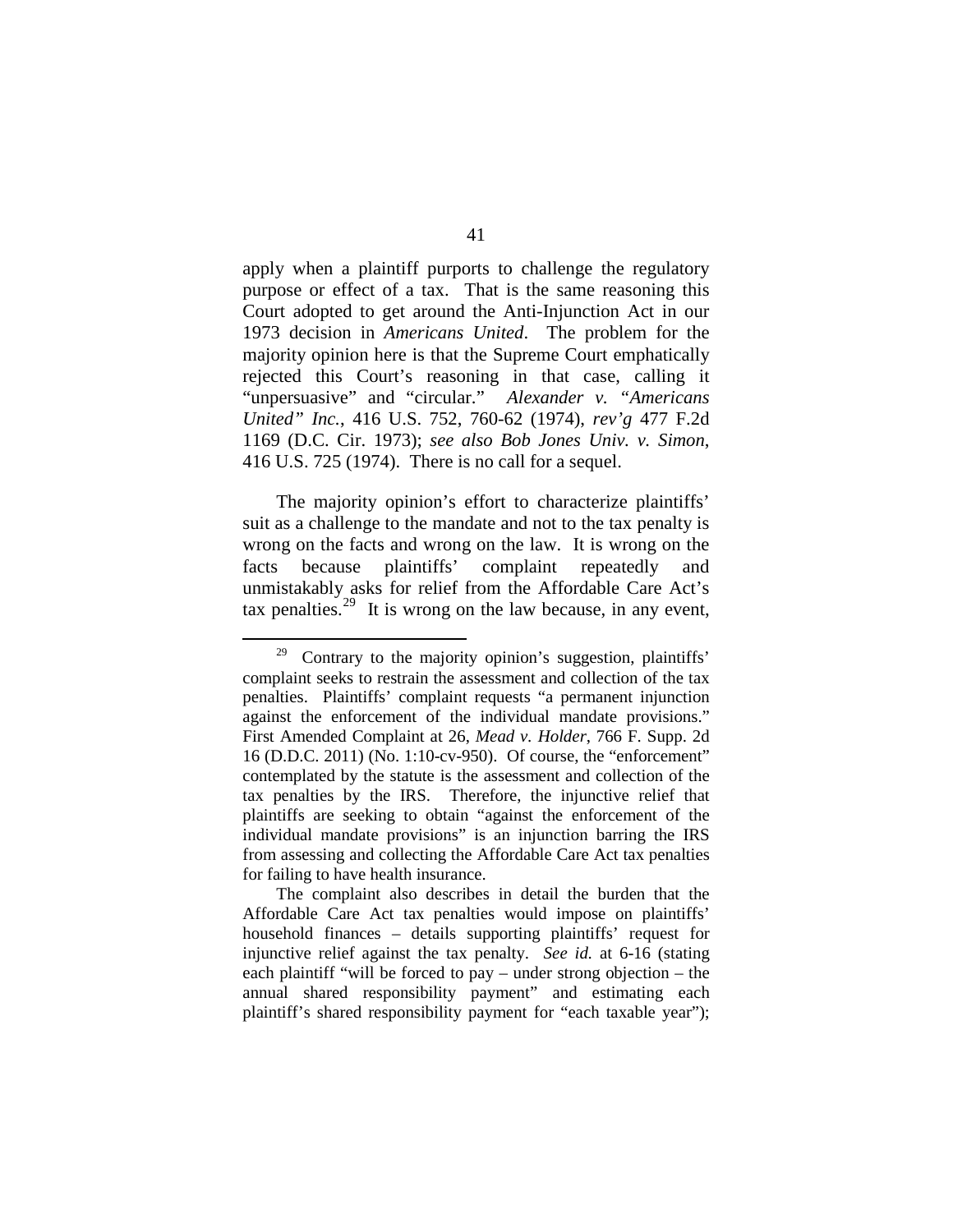the Supreme Court has squarely held that a taxpayer cannot avoid the Anti-Injunction Act by purporting to challenge the regulatory purpose or effect of a tax.

Regulatory taxes regulate behavior by imposing higher taxes on disfavored behavior and lower taxes on favored behavior. *See Sonzinsky v. United States*, 300 U.S. 506, 513 (1937). In cases involving regulatory taxes, the Supreme Court has flatly rejected evasion of the Anti-Injunction Act through the kind of semantics employed by the majority opinion here. In both *Bob Jones* and *Americans United*, the plaintiff non-profit organizations argued that they were challenging the IRS's termination of their tax-exempt status for allegedly engaging in disfavored conduct (race discrimination in one case and improper lobbying in the other), not the increased taxes they would have to pay because of the denial of their tax-exempt status. The organization in *Americans United* even offered to pay its extra taxes regardless of the outcome of the case in order to show that it was not seeking to avoid payment of taxes. *See* 416 U.S. at 760. The Supreme Court held that the Anti-Injunction Act still barred the suits, stating that taxpayers cannot end-run the Anti-Injunction Act by claiming that they object to a tax law's regulatory effect and not the tax itself. The Court further stated that taxpayers cannot evade the Anti-Injunction Act by claiming that the Government's purpose in imposing the tax was to regulate behavior more than to raise revenue. The key inquiry, according to the Supreme Court, is the suit's impact

*id.* at 6-16 (each plaintiff is "compelled to adjust" his or her "finances now, by setting aside money, and will continue to do so, to pay the annual shared responsibility payment"); *id.* at 3 ("The total amount of shared responsibility payments that Plaintiffs must prepare themselves to pay through 2020 *may be greater* than \$27,265 depending upon their income levels during each taxable year and cost of living adjustments.").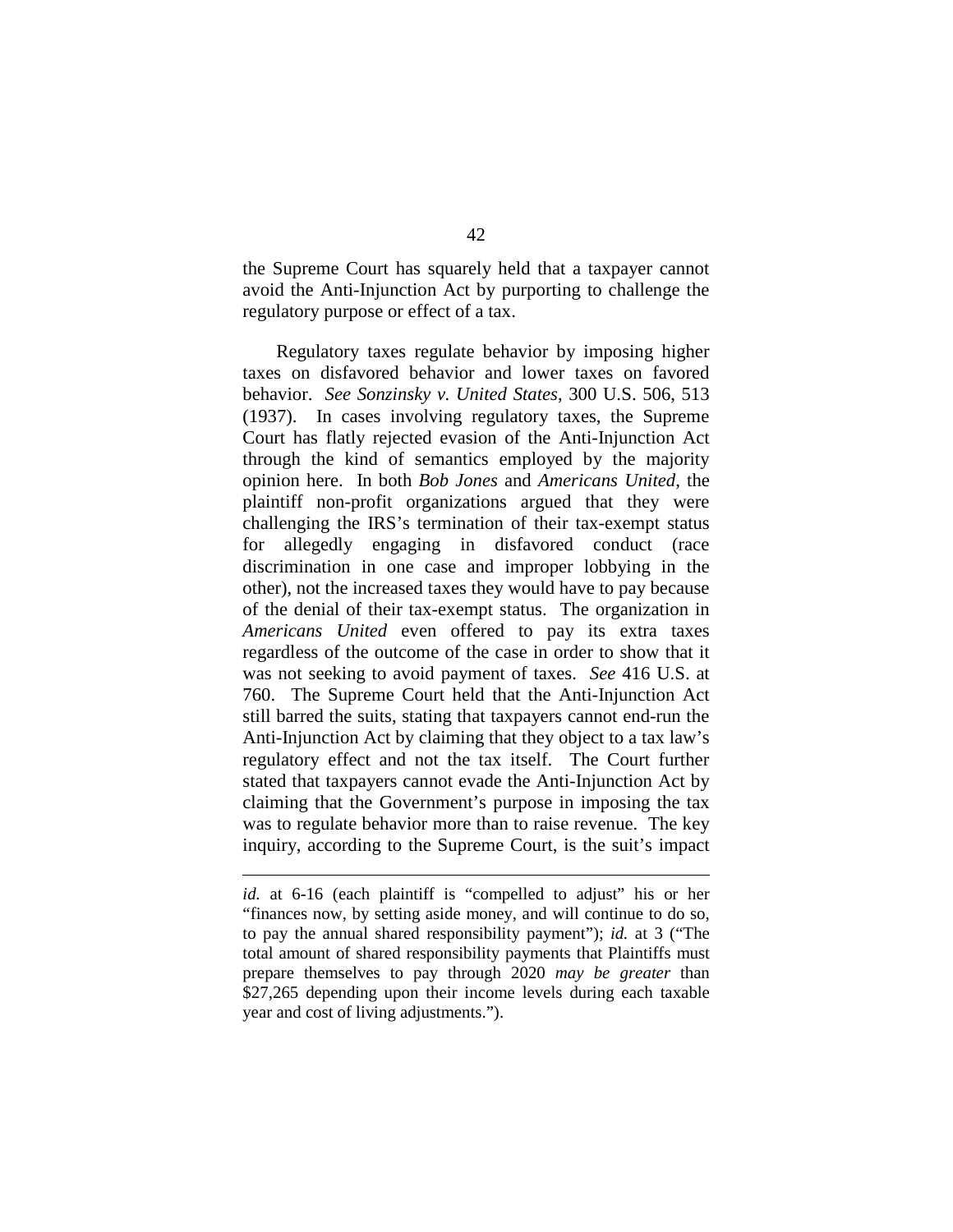on tax collection: whether the taxpayers' suit, if successful, would reduce the plaintiffs' taxes – or indeed "anyone's taxes." *Id.* If so, then the Anti-Injunction Act applies. *See Bob Jones*, 416 U.S. at 738-42; *Americans United*, 416 U.S. at 760-62.

The Supreme Court later summarized that principle this way: "Because the suit would have restrained the collection of income taxes from the taxpayer and its contributors, as well as the collection of federal social security and unemployment taxes from the taxpayer, the Court concluded that the suit was an action to restrain the assessment or collection of any tax within the meaning of the Anti-Injunction Act." *South Carolina v. Regan*, 465 U.S. 367, 375 (1984) (internal quotation marks omitted). $30$ 

*Bob Jones* and *Americans United* therefore mean the following: If the only sanction attached to a federal law that regulates private behavior is the imposition of a civil tax exaction that falls within the coverage of the Anti-Injunction Act, then the Anti-Injunction Act applies and, absent a recognized exception, precludes a pre-enforcement suit challenging that law. The Anti-Injunction Act cannot be evaded by characterizing the suit as a challenge only to the

<span id="page-80-0"></span>The Supreme Court has also held that "the constitutional" nature of a taxpayer's claim" is of "no consequence under the Anti-Injunction Act." *Americans United*, 416 U.S. at 759. The Court has repeated the same point in several other cases. *See, e.g.*, *United States v. Clintwood Elkhorn Mining Co.*, 553 U.S. 1, 10 (2008) ("This is so even though the Anti-Injunction Act's prohibitions impose upon the wronged taxpayer requirements" that "the taxpayer must succumb to an unconstitutional tax, and seek recourse only after it has been unlawfully exacted."); *see also United States v. American Friends Service Committee*, 419 U.S. 7, 11 (1974); *Bailey v. George*, 259 U.S. 16, 20 (1922).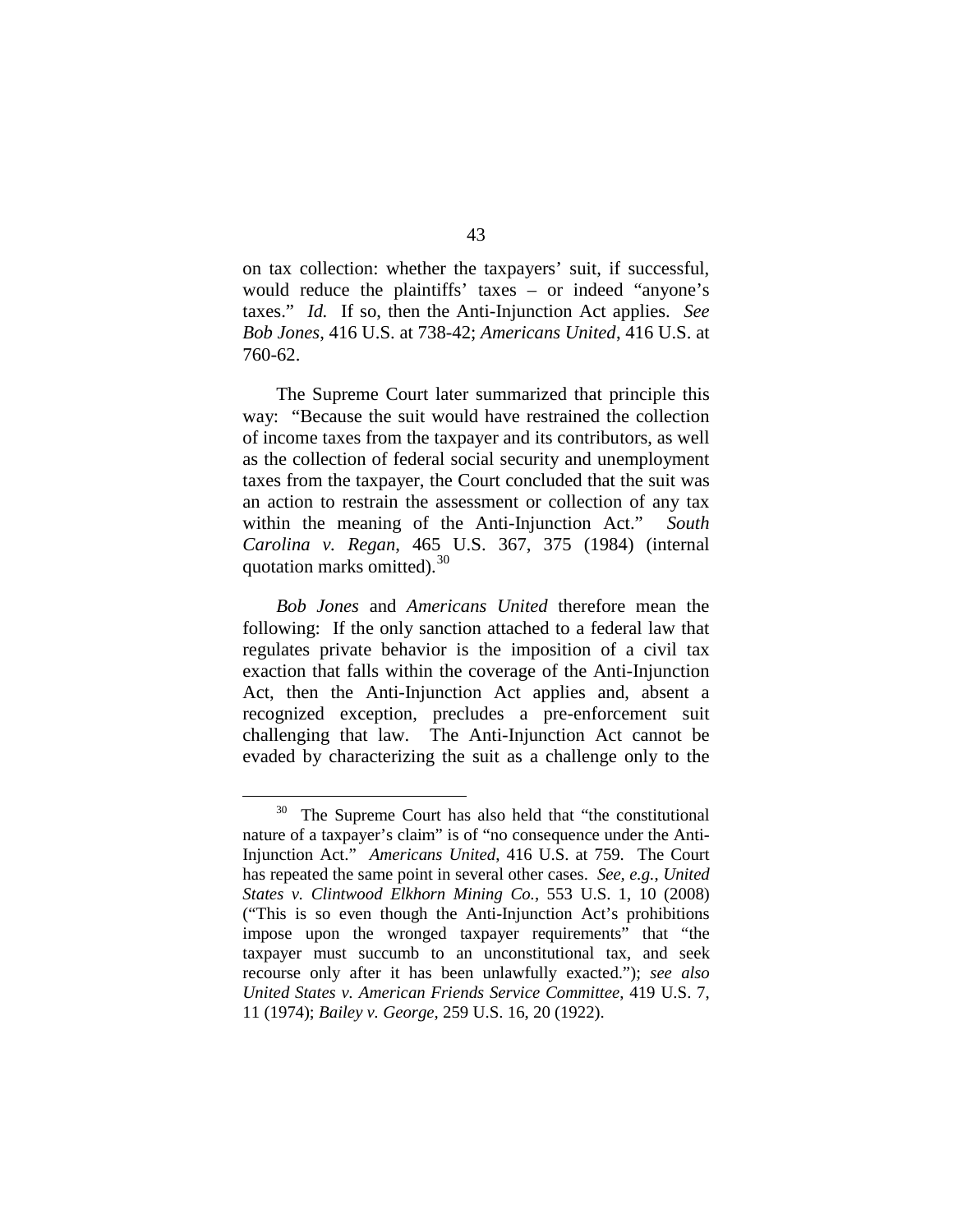regulatory aspect of a tax. The Act is more than a pleading hurdle. A regulatory tax, at least so long as it actually would raise some revenue, is a tax within the meaning of the Anti-Injunction Act. *See Bob Jones*, 416 U.S. at 738-48.[31](#page-81-0)

In attempting to distinguish away *Bob Jones* and *Americans United*, the majority opinion says those cases apply only if the regulation and tax are "inextricably linked." Maj. Op. at 17. But the Supreme Court did not use that phrase in its opinions in *Bob Jones* and *Americans United*, and it is unclear what the majority opinion here intends it to mean. What the Supreme Court did say is that a suit challenging a regulatory tax is barred by the Anti-Injunction Act if the suit would restrain the IRS's assessment or

<span id="page-81-0"></span> $31$  The Court has long rejected arguments that a Due Process Clause violation occurs when a statute compels a taxpayer to pay an allegedly unconstitutional or otherwise illegal tax before being able to challenge its legality in a refund suit. *See Bob Jones*, 416 U.S. at 746-47 (rejecting university's argument that forcing it to pay some taxes first and then litigate its claim in a refund suit "will deny it due process of law"); *see also Phillips v. Commissioner*, 283 U.S. 589, 597 (1931) (summary tax collection procedure "satisfies the requirements of due process because two alternative methods of eventual judicial review are available to the" affected party – "bringing an action, either against the United States or the collector, to recover the amount paid"); *Dodge v. Osborn*, 240 U.S. 118, 122 (1916).

To be sure, the Due Process Clause requires an exception to the Anti-Injunction Act when the tax is so high as to render the purported tax not just a disincentive or civil penalty, but a *criminal* prohibition. *See, e.g.*, *Lipke v. Lederer*, 259 U.S. 557, 560-62 (1922); *see also Bob Jones*, 416 U.S. at 743; *United States v. One Ford Coupe Auto.*, 272 U.S. 321, 329 (1926); *Graham v. Du Pont*, 262 U.S. 234, 257 (1923). But otherwise, the Anti-Injunction Act applies to regulatory taxes if the taxpayer's suit would prevent the IRS from assessing or collecting "anyone's taxes."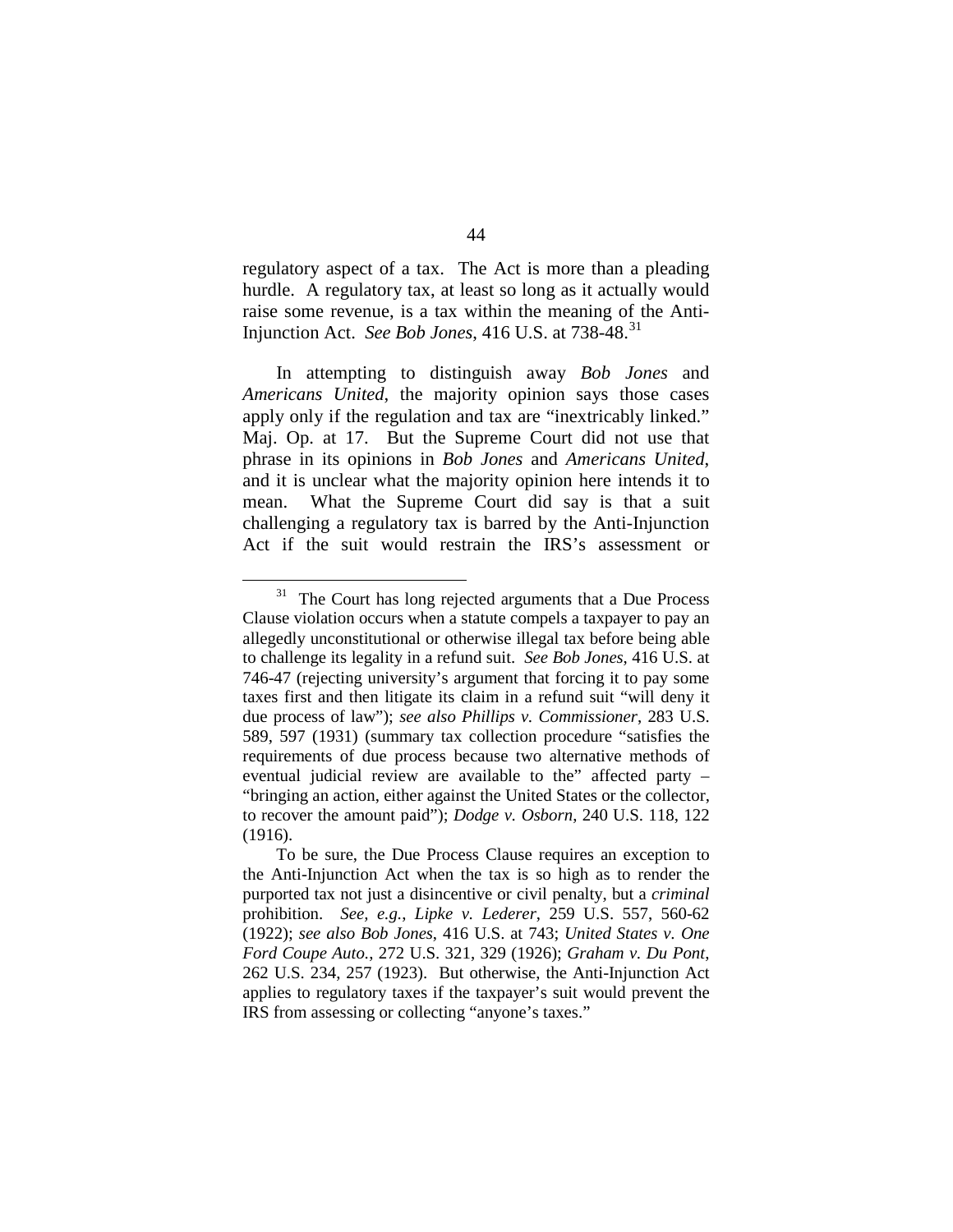collection of taxes. Plaintiffs' suit here would do just that; therefore, it is barred. $32$ 

Moreover, the Supreme Court long ago held that the Anti-Injunction Act applies even to a regulatory tax that effectively prohibits (or mandates) conduct, not just one that disincentivizes (or incentivizes) conduct. *See Bailey v. George*, 259 U.S. 16 (1922); *Bailey v. Drexel Furniture Co.*, 259 U.S. 20 (1922). In the twin *Bailey* cases, the Supreme Court recognized that the Child Labor Tax didn't just discourage employment of child labor; it in effect prohibited it. The Court nonetheless held that the Anti-Injunction Act barred a pre-enforcement suit challenging the prohibition. That *Bailey* principle remains good law, as the Supreme Court explained in *Bob Jones*: "Moreover, petitioner's argument fails to give appropriate weight to *Bailey* v. *George*, 259 U.S. 16 (1922). In that case, the Court held that the Act blocked a

<span id="page-82-0"></span> $32$  In cases involving state taxes under the related State Tax Injunction Act, a few lower courts have sometimes allowed taxpayers to challenge the regulatory aspect of a regulatory exaction. Three points concerning those State Tax Injunction Act cases: First, this case concerns the federal Anti-Injunction Act, and *Bob Jones* and *Americans United* are directly on point in saying that the federal Anti-Injunction Act bars suits that purport to target the regulatory aspect of a federal tax. Second, through its crossreferences, the federal Tax Code defines what exactions qualify as taxes for purposes of the Anti-Injunction Act. *See* 26 U.S.C. §§ 6201, 6671, 5000A. The State Tax Injunction Act does not. So to the extent there's a difference in case law, that difference stems from the distinct texts and contexts of the two statutes. Third, with respect to the State Tax Injunction Act, a recent en banc Seventh Circuit decision authored by Judge Posner explained in detail why it is wrong even under the State Tax Injunction Act to allow a preenforcement challenge to the regulatory aspect of a state tax. *See Empress Casino Joliet Corp. v. Balmoral Racing Club, Inc.*, 651 F.3d 722, 730 (7th Cir. 2011).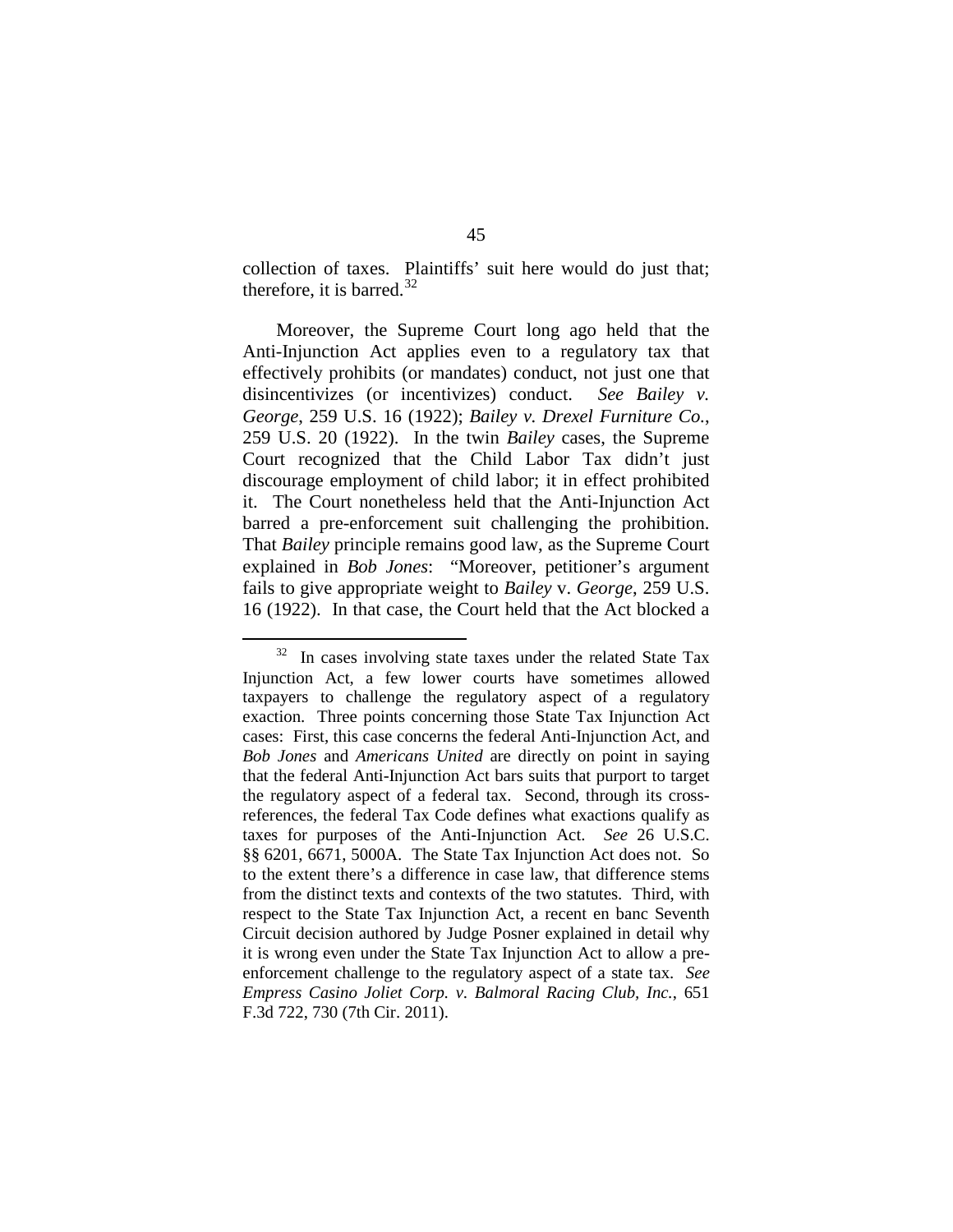pre-enforcement suit to enjoin collection of the federal Child Labor Tax, although the tax was challenged as a regulatory measure beyond the taxing power of Congress. Significantly, the Court announced *Bailey* v. *George* on the same day that it issued *Bailey* v. *Drexel Furniture Co.*, 259 U.S. 20 (1922), a tax-refund case in which the Court struck down the Child Labor Tax Law as unconstitutional on the grounds that the taxpayer attempted to raise prematurely in *Bailey* v. *George.*" 416 U.S. at 740-41.

So to the extent the majority opinion here tries to argue that there's an Anti-Injunction Act distinction between (i) a civil tax provision that creates a mandate or prohibition and (ii) a tax provision that creates an incentive or disincentive, that distinction does not work. The relevant Anti-Injunction Act question is whether plaintiffs' suit, if successful, would reduce their tax liability. Here, plaintiffs' suit, if successful, would reduce (to zero) their tax penalties for failure to maintain health insurance. Under *Bob Jones* and *Americans United*, the Anti-Injunction Act therefore applies.<sup>[33](#page-83-0)</sup>

<span id="page-83-0"></span><sup>&</sup>lt;sup>33</sup> The majority opinion tries to attach significance to the different ways that Congress relieved individuals from the mandate. Some are excluded from the definition of "applicable individual" (for example, illegal aliens), and some are "exempt" (for example, low-income individuals). Congress used different methods in part because other provisions of the Act distinguish the different categories. *See* Patient Protection and Affordable Care Act, Pub. L. No. 111-148, § 1302(e)(2)(B), 124 Stat. 119, 168 (2010) (permitting certain applicable individuals who are exempt from the penalty to enroll in catastrophic health insurance plans). In any event, this argument is a sideshow: No matter how much the majority opinion tries to avoid the point, plaintiffs here (and elsewhere) have sued because they don't want to pay tax penalties for failure to have health insurance. And let's consider the majority opinion's rather fanciful hypothetical (which is not presented by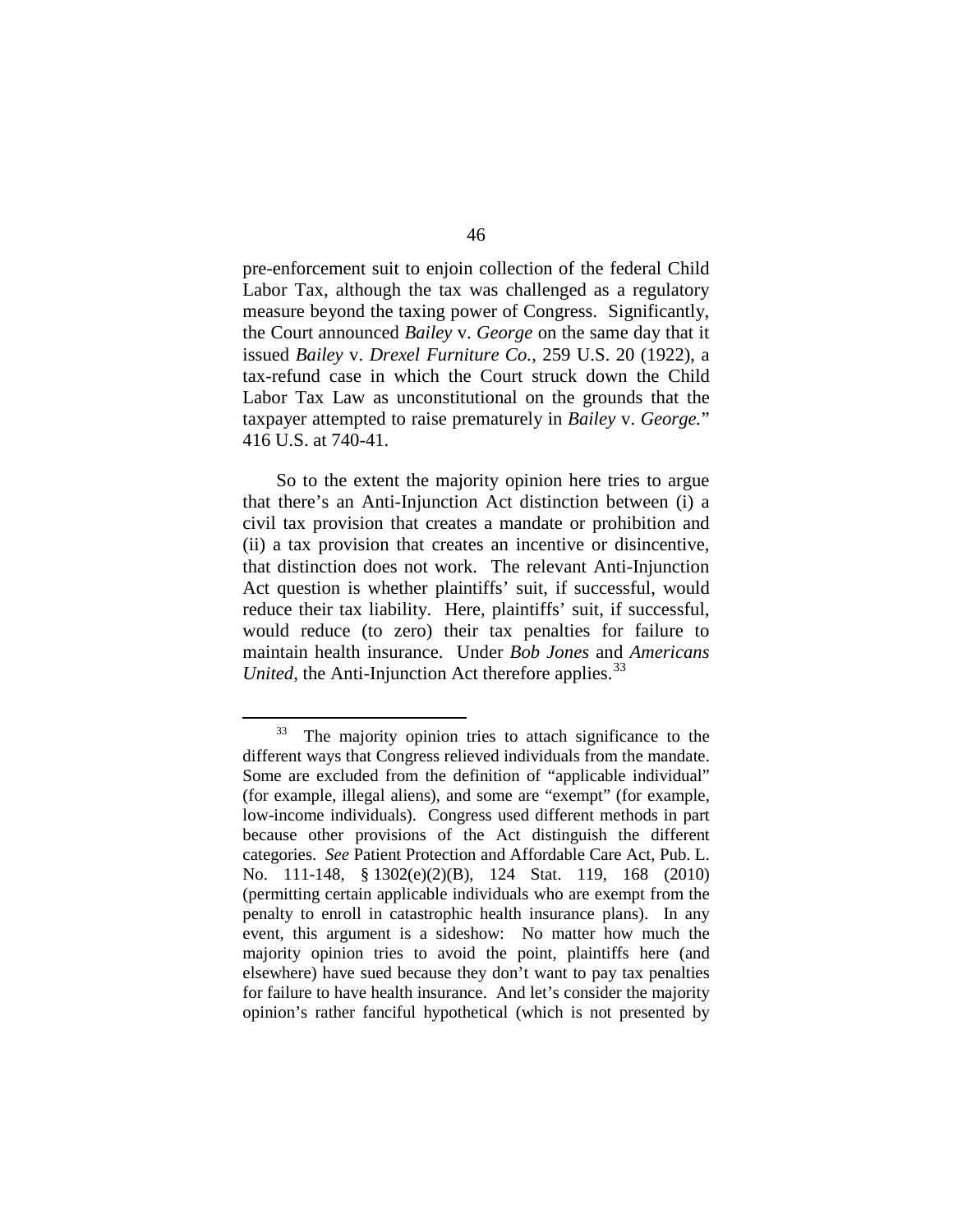Given the clarity of the relevant Supreme Court precedent, the Government, which otherwise now argues that the Anti-Injunction Act does not bar this suit, still expressly disavows the rationale set forth here by the majority opinion. As the Solicitor General recently told the Supreme Court: "The Anti-Injunction Act, when applicable, bars any suit seeking relief that would *necessarily preclude the assessment or collection of taxes* under the Internal Revenue Code, *regardless of the plaintiff's professed motivation for the suit*." Brief for United States in Opposition at 16, 22 & n.9, *Liberty Univ. v. Geithner*, No. 11-438 (U.S. Oct. 18, 2011) (citing *Bob Jones*, 416 U.S. at 731-32) (internal quotation marks omitted) (emphasis added).

Finally, as a last try, the majority opinion suggests that these Affordable Care Act tax penalties aren't designed to raise revenue for the Government and, for that reason, may not qualify as taxes for purposes of the Anti-Injunction Act. But the Court in *Bob Jones* held that regulatory taxes are covered by the Anti-Injunction Act as long as they raise some revenue. *See* 416 U.S. at 741 n.12, 743 n.17; *cf. Sonzinsky*, 300 U.S. at 514. Here, the Congressional Budget Office has estimated the Government will collect about \$4 billion a year in revenue from the Affordable Care Act's tax penalties on

this case): If someone who is an "applicable individual" but exempt from the penalties nonetheless wants to challenge the Act, is found to have standing, and prevails, the necessary implication of that litigation victory would be to reduce taxes on those who are not exempt. As the *Americans United* case made clear, however, the Anti-Injunction Act would still bar such a suit; that case expressly barred a suit that would reduce "anyone's taxes," even if it would not reduce the plaintiff's taxes. 416 U.S. at 760. The majority opinion's attempt to wring significance out of the different modes of statutory exceptions in the individual mandate provision is valiant but unavailing.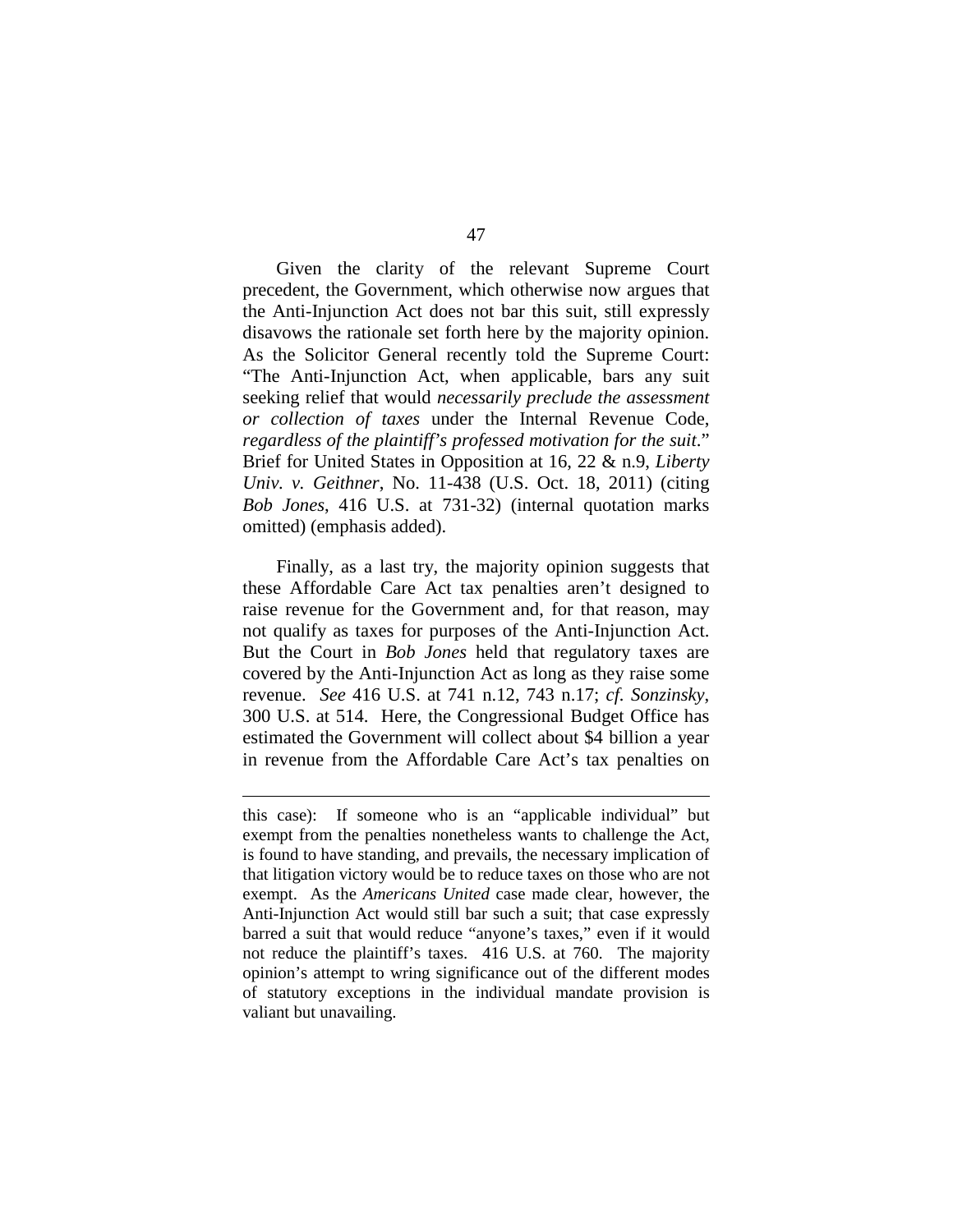those without health insurance. *See* Letter from Douglas W. Elmendorf, Director, Cong. Budget Office, to Sen. Harry Reid tbl.3 (Mar. 11, 2010). To put it in concrete terms, that would pay the annual salaries of about 100,000 members of the U.S. Military. That's real revenue.

In short, we cannot avoid the Anti-Injunction Act either by characterizing plaintiffs' complaint as a challenge to the mandate and not to the tax penalty, or by characterizing the Government's goal as regulating the decision to buy health insurance rather than as raising revenue.

## V

Plaintiffs and the Government have suggested, as have a host of outside commentators, that the courts should decide the constitutionality of the individual mandate provision now because the country has a pressing need for an immediate judicial resolution. I respect that argument. But prudential considerations of that sort cannot override the text of a statute that limits our jurisdiction. There is no "compelling prudential considerations" exception to the Anti-Injunction Act. In any event, the relevant prudential considerations on balance support our waiting to decide this case until 2015, in tax refund or enforcement suits that are brought after the mandate has taken effect.

## A

Contrary to the suggestions of some, we cannot simply disregard the Anti-Injunction Act. The Supreme Court has emphasized that the desire for a final judicial decision on the constitutionality of a law cannot trump constitutional or statutory limits on the judicial power.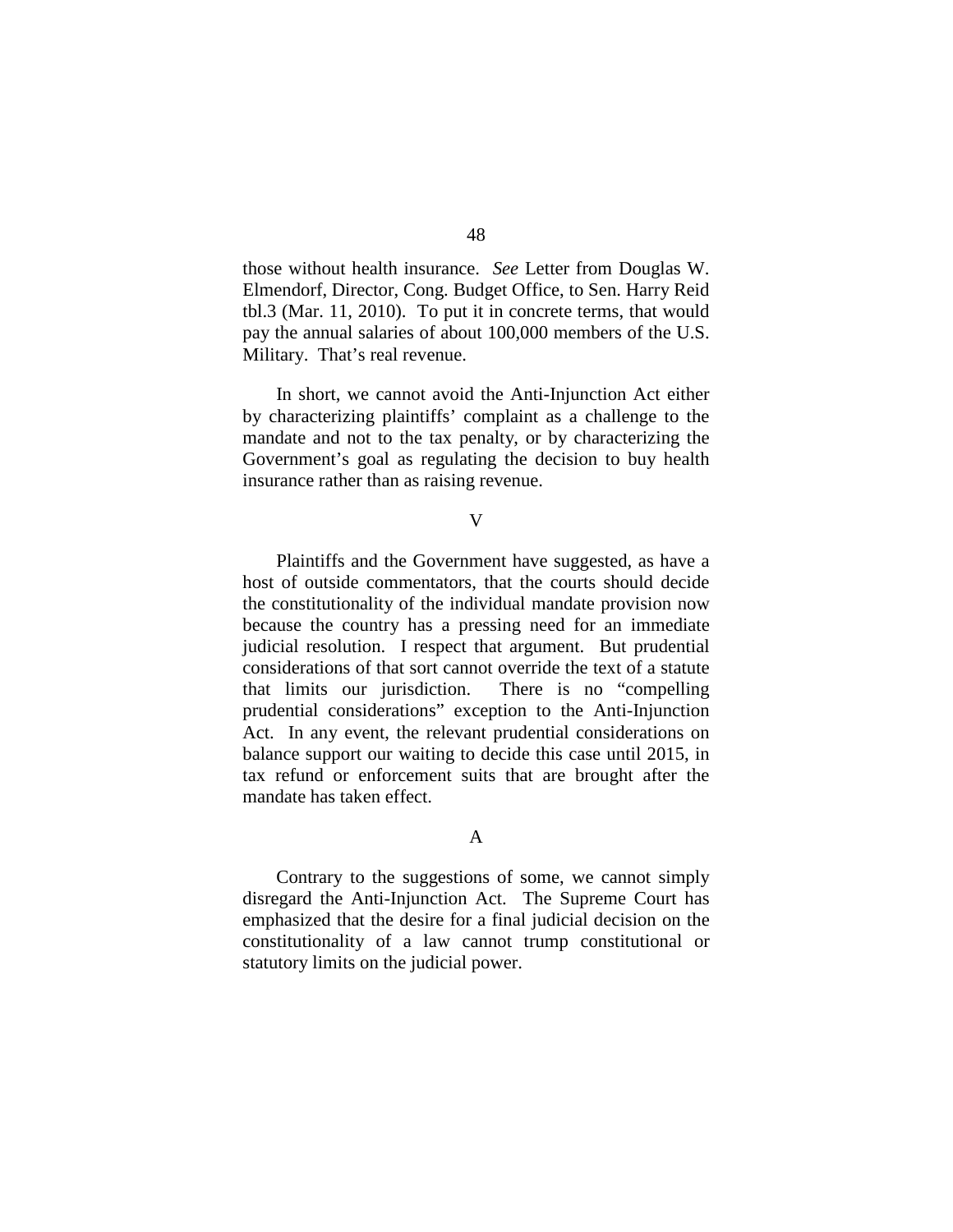In *Raines v. Byrd*, for example, the Supreme Court considered the constitutionality of the Line Item Veto Act, an issue even more fundamental to government operations and budgetary issues than the current litigation over the individual mandate. But the Court explained that the preference for a prompt judicial resolution of the legislation's constitutionality could not overcome constraints on the Court's jurisdiction – in that case, the Constitution's standing requirement: "In the light of this overriding and time-honored concern about keeping the Judiciary's power within its proper constitutional sphere, we must put aside the natural urge to proceed directly to the merits of this important dispute and to 'settle' it for the sake of convenience and efficiency." 521 U.S. 811, 820 (1997) (footnote omitted).

Some have contended, however, that Congress would have wanted the courts to decide this case now, notwithstanding the Anti-Injunction Act. But Congress did not express any such alleged intent in the text of the Affordable Care Act. The parties cite no committee report or even an individual statement by a Member of Congress expressing the view that courts should decide challenges to the individual mandate immediately, despite the Anti-Injunction Act. So even if we employ the most generous approach to legislative history, we find no support for this argument. *Cf. Puerto Rico Dep't of Consumer Affairs v. Isla Petroleum Corp.*, 485 U.S. 495, 501 (1988) ("unenacted approvals, beliefs, and desires are not laws").

The invocation of presumed congressional intent is particularly inappropriate here because Congress clearly devoted careful attention to the tax enforcement details of the individual mandate provision. Congress specifically barred the IRS from using some of its traditional tools to enforce the mandate. But Congress did not create an exception to the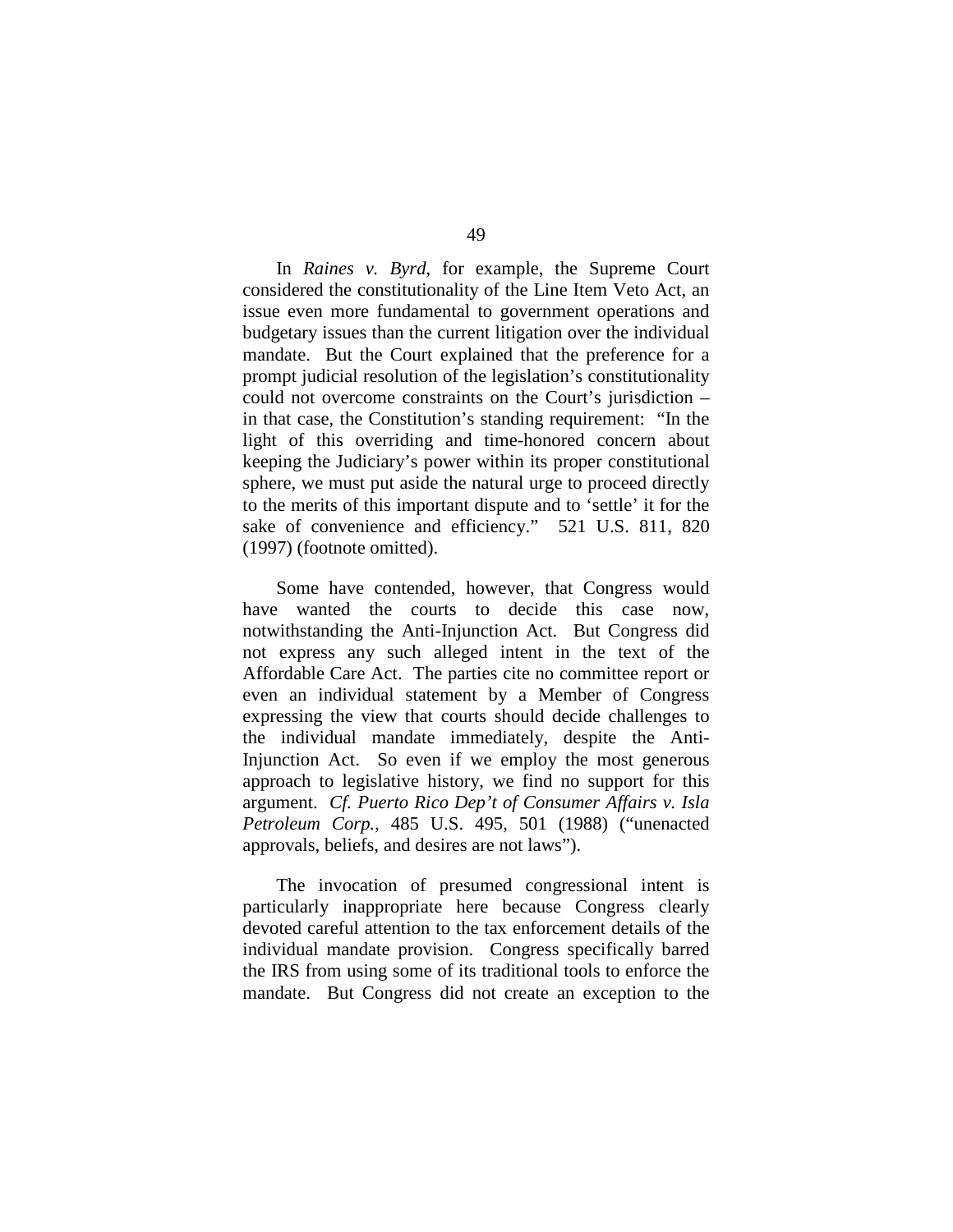Anti-Injunction Act to allow pre-enforcement suits challenging the constitutionality of the mandate. Here as elsewhere, courts should not upend the balance Congress struck in the statutory text.

Some have said that the health insurance industry prefers a decision now and that Congress would have wanted courts to accommodate that concern. That is certainly a reason Congress could have decided – and still could decide – to exempt this statute from the Anti-Injunction Act.<sup>[34](#page-87-0)</sup> After all, the voice of the health insurance industry was heard when this legislation was crafted. But Congress did not exempt the individual mandate provision from the Anti-Injunction Act. We cannot rewrite the Affordable Care Act to accommodate an alleged congressional intent to follow the apparent wishes of the health insurance industry.

Some have suggested that the Anti-Injunction Act does not apply because these suits have been brought so far in advance of the mandate's 2014 effective date. But there is no "early-bird special" exception to the Anti-Injunction Act. And creating such an exception would pose a host of arbitrary line-drawing problems. The proper audience for such an argument is Congress, which can always carve out an exemption to the Anti-Injunction Act or set up a special judicial review proceeding of the kind employed for the Line Item Veto Act or the Bipartisan Campaign Reform Act. But Congress has not done so, and we must adhere to the congressional choice reflected in the statutory text. *See Bob* 

<span id="page-87-0"></span> <sup>34</sup> *Bob Jones* squarely held that there is no "great harm" exception to the Anti-Injunction Act. 416 U.S. 725, 745 (1974). The Court emphasized that Congress is the proper body to create exceptions. And indeed, after *Bob Jones*, Congress carved out a narrow exception to allow pre-enforcement challenges to the IRS's determinations of tax-exempt status.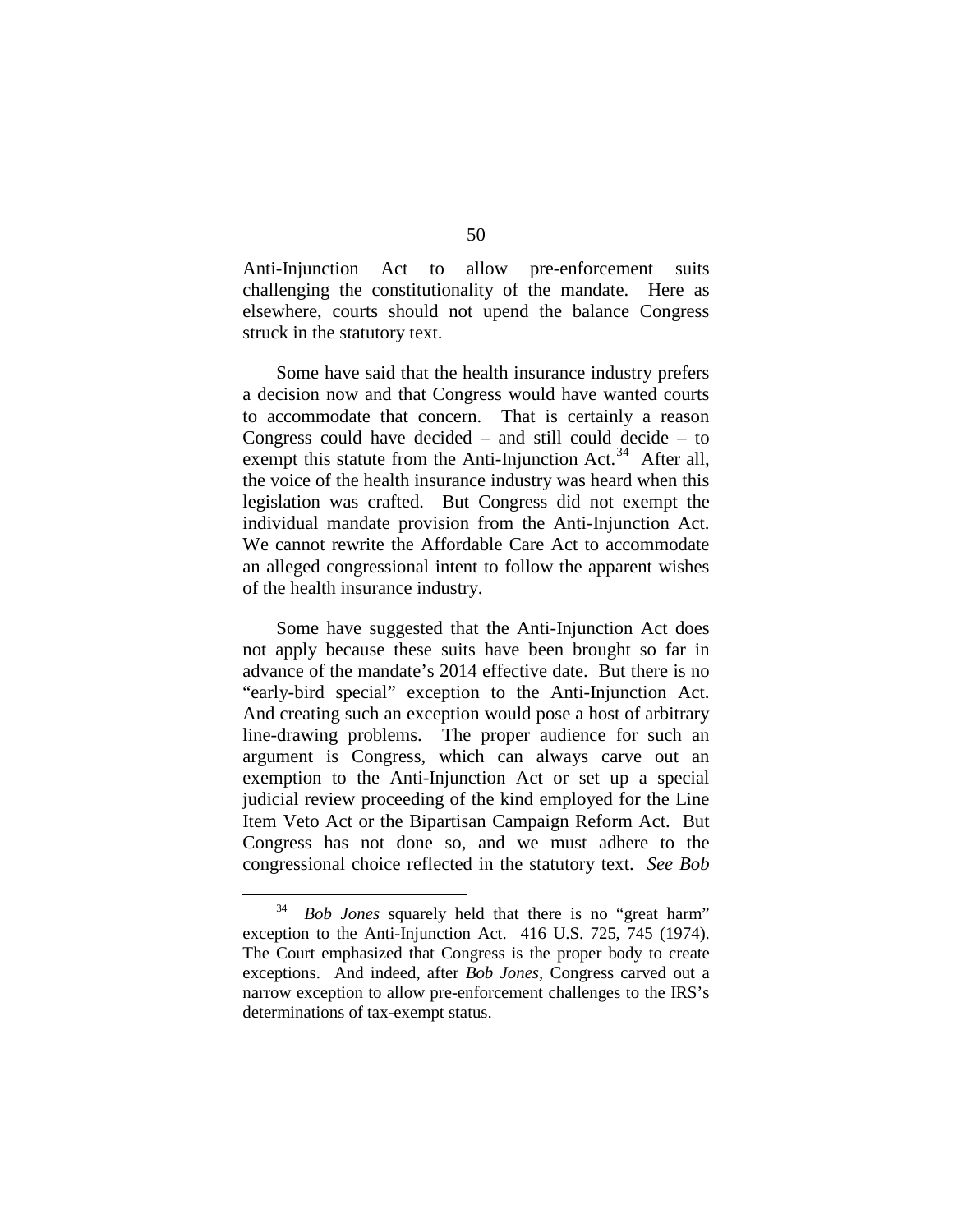*Jones Univ. v. Simon*, 416 U.S. 725, 750 (1974) ("But this matter is for Congress, which is the appropriate body to weigh the relevant, policy-laden considerations, such as the harshness of the present law . . . .").

If Congress wants the courts to decide the individual mandate suits now, Congress can always remove the jurisdictional limit; the Anti-Injunction Act's jurisdictional bar is statutory, not constitutional. Absent such congressional action, however, we must adhere to the statutory constraints on our jurisdiction no matter how much the parties might want us to jump the jurisdictional rails and decide this case now.

B

Even if we could alter our interpretation of the Anti-Injunction Act based on prudential considerations, those considerations on balance support our waiting to decide this case until 2015 (in tax refund or enforcement suits brought after the mandate has taken effect). By waiting, we would respect the bedrock principle of judicial restraint that courts avoid prematurely or unnecessarily deciding constitutional questions.

The Supreme Court recently summarized those essential tenets while declining to reach a vital question about the constitutionality of Section 5 of the Voting Rights Act:

That constitutional question has attracted ardent briefs from dozens of interested parties, but the importance of the question does not justify our rushing to decide it. Quite the contrary: Our usual practice is to avoid the unnecessary resolution of constitutional questions. We agree that the district is eligible under the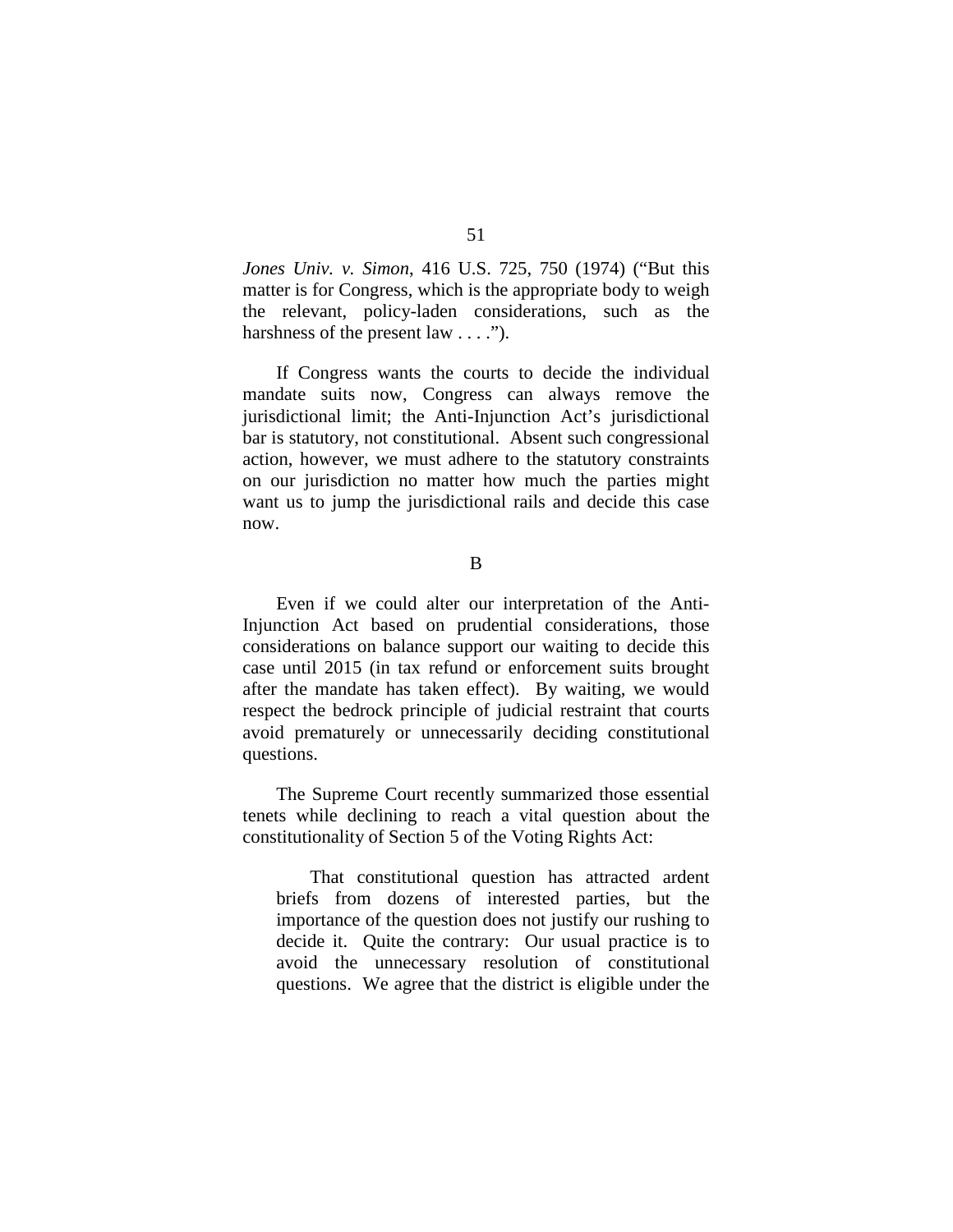Act to seek bailout. We therefore reverse, and do not reach the constitutionality of  $\S 5$ ....

In assessing those questions, we are keenly mindful of our institutional role. We fully appreciate that judging the constitutionality of an Act of Congress is the gravest and most delicate duty that this Court is called on to perform. The Congress is a coequal branch of government whose Members take the same oath we do to uphold the Constitution of the United States. . . .

We will not shrink from our duty "as the bulwark of a limited constitution against legislative encroachments," The Federalist No. 78, p. 526 (J. Cooke ed. 1961) (A. Hamilton), but it is a well-established principle governing the prudent exercise of this Court's jurisdiction that normally the Court will not decide a constitutional question if there is some other ground upon which to dispose of the case.

*Northwest Austin Municipal Utility District Number One v. Holder*, 129 S. Ct. 2504, 2508, 2513 (2009) (some citations, internal quotation marks, and brackets omitted).

Although the *Northwest Austin* Court was addressing the constitutional avoidance canon, the general principles it articulated about avoiding premature or unnecessary constitutional decisions apply to this case as well.<sup>[35](#page-89-0)</sup>

<span id="page-89-0"></span><sup>&</sup>lt;sup>35</sup> The Supreme Court has repeated that point many times. *See, e.g.*, *Elk Grove Unified School District v. Newdow*, 542 U.S. 1, 11 (2004) ("The command to guard jealously and exercise rarely our power to make constitutional pronouncements requires strictest adherence when matters of great national significance are at stake. Even in cases concededly within our jurisdiction under Article III,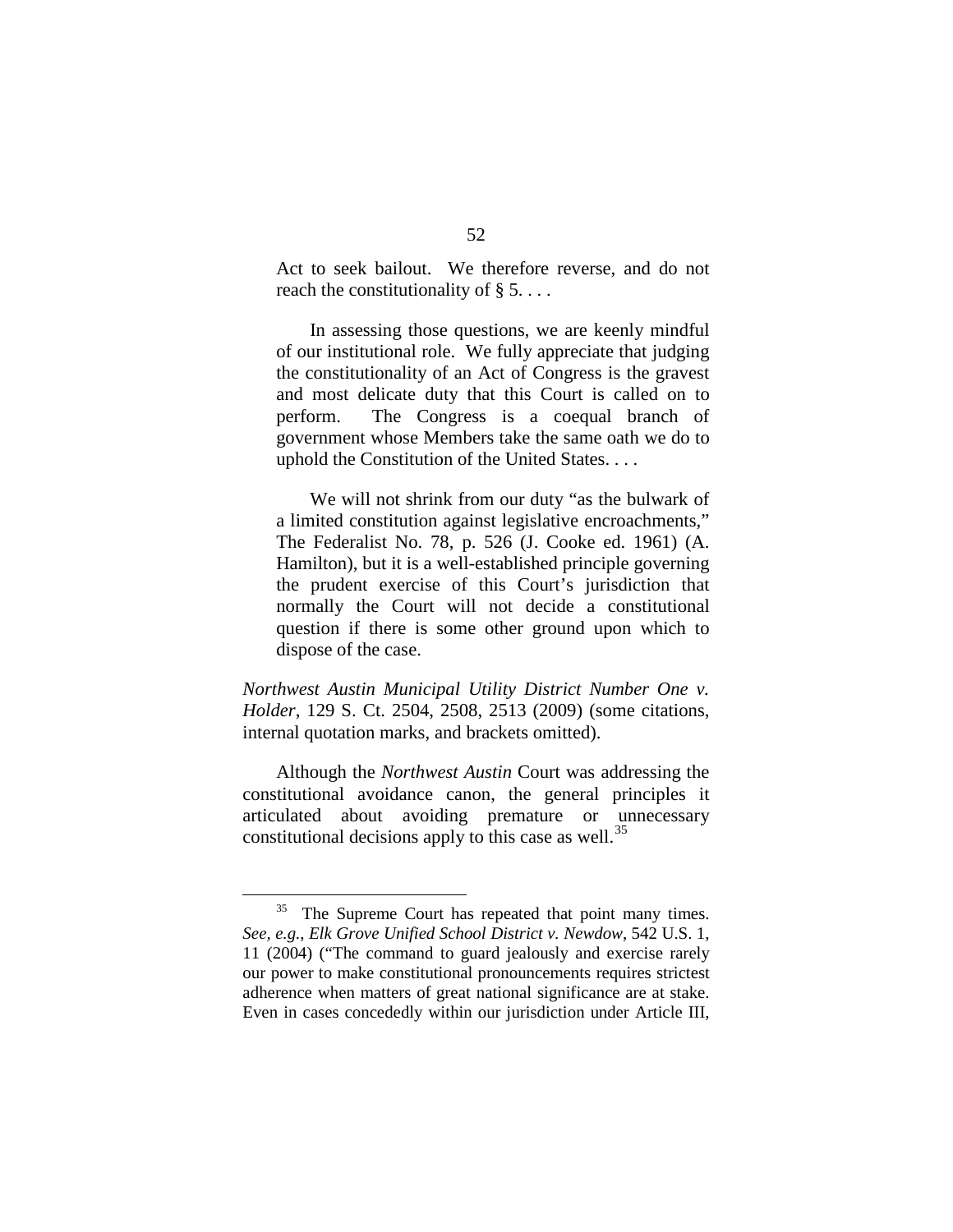The principle that we avoid premature or unnecessary constitutional decisions applies with special force here. That's because if we do not decide the constitutional issue now, we may *never* have to decide it.

*First*, this case could disappear by 2015 because, by then, Congress may fix the alleged constitutional shortcoming and ensure that the Affordable Care Act's individual mandate provision fits comfortably within Congress's Taxing Clause power. To be clear, I do not take a position here on whether the statute as *currently* written is justifiable under the Taxing Clause or the Commerce Clause. What I am saying is that the only potential Taxing Clause shortcoming in the current individual mandate provision appears to be relatively slight. And just a minor tweak to the current statutory language would definitively establish the law's constitutionality under

we abide by a series of rules under which we have avoided passing upon a large part of all the constitutional questions pressed upon us for decision.") (citation, internal quotation marks, and brackets omitted); *Valley Forge Christian College v. Americans United for Separation of Church & State, Inc.*, 454 U.S. 464, 474 (1982) ("this Court has refrained from passing upon the constitutionality of an act of the representative branches unless obliged to do so in the proper performance of our judicial function") (citation, internal quotation marks, and brackets omitted); *Ashwander v. TVA*, 297 U.S. 288, 346-47 (1936) (Brandeis, J., concurring) ("The Court will not anticipate a question of constitutional law in advance of the necessity of deciding it. It is not the habit of the Court to decide questions of a constitutional nature unless absolutely necessary to a decision of the case.") (footnote, citations, and internal quotation marks omitted); *cf. Schlesinger v. Reservists Committee to Stop the War*, 418 U.S. 208 (1974); *Ex parte Levitt*, 302 U.S. 633 (1937).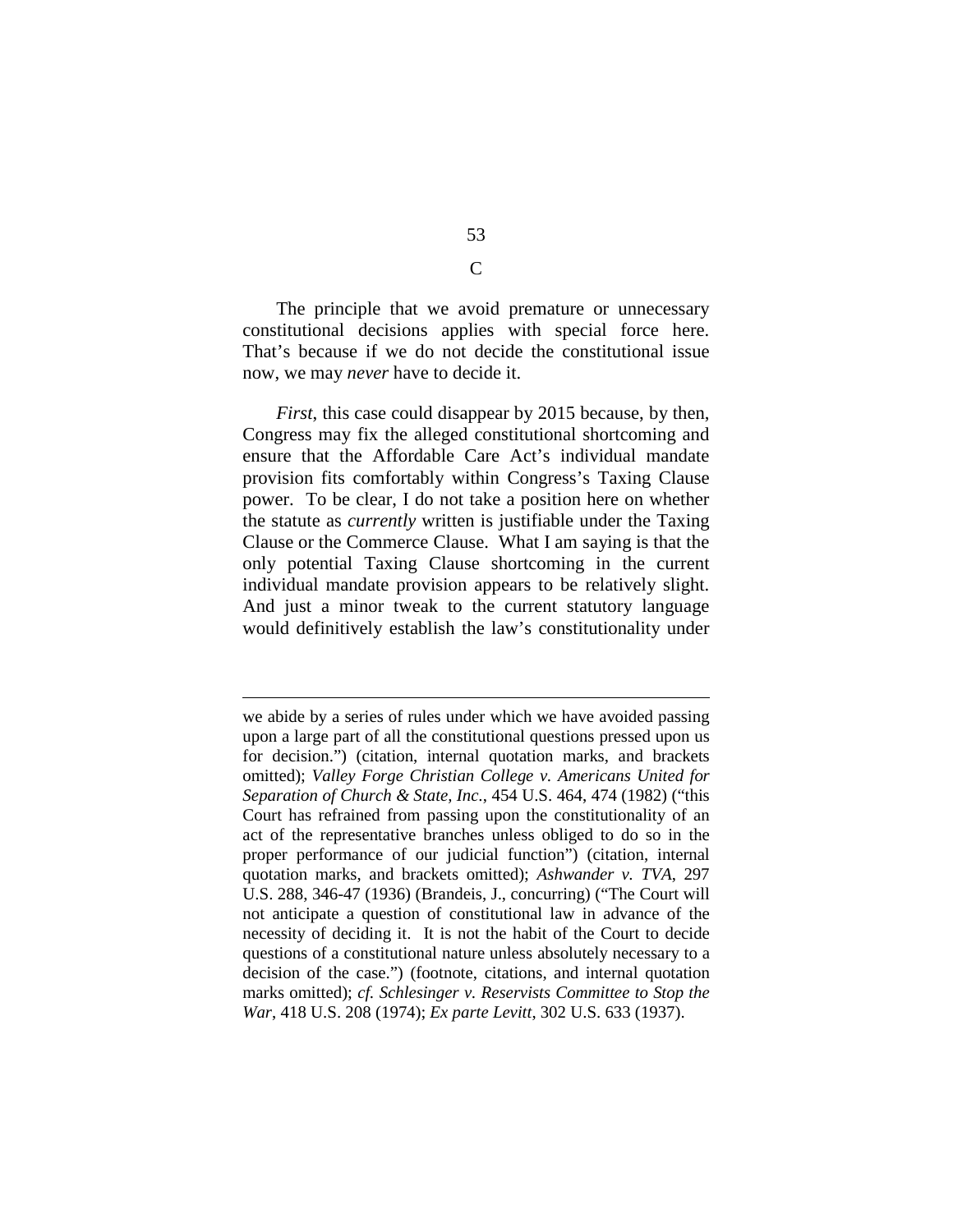the Taxing Clause (and thereby moot any need to consider the Commerce Clause).<sup>[36](#page-91-0)</sup>

The only reason<sup>[37](#page-91-1)</sup> the current statute *may not* suffice under the Taxing Clause is that Section 5000A arguably does

<span id="page-91-0"></span> <sup>36</sup> Earlier in this opinion, I explained that the Anti-Injunction Act applies to the tax penalty at issue here because of how the various statutory provisions, cross-references, and definitions in the Tax Code fit together. As the Supreme Court has indicated, the fact that the Anti-Injunction Act applies does not necessarily mean the tax penalty is permissible under the Taxing Clause. *Compare Bailey v. George*, 259 U.S. 16 (1922) (pre-enforcement challenge to exaction is barred by the Anti-Injunction Act), *with Bailey v. Drexel Furniture Co.*, 259 U.S. 20 (1922) (in refund suit, holding that the same exaction is invalid under the Taxing Clause).

Plaintiffs' suit, if successful, would reduce their payment of taxes (and the tax is not a criminal prohibition such that the Due Process Clause would require a pre-enforcement suit to be available). That's all that's needed to find the Anti-Injunction Act applicable. That is not necessarily all that's needed to justify a civil penalty under the Taxing Clause.

<span id="page-91-1"></span> $37$  It is true that plaintiffs advance a variety of other arguments why the Affordable Care Act's penalties for failing to have health insurance cannot be justified under the Taxing Clause. But those alternative arguments all appear to be definitively foreclosed by Supreme Court precedent. First, contrary to plaintiffs' contention, the Taxing Clause authorizes regulatory taxes, at least so long as the tax raises some revenue, as it does here. *See United States v. Sanchez*, 340 U.S. 42, 44-45 (1950); *Sonzinsky v. United States*, 300 U.S. 506, 513-14 (1937). Moreover, the fact that an exaction is not labeled a tax does not vitiate Congress's power under the Taxing Clause. *See License Tax Cases*, 72 U.S. 462, 471 (1867) ("The granting of a license, therefore, must be regarded as nothing more than a mere form of imposing a tax, and of implying nothing except that the licensee shall be subject to no penalties under national law, if he pays it."). Nor does it matter that Congress did not explicitly cite the Taxing Clause when enacting the legislation.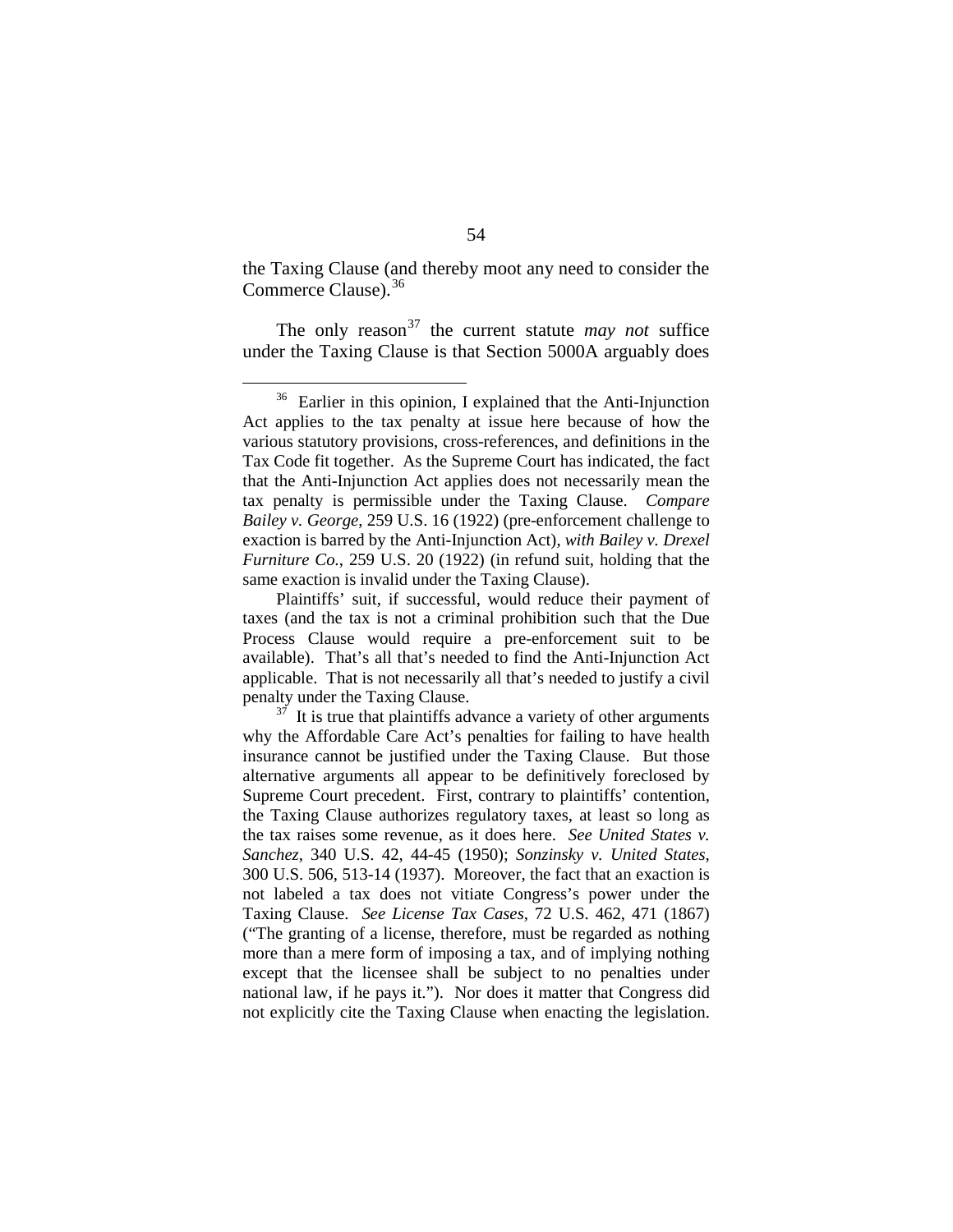not just incentivize certain kinds of lawful behavior but also mandates such behavior. Section 5000A provides: "An applicable individual *shall* for each month beginning after 2013 ensure that the individual, and any dependent of the individual who is an applicable individual, is covered under minimum essential coverage for such month." 26 U.S.C. § 5000A(a) (emphasis added).

Therefore, beginning in 2014, a citizen who does not maintain health insurance might be acting *illegally*. [38](#page-92-0) The Taxing Clause has not traditionally authorized a legal prohibition or mandate, as opposed to just a financial disincentive or incentive.<sup>[39](#page-92-1)</sup> Another source of constitutional

*See Woods v. Cloyd W. Miller Co.*, 333 U.S. 138, 144 (1948) ("The question of the constitutionality of action taken by Congress does not depend on recitals of the power which it undertakes to exercise."). Finally, neither plaintiffs here nor plaintiffs in the other Affordable Care Act cases have, so far as I am aware, argued that the amount of the Affordable Care Act's exaction is so high as to be a criminal punishment and thus unjustifiable under the Taxing Clause for that reason. Nor could they. *Cf. Dep't of Revenue of Mont. v. Kurth Ranch*, 511 U.S. 767, 778-81 (1994); *Sonzinsky*, 300 U.S. at 513.

<span id="page-92-0"></span><sup>&</sup>lt;sup>38</sup> At oral argument, counsel for the Government argued that a citizen who refused to obtain health insurance would still be acting lawfully. If that were true, the mandate would presumably pass muster under the Taxing Clause. But it is not evident that the statutory language is fairly susceptible to such an interpretation. That said, perhaps the canon of constitutional avoidance would allow such an interpretation of this provision and thereby squeeze it within the Taxing Clause. *Cf. Northwest Austin Municipal Utility District Number One*, 129 S. Ct. 2504.

<span id="page-92-1"></span><sup>&</sup>lt;sup>39</sup> The Taxing Clause and the Necessary and Proper Clause plainly do support prohibitions and mandates related to compliance with tax reporting, filing, and payment obligations, as opposed to civil penalty provisions imposing prohibitions or mandates on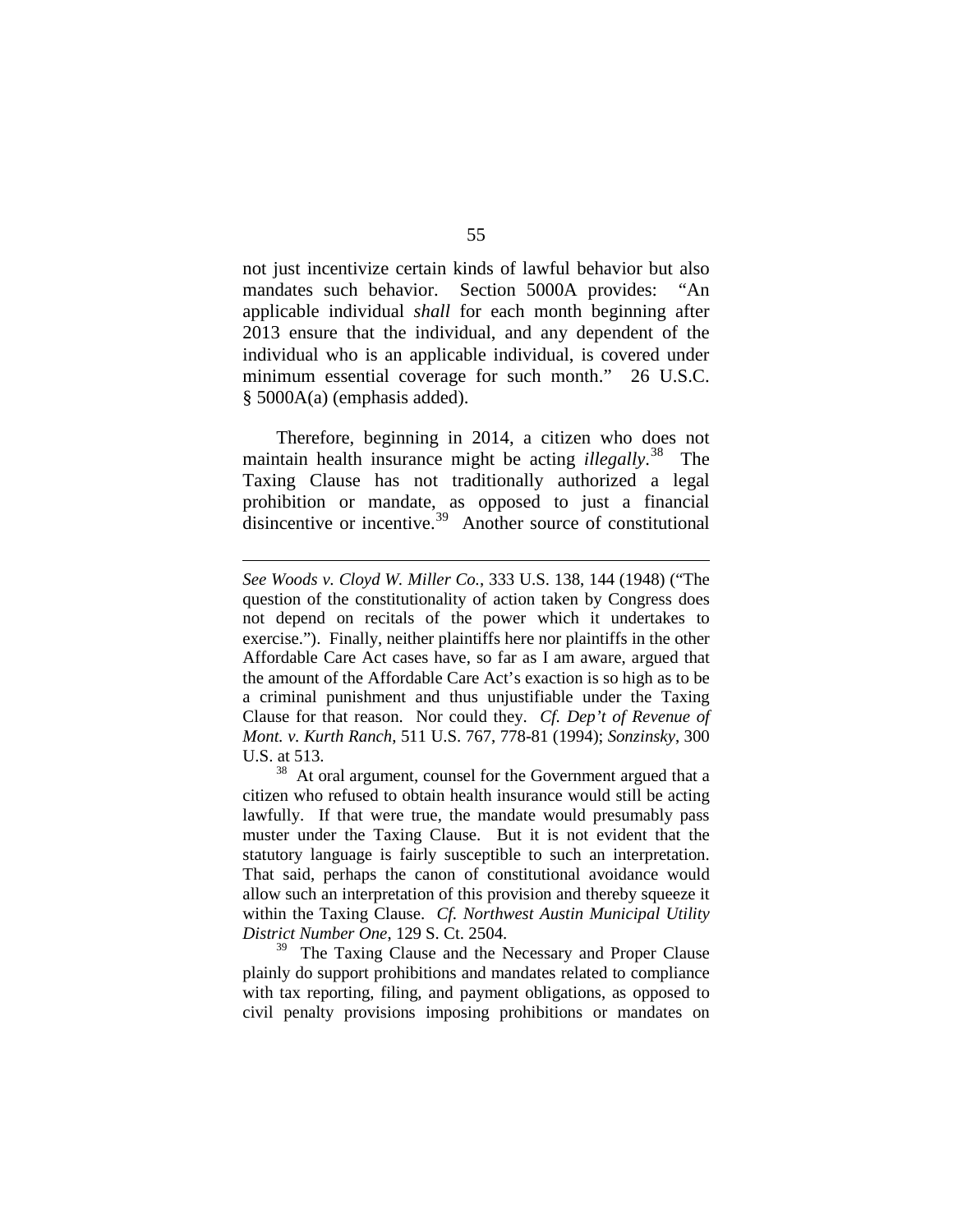authority – for example, the Commerce Clause – has customarily been thought necessary to justify such prohibitions or mandates.<sup>[40](#page-93-0)</sup>

Many have contended, however, that a legal mandate with a civil tax penalty for non-compliance is economically indistinguishable from a traditional regulatory tax if the amounts of the exactions are the same. Such an argument assumes that citizens care only about economic incentives and not also about complying with The Law. Plaintiffs vigorously contest that assertion. According to plaintiffs, the United States does not necessarily consist of 310 million people who have over-absorbed their Posner and equate (i) a traditional regulatory tax that incentivizes or disincentivizes certain behavior and (ii) a legal mandate or prohibition accompanied by a tax penalty of the same amount. After all, plaintiffs say, common sense tells us that many citizens want to be lawabiding (and known as law-abiding), and that their desire to

underlying private behavior (for example, a mandate to have health insurance).

<span id="page-93-0"></span><sup>&</sup>lt;sup>40</sup> Although the courts have not had occasion to explain this distinction clearly (perhaps because most extant federal prohibitions in the social policy arena have been comfortably authorized by the Commerce Clause), the apparent difference was once cogently described by the Solicitor General: "It may not be easy to draw a line of demarcation between a penalty and a tax, but the line of demarcation seems to be that, where the statute prohibits the doing of an act and as a sanction imposes a pecuniary punishment for violating the act, then it is a penalty, and not a tax at all; but, where the thing done is not prohibited, but, with respect to the privilege of doing it, an excise tax is imposed, it is none the less a tax, even though it be, in its practical results, prohibitive." Argument of Solicitor General in *Bailey v. Drexel Furniture Co.*, *reported in* 259 U.S. at 21-22.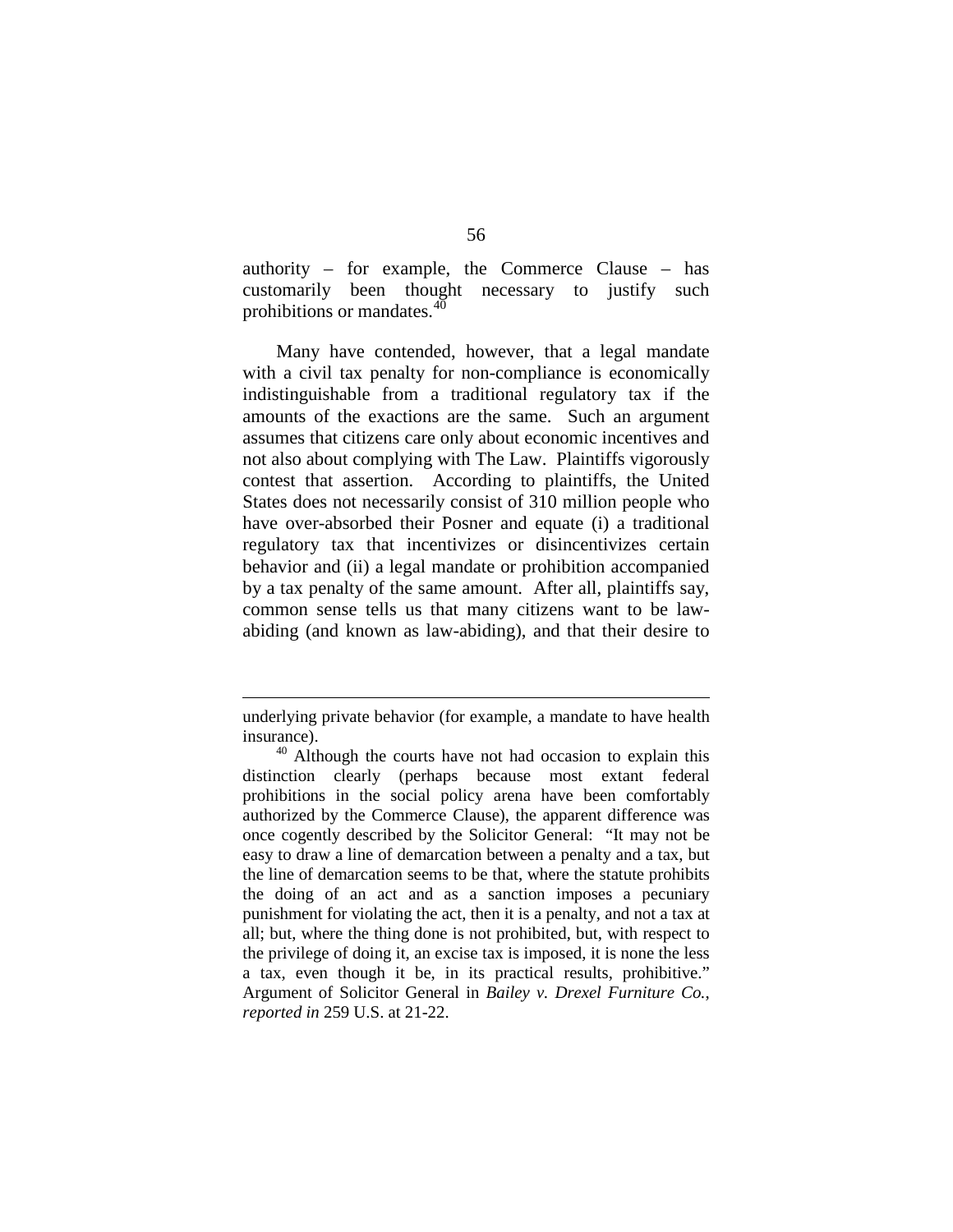be law-abiding affects their behavior. $41$  For purposes of the Taxing Clause, mandates and prohibitions might be one step beyond the traditional kinds of regulatory taxes that the Taxing Clause has authorized.

But this discussion about the *potential* problem with the Government's Taxing Clause argument also shows how easily Congress could eliminate any such potential problem. For example, Congress might keep the current statutory language and payment amounts and simply add a provision as basic as: "The taxpayer has a lawful choice either to maintain health insurance or make the payment to the IRS required by Section 5000A(a)-(c)." Or Congress might retain the exactions and payment amounts as they are but eliminate the legal mandate language in Section 5000A, instead providing something to the effect of: "An applicable individual without minimum essential coverage must make a payment to the IRS on his or her tax return in the amounts listed in Section 5000A(c)." Or Congress could adopt the approach from the House-passed bill, which expressly created a tax incentive and plainly satisfied the Taxing Clause.

Any of those options – and others as well – would ensure that this provision operates as a traditional regulatory tax and readily satisfies the Taxing Clause. *See United States v. Sanchez*, 340 U.S. 42, 44 (1950) (even a tax with "regulatory character and prohibitive burden" "does not cease to be valid merely because it regulates, discourages, or even definitely

<span id="page-94-0"></span> <sup>41</sup> *See* OFFICE OF TAX POLICY, DEP'T OF THE TREASURY, REPORT TO THE CONGRESS ON PENALTY AND INTEREST PROVISIONS OF THE INTERNAL REVENUE CODE 36 (1999) ("[P]enalties clearly signal that noncompliance is not acceptable behavior.... In establishing social norms and expectations, subjecting the noncompliant behavior to any penalty may be as important as the exact level of the penalty . . . .").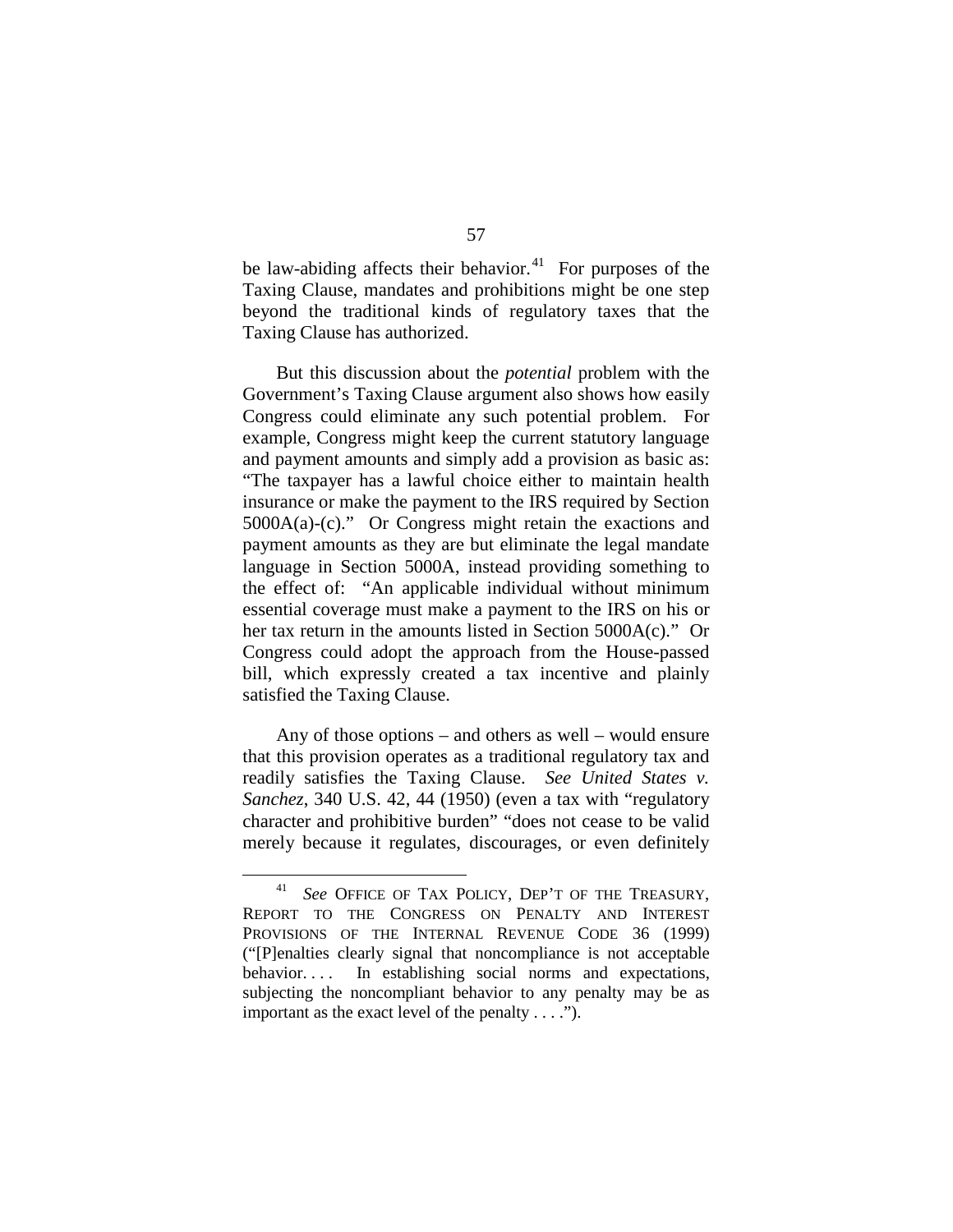deters the activities taxed"); *Sonzinsky v. United States*, 300 U.S. 506, 513 (1937) ("[A]n Act of Congress which on its face purports to be an exercise of the taxing power is not any the less so because the tax is burdensome or tends to restrict or suppress the thing taxed."); *cf., e.g.*, Affordable Health Care for America Act, H.R. 3962, 111th Cong. § 501 (2009) (House-passed bill on health care reform imposing a "[t]ax on individuals without acceptable health care coverage"); Patients' Choice Act, H.R. 2520, 111th Cong. §§ 301-303 (2009) (proposing to amend the Tax Code to create a refundable tax credit for the purchase of qualifying health insurance plans). $^{42}$  $^{42}$  $^{42}$ 

*Second*, but far more broadly, by 2015 Congress might choose to eliminate Section 5000A altogether – that is, eliminate this financial disincentive for failing to have health insurance. Or the President might not enforce the individual mandate provision if the President concludes that enforcing it would be unconstitutional. $43$  In one of those events, the

This power does not work in reverse, either for the President or Congress. In other words, the President may not enforce a

<span id="page-95-0"></span> $42$  To the extent eliminating the legal mandate language would decrease the incentive to buy health insurance, the amount of the exaction for not having health insurance could be increased (so long as it remains a civil exaction) if that were deemed appropriate to maintain an equivalent incentive.

<span id="page-95-1"></span><sup>&</sup>lt;sup>43</sup> Under the Constitution, the President may decline to enforce a statute that regulates private individuals when the President deems the statute unconstitutional, even if a court has held or would hold the statute constitutional. *See Freytag v. Commissioner*, 501 U.S. 868, 906 (1991) (Scalia, J., concurring) (the President possesses "the power to veto encroaching laws or even to disregard them when they are unconstitutional") (citation omitted). Similarly, Congress may repeal or decline to pass a statute based on its own constitutional interpretation even if the courts have (or would have) upheld the statute as constitutional.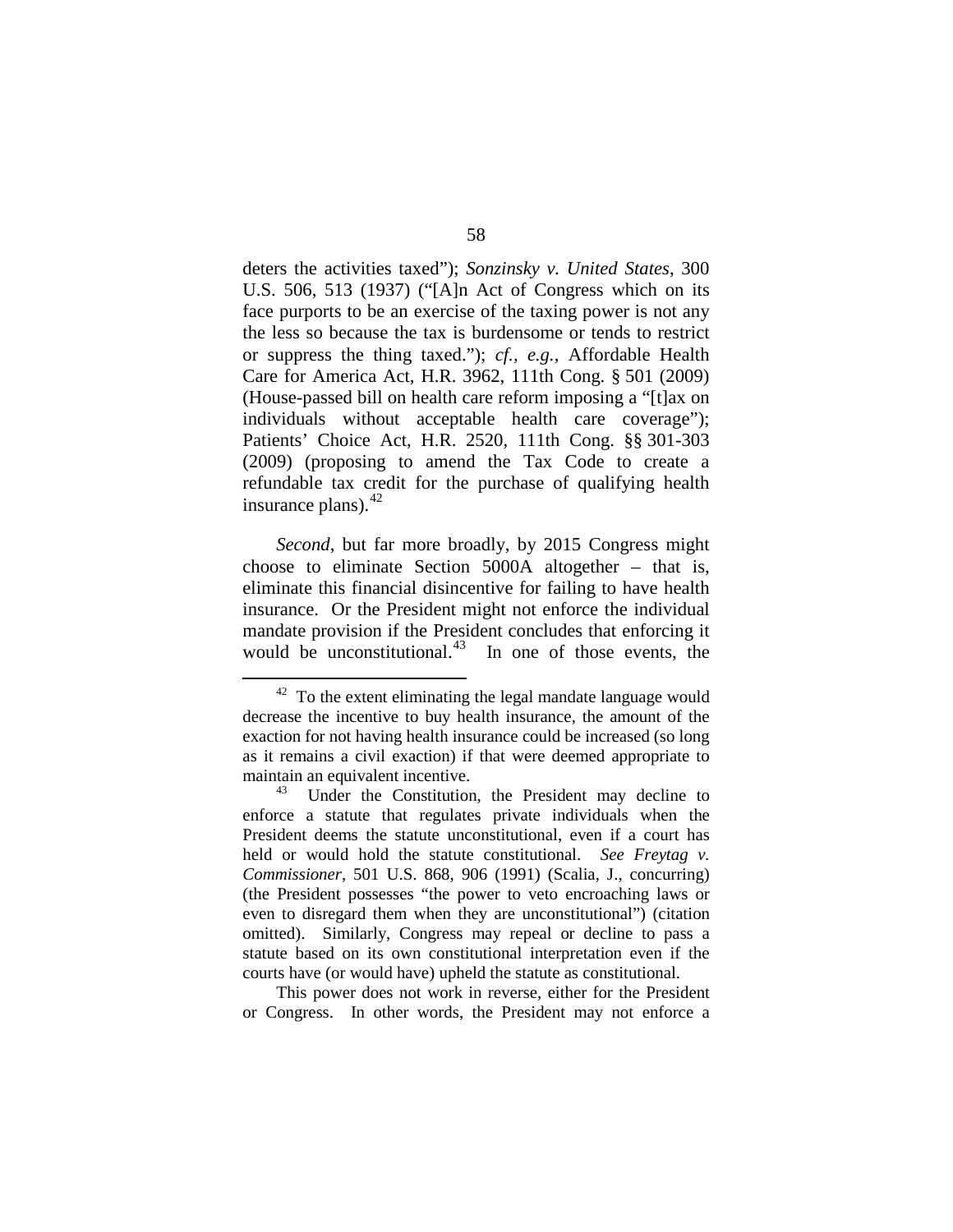courts would likewise never have to opine on the constitutional issues presented in this case.

We all recognize the legislative realities that make any change unlikely, whether just to "fix" any potential constitutional problem or to take more significant action with respect to Section 5000A. After all, our constitutional system requires action by three entities before any legislative change may be approved – House, Senate, and Executive. Therefore, it is much harder to pass legislation – even technical fixes – than to block legislation. That said, there is the possibility of such legislative action that could obviate the need for the Judiciary to decide this immensely consequential constitutional issue.

To be clear, federal courts do not wait to decide constitutional cases simply because of the possibility of congressional change to the legislation or presidential nonenforcement of what the President concludes is an unconstitutional law. Delay on that basis would constitute judicial abdication, not judicial restraint. But the discussion here has been addressing the question whether there are compelling prudential considerations that would justify overriding the limits of the Anti-Injunction Act and deciding this case now. In considering that specific question, it is relevant to note that waiting to decide might mean *never*

statute against a private individual when the statute is deemed unconstitutional by the courts. Nor may Congress pass a statute and have it enforced against private individuals simply because Congress disagrees with the Supreme Court. In those situations, the Judiciary has the final word on the meaning of the Constitution. *See, e.g.*, *Boumediene v. Bush*, 553 U.S. 723 (2008); *Dickerson v. United States*, 530 U.S. 428 (2000); *United States v. Eichman*, 496 U.S. 310 (1990).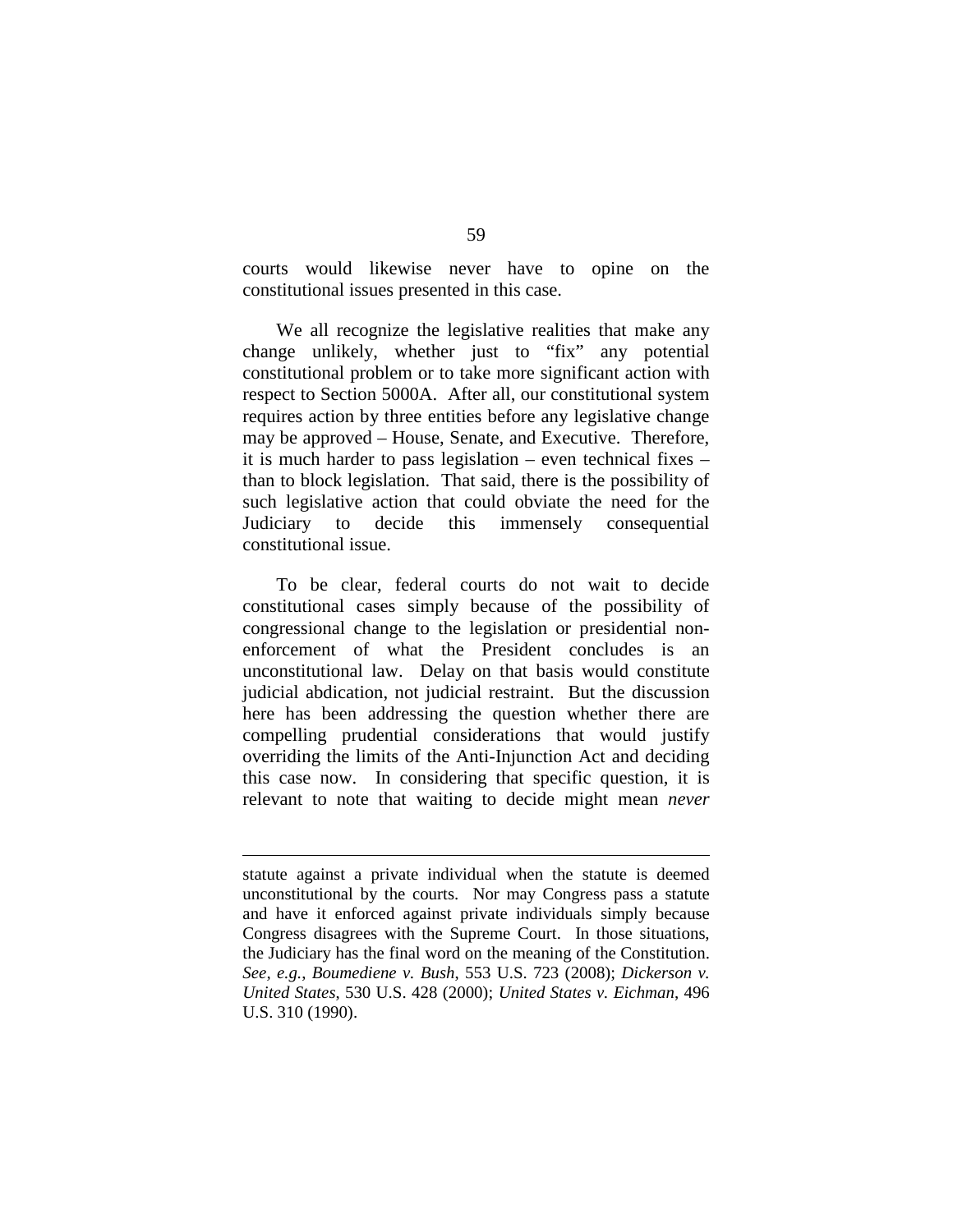having to decide, a prospect that supports adherence to the Anti-Injunction Act.

D

There is an additional compelling reason to be wary of an unnecessary or premature constitutional ruling in this case. As I have said, the Government's Taxing Clause argument may have a potential problem because of the statute's legal mandate (although that potential problem is relatively minor and could be easily fixed by Congress, as described above). Indeed, no court to reach the merits has accepted the Government's Taxing Clause argument. As a result, those courts have had to tackle the Government's Commerce Clause submission.

But the Commerce Clause issue is extremely difficult and rife with significant and potentially unforeseen implications for the Nation and the Judiciary. *Cf. Northwest Austin Municipal Utility District Number One*, 129 S. Ct. at 2513.<sup>[44](#page-97-0)</sup>

To uphold the Affordable Care Act's mandatorypurchase requirement under the Commerce Clause, we would have to uphold a law that is unprecedented on the federal level in American history. That fact alone counsels the Judiciary to exercise great caution. *See United States v. Lopez*, 514 U.S. 549, 580, 583 (1995) (Kennedy, J., concurring) ("The statute before us upsets the federal balance to a degree that renders it an unconstitutional assertion of the commerce power, and our intervention is required. . . . If Congress attempts that extension, then at the least we must

<span id="page-97-0"></span> <sup>44</sup> For purposes of this discussion, when referring to the Government's Commerce Clause argument, I am referring to both the Commerce Clause and the supplementary Necessary and Proper Clause.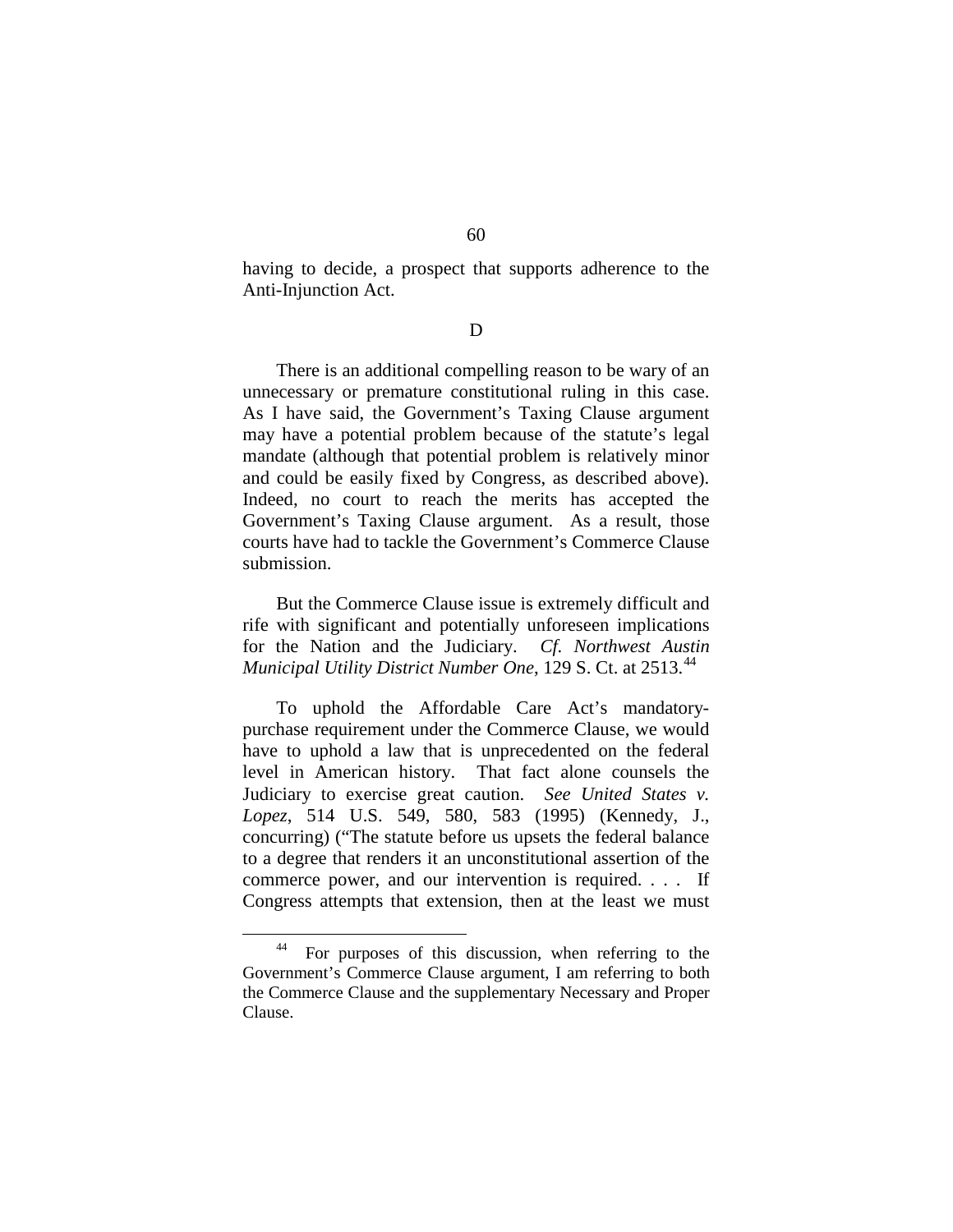inquire whether the exercise of national power seeks to intrude upon an area of traditional state concern. . . . The statute now before us forecloses the States from experimenting and exercising their own judgment in an area to which States lay claim by right of history and expertise, and it does so by regulating an activity beyond the realm of commerce in the ordinary and usual sense of that term."); *see also Printz v. United States*, 521 U.S. 898, 905 (1997) ("[I]f, as petitioners contend, earlier Congresses avoided use of this highly attractive power, we would have reason to believe that the power was thought not to exist.").

In addition, the Government's position on the Commerce Clause carries broad implications – far broader than its position on the Taxing Clause. Under the Government's Commerce Clause theory, as it freely acknowledged at oral argument, the Government could impose imprisonment or other criminal punishment on citizens who do not have health insurance. That is a rather jarring prospect. The Affordable Care Act does not impose such criminal penalties. But if we approve the Affordable Care Act's mandate under the Commerce Clause, we would necessarily be approving criminal punishment – including imprisonment – for failure to comply not only with this Act but also with future mandatorypurchase requirements.

Moreover, despite the Government's effort to cabin its Commerce Clause argument to mandatory purchases of health insurance, there seems no good reason its theory would not ultimately extend as well to mandatory purchases of retirement accounts, housing accounts, college savings accounts, disaster insurance, disability insurance, and life insurance, for example. We should hesitate to unnecessarily decide a case that could usher in a significant expansion of congressional authority with no obvious principled limit.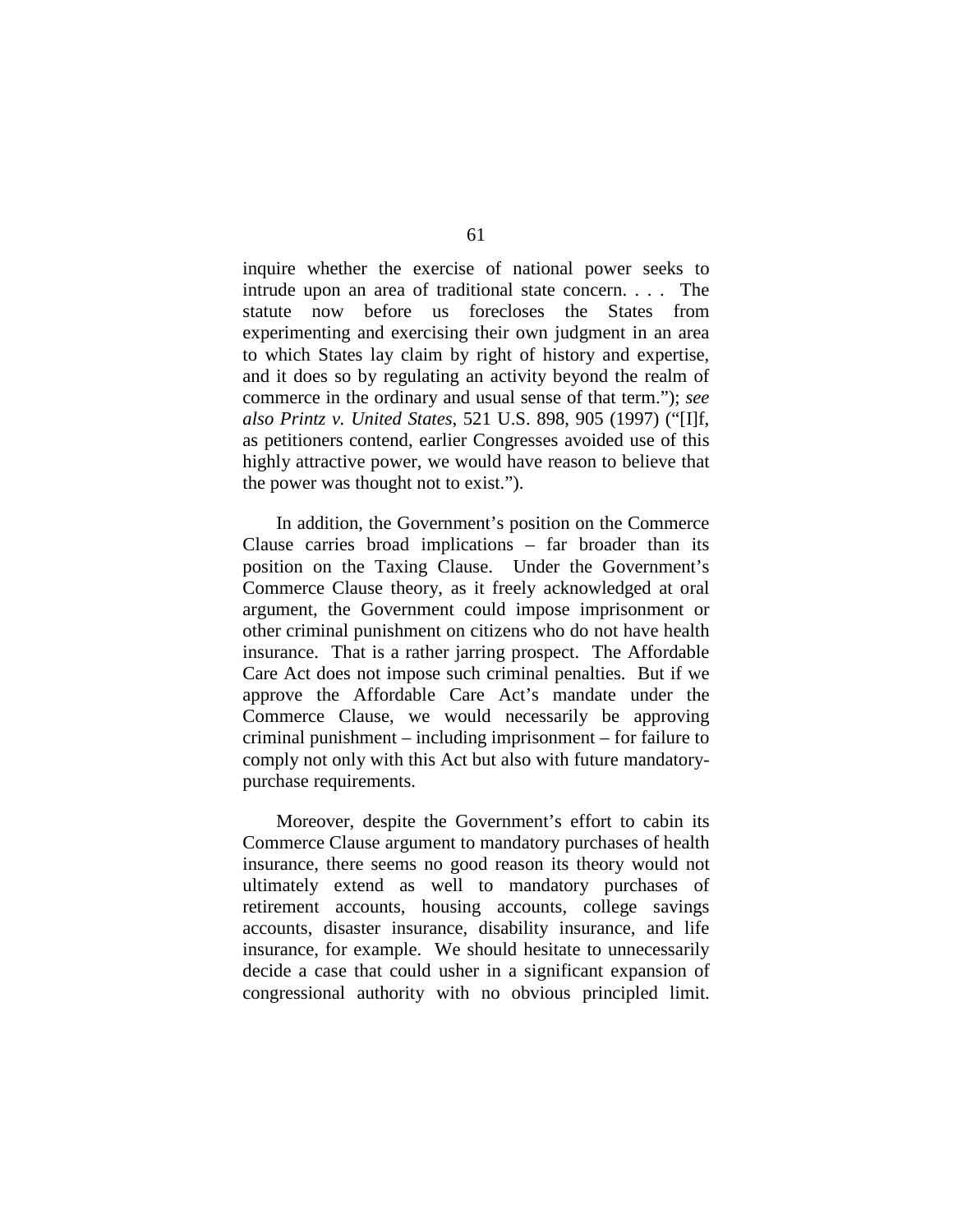That is particularly so given that the government traditionally has achieved its objectives in these areas through Taxing Clause legislation that employs customary and permissible tax incentives and disincentives on certain behavior. *Cf. Lopez*, 514 U.S. at 580-83 (Kennedy, J., concurring).

Unlike some other courts that have upheld the mandate on Commerce Clause grounds and disclaimed the implications, the majority opinion here is quite candid – and accurate – in admitting that there is no real limiting principle to its Commerce Clause holding. The majority opinion's holding means, for example, that a law replacing Social Security with a system of *mandatory* private retirement accounts would be constitutional. So would a law *mandating* that parents purchase private college savings accounts. I credit the majority opinion for its refreshing candor. But its acknowledgement of the extraordinary ramifications of its decision expanding Congress's authority to impose mandatory-purchase requirements underscores why I think we should be cautious about barreling through jurisdictional limits to reach the merits, as the majority opinion does here.

To try to mitigate the dramatic implications of its nolimiting-principle holding, the majority opinion notes that Congress is subject to a political check. That's true, but as the Supreme Court has told us time and again, the structural principles of the Constitution are more than parchment barriers; they protect individual liberty. And the courts historically have played an important role in enforcing those structural principles and thereby safeguarding individual liberty. That Congress is subject to a political check does not absolve the Judiciary of its duty to safeguard the constitutional structure and individual liberty. *See Bond v. United States*, 131 S. Ct. 2355, 2364-65 (2011); *Free Enterprise Fund v. Public Co. Accounting Oversight Bd.*, 130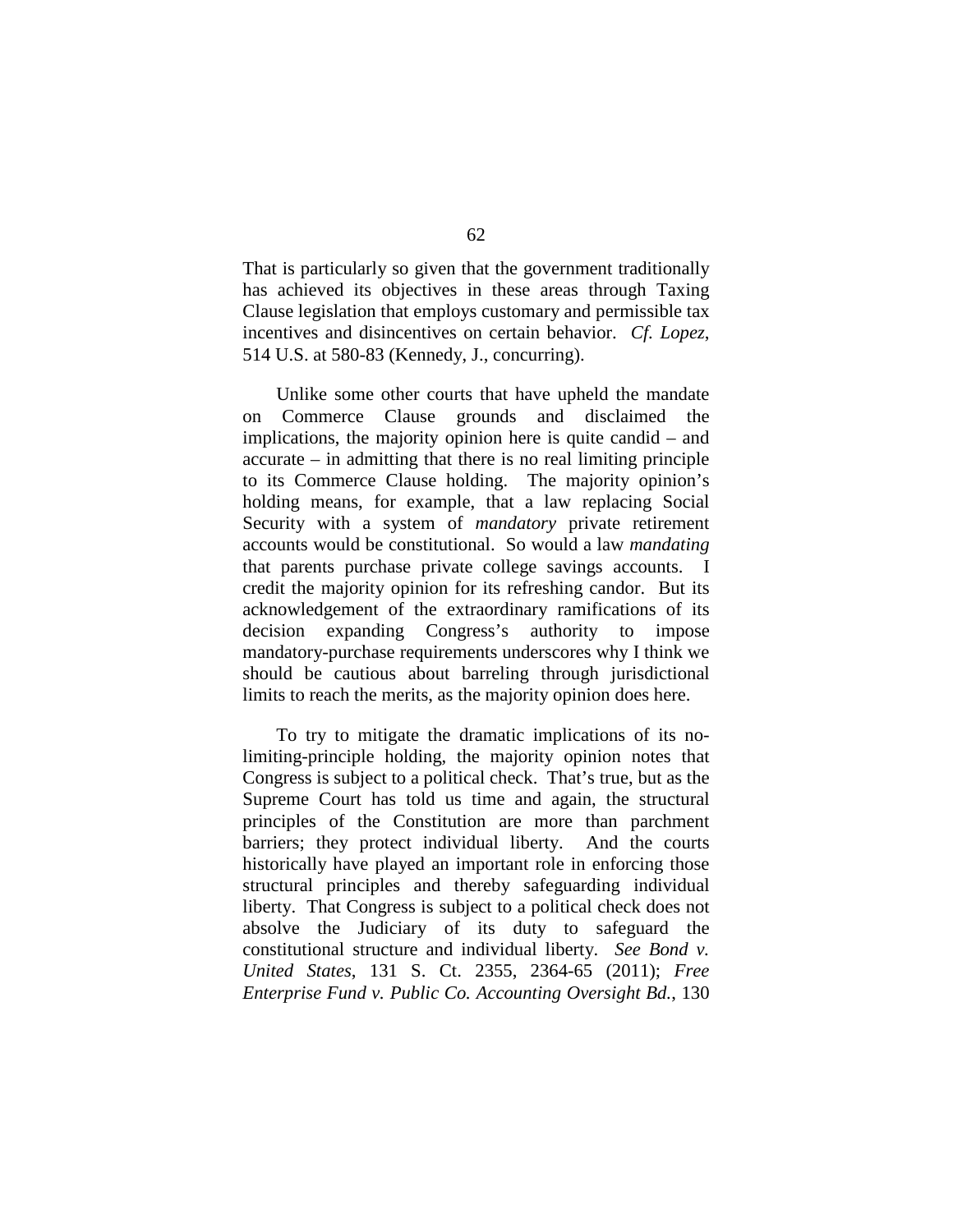S. Ct. 3138, 3157 (2010); *Clinton v. City of New York*, 524 U.S. 417, 449-53 (1998) (Kennedy, J., concurring); *Lopez*, 514 U.S. at 575-80 (Kennedy, J., concurring); *INS v. Chadha*, 462 U.S. 919, 940-42, 944-59 (1983); *see also Morrison v. Olson*, 487 U.S. 654, 697-734 (1988) (Scalia, J., dissenting). Here, Congress's being subject to a political check thus does not do much to mitigate the fact that the majority opinion has green-lighted a significant expansion of congressional authority – and thus also a potentially significant infringement of individual liberty.

Having said all of that, we should be just as cautious about prematurely or unnecessarily *rejecting* the Government's Commerce Clause argument. The reason is plain and needs little elaboration: Striking down a federal law as beyond Congress's Commerce Clause authority is a rare, extraordinary, and momentous act for a federal court. *See Lopez*, 514 U.S. at 568, 568-75 (Kennedy, J., concurring) (exploring Commerce Clause history, which "counsels great restraint before the Court determines that the Clause is insufficient to support an exercise of the national power").

The elected Branches designed this law to help provide all Americans with access to affordable health insurance and quality health care, vital policy objectives. This legislation was enacted, moreover, after a high-profile and vigorous national debate. Courts must afford great respect to that legislative effort and should be wary of upending it.

This case also counsels restraint because we may be on the leading edge of a shift in how the Federal Government goes about furnishing a social safety net for those who are old, poor, sick, or disabled and need help. The theory of the individual mandate in this law is that private entities will do better than government in providing certain social insurance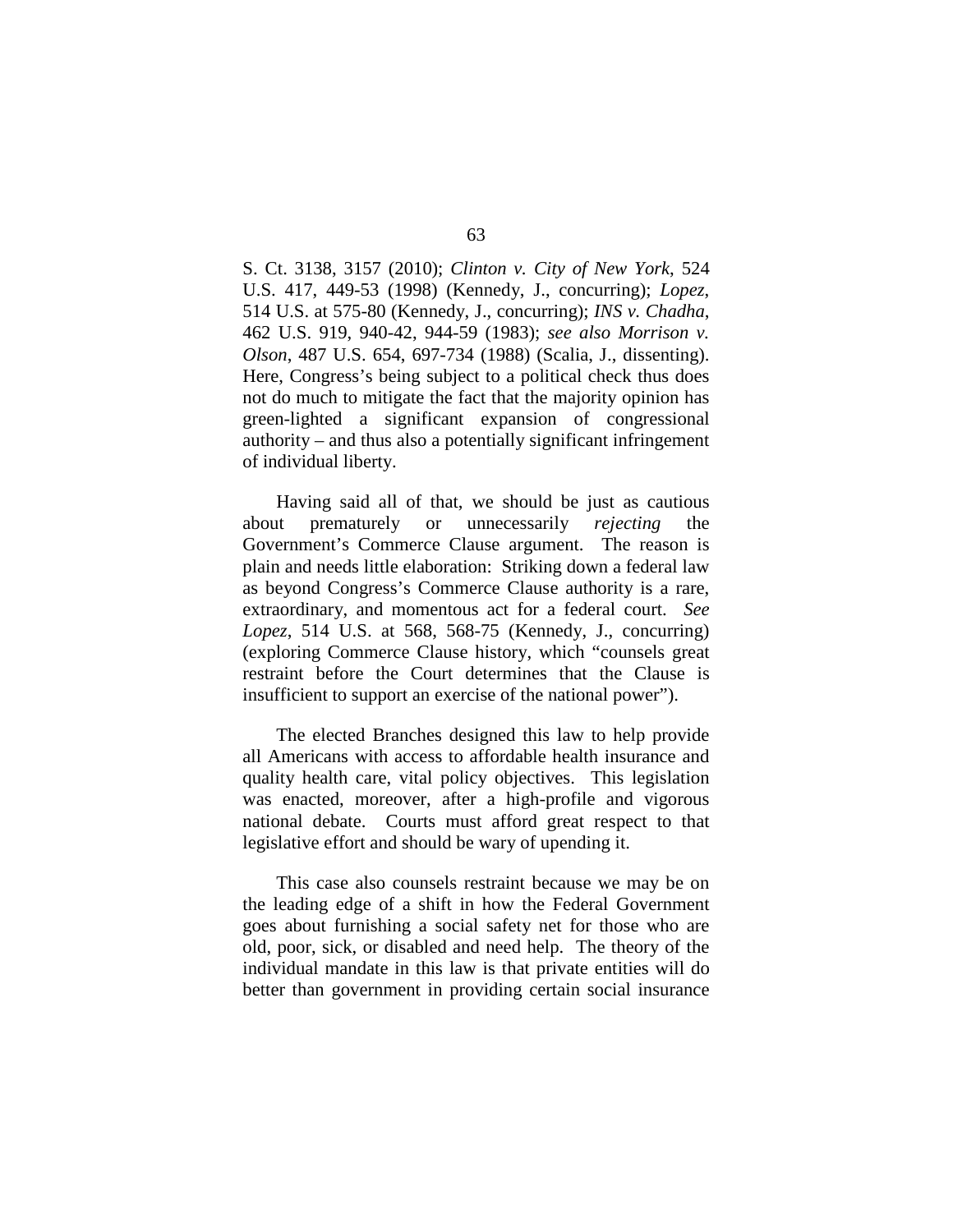and that mandates will work better than traditional regulatory taxes in prompting people to set aside money now to help pay for the assistance they might need later. Privatized social services combined with mandatory-purchase requirements of the kind employed in the individual mandate provision of the Affordable Care Act might become a blueprint used by the Federal Government over the next generation to partially privatize the social safety net and government assistance programs and move, at least to some degree, away from the tax-and-government-benefit model that is common now. Courts naturally should be very careful before interfering with the elected Branches' determination to update how the National Government provides such assistance. *Cf. Heart of Atlanta Motel, Inc. v. United States*, 379 U.S. 241 (1964); *NLRB v. Jones & Laughlin Steel Corp.*, 301 U.S. 1 (1937).

The significant implications of a Commerce Clause decision in this case – in either side's favor – lead to this point: If we need not decide the Commerce Clause issue now, we should not decide the Commerce Clause issue now. I therefore would not strain to sidestep the Anti-Injunction Act.

E

To be sure, courts may not shirk their duty to "say what the law is" in cases that are properly before them. *See Marbury v. Madison*, 5 U.S. 137, 177 (1803). As the Supreme Court has famously stated: "With whatever doubts, with whatever difficulties, a case may be attended, we must decide it, if it be brought before us. We have no more right to decline the exercise of jurisdiction which is given, than to usurp that which is not given." *Cohens v. Virginia*, 19 U.S. 264, 404 (1821).

And in fulfilling their duties, courts sometimes must decide difficult and far-reaching constitutional cases sooner